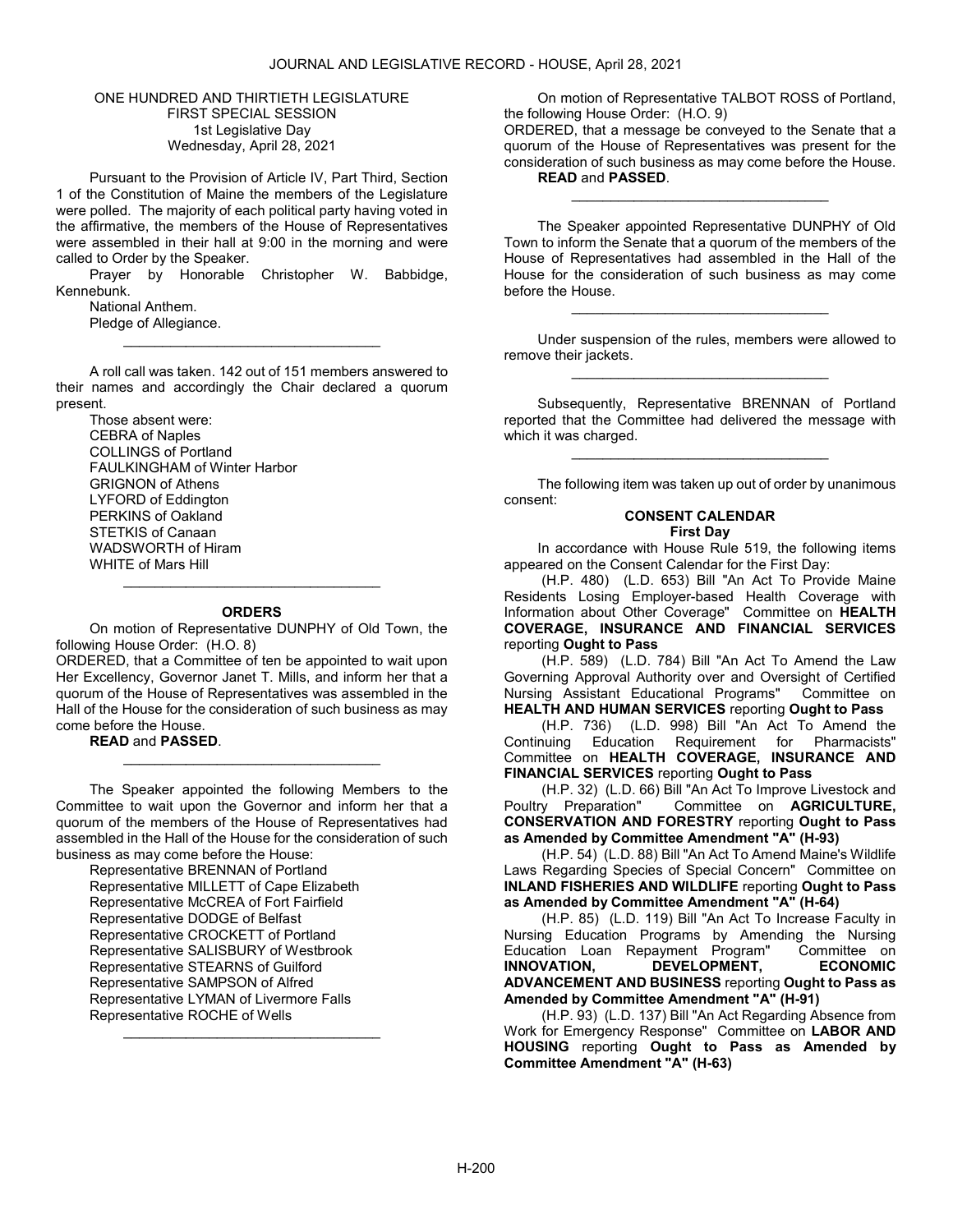(H.P. 124) (L.D. 171) Bill "An Act To Enable Out-of-state Certified Public Accountancy Firms To Provide Services in Maine on the Basis of Substantial Equivalency" Committee on<br> **INNOVATION.** DEVELOPMENT. ECONOMIC DEVELOPMENT, ECONOMIC ADVANCEMENT AND BUSINESS reporting Ought to Pass as Amended by Committee Amendment "A" (H-85)

 (H.P. 158) (L.D. 223) Bill "An Act To Clarify Maine's Fish and Wildlife Licensing and Registration Laws" Committee on INLAND FISHERIES AND WILDLIFE reporting Ought to Pass as Amended by Committee Amendment "A" (H-86)

 (H.P. 177) (L.D. 256) Bill "An Act To Adjust Sewer and Wastewater Lien Fees" Committee on ENERGY, UTILITIES AND TECHNOLOGY reporting Ought to Pass as Amended by Committee Amendment "A" (H-88)

 (H.P. 189) (L.D. 273) Bill "An Act To Sustain the Doctors for Maine's Future Scholarship Program" Committee on<br> **INNOVATION.** DEVELOPMENT. ECONOMIC DEVELOPMENT, ADVANCEMENT AND BUSINESS reporting Ought to Pass as Amended by Committee Amendment "A" (H-61)

 (H.P. 205) (L.D. 292) Bill "An Act To Increase the Minimum Grant Amount under the Maine State Grant Program" Committee on INNOVATION, DEVELOPMENT, ECONOMIC ADVANCEMENT AND BUSINESS reporting Ought to Pass as Amended by Committee Amendment "A" (H-62)

 (H.P. 240) (L.D. 342) Bill "An Act To Establish a Permanent Appointment of a Member of the Wabanaki Tribes to the Marine Resources Advisory Council" Committee on MARINE RESOURCES reporting Ought to Pass as Amended by Committee Amendment "A" (H-69)

 (H.P. 259) (L.D. 361) Bill "An Act To Establish a Permanent Appointment of a Member of the Wabanaki Tribes to the Inland Fisheries and Wildlife Advisory Council" Committee on INLAND FISHERIES AND WILDLIFE reporting Ought to Pass as Amended by Committee Amendment "A" (H-77)

 (H.P. 285) (L.D. 401) Bill "An Act To Provide a Sales and Use Tax Exemption for Certain Nonprofit Cemeteries" Committee on TAXATION reporting Ought to Pass as Amended by Committee Amendment "A" (H-94)

 (H.P. 326) (L.D. 450) Bill "An Act To Promote the Education of Patients by Primary Care and Urgent Care Physicians Regarding the Bone Marrow Transplant List" Committee on HEALTH AND HUMAN SERVICES reporting Ought to Pass as Amended by Committee Amendment "A" (H-84)

 (H.P. 363) (L.D. 500) Resolve, Regarding Legislative Review of Portions of Chapter 895: Underground Facility Damage Prevention Requirements, a Major Substantive Rule of the Public Utilities Commission (EMERGENCY) Committee on ENERGY, UTILITIES AND TECHNOLOGY reporting Ought to Pass as Amended by Committee Amendment "A" (H-87)

 (H.P. 392) (L.D. 547) Bill "An Act Regarding Nuisance Beavers" (EMERGENCY) Committee on INLAND FISHERIES AND WILDLIFE reporting Ought to Pass as Amended by Committee Amendment "A" (H-78)

 (H.P. 409) (L.D. 564) Bill "An Act To Save Money by Eliminating the Requirement That the Annual Reports of State Agencies Be Printed" Committee on STATE AND LOCAL GOVERNMENT reporting Ought to Pass as Amended by Committee Amendment "A" (H-83)

 (H.P. 414) (L.D. 569) Bill "An Act To Prohibit Hunting with a Bow within 100 Yards of a Building or Residence" Committee on INLAND FISHERIES AND WILDLIFE reporting Ought to Pass as Amended by Committee Amendment "A" (H-76)

 (H.P. 417) (L.D. 572) Bill "An Act To Assist Students in Preparing for Opportunities To Live and Work in Maine"

Committee on EDUCATION AND CULTURAL AFFAIRS reporting Ought to Pass as Amended by Committee Amendment "A" (H-92)

 (H.P. 436) (L.D. 593) Bill "An Act To Restore Regular Eelgrass Mapping in the State" Committee on ENVIRONMENT AND NATURAL RESOURCES reporting Ought to Pass as Amended by Committee Amendment "A" (H-82)

 (H.P. 445) (L.D. 609) Resolve, To Establish a Commission To Increase Housing Opportunities in Maine by Studying Zoning and Land Use Restrictions (EMERGENCY) Committee on LABOR AND HOUSING reporting Ought to Pass as Amended by Committee Amendment "A" (H-75)

 (H.P. 461) (L.D. 625) Resolve, Directing a Review of Crucial Needs and Lapses in Responding to and Preventing Sexual Trauma in the Maine National Guard Committee on VETERANS AND LEGAL AFFAIRS reporting Ought to Pass as Amended by Committee Amendment "A" (H-59)

 (H.P. 485) (L.D. 658) Bill "An Act To Provide Funding for 3 Veterans Services Officers in the Maine Bureau of Veterans' Services" Committee on VETERANS AND LEGAL AFFAIRS reporting Ought to Pass as Amended by Committee Amendment "A" (H-68)

 (H.P. 1116) (L.D. 1506) Resolve, To Continue until July 1, 2021 Limited-period Positions Expiring in June 2021 (EMERGENCY) Committee on APPROPRIATIONS AND FINANCIAL AFFAIRS reporting Ought to Pass as Amended by Committee Amendment "A" (H-96)

 Under suspension of the rules, Second Day Consent Calendar notification was given.

 There being no objection, the House Papers were PASSED TO BE ENGROSSED or PASSED TO BE ENGROSSED as Amended and sent for concurrence.

 By unanimous consent, all matters having been acted upon were ORDERED SENT FORTHWITH. \_\_\_\_\_\_\_\_\_\_\_\_\_\_\_\_\_\_\_\_\_\_\_\_\_\_\_\_\_\_\_\_\_

\_\_\_\_\_\_\_\_\_\_\_\_\_\_\_\_\_\_\_\_\_\_\_\_\_\_\_\_\_\_\_\_\_

## PETITIONS, BILLS AND RESOLVES REQUIRING **REFERENCE**

 Bill "An Act To Establish A Maine Pesticide Sales and Use Registry"

(H.P. 1188) (L.D. 1599)

Sponsored by Representative OSHER of Orono. Cosponsored by Senator MIRAMANT of Knox and Representatives: COLLINGS of Portland, DOUDERA of Camden, DUNPHY of Old Town, McCREA of Fort Fairfield, MILLETT of Cape Elizabeth, O'NEIL of Saco, ZEIGLER of Montville, Senator: DAUGHTRY of Cumberland.

 Committee on AGRICULTURE, CONSERVATION AND FORESTRY suggested and ordered printed.

REFERRED to the Committee on AGRICULTURE, CONSERVATION AND FORESTRY and ordered printed.

Sent for concurrence.

 Bill "An Act To Authorize a General Fund Bond Issue To Strengthen Maine's Health Care Workforce"

\_\_\_\_\_\_\_\_\_\_\_\_\_\_\_\_\_\_\_\_\_\_\_\_\_\_\_\_\_\_\_\_\_

(H.P. 1186) (L.D. 1597)

Sponsored by Representative PIERCE of Falmouth. Cosponsored by Representatives: BRENNAN of Portland, CRAVEN of Lewiston, MADIGAN of Waterville, MEYER of Eliot, STOVER of Boothbay, ZAGER of Portland, Senators: CHIPMAN of Cumberland, SANBORN of Cumberland.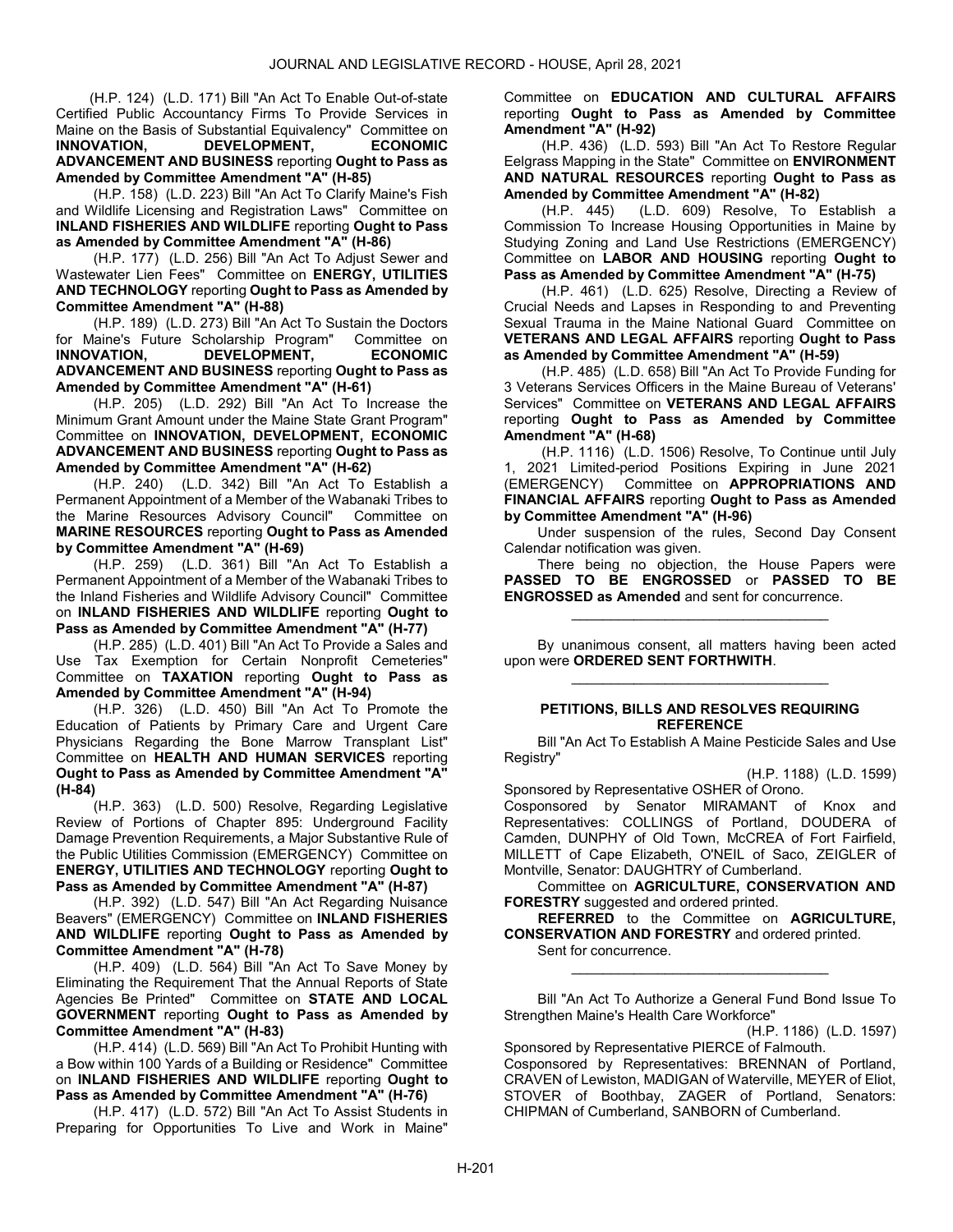Committee on APPROPRIATIONS AND FINANCIAL AFFAIRS suggested and ordered printed.

REFERRED to the Committee on APPROPRIATIONS AND FINANCIAL AFFAIRS and ordered printed.

\_\_\_\_\_\_\_\_\_\_\_\_\_\_\_\_\_\_\_\_\_\_\_\_\_\_\_\_\_\_\_\_\_

Sent for concurrence.

 Resolve, To Convene a Working Group To Identify and Find Replacements for Certain Stigmatizing References throughout the Maine Revised Statutes and Government **Publications** 

(H.P. 1177) (L.D. 1588)

Sponsored by Representative PLUECKER of Warren. Cosponsored by Representatives: EVANGELOS of Friendship, HARNETT of Gardiner, NEWELL of the Passamaquoddy Tribe, WARREN of Hallowell, Senator: CARNEY of Cumberland.

 Bill "An Act To Decriminalize Engaging in Prostitution, Strengthen the Laws against Commercial Sexual Exploitation and Allow a Person Convicted of Engaging in Prostitution To Petition the Court To Expunge the Record of Conviction"

(H.P. 1181) (L.D. 1592)

Sponsored by Representative RECKITT of South Portland. Cosponsored by Senator CARNEY of Cumberland and Representatives: BROOKS of Lewiston, BRYANT of Windham, GRAMLICH of Old Orchard Beach, LOOKNER of Portland, MORALES of South Portland, PEBWORTH of Blue Hill, PLUECKER of Warren, WARREN of Hallowell.

 Bill "An Act To Provide Pathways to Rehabilitation, Reentry and Reintegration"

(H.P. 1182) (L.D. 1593)

Sponsored by Representative TALBOT ROSS of Portland. Bill "An Act To Reclassify Certain Offenses under the Inland Fisheries and Wildlife Laws and Motor Vehicle Laws and Increase the Efficiency of the Criminal Justice System"

(H.P. 1193) (L.D. 1604) Sponsored by Representative WARREN of Hallowell.

 Bill "An Act To License Ambulance Drivers Who Are Not Licensed To Provide Emergency Medical Services"

(H.P. 1194) (L.D. 1605) Sponsored by Representative McDONALD of Stonington.

 Bill "An Act To Criminalize Calls Made to Emergency Services Based on Racial Profiling"

(H.P. 1196) (L.D. 1607)

Sponsored by Representative TEPLER of Topsham. Committee on CRIMINAL JUSTICE AND PUBLIC SAFETY suggested and ordered printed.

REFERRED to the Committee on CRIMINAL JUSTICE AND PUBLIC SAFETY and ordered printed.

Sent for concurrence.

 Bill "An Act To Establish a System of Proportional Fines and To Repeal Certain Fees and Assessments"

\_\_\_\_\_\_\_\_\_\_\_\_\_\_\_\_\_\_\_\_\_\_\_\_\_\_\_\_\_\_\_\_\_

(H.P. 1213) (L.D. 1630) Sponsored by Representative PLUECKER of Warren. Cosponsored by Representatives: EVANGELOS of Friendship, MORALES of South Portland, WARREN of Hallowell, Senator: KEIM of Oxford.

 Committee on CRIMINAL JUSTICE AND PUBLIC SAFETY suggested.

 On motion of Representative WARREN of Hallowell, the Bill was REFERRED to the Committee on JUDICIARY, ordered printed and sent for concurrence.

\_\_\_\_\_\_\_\_\_\_\_\_\_\_\_\_\_\_\_\_\_\_\_\_\_\_\_\_\_\_\_\_\_

 Bill "An Act To Remove the Municipal Ordinance Exemption for the Development of Nonessential Transmission Lines"

(H.P. 1176) (L.D. 1587)

Sponsored by Representative LANDRY of Farmington. Bill "An Act To Reduce the Nameplate Capacity of

Distributed Generation Resource Projects to Qualify for Net Energy Billing and Decrease Tariff Rates for Customers Participating in Net Energy Billing Programs"

(H.P. 1185) (L.D. 1596)

Sponsored by Representative CAIAZZO of Scarborough.

 Bill "An Act To Increase the Number of Lincolnville Sewer District Trustees from 3 to 5"

(H.P. 1209) (L.D. 1625)

Sponsored by Representative ZEIGLER of Montville. Approved for introduction by a majority of the Legislative Council pursuant to Joint Rule 205.

 Committee on ENERGY, UTILITIES AND TECHNOLOGY suggested and ordered printed.

REFERRED to the Committee on ENERGY, UTILITIES AND TECHNOLOGY and ordered printed.

\_\_\_\_\_\_\_\_\_\_\_\_\_\_\_\_\_\_\_\_\_\_\_\_\_\_\_\_\_\_\_\_\_

Sent for concurrence.

 Bill "An Act To Strengthen Statewide Mental Health Peer Support, Crisis Intervention Mobile Response and Crisis Stabilization Unit Services and To Allow E-9-1-1 To Dispatch Using the Crisis System"

(H.P. 1175) (L.D. 1586)

Sponsored by Representative WARREN of Hallowell. Committee on ENERGY, UTILITIES AND TECHNOLOGY suggested.

 On motion of Representative BERRY of Bowdoinham, the Bill was **REFERRED** to the Committee on HEALTH AND HUMAN SERVICES, ordered printed and sent for concurrence.

\_\_\_\_\_\_\_\_\_\_\_\_\_\_\_\_\_\_\_\_\_\_\_\_\_\_\_\_\_\_\_\_\_

 Bill "An Act To Address Waste Associated with Solar Energy Equipment"

(H.P. 1184) (L.D. 1595)

Sponsored by Representative O'CONNOR of Berwick. Cosponsored by Senator WOODSOME of York and Representatives: FOSTER of Dexter, GRIFFIN of Levant, GRIGNON of Athens, KINNEY of Knox, MASON of Lisbon, SAMPSON of Alfred, WADSWORTH of Hiram, WHITE of Mars Hill.

 Bill "An Act To Investigate Perfluoroalkyl and Polyfluoroalkyl Substance Contamination of Land and Groundwater"

(H.P. 1189) (L.D. 1600)

Sponsored by Representative GRAMLICH of Old Orchard Beach.

Cosponsored by Senator BENNETT of Oxford and Representatives: DUNPHY of Old Town, GROHOSKI of Ellsworth, O'NEIL of Saco, OSHER of Orono, TALBOT ROSS of Portland, Senator: HICKMAN of Kennebec.

 Bill "An Act To Ensure That Municipalities and Multimunicipal Regions of Every Size and Capacity Have Guidance on Climate Adaptation and Resilience Strategies for Policy, Implementation and Investment Decision Support"

(H.P. 1205) (L.D. 1616)

Sponsored by Representative BLUME of York.

Cosponsored by Senator BRENNER of Cumberland and Representatives: BAILEY of Gorham, DOUDERA of Camden, PERRY of Calais, Senator: MAXMIN of Lincoln.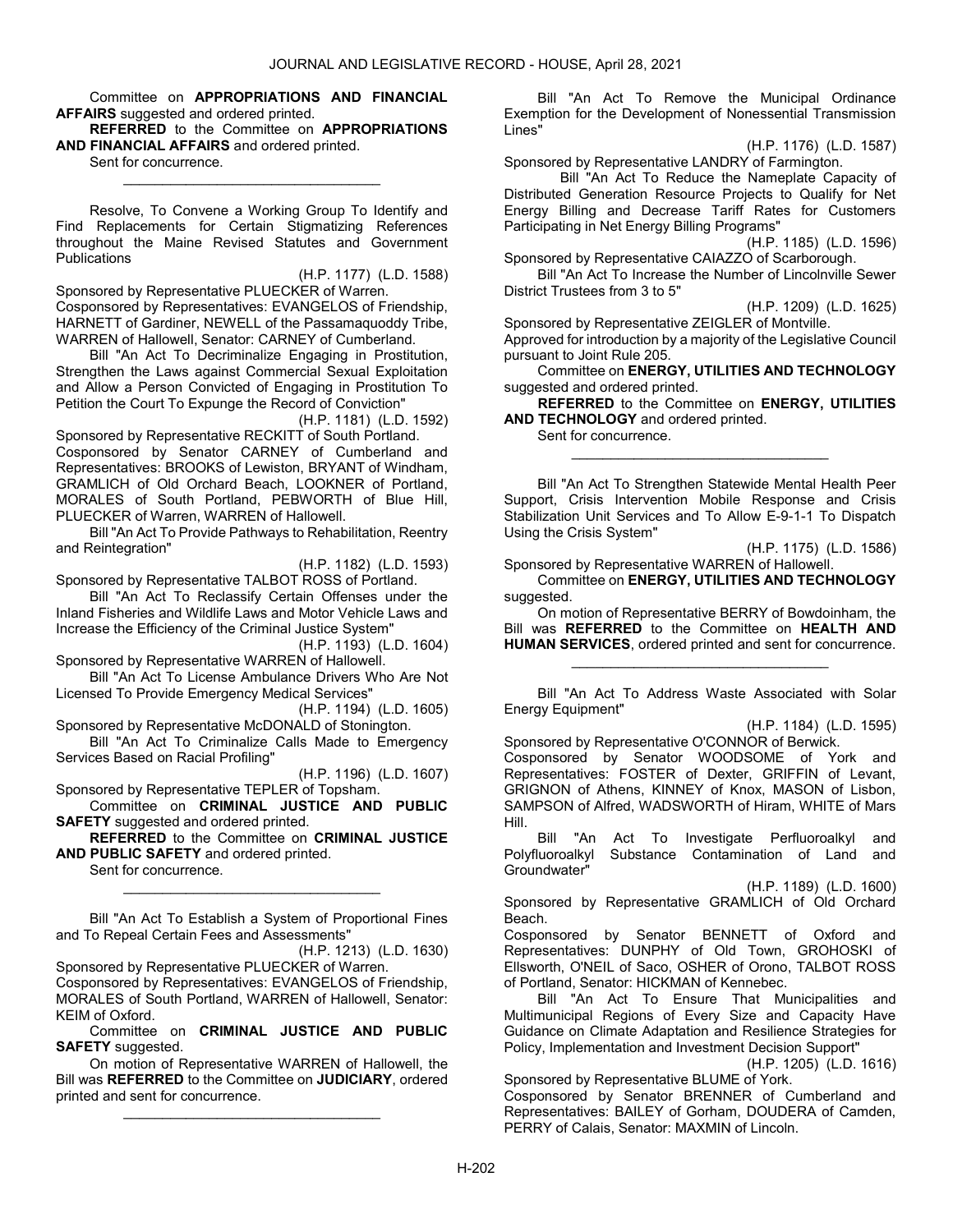Bill "An Act To Amend the Laws Banning Polystyrene Foam To Exclude Packaging for Meat, Poultry, Fish, Seafood and Eggs" (EMERGENCY)

(H.P. 1214) (L.D. 1631)

Sponsored by Representative MARTIN of Eagle Lake. Cosponsored by Senators: President JACKSON of Aroostook,

STEWART of Aroostook.

 Committee on ENVIRONMENT AND NATURAL RESOURCES suggested and ordered printed.

REFERRED to the Committee on ENVIRONMENT AND NATURAL RESOURCES and ordered printed.

 Sent for concurrence. \_\_\_\_\_\_\_\_\_\_\_\_\_\_\_\_\_\_\_\_\_\_\_\_\_\_\_\_\_\_\_\_\_

 Bill "An Act To Suspend the Collection of the Container Fee for Hand Sanitizer and Sanitizing Wipes during the COVID-19 Pandemic" (EMERGENCY)

(H.P. 1183) (L.D. 1594)

Sponsored by Representative TEPLER of Topsham. Cosponsored by Representatives: McCREA of Fort Fairfield, OSHER of Orono, PLUECKER of Warren.

Approved for introduction by a majority of the Legislative Council pursuant to Joint Rule 205.

 Committee on ENVIRONMENT AND NATURAL RESOURCES suggested.

 On motion of Representative TUCKER of Brunswick, the Bill was REFERRED to the Committee on AGRICULTURE, CONSERVATION AND FORESTRY, ordered printed and sent for concurrence.

\_\_\_\_\_\_\_\_\_\_\_\_\_\_\_\_\_\_\_\_\_\_\_\_\_\_\_\_\_\_\_\_\_

 Resolve, To Establish an Advisory Panel To Study the Implications of Genome-editing Technology for the Citizens of the State

(H.P. 1190) (L.D. 1601)

Sponsored by Representative ZAGER of Portland. Cosponsored by Senator CLAXTON of Androscoggin and Representatives: BROOKS of Lewiston, EVANS of Dover-Foxcroft, HYMANSON of York, NEWELL of the Passamaquoddy Tribe, PERRY of Calais, Senator: BRENNER of Cumberland.

 Bill "An Act To Implement the Recommendations of the Committee To Study the Feasibility of Creating Basic Income Security"

(H.P. 1192) (L.D. 1603)

Sponsored by Representative MEYER of Eliot.

Cosponsored by Representative: PERRY of Calais, Senator: VITELLI of Sagadahoc.

 Resolve, To Create a Stakeholder Group To Identify the Needs of Long-term Care Family Caregivers (EMERGENCY)

(H.P. 1208) (L.D. 1624)

Sponsored by Representative CRAVEN of Lewiston. Cosponsored by Representatives: BROOKS of Lewiston, CLOUTIER of Lewiston, MADIGAN of Waterville, PERRY of Calais, Senator: LIBBY of Androscoggin.

 Committee on HEALTH AND HUMAN SERVICES suggested and ordered printed.

REFERRED to the Committee on HEALTH AND HUMAN SERVICES and ordered printed.

\_\_\_\_\_\_\_\_\_\_\_\_\_\_\_\_\_\_\_\_\_\_\_\_\_\_\_\_\_\_\_\_\_

Sent for concurrence.

 Bill "An Act To Expand the MaineCare Program To Cover All Citizens of the State"

(H.P. 1197) (L.D. 1608)

Sponsored by Representative SYLVESTER of Portland. Cosponsored by Senator CHIPMAN of Cumberland and Representatives: ARFORD of Brunswick, McDONALD of Stonington, O'NEIL of Saco, TALBOT ROSS of Portland, TEPLER of Topsham, Senator: President JACKSON of Aroostook.

 Committee on HEALTH AND HUMAN SERVICES suggested.

 On motion of Representative MEYER of Eliot, the Bill was REFERRED to the Committee on HEALTH COVERAGE, INSURANCE AND FINANCIAL SERVICES, ordered printed and sent for concurrence.

\_\_\_\_\_\_\_\_\_\_\_\_\_\_\_\_\_\_\_\_\_\_\_\_\_\_\_\_\_\_\_\_\_

 Bill "An Act To Mandate That Certain Health Care Providers Disclose an Estimate of Charges at Time of Service" (H.P. 1203) (L.D. 1614)

Sponsored by Representative LOOKNER of Portland.

 Bill "An Act Regarding the Qualifications for Licensure as a Physician or Surgeon"

(H.P. 1212) (L.D. 1629)

Sponsored by Representative HASENFUS of Readfield. Approved for introduction by a majority of the Legislative Council pursuant to Joint Rule 205.

 Committee on HEALTH COVERAGE, INSURANCE AND FINANCIAL SERVICES suggested and ordered printed.

REFERRED to the Committee on HEALTH COVERAGE, INSURANCE AND FINANCIAL SERVICES and ordered printed.

Sent for concurrence.

|                                                            |  |  |  |  | Bill "An Act To Implement Strategies Relating to |                         |  |  |
|------------------------------------------------------------|--|--|--|--|--------------------------------------------------|-------------------------|--|--|
| Blockchain, Cryptocurrency and Other Financial Technology" |  |  |  |  |                                                  |                         |  |  |
|                                                            |  |  |  |  |                                                  | (H.P. 1204) (L.D. 1615) |  |  |

\_\_\_\_\_\_\_\_\_\_\_\_\_\_\_\_\_\_\_\_\_\_\_\_\_\_\_\_\_\_\_\_\_

Sponsored by Representative WADSWORTH of Hiram. Committee on HEALTH COVERAGE, INSURANCE AND FINANCIAL SERVICES suggested.

 On motion of Representative TEPLER of Topsham, the Bill was REFERRED to the Committee on INNOVATION, DEVELOPMENT, ECONOMIC ADVANCEMENT AND BUSINESS, ordered printed and sent for concurrence.

\_\_\_\_\_\_\_\_\_\_\_\_\_\_\_\_\_\_\_\_\_\_\_\_\_\_\_\_\_\_\_\_\_

 Resolve, Directing the Department of Economic and Community Development, the Department of Labor and the Department of Transportation To Develop Partnerships with Businesses, Unions and Educational Programs and Institutions To Provide Training and Transportation for Workers

(H.P. 1202) (L.D. 1613)

Sponsored by Representative MADIGAN of Waterville.<br>Committee on **INNOVATION, DEVELO** Committee on INNOVATION, DEVELOPMENT,

ECONOMIC ADVANCEMENT AND BUSINESS suggested.

 On motion of Speaker FECTEAU of Biddeford, the Resolve was REFERRED to the Committee on LABOR AND HOUSING, ordered printed and sent for concurrence.

\_\_\_\_\_\_\_\_\_\_\_\_\_\_\_\_\_\_\_\_\_\_\_\_\_\_\_\_\_\_\_\_\_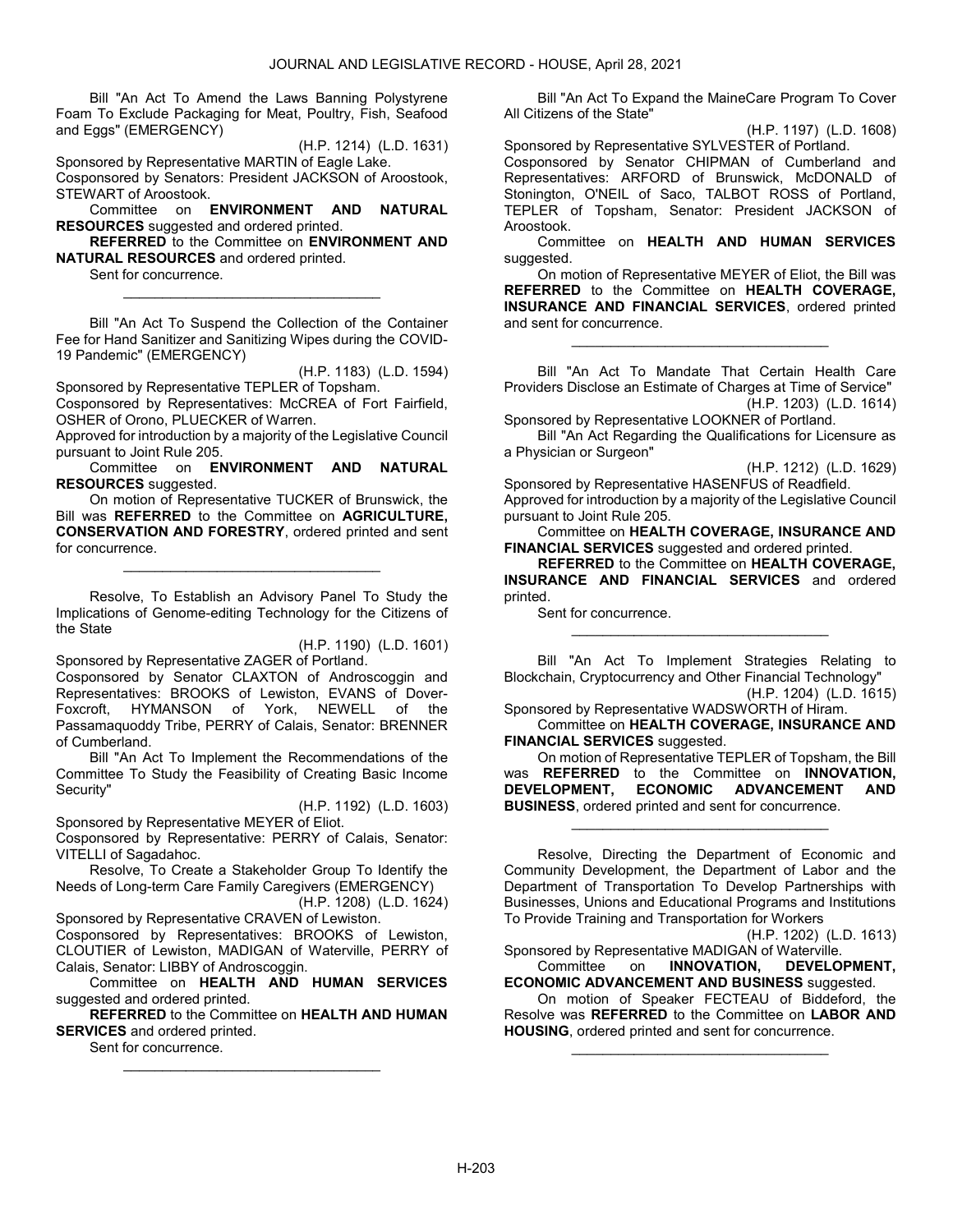Resolve, Directing the Department of Agriculture, Conservation and Forestry To Identify Places with Offensive Names and Methods of Changing Those Names

(H.P. 1180) (L.D. 1591) Sponsored by Representative TALBOT ROSS of Portland.

Cosponsored by Senator HICKMAN of Kennebec and Representatives: EVANS of Dover-Foxcroft, McCREA of Fort Fairfield, McDONALD of Stonington, O'NEIL of Saco, PLUECKER of Warren, Senator: MAXMIN of Lincoln.

Bill "An Act Regarding Criminal Records"

(H.P. 1191) (L.D. 1602)

Sponsored by Representative TALBOT ROSS of Portland. Bill "An Act To Expand Tenant Representation on Boards of Directors of Nonprofit Housing Organizations"

(H.P. 1195) (L.D. 1606)

Sponsored by Representative GROHOSKI of Ellsworth. Cosponsored by Representatives: GERE of Kennebunkport, MORALES of South Portland, WHITE of Waterville, Senator: STEWART of Aroostook.

Bill "An Act To Stop Social Media Censorship"

(H.P. 1198) (L.D. 1609) Sponsored by Representative SAMPSON of Alfred.

Cosponsored by Senator MIRAMANT of Knox and Representative: DRINKWATER of Milford, Senator: KEIM of Oxford.

 Bill "An Act To Facilitate Children's Testimony in Certain Sex Crime Cases"

(H.P. 1201) (L.D. 1612)

Sponsored by Representative McDONALD of Stonington. Bill "An Act To Establish and Practice Restorative Justice"

(H.P. 1206) (L.D. 1617)

Sponsored by Representative TALBOT ROSS of Portland.

 Bill "An Act Implementing the Recommendations of the Task Force on Changes to the Maine Indian Claims Settlement Implementing Act"

(H.P. 1210) (L.D. 1626)

Sponsored by Representative TALBOT ROSS of Portland. Cosponsored by Senator CARNEY of Cumberland and Representatives: COLLINGS of Portland, Speaker FECTEAU of Biddeford, HARNETT of Gardiner, MARTIN of Greene, NEWELL of the Passamaquoddy Tribe, PERRY of Calais, Senator: President JACKSON of Aroostook.

 Committee on JUDICIARY suggested and ordered printed.

REFERRED to the Committee on JUDICIARY and ordered printed.

\_\_\_\_\_\_\_\_\_\_\_\_\_\_\_\_\_\_\_\_\_\_\_\_\_\_\_\_\_\_\_\_\_

Sent for concurrence.

 Bill "An Act To Increase Privacy and Security by Prohibiting the Use of Facial Surveillance by Certain Government Employees and Officials"

(H.P. 1174) (L.D. 1585)

Sponsored by Representative LOOKNER of Portland. Cosponsored by Representatives: EVANGELOS of Friendship, HARNETT of Gardiner, MORALES of South Portland, O'NEIL of Saco, PLUECKER of Warren, TALBOT ROSS of Portland, WARREN of Hallowell, Senator: MAXMIN of Lincoln.

Committee on **JUDICIARY** suggested.

 On motion of Representative HARNETT of Gardiner, the Bill was REFERRED to the Committee on CRIMINAL JUSTICE AND PUBLIC SAFETY, ordered printed and sent for concurrence.

\_\_\_\_\_\_\_\_\_\_\_\_\_\_\_\_\_\_\_\_\_\_\_\_\_\_\_\_\_\_\_\_\_

 Bill "An Act To Promote Equity in Policy Making by Enhancing the State's Ability To Collect, Analyze and Apply Data"

(H.P. 1199) (L.D. 1610)

Sponsored by Representative TALBOT ROSS of Portland. Committee on STATE AND LOCAL GOVERNMENT suggested and ordered printed.

REFERRED to the Committee on STATE AND LOCAL GOVERNMENT and ordered printed.

\_\_\_\_\_\_\_\_\_\_\_\_\_\_\_\_\_\_\_\_\_\_\_\_\_\_\_\_\_\_\_\_\_

Sent for concurrence.

 Bill "An Act To Define Commercial and Noncommercial Purveyors of Accommodations for Short-term Rental"

(H.P. 1179) (L.D. 1590)

Sponsored by Representative SYLVESTER of Portland. Committee on STATE AND LOCAL GOVERNMENT suggested.

 On motion of Representative MATLACK of St. George, the Bill was REFERRED to the Committee on LABOR AND HOUSING, ordered printed and sent for concurrence.

\_\_\_\_\_\_\_\_\_\_\_\_\_\_\_\_\_\_\_\_\_\_\_\_\_\_\_\_\_\_\_\_\_

 Bill "An Act To Eliminate Taxpayer Subsidies for Discriminatory Employers"

(H.P. 1187) (L.D. 1598) Sponsored by Representative TERRY of Gorham.

 Committee on TAXATION suggested and ordered printed. REFERRED to the Committee on TAXATION and ordered printed.

Sent for concurrence.

 Bill "An Act To Require That Motor Vehicles Be Clear of Snow and Ice When Operated on Public Ways"

\_\_\_\_\_\_\_\_\_\_\_\_\_\_\_\_\_\_\_\_\_\_\_\_\_\_\_\_\_\_\_\_\_

(H.P. 1207) (L.D. 1623) Sponsored by Representative WHITE of Mars Hill.

Cosponsored by Senator WOODSOME of York and Representatives: WHITE of Waterville, WILLIAMS of Bar Harbor, WOOD of Portland, Senator: DILL of Penobscot.

Approved for introduction by a majority of the Legislative Council pursuant to Joint Rule 205.

 Committee on TRANSPORTATION suggested and ordered printed.

REFERRED to the Committee on TRANSPORTATION and ordered printed.

\_\_\_\_\_\_\_\_\_\_\_\_\_\_\_\_\_\_\_\_\_\_\_\_\_\_\_\_\_\_\_\_\_

Sent for concurrence.

 Bill "An Act To Ensure Equity in the Cannabis Industry" (H.P. 1178) (L.D. 1589)

Sponsored by Representative TALBOT ROSS of Portland. Cosponsored by Senator MIRAMANT of Knox and Representatives: CUDDY of Winterport, PLUECKER of Warren, ROEDER of Bangor, WARREN of Hallowell, WILLIAMS of Bar Harbor, Senators: HICKMAN of Kennebec, MAXMIN of Lincoln.

 Committee on VETERANS AND LEGAL AFFAIRS suggested and ordered printed.

REFERRED to the Committee on VETERANS AND LEGAL AFFAIRS and ordered printed.

\_\_\_\_\_\_\_\_\_\_\_\_\_\_\_\_\_\_\_\_\_\_\_\_\_\_\_\_\_\_\_\_\_

Sent for concurrence.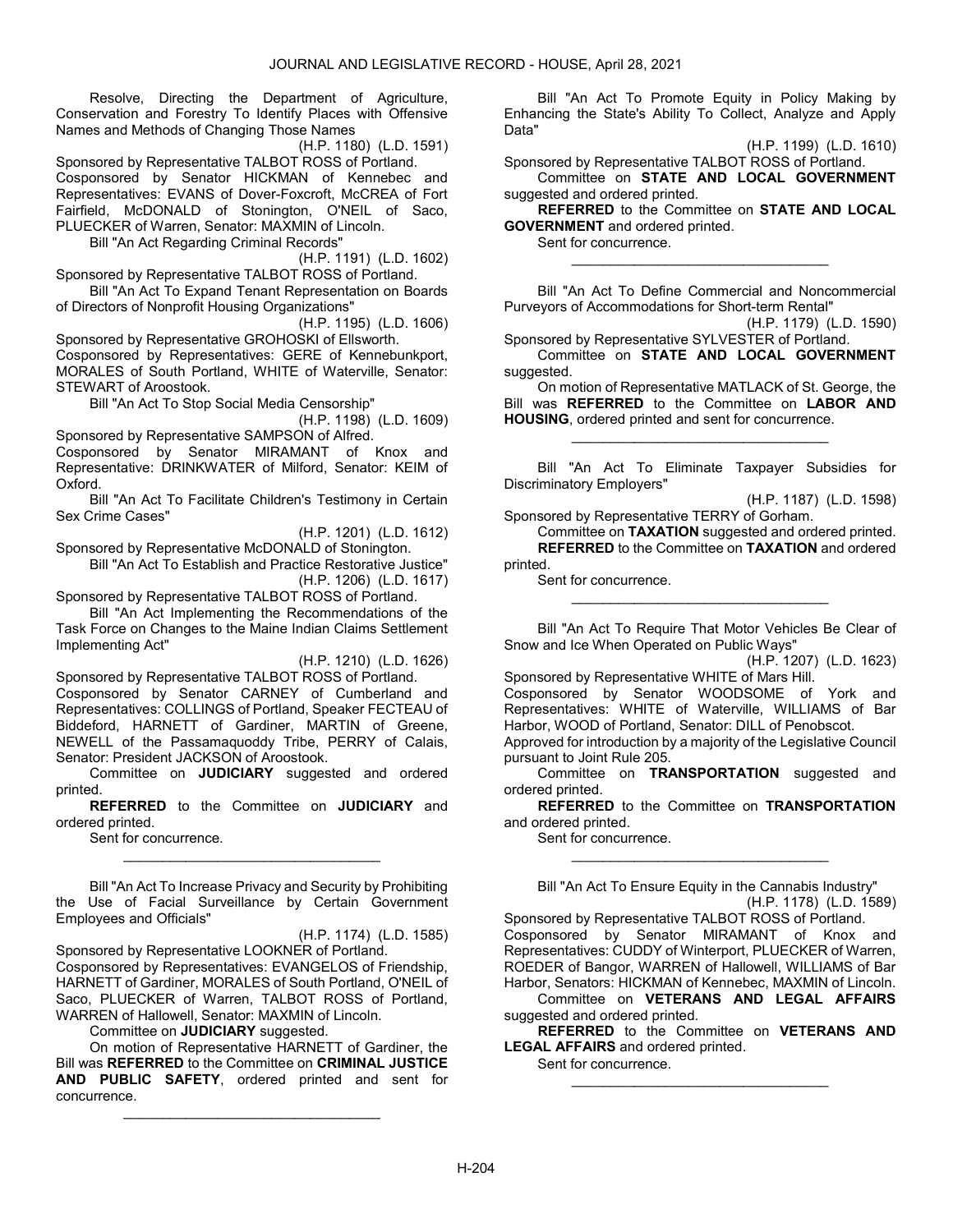Bill "An Act To Amend Maine's Harness Racing Laws Regarding Race Dates and Pari-mutuel Pools" (EMERGENCY) (H.P. 1200) (L.D. 1611)

Sponsored by Representative KRYZAK of Acton. Cosponsored by Representatives: HALL of Wilton, KINNEY of Knox, LANDRY of Farmington, PLUECKER of Warren, SKOLFIELD of Weld, Senators: BLACK of Franklin, CYRWAY of Kennebec, DILL of Penobscot.

 Committee on VETERANS AND LEGAL AFFAIRS suggested.

 On motion of Representative CAIAZZO of Scarborough, the Bill was REFERRED to the Committee on AGRICULTURE, CONSERVATION AND FORESTRY, ordered printed and sent for concurrence.

\_\_\_\_\_\_\_\_\_\_\_\_\_\_\_\_\_\_\_\_\_\_\_\_\_\_\_\_\_\_\_\_\_

 By unanimous consent, all matters having been acted upon were ORDERED SENT FORTHWITH. \_\_\_\_\_\_\_\_\_\_\_\_\_\_\_\_\_\_\_\_\_\_\_\_\_\_\_\_\_\_\_\_\_

### REPORTS OF COMMITTEE

Report of the Chair-Pursuant to Joint Order S.P. 9

 Representative WARREN from the Committee on CRIMINAL JUSTICE AND PUBLIC SAFETY on Bill "An Act To Strengthen Protections against Civil Asset Forfeiture"

(H.P. 1125) (L.D. 1521) Reports a recommendation for a CHANGE OF COMMITTEE.

The Report was READ and ACCEPTED.

 On motion of Representative WARREN, the Bill was REFERRED to the Committee on JUDICIARY.

\_\_\_\_\_\_\_\_\_\_\_\_\_\_\_\_\_\_\_\_\_\_\_\_\_\_\_\_\_\_\_\_\_

Sent for concurrence.

#### Change of Committee

 Representative O'NEIL from the Committee on AGRICULTURE, CONSERVATION AND FORESTRY on Bill "An Act To Explore Alternative Uses of Pulpwood and To Support the Logging and Forestry Industries" (EMERGENCY) (H.P. 573) (L.D. 768)

Reporting that it be **REFERRED** to the Committee on<br> **ECONOMIC BEVELOPMENT.** FCONOMIC INNOVATION. DEVELOPMENT. ADVANCEMENT AND BUSINESS.

 Report was READ and ACCEPTED and the Bill REFERRED to the Committee on INNOVATION,<br>DEVELOPMENT, ECONOMIC ADVANCEMENT AND DEVELOPMENT, ECONOMIC ADVANCEMENT AND BUSINESS.

\_\_\_\_\_\_\_\_\_\_\_\_\_\_\_\_\_\_\_\_\_\_\_\_\_\_\_\_\_\_\_\_\_

Sent for concurrence.

 Representative O'NEIL from the Committee on AGRICULTURE, CONSERVATION AND FORESTRY on Resolve, To Create the Study Group To Research Balancing Development and Conservation in Maine's Coastal Waters and Submerged Lands (EMERGENCY)

(H.P. 886) (L.D. 1211) Reporting that it be REFERRED to the Committee on MARINE RESOURCES.

 Report was READ and ACCEPTED and the Resolve REFERRED to the Committee on MARINE RESOURCES.

\_\_\_\_\_\_\_\_\_\_\_\_\_\_\_\_\_\_\_\_\_\_\_\_\_\_\_\_\_\_\_\_\_

Sent for concurrence.

 Representative BRENNAN from the Committee on EDUCATION AND CULTURAL AFFAIRS on Bill "An Act To Prevent the Spread of Infectious Disease in Schools" (EMERGENCY)

(H.P. 731) (L.D. 993)

 Reporting that it be REFERRED to the Committee on LABOR AND HOUSING.

 Report was READ and ACCEPTED and the Bill REFERRED to the Committee on LABOR AND HOUSING. Sent for concurrence.

\_\_\_\_\_\_\_\_\_\_\_\_\_\_\_\_\_\_\_\_\_\_\_\_\_\_\_\_\_\_\_\_\_

 Representative HARNETT from the Committee on JUDICIARY on Bill "An Act To Enact the Maine Data Collection Protection Act"

(H.P. 669) (L.D. 913)

Reporting that it be **REFERRED** to the Committee on<br> **VATION.** DEVELOPMENT. ECONOMIC INNOVATION, DEVELOPMENT, ADVANCEMENT AND BUSINESS.

Report was READ and ACCEPTED and the Bill<br>ERRED to the Committee on INNOVATION, **REFERRED** to the Committee on DEVELOPMENT, ECONOMIC ADVANCEMENT AND BUSINESS.

Sent for concurrence.

 Representative MATLACK from the Committee on STATE AND LOCAL GOVERNMENT on Bill "An Act To Allow People To Live in Tiny Homes as a Primary or Accessory Dwelling"

\_\_\_\_\_\_\_\_\_\_\_\_\_\_\_\_\_\_\_\_\_\_\_\_\_\_\_\_\_\_\_\_\_

(H.P. 1134) (L.D. 1530)

 Reporting that it be REFERRED to the Committee on LABOR AND HOUSING.

 Report was READ and ACCEPTED and the Bill REFERRED to the Committee on LABOR AND HOUSING. Sent for concurrence.

# \_\_\_\_\_\_\_\_\_\_\_\_\_\_\_\_\_\_\_\_\_\_\_\_\_\_\_\_\_\_\_\_\_ Divided Reports

 Majority Report of the Committee on TAXATION reporting Ought to Pass as Amended by Committee Amendment "A" (S-36) on Bill "An Act To Improve Maine's Tax Laws by Providing a Property Tax Exemption for Central Labor Councils"

(S.P. 86) (L.D. 198)

 Signed: Senators:

> CHIPMAN of Cumberland LIBBY of Androscoggin

Representatives:

 TERRY of Gorham BICKFORD of Auburn COLLINGS of Portland GRAMLICH of Old Orchard Beach MATLACK of St. George PERRY of Bangor SACHS of Freeport

 Minority Report of the same Committee reporting Ought Not to Pass on same Bill.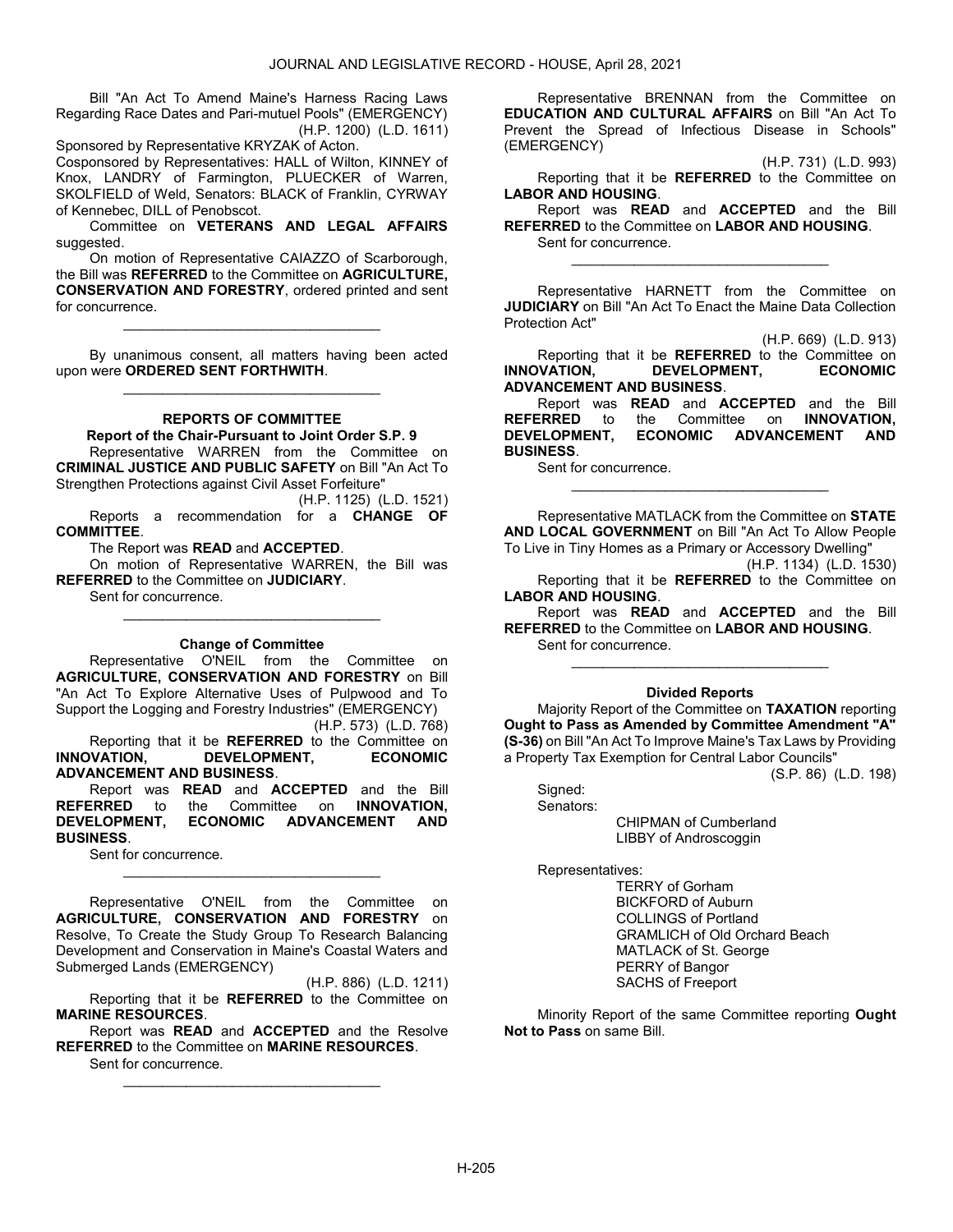Sianed:

Senator:

POULIOT of Kennebec

Representatives:

 CARMICHAEL of Greenbush HANLEY of Pittston KRYZAK of Acton

 Came from the Senate with the Majority OUGHT TO PASS AS AMENDED Report READ and ACCEPTED and the Bill PASSED TO BE ENGROSSED AS AMENDED BY COMMITTEE AMENDMENT "A" (S-36).

READ.

 On motion of Representative TERRY of Gorham, the Majority Ought to Pass as Amended Report was ACCEPTED. The Bill was READ ONCE. Committee Amendment "A"

(S-36) was READ by the Clerk and ADOPTED.

 Under suspension of the rules the Bill was given its SECOND READING WITHOUT REFERENCE to the Committee on Bills in the Second Reading.

 Under further suspension of the rules the Bill was PASSED TO BE ENGROSSED as Amended by Committee Amendment "A" (S-36) in concurrence.

\_\_\_\_\_\_\_\_\_\_\_\_\_\_\_\_\_\_\_\_\_\_\_\_\_\_\_\_\_\_\_\_\_

 Majority Report of the Committee on TRANSPORTATION reporting Ought to Pass as Amended by Committee Amendment "A" (S-30) on Bill "An Act To Create the Maine Lighthouse Trust Registration Plate"

(S.P. 115) (L.D. 266)

 Signed: Senators:

 DIAMOND of Cumberland CHIPMAN of Cumberland FARRIN of Somerset

Representatives:

 MARTIN of Sinclair BRYANT of Windham MARTIN of Greene O'CONNELL of Brewer PARRY of Arundel PERKINS of Oakland WHITE of Waterville WILLIAMS of Bar Harbor

 Minority Report of the same Committee reporting Ought Not to Pass on same Bill.

Signed:

Representatives:

 CEBRA of Naples WHITE of Mars Hill

 Came from the Senate with the Majority OUGHT TO PASS AS AMENDED Report READ and ACCEPTED and the Bill PASSED TO BE ENGROSSED AS AMENDED BY COMMITTEE AMENDMENT "A" (S-30).

READ.

 On motion of Representative MARTIN of Sinclair, the Majority Ought to Pass as Amended Report was ACCEPTED. The Bill was READ ONCE. Committee Amendment "A" (S-30) was READ by the Clerk and ADOPTED.

 Under suspension of the rules the Bill was given its SECOND READING WITHOUT REFERENCE to the Committee on Bills in the Second Reading.

 Under further suspension of the rules the Bill was PASSED TO BE ENGROSSED as Amended by Committee Amendment "A" (S-30) in concurrence.

 $\mathcal{L}_\text{max}$  and  $\mathcal{L}_\text{max}$  and  $\mathcal{L}_\text{max}$  and  $\mathcal{L}_\text{max}$ 

 Majority Report of the Committee on TRANSPORTATION reporting Ought to Pass as Amended by Committee Amendment "A" (S-29) on Resolve, Directing the Department of Transportation To Erect and Maintain Markers To Commemorate and Recognize the Lafayette Trail

(S.P. 116) (L.D. 267)

 Signed: Senators:

 DIAMOND of Cumberland CHIPMAN of Cumberland

Representatives:

 MARTIN of Sinclair BRYANT of Windham O'CONNELL of Brewer WHITE of Waterville WILLIAMS of Bar Harbor

 Minority Report of the same Committee reporting Ought Not to Pass on same Resolve.

Signed:

Senator:

FARRIN of Somerset

Representatives:

 CEBRA of Naples MARTIN of Greene PARRY of Arundel PERKINS of Oakland WHITE of Mars Hill

 Came from the Senate with the Majority OUGHT TO PASS AS AMENDED Report READ and ACCEPTED and the Resolve PASSED TO BE ENGROSSED AS AMENDED BY COMMITTEE AMENDMENT "A" (S-29).

READ.

 On motion of Representative MARTIN of Sinclair, the Majority Ought to Pass as Amended Report was ACCEPTED. The Resolve was READ ONCE. Committee Amendment

"A" (S-29) was READ by the Clerk and ADOPTED.

 Under suspension of the rules the Resolve was given its SECOND READING WITHOUT REFERENCE to the Committee on Bills in the Second Reading.

 Under further suspension of the rules the Resolve was PASSED TO BE ENGROSSED as Amended by Committee Amendment "A" (S-29) in concurrence.

\_\_\_\_\_\_\_\_\_\_\_\_\_\_\_\_\_\_\_\_\_\_\_\_\_\_\_\_\_\_\_\_\_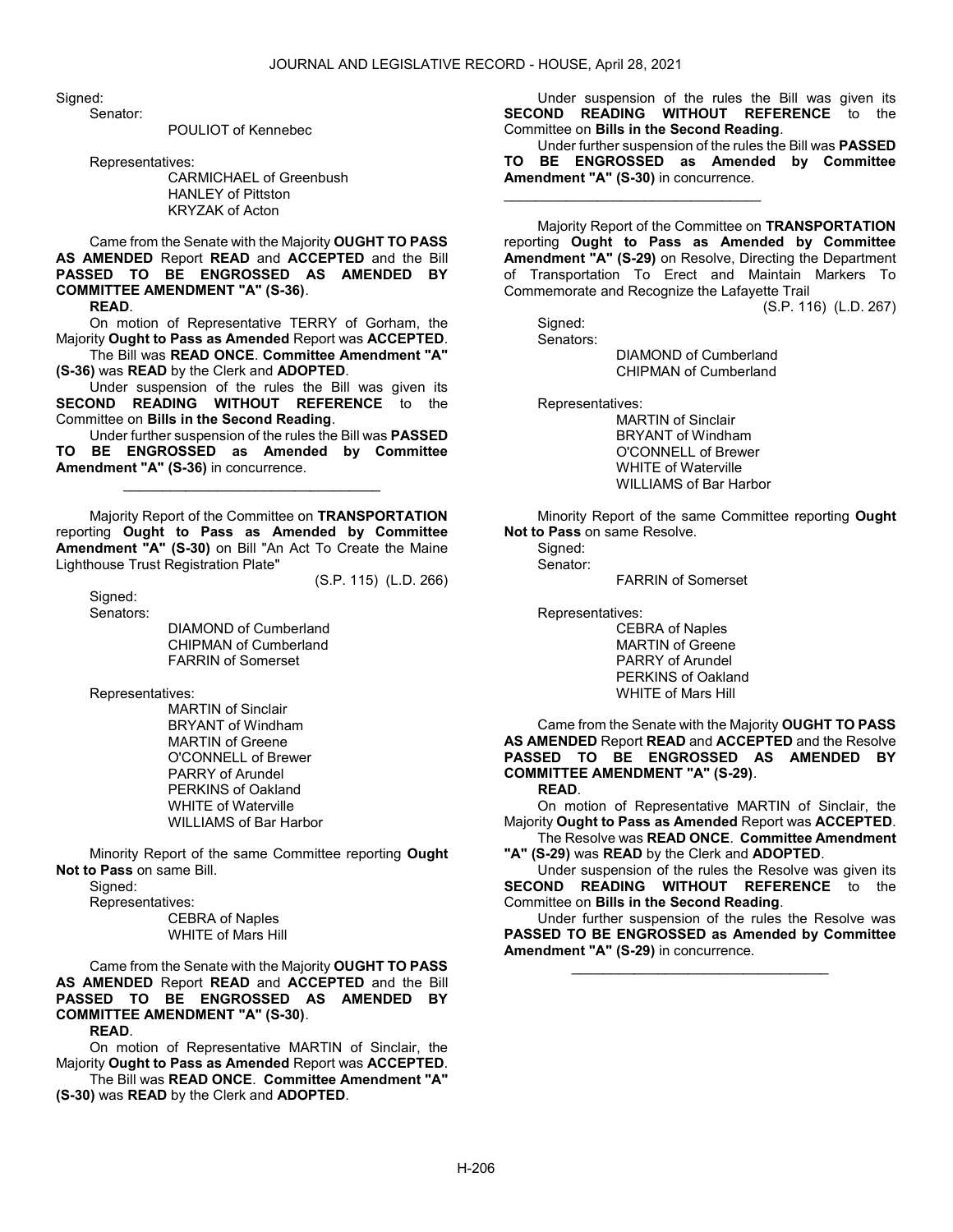Majority Report of the Committee on TRANSPORTATION reporting Ought to Pass as Amended by Committee Amendment "A" (S-28) on Bill "An Act To Extend the Use of Maine Bicentennial Registration Plates through 2021" (EMERGENCY)

(S.P. 138) (L.D. 312)

 Signed: Senators:

> DIAMOND of Cumberland CHIPMAN of Cumberland FARRIN of Somerset

Representatives:

 MARTIN of Sinclair BRYANT of Windham CEBRA of Naples MARTIN of Greene O'CONNELL of Brewer PARRY of Arundel PERKINS of Oakland WHITE of Waterville WILLIAMS of Bar Harbor

 Minority Report of the same Committee reporting Ought Not to Pass on same Bill.

Signed:

Representative:

WHITE of Mars Hill

 Came from the Senate with the Majority OUGHT TO PASS AS AMENDED Report READ and ACCEPTED and the Bill PASSED TO BE ENGROSSED AS AMENDED BY COMMITTEE AMENDMENT "A" (S-28).

READ.

 On motion of Representative MARTIN of Sinclair, the Majority Ought to Pass as Amended Report was ACCEPTED.

 The Bill was READ ONCE. Committee Amendment "A" (S-28) was READ by the Clerk and ADOPTED.

 Under suspension of the rules the Bill was given its SECOND READING WITHOUT REFERENCE to the Committee on Bills in the Second Reading.

 Under further suspension of the rules the Bill was PASSED TO BE ENGROSSED as Amended by Committee Amendment "A" (S-28) in concurrence.

\_\_\_\_\_\_\_\_\_\_\_\_\_\_\_\_\_\_\_\_\_\_\_\_\_\_\_\_\_\_\_\_\_

 Majority Report of the Committee on AGRICULTURE, CONSERVATION AND FORESTRY reporting Ought to Pass as Amended by Committee Amendment "A" (H-65) on Bill "An Act To Improve the Animal Welfare Laws"

 Signed: Senators: (H.P. 69) (L.D. 103)

 DILL of Penobscot BLACK of Franklin MAXMIN of Lincoln

Representatives:

 O'NEIL of Saco BERNARD of Caribou GIFFORD of Lincoln HALL of Wilton LANDRY of Farmington McCREA of Fort Fairfield OSHER of Orono

### PLUECKER of Warren SKOLFIELD of Weld

 Minority Report of the same Committee reporting Ought Not to Pass on same Bill.

Signed: Representative:

UNDERWOOD of Presque Isle

### READ.

 On motion of Representative O'NEIL of Saco, the Majority Ought to Pass as Amended Report was ACCEPTED.

 The Bill was READ ONCE. Committee Amendment "A" (H-65) was READ by the Clerk and ADOPTED.

 Under suspension of the rules the Bill was given its SECOND READING WITHOUT REFERENCE to the Committee on Bills in the Second Reading.

 Under further suspension of the rules the Bill was PASSED TO BE ENGROSSED as Amended by Committee Amendment "A" (H-65) and sent for concurrence.

\_\_\_\_\_\_\_\_\_\_\_\_\_\_\_\_\_\_\_\_\_\_\_\_\_\_\_\_\_\_\_\_\_

 Majority Report of the Committee on EDUCATION AND CULTURAL AFFAIRS reporting Ought Not to Pass on Bill "An Act To Allow a Parent or Guardian of a Student Who Has Been Affected by COVID-19 To Keep the Student in the Student's Current Grade Level" (EMERGENCY)

(H.P. 36) (L.D. 70)

 Signed: Senators:

RAFFERTY of York

 DAUGHTRY of Cumberland WOODSOME of York

Representatives:

 BRENNAN of Portland CROCKETT of Portland DODGE of Belfast LYMAN of Livermore Falls McCREA of Fort Fairfield MILLETT of Cape Elizabeth ROCHE of Wells SALISBURY of Westbrook STEARNS of Guilford

 Minority Report of the same Committee reporting Ought to Pass as Amended by Committee Amendment "A" (H-60) on same Bill.

 Signed: Representative: SAMPSON of Alfred

## READ.

 Representative BRENNAN of Portland moved that the House ACCEPT the Majority Ought Not to Pass Report.

Representative FECTEAU of Augusta REQUESTED a roll call on the motion to ACCEPT the Majority Ought Not to Pass Report.

 More than one-fifth of the members present expressed a desire for a roll call which was ordered.

 The SPEAKER: The Chair recognizes the Representative from Augusta, Representative Fecteau.

 Representative FECTEAU: Thank you, Mr. Speaker, Ladies and Gentlemen of the House. The current state of K-12 education in Maine since last March is, quite literally, what keeps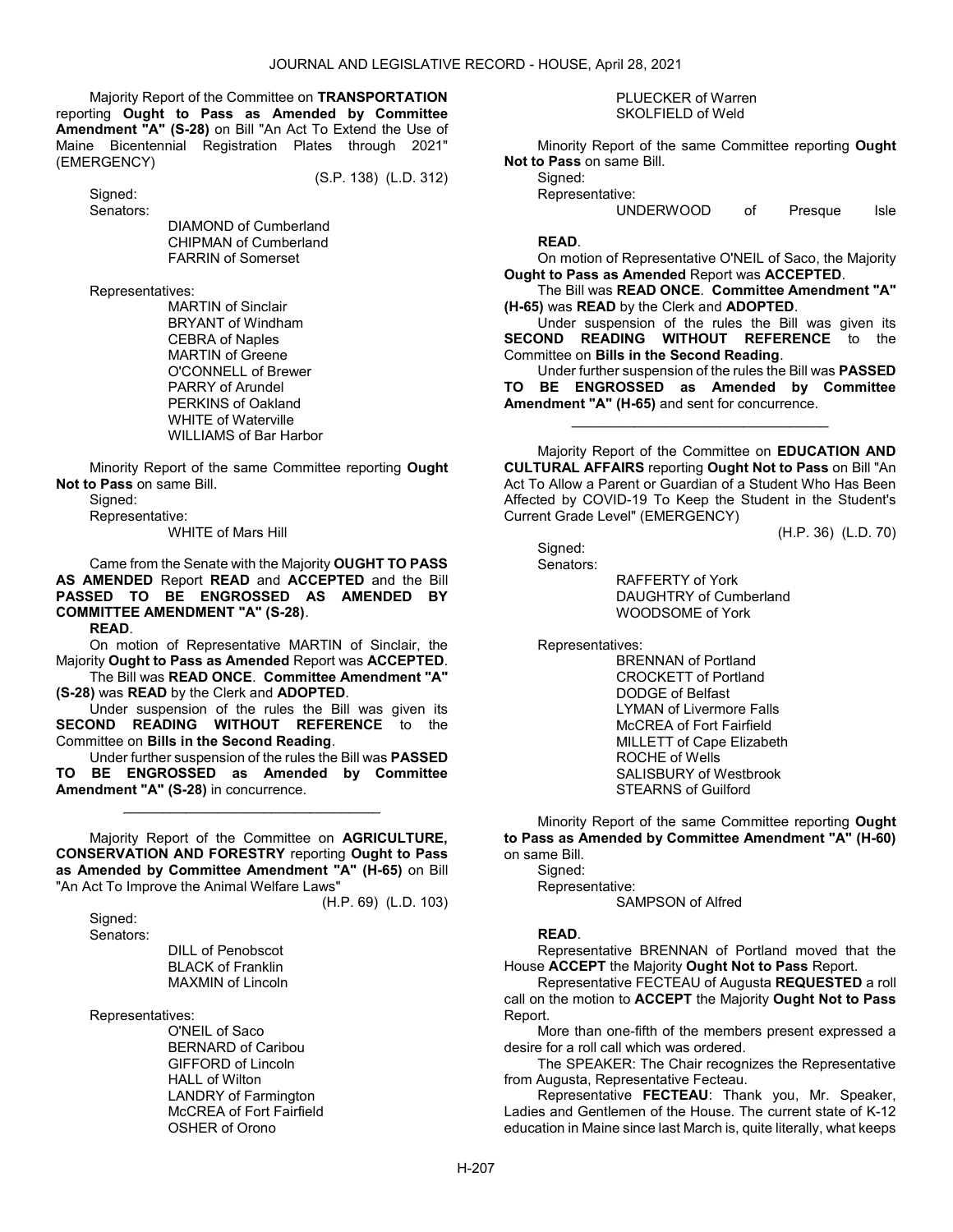me up at night. Last spring, our students were removed from their schools in order to conduct emergency remote learning from their own homes. Thousands of our students were at home without internet, a device to connect to the internet, breakfast and lunch and school supplies. Thousands of students were left home without supervision and without daily check ins from teachers and administrators. Babysitters, older siblings and grandparents did their best to piece together some assemblance of formal education, while their parents were at work.

 This fall while many students found themselves back inside schools, many are only there two to three days a week. Many school districts continue to fluctuate between hybrid and remote instructions. These students find themselves piecing together the rest of their education with handouts, Zoom calls, online apps and homework. Thousands of our students have not been inside their own school buildings since last March. These students, if they return to school next fall, will have gone 18 months, without a proper traditional education that parents, taxpayers and property owners have come to expect.

 Given the restrictions and the number of contact hours, many are receiving only one third of the education they would receive under normal conditions. There are others who have received almost no formal education for the last 14 months. Our physically and intellectually disabled students have also not been receiving the same level and number of contact hours of services that many need in order to close the gap between them and those students in the traditional classroom.

 Additionally, the gap between our high expectancy students and low expectancy students is growing at ludicrous speeds. As a public school teacher who witnessed this first hand, I need to think no further than what I witnessed from March to June of last school year and then from September to February, of this school year. By the end of this current school year in my German classroom alone the ninth and 10th grade students will be more than 50% behind their normal curriculum. The same thing is happening with language arts, mathematics, science, social studies, art, music, PE, career and technical education. Generally there have been distinct differences between the new students to a school building and those who have had at least one formal year of education in their school build. That means our students in grades one and two, six and seven, and nine and 10 may be suffering sufficiently more than others since they have not spent at least a year in their current school building.

 The education committee considered another bill that was more than essentially recognized that our graduating seniors have received a less than standard education and allows them to skirt the standards and receive a diploma, not from their traditional school but from the Department of Education.

 When I presented this bill I was told that there would be a plan to repair--

 The SPEAKER: The Member will defer. The Chair will remind the Member that the debate before us is of the bill before us, reference to other bills is not permissible.

The Chair reminded Representative FECTEAU of

Augusta to stay as close as possible to the pending question. THE SPEAKER: The Member may proceed.

 Representative FECTEAU: Understood. Thank you, Mr. Speaker. And just as I called it, the plan to pass along everyone and just come to the reality that our COVID kids are just going to be less proficient then everyone else is here. We've come to the realization that our physically and mentally disabled students are just not as important to teach to standard as other students. We've come to the realization that even though parents have been providing one third to one half of the student instruction from overwhelming sum of our students, there just too incompetent to make the critical decision to keep their child in the current grade level so they can receive and education to standard. An education that would best equip their student for the rest of their life. Government is not the sole authority of our children. Parents are cast with that responsibility and when it comes to this school year, no one knows how a child is doing more than their own parents.

 This minority report greatly simplifies the process of keeping where this motion does not. This does not greatly simplify the process for keeping COVID effect students in their current grade if the students' parents feel it could be the best for them. They must only provide written intent to the principle or the super intendent. This bill also respects the ability of the school to accommodate the student. It states a principle or a superintendent shall approve such a request as long as a student's school can accommodate adding the student to the effected grade level. The reality is, with the current situation, some students will be moving to the next grade level in the coming school year that don't know how to read, without a basic grasp of math or science concepts. Many disabled students will be sent to new school buildings or possible be graduating without the skills they need for protective lives. Others will be promoted to the next grade level without even having been in their own school building for 18 months and with an unclear plan on what the next year will look like.

 With all that said, I do not believe that this bill would be used by many, but in the year of uncomplicated truth, inconvenient realities, unending loneliness and waning mental and spiritual health, this important provision would be a simple and realistic life line to a student and the student's family. They won't have to jump through additional hoops, take time off of work for additional meetings and wait through additional test results and standards just to justify the reality that their student is not ready for the next level. Parents and students have been told sorry, to chill out, to deal with it and have not been provided with almost any in these last 14 months. This is a simple provision to provide some of our most uncontacted and impacted, a life line. This puts them in the driver's seat well still respecting of a school building can accommodate them. We must remember, that there is no race in life and there is no rushing the fundamentals. Please allow some of our most impacted students to hit the pause button and continue their educational journey at a pace that is right for them without additional hurdles.

 I understand this lopsided report doesn't look good from my prospects of success today, Mr. Speaker. Trust me, I get it, but as a parent and former public school teacher, I'm quite literally pleading with you, Mr. Speaker and my colleagues in this Body to make a small essentially costly tweak that will absolutely save and change the lives of some of our Maine children. Thank you.

\_\_\_\_\_\_\_\_\_\_\_\_\_\_\_\_\_\_\_\_\_\_\_\_\_\_\_\_\_\_\_\_\_

 At this point, the Speaker recognized the Representative from Winter Harbor, Representative FAULKINGHAM, the Representative from Oakland, Representative PERKINS and the Representative from Mars Hill, Representative WHITE and they were added to the roll call of the First Special Session of the 130th Legislature.

 The SPEAKER: The Chair recognizes the Representative from Portland, Representative Brennan.

\_\_\_\_\_\_\_\_\_\_\_\_\_\_\_\_\_\_\_\_\_\_\_\_\_\_\_\_\_\_\_\_\_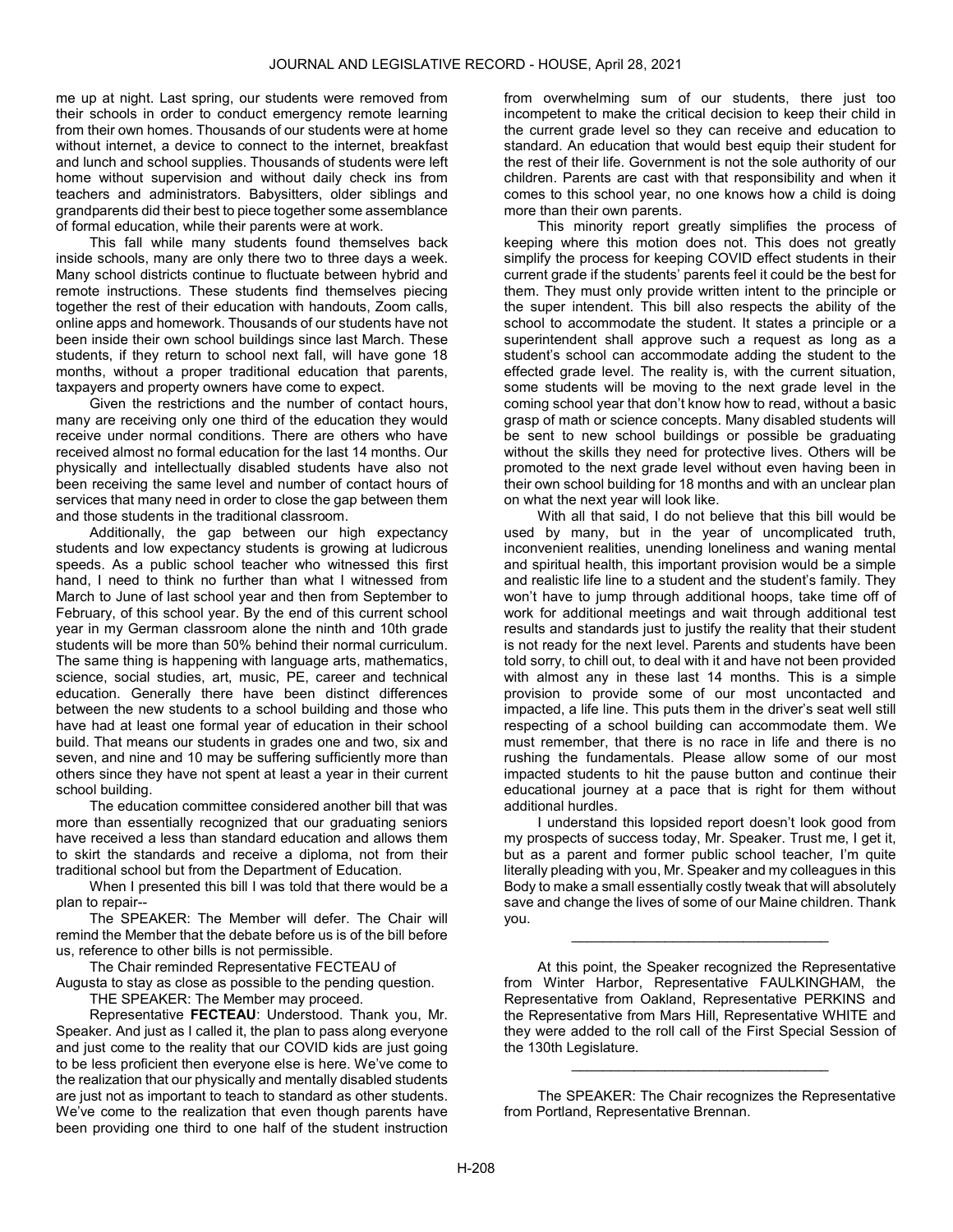Representative BRENNAN: Men and Women of the House, I hope that you will support the pending motion. We listened very carefully to the Good Representative from Augusta when he presented this bill and, as he noted, the vote was 12 to 1 Ought Not to Pass on this vote because it places too much discretion directly in the hands of parents to make decisions about the academic future of their student. We believe that those decisions should be made jointly with the parent as well as we teachers and with school officials.

 So, I stand by the 12 to 1 report from this committee and, again, I hope that you vote Ought Not to Pass. Thank you.

 The SPEAKER: A roll call has been ordered. The pending question before the House is Acceptance of the Majority Ought Not to Pass Report. All those in favor will vote yes, those opposed will vote no.

#### ROLL CALL NO. 27

 YEA - Alley, Arford, Babbidge, Bailey, Bell, Berry, Blume, Brennan, Brooks, Bryant, Caiazzo, Cardone, Carlow, Cloutier, Copeland, Crafts, Craven, Crockett, Cuddy, Dodge, Doore, Doudera, Dunphy, Evangelos, Evans, Fay, FecteauR, Geiger, Gere, Gramlich, Grohoski, Harnett, Hasenfus, Hepler, Hymanson, Kessler, Landry, Lookner, Lyman, Madigan, MartinJ, MartinR, Mathieson, Matlack, McCrea, McCreight, McDonald, Melaragno, Meyer, MillettR, Morales, O'Connell, O'Neil, Osher, Paulhus, Pebworth, PerryA, PerryJ, Pierce, Pluecker, Reckitt, Rielly, Riseman, Roberts, Roche, Roeder, Sachs, Salisbury, Sharpe, Sheehan, Skolfield, Stearns, Stover, Supica, Sylvester, Talbot Ross, Tepler, Terry, Tucker, Tuell, Tuttle, WarrenC, WarrenS, WhiteB, Williams, Wood, Zager, Zeigler.

 NAY - Andrews, Arata, Austin, Bernard, Bickford, Blier, Bradstreet, Carmichael, Collamore, Connor, Corey, Costain, Dillingham, Dolloff, Downes, Drinkwater, Ducharme, Faulkingham, FecteauJ, Foster, Gifford, Greenwood, Griffin, Haggan, Hall, Hanley, Harrington, Head, Hutchins, Javner, Johansen, Kinney, Kryzak, Lemelin, Libby, MartinT, MasonR, MillettH, Moriarty, Morris, Nadeau, Newman, O'Connor, Ordway, Parry, Perkins, Pickett, Poirier, Prescott, Quint, Rudnicki, Sampson, Stanley, Theriault, Thorne, Underwood, WhiteD.

 ABSENT - Cebra, Collings, Grignon, Lyford, Stetkis, Wadsworth.

Yes, 88; No, 57; Absent, 6; Excused, 0.

 88 having voted in the affirmative and 57 voted in the negative, with 6 being absent, and accordingly the Majority Ought Not to Pass Report was ACCEPTED and sent for concurrence.

\_\_\_\_\_\_\_\_\_\_\_\_\_\_\_\_\_\_\_\_\_\_\_\_\_\_\_\_\_\_\_\_\_

 Majority Report of the Committee on EDUCATION AND CULTURAL AFFAIRS reporting Ought to Pass as Amended by Committee Amendment "A" (H-73) on Resolve, Directing the Department of Education To Study Truancy Trends in the State and Develop Recommendations for Increasing Student Attendance and Reducing Truancy

(H.P. 182) (L.D. 261)

Sianed: Senators:

 DAUGHTRY of Cumberland RAFFERTY of York

Representatives:

 BRENNAN of Portland CROCKETT of Portland DODGE of Belfast

 McCREA of Fort Fairfield MILLETT of Cape Elizabeth SALISBURY of Westbrook

 Minority Report of the same Committee reporting Ought Not to Pass on same Resolve.

 Signed: Senator:

WOODSOME of York

Representatives:

 LYMAN of Livermore Falls ROCHE of Wells SAMPSON of Alfred STEARNS of Guilford

READ.

 On motion of Representative BRENNAN of Portland, the Majority Ought to Pass as Amended Report was ACCEPTED. The Resolve was READ ONCE. Committee Amendment

"A" (H-73) was READ by the Clerk and ADOPTED.

 Under suspension of the rules the Resolve was given its SECOND READING WITHOUT REFERENCE to the Committee on Bills in the Second Reading.

 Under further suspension of the rules the Resolve was PASSED TO BE ENGROSSED as Amended by Committee Amendment "A" (H-73) and sent for concurrence.

\_\_\_\_\_\_\_\_\_\_\_\_\_\_\_\_\_\_\_\_\_\_\_\_\_\_\_\_\_\_\_\_\_

 Majority Report of the Committee on EDUCATION AND CULTURAL AFFAIRS reporting Ought to Pass as Amended by Committee Amendment "A" (H-72) on Bill "An Act To Expand the Definition of 'Education Disruption' To Include States of Emergency That Limit Students' Access to On-site Education for Longer Than 15 School Days" (EMERGENCY)

(H.P. 229) (L.D. 325)

 Signed: Senators:

> DAUGHTRY of Cumberland RAFFERTY of York

Representatives:

 BRENNAN of Portland CROCKETT of Portland DODGE of Belfast McCREA of Fort Fairfield MILLETT of Cape Elizabeth SALISBURY of Westbrook SAMPSON of Alfred

 Minority Report of the same Committee reporting Ought Not to Pass on same Bill.

 Signed: Senator:

WOODSOME of York

Representatives:

 LYMAN of Livermore Falls ROCHE of Wells STEARNS of Guilford

#### READ.

 On motion of Representative BRENNAN of Portland, the Majority Ought to Pass as Amended Report was ACCEPTED.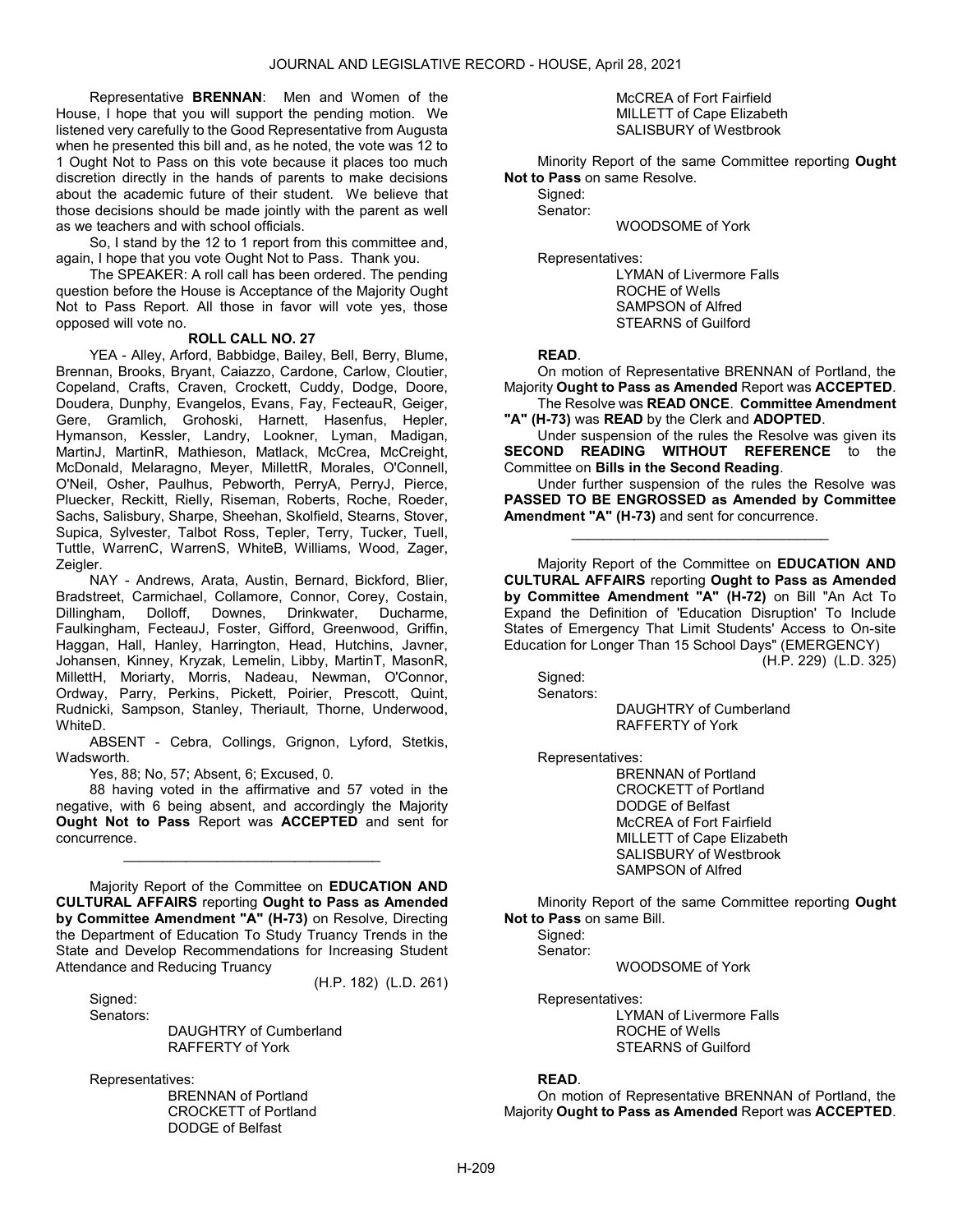The Bill was READ ONCE. Committee Amendment "A" (H-72) was READ by the Clerk.

Representative FAULKINGHAM of Winter Harbor PRESENTED House Amendment "A" (H-105) to Committee Amendment "A" (H-72), which was READ.

Representative DUNPHY of Old Town moved that House Amendment "A" (H-105) to Committee Amendment "A" (H-72) be INDEFINITELY POSTPONED.

 Representative DILLINGHAM of Oxford REQUESTED a roll call on the motion to INDEFINITELY POSTPONE House Amendment "A" (H-105) to Committee Amendment "A" (H-72).

 More than one-fifth of the members present expressed a desire for a roll call which was ordered.

 The SPEAKER: A roll call has been ordered. The pending question before the House is Indefinite Postponement of House Amendment "A" (H-105) to Committee Amendment "A" (H-72). All those in favor will vote yes, those opposed will vote no.

### ROLL CALL NO. 28

 YEA - Alley, Arford, Babbidge, Bailey, Bell, Berry, Blume, Brennan, Brooks, Bryant, Caiazzo, Cardone, Cloutier, Collings, Copeland, Crafts, Craven, Crockett, Cuddy, Dodge, Doore, Doudera, Dunphy, Evangelos, Evans, Fay, FecteauR, Geiger, Gere, Gramlich, Grohoski, Harnett, Hasenfus, Hepler, Hymanson, Landry, Lookner, Madigan, MartinJ, MartinR, Mathieson, Matlack, McCrea, McCreight, McDonald, Melaragno, Meyer, MillettR, Morales, Moriarty, O'Connell, O'Neil, Osher, Paulhus, Pebworth, PerryA, PerryJ, Pierce, Pluecker, Reckitt, Rielly, Roberts, Roeder, Sachs, Salisbury, Sharpe, Sheehan, Stover, Supica, Sylvester, Talbot Ross, Tepler, Terry, Tucker, Tuttle, WarrenC, WarrenS, WhiteB, Williams, Wood, Zager, Zeigler.

 NAY - Andrews, Arata, Austin, Bernard, Bickford, Blier, Bradstreet, Carlow, Carmichael, Collamore, Connor, Corey, Costain, Dillingham, Dolloff, Downes, Drinkwater, Ducharme, Faulkingham, FecteauJ, Foster, Gifford, Greenwood, Griffin, Haggan, Hall, Hanley, Harrington, Head, Hutchins, Javner, Johansen, Kessler, Kinney, Kryzak, Lemelin, Libby, Lyman, MartinT, MasonR, MillettH, Morris, Nadeau, Newman, O'Connor, Ordway, Parry, Perkins, Pickett, Poirier, Prescott, Quint, Riseman, Roche, Rudnicki, Sampson, Skolfield, Stanley, Stearns, Theriault, Thorne, Tuell, Underwood, WhiteD.

ABSENT - Cebra, Grignon, Lyford, Stetkis, Wadsworth.

Yes, 82; No, 64; Absent, 5; Excused, 0.

 82 having voted in the affirmative and 64 voted in the negative, with 5 being absent, and accordingly House Amendment "A" (H-105) to Committee Amendment "A" (H-72) was INDEFINITELY POSTPONED.

 Representative DUNPHY of Old Town REQUESTED a roll call on the motion to ADOPT Committee Amendment "A" (H-73).

 More than one-fifth of the members present expressed a desire for a roll call which was ordered.

 The SPEAKER: The Chair recognizes the Representative from Cape Elizabeth, Representative Millett.

 Representative MILLETT: Thank you, Mr. Speaker, Ladies and Gentlemen of the House. I was asked by educators on the ground who dedicate themselves fighting against all odds and powerful forces to help teenagers who are struggling to stay in school, knowing that failure to do so can lead to a life of low wages and struggles. Now, these educators have long worked with school administrators and the Department of Education to help students who are experiencing homelessness or are in the foster care system, have experienced absences for 10 or more consecutive days due to placement in an interim program or enrollment in three or more schools or educational programs in a single year. This option for a Department of Education diploma is an important alternative pathway.

 There have been statements that this is somehow skirting our educational standards and, to be very clear, in order for a student to receive a diploma from the Department of Education, the Commissioner shall issue a diploma only to a student who demonstrates achievement of the content standards of the system of learning results. A student who seeks a Department of Education diploma shall submit an application to the Commissioner, including such evidence as student achievement and other information to provide evidence of student achievement and it can include, but isn't limited to, transcripts, waivers, academic reports, and schoolwork recognition plans. The Commissioner forms a review team to review evidence of student achievement and to make recommendation to the Commissioner on the awarding of the diploma.

 I'm going to share with you testimony we received in committee from Maine's 2020 Teacher of the Year, an educator who knows well the challenges our young students are facing. Quote; I am submitting testimony in support of LD 325 which was created in collaboration between Representative Millett, the Maine Department of Education and the Alternative Education Association. LD 325 will provide hope to a small group of students in Maine who are currently struggling to navigate the complexities of COVID-19. These students want to be healthy, productive members of our society but are struggling to manage their life responsibilities and the new demands of remote and hybrid learning. The pandemic exacerbated existing barriers to school achievement. The impact of chronic stress and trauma on certain students' ability to manage remote and hybrid learning is immeasurable. Then add to that the fact that many of these students could be facing substance abuse by family members, mental health issues, domestic violence within the home and poverty, it is no wonder many of these students have increasing concerns about their ability to earn enough credits to graduate with their same-aged peers. Simply put, students that face such problems have impaired focus, motivation and concentration.

 LD 325 will allow these students who have met the State requirements for graduation but were so impacted by COVID-19 they could no longer meet their local graduation requirements earn a high school diploma. Another benefit of the proposed bill will be for those students who have to withdraw from school in order to work to make money for themselves or their family during the pandemic. We know that there are parents currently struggling who have also been impacted by COVID-19. These parents have decreased functioning, placing tremendous pressure on our high school students. As a result, some students consider withdrawing from school in order to work, knowing that they simply will not have enough credits to graduate on time. Furthermore, they literally cannot afford the time to return to high school for a fifth year.

 Even though they value education, these students have to make the life choice of working full-time to meet their financial needs of food, housing and basic life necessities. A diploma awarded to these students who have met the Maine Department of Education requirements will make all the difference for not only the student but the community. A high school diploma will allow many more opportunities for employment and an option to go to college. It opens doors rather than closing them.

 All students deserve the sense of pride and accomplishment that a high school diploma can provide and in times like this establishing an alternate pathway to earn a diploma for our most vulnerable high schoolers creates an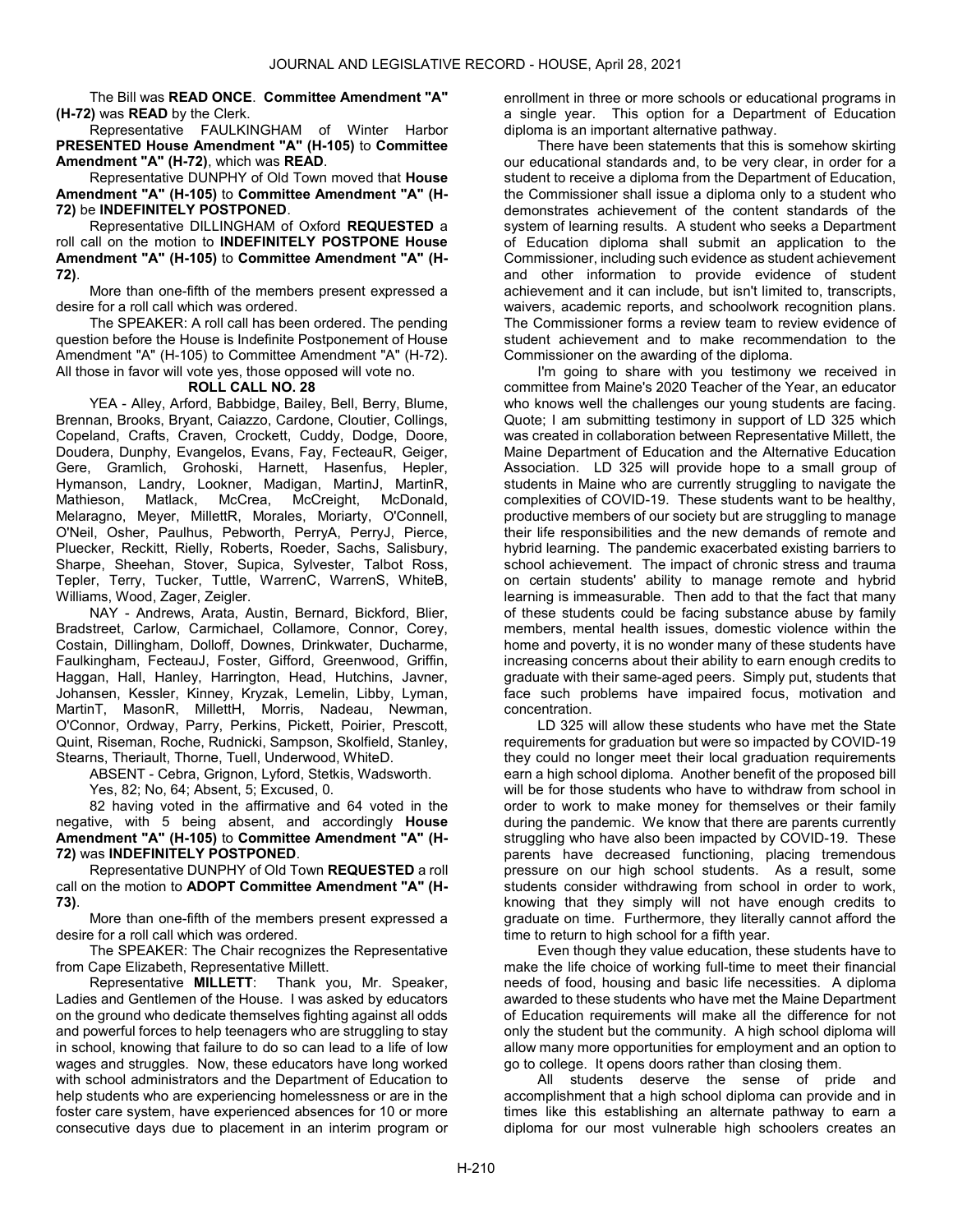opportunity for these students to become active and engaged citizens. Now, I will remind folks that as amended this has a sunset clause in 2023. Thank you very much, Mr. Speaker.

\_\_\_\_\_\_\_\_\_\_\_\_\_\_\_\_\_\_\_\_\_\_\_\_\_\_\_\_\_\_\_\_\_

 At this point, a message was received from the Senate, borne by Senator DAUGHTRY of Cumberland of that body, announcing a quorum present and that the Senate was ready to transact any business that might properly come before it.

\_\_\_\_\_\_\_\_\_\_\_\_\_\_\_\_\_\_\_\_\_\_\_\_\_\_\_\_\_\_\_\_\_

 The SPEAKER: The Chair recognizes the Representative from Winter Harbor, Representative Faulkingham.

 Representative FAULKINGHAM: Thank you, Mr. Speaker. I rise in support of the bill but I just wanted to come to the microphone to go on the record to say that voting on this is such a contradiction because we're admitting that the standards are lower for the purposes of receiving a diploma but, once again, we're admitting that the standards have been lowered so we're going to hand out diplomas but in the same breath, we're not letting parents keep their kids back for the same lack of education.

 So, this is such a contradiction to pass this without the amendment, but I'll be voting for the bill, but it's just amazing to me, I just question some of the decisions we make in this Body. Thank you.

 The SPEAKER: The Chair recognizes the Representative from Cape Elizabeth, Representative Millett.

 Representative MILLETT: Thank you, Mr. Speaker. I just want to reiterate that the law says that the Commissioner shall issue a diploma under this section only to a student who demonstrates achievement of the content standards of the system of learning results. Thank you, Mr. Speaker.

 The SPEAKER: A roll call has been ordered. The pending question before the House is Adoption of Committee Amendment "A" (H-73). All those in favor will vote yes, those opposed will vote no.

#### ROLL CALL NO. 29

 YEA - Alley, Andrews, Arata, Arford, Austin, Babbidge, Bailey, Bell, Bernard, Berry, Bickford, Blier, Blume, Bradstreet, Brennan, Brooks, Bryant, Caiazzo, Cardone, Carlow, Carmichael, Cloutier, Collamore, Collings, Connor, Copeland, Corey, Costain, Crafts, Craven, Crockett, Cuddy, Dillingham, Dodge, Dolloff, Doore, Doudera, Downes, Ducharme, Dunphy, Evangelos, Evans, Faulkingham, Fay, FecteauJ, FecteauR, Geiger, Gere, Gifford, Gramlich, Grohoski, Haggan, Hall, Harnett, Hasenfus, Head, Hepler, Hymanson, Johansen, Kessler, Kinney, Kryzak, Landry, Libby, Lookner, Lyman, Madigan, MartinJ, MartinR, MartinT, Mathieson, Matlack, McCrea, McCreight, McDonald, Melaragno, Meyer, MillettH, MillettR, Morales, Moriarty, Morris, Nadeau, O'Connell, O'Neil, Ordway, Osher, Parry, Paulhus, Pebworth, PerryA, PerryJ, Pierce, Pluecker, Poirier, Prescott, Quint, Reckitt, Rielly, Riseman, Roberts, Roeder, Sachs, Salisbury, Sampson, Sharpe, Sheehan, Stanley, Stover, Supica, Sylvester, Talbot Ross, Tepler, Terry, Theriault, Thorne, Tucker, Tuttle, WarrenC, WarrenS, WhiteB, Williams, Wood, Zager, Zeigler.

 NAY - Drinkwater, Foster, Greenwood, Griffin, Hanley, Harrington, Hutchins, Javner, Lemelin, MasonR, Newman, O'Connor, Perkins, Pickett, Roche, Rudnicki, Skolfield, Stearns, Tuell, Underwood, WhiteD.

 ABSENT - Cebra, Grignon, Lyford, Stetkis, Wadsworth. Yes, 125; No, 21; Absent, 5; Excused, 0.

 125 having voted in the affirmative and 21 voted in the negative, with 5 being absent, and accordingly Committee Amendment "A" (H-73) was ADOPTED.

 Under suspension of the rules, the Bill was given its SECOND READING WITHOUT REFERENCE to the Committee on Bills in the Second Reading.

 Under further suspension of the rules, the Bill was PASSED TO BE ENGROSSED as Amended by Committee Amendment "A" (H-72) and sent for concurrence.

\_\_\_\_\_\_\_\_\_\_\_\_\_\_\_\_\_\_\_\_\_\_\_\_\_\_\_\_\_\_\_\_\_

 Majority Report of the Committee on EDUCATION AND CULTURAL AFFAIRS reporting Ought Not to Pass on Bill "An Act To Provide for School Choice and Online Learning Opportunities in Response to the COVID-19 Pandemic"

(H.P. 310) (L.D. 430)

 Signed: Senators: RAFFERTY of York DAUGHTRY of Cumberland

Representatives:

 BRENNAN of Portland CROCKETT of Portland DODGE of Belfast LYMAN of Livermore Falls McCREA of Fort Fairfield MILLETT of Cape Elizabeth SALISBURY of Westbrook STEARNS of Guilford

 Minority Report of the same Committee reporting Ought to Pass as Amended by Committee Amendment "A" (H-90) on same Bill.

Sianed: Senator:

WOODSOME of York

Representatives:

 ROCHE of Wells SAMPSON of Alfred

## READ.

 Representative BRENNAN of Portland moved that the House ACCEPT the Majority Ought Not to Pass Report.

 Representative ANDREWS of Paris REQUESTED a roll call on the motion to ACCEPT the Majority Ought Not to Pass Report.

 More than one-fifth of the members present expressed a desire for a roll call which was ordered.

 The SPEAKER: The Chair recognizes the Representative from Paris, Representative Andrews.

 Representative ANDREWS: Thank you, Mr. Speaker. This bill would remove the limits on virtual public charter school enrollment and the number of public charter schools that may operate. It would also remove the prohibition on the expansion of virtual public charter schools to serve grade level not included in the school's charter contract.

 LD 430 seeks to provide choice and opportunity for Maine students, to allow them to learn online or in person at the school of their choice. We have to adapt to the times that we are living in and this bill aims to do just that by removing the cap on virtual charter school enrollment and the number of charter schools that may operate in Maine.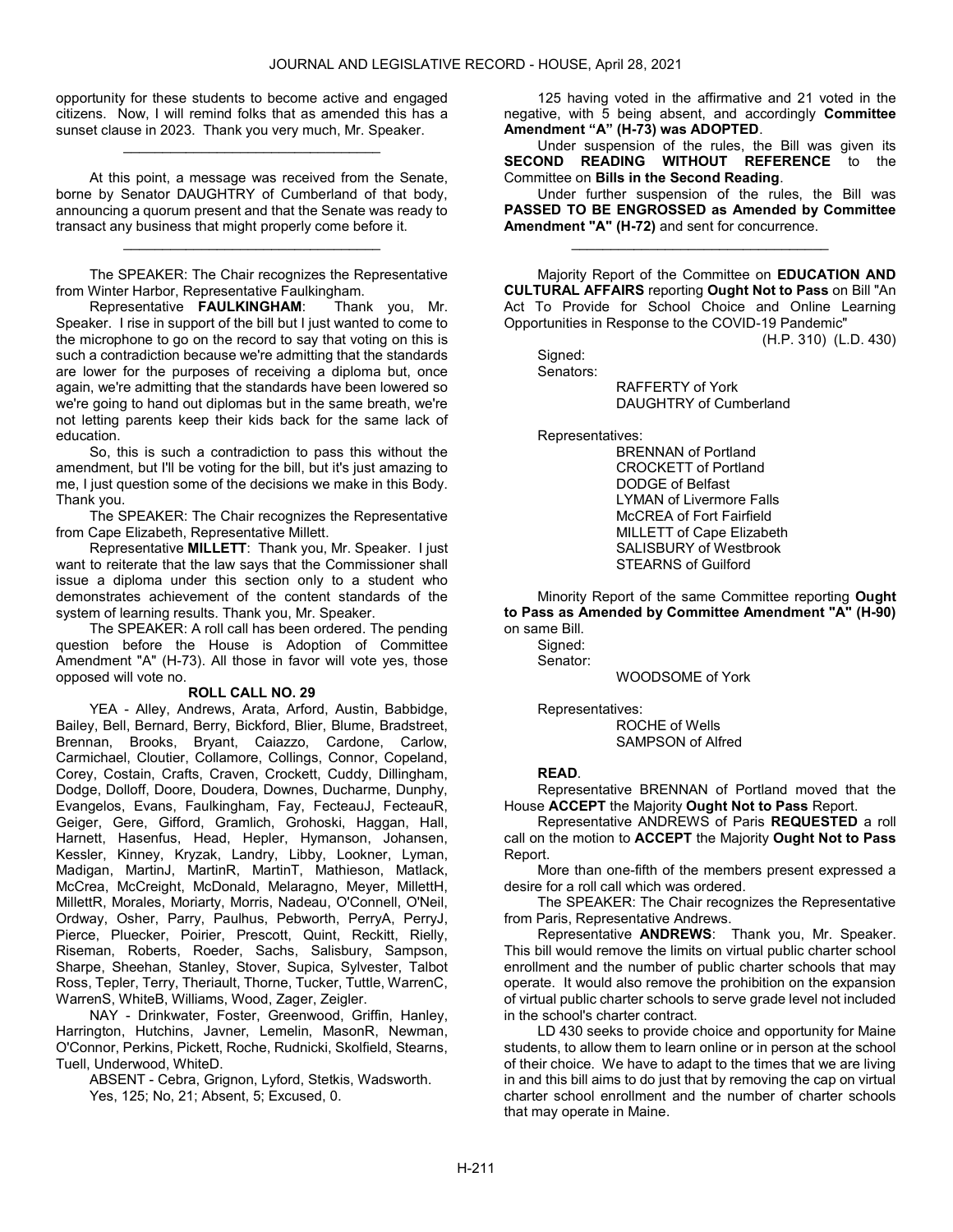Government-run schools should certainly be an option, but they should not be a monopoly that is allowed to limit their competition in the marketplace of ideas. We need freedom of choice for Maine families and their educational opportunities in this State. Please follow my light. Thank you, Mr. Speaker.

 The SPEAKER: The Chair recognizes the Representative from Auburn, Representative Libby.

 Representative LIBBY: Thank you, Mr. Speaker. Over the last year, we have learned anew that one-size-fits-all is not an approach that works in Maine education. Some children have thrived in a hybrid model while for others hybrid education has been an abject failure. Still others have shifted toward homeschooling, private schools, educational pods and other creative educational solutions.

 The students of Maine deserve the opportunity to have an education that fits their individual needs and this bill will allow for increased flexibility as we move forward with greater awareness of the diversity in Maine children's needs. I ask you to follow my light and support the Minority Report.

 The SPEAKER: The Chair recognizes the Representative from Portland, Representative Brennan.

 Representative BRENNAN: Thank you, Mr. Speaker, Men and Women of the House. I hope that you will support the Majority Report.

 In 2019, the Legislature did enact limits on enrollment in virtual charter schools and it also put a cap of 10 on charter schools. It's incredibly premature to be thinking about removing those caps at this particular point and we made a very prudent and rational decision in 2019 to try to provide more accountability within charter schools. The current charter school enrollment actually has declined since October of last year and arguments that were made that people are turning more towards charter schools, there are waiting lists, are not borne out by current statistics. So, I would encourage you to support the motion Ought Not to Pass.

 Subsequently, Representative DUNPHY of Old Town reported that she had delivered the message with which she was charged.

\_\_\_\_\_\_\_\_\_\_\_\_\_\_\_\_\_\_\_\_\_\_\_\_\_\_\_\_\_\_\_\_\_

\_\_\_\_\_\_\_\_\_\_\_\_\_\_\_\_\_\_\_\_\_\_\_\_\_\_\_\_\_\_\_\_\_

 The SPEAKER: The Chair recognizes the Representative from Penobscot, Representative Hutchins.

 Representative HUTCHINS: Thank you, Mr. Speaker, Ladies and Gentlemen of the House. I rise to support Representative Andrew's bill here today for the simple fact of giving parents a better choice in education.

 A number of years ago, I was speaking before a group and I said if the State keeps limiting school choices that public school would soon become only special education. I don't think I'm terribly far off on that prediction. I made it 20 years ago, it may be another 10 or 15 before it happens, but we're on that path. We have to give parents choice. Thank you very much.

 The SPEAKER: A roll call has been ordered. The pending question before the House is Acceptance of the Majority Ought Not to Pass Report. All those in favor will vote yes, those opposed will vote no.

### ROLL CALL NO. 30

 YEA - Alley, Arford, Babbidge, Bailey, Bell, Berry, Blume, Brennan, Brooks, Bryant, Caiazzo, Cardone, Carlow, Cloutier, Collings, Copeland, Crafts, Craven, Crockett, Cuddy, Dodge, Doore, Doudera, Dunphy, Evangelos, Evans, Fay, FecteauR, Geiger, Gere, Gramlich, Grohoski, Haggan, Harnett, Hasenfus, Hepler, Hymanson, Kessler, Landry, Lookner, Lyman, Madigan, MartinJ, MartinR, Mathieson, Matlack, McCrea, McCreight, McDonald, Melaragno, Meyer, MillettR, Morales, O'Connell, O'Neil, Osher, Paulhus, Pebworth, PerryA, PerryJ, Pierce, Reckitt, Rielly, Riseman, Roberts, Roeder, Sachs, Salisbury, Sharpe, Sheehan, Stearns, Stover, Supica, Sylvester, Talbot Ross, Tepler, Terry, Tucker, Tuell, Tuttle, WarrenC, WarrenS, WhiteB, Williams, Wood, Zager, Zeigler.

 NAY - Andrews, Arata, Austin, Bernard, Bickford, Blier, Bradstreet, Carmichael, Collamore, Connor, Corey, Costain,<br>Dillingham, Dolloff, Downes, Drinkwater, Ducharme, Dillingham, Dolloff, Downes, Drinkwater, Ducharme, Faulkingham, FecteauJ, Foster, Gifford, Greenwood, Griffin, Hall, Hanley, Harrington, Head, Hutchins, Javner, Johansen, Kinney, Kryzak, Lemelin, Libby, MartinT, MasonR, MillettH, Moriarty, Morris, Nadeau, Newman, O'Connor, Ordway, Parry, Perkins, Pickett, Pluecker, Poirier, Prescott, Quint, Rudnicki, Sampson, Skolfield, Stanley, Theriault, Thorne, Underwood, WhiteD.

 ABSENT - Cebra, Grignon, Lyford, Roche, Stetkis, Wadsworth.

Yes, 87; No, 58; Absent, 6; Excused, 0.

 87 having voted in the affirmative and 58 voted in the negative, with 6 being absent, and accordingly the Majority Ought Not to Pass Report was ACCEPTED and sent for concurrence.

\_\_\_\_\_\_\_\_\_\_\_\_\_\_\_\_\_\_\_\_\_\_\_\_\_\_\_\_\_\_\_\_\_

 Majority Report of the Committee on EDUCATION AND CULTURAL AFFAIRS reporting Ought to Pass as Amended by Committee Amendment "A" (H-89) on Bill "An Act To Establish a Permanent Appointment of a Member of the Wabanaki Tribes to the Board of Trustees of the University of Maine System"

(H.P. 329) (L.D. 453)

 Signed: Senators:

 RAFFERTY of York DAUGHTRY of Cumberland WOODSOME of York

Representatives:

 BRENNAN of Portland CROCKETT of Portland DODGE of Belfast McCREA of Fort Fairfield MILLETT of Cape Elizabeth SALISBURY of Westbrook

 Minority Report of the same Committee reporting Ought Not to Pass on same Bill.

 Representatives: LYMAN of Livermore Falls ROCHE of Wells SAMPSON of Alfred STEARNS of Guilford

# READ.

Signed: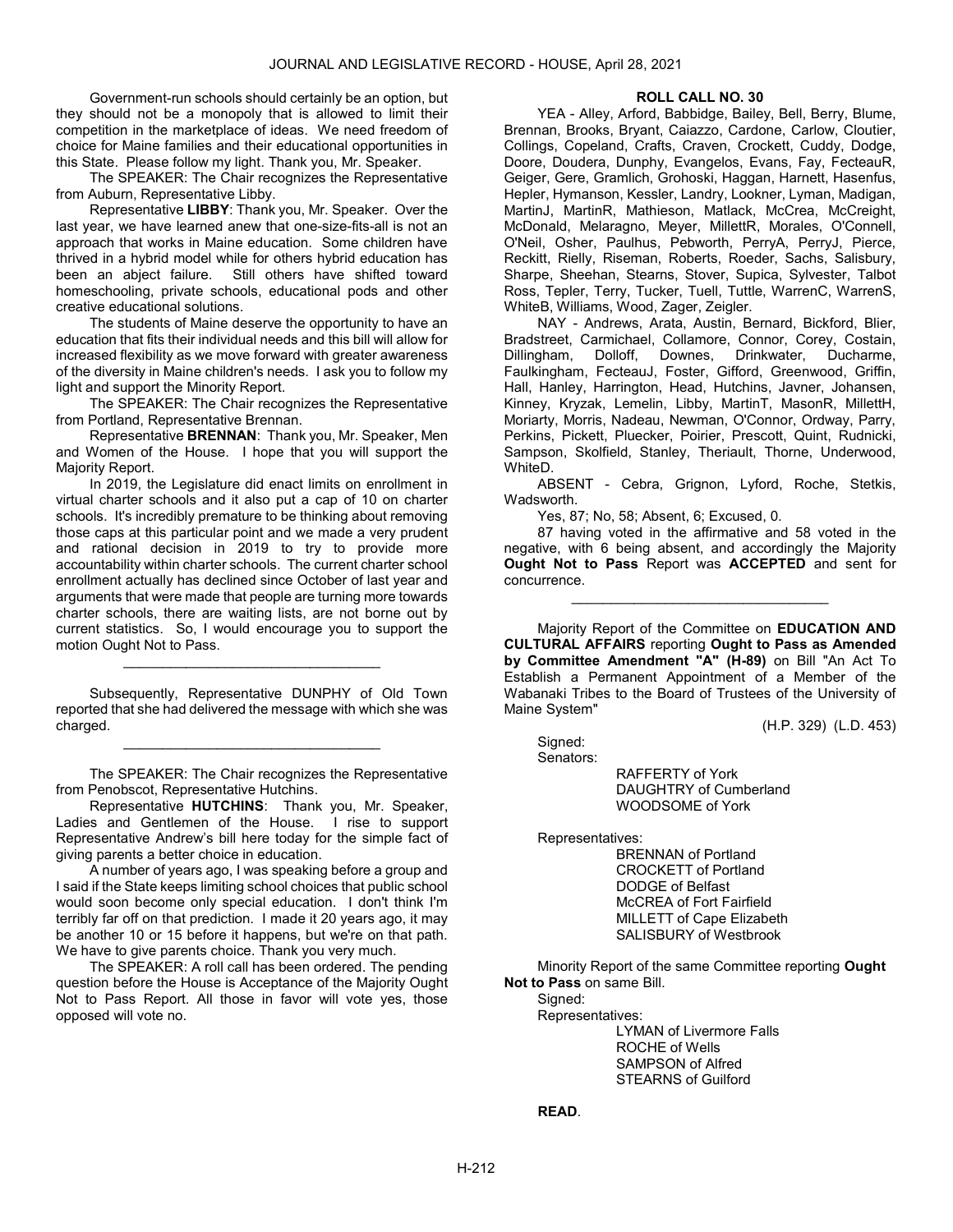On motion of Representative BRENNAN of Portland, the Majority Ought to Pass as Amended Report was ACCEPTED. The Bill was READ ONCE. Committee Amendment "A"

(H-89) was READ by the Clerk and ADOPTED.

 Under suspension of the rules the Bill was given its SECOND READING WITHOUT REFERENCE to the Committee on Bills in the Second Reading.

 Under further suspension of the rules the Bill was PASSED TO BE ENGROSSED as Amended by Committee Amendment "A" (H-89) and sent for concurrence.

\_\_\_\_\_\_\_\_\_\_\_\_\_\_\_\_\_\_\_\_\_\_\_\_\_\_\_\_\_\_\_\_\_

 Majority Report of the Committee on ENVIRONMENT AND NATURAL RESOURCES reporting Ought Not to Pass on Bill "An Act To Improve Public Safety by Repealing the Single-use Plastic Carry-out Bag Ban"

 Signed: Senators: (H.P. 74) (L.D. 108)

 BRENNER of Cumberland BENNETT of Oxford CARNEY of Cumberland

Representatives:

 TUCKER of Brunswick BELL of Yarmouth BLUME of York DOUDERA of Camden GRAMLICH of Old Orchard Beach ZEIGLER of Montville

 Minority Report of the same Committee reporting Ought to Pass on same Bill.

Signed:

Representatives:

 HANLEY of Pittston JOHANSEN of Monticello O'CONNOR of Berwick TUELL of East Machias

## READ.

 Representative TUCKER of Brunswick moved that the House ACCEPT the Majority Ought Not to Pass Report.

 Representative DILLINGHAM of Oxford REQUESTED a roll call on the motion to ACCEPT the Majority Ought Not to Pass Report.

 More than one-fifth of the members present expressed a desire for a roll call which was ordered.

 The SPEAKER: A roll call has been ordered. The pending question before the House is Acceptance of the Majority Ought Not to Pass Report. All those in favor will vote yes, those opposed will vote no.

## ROLL CALL NO. 31

 YEA - Alley, Arford, Babbidge, Bailey, Bell, Berry, Blume, Brennan, Brooks, Bryant, Caiazzo, Cardone, Cloutier, Collings, Copeland, Crafts, Craven, Crockett, Cuddy, Doore, Doudera, Dunphy, Evangelos, Evans, Fay, FecteauR, Geiger, Gere, Gramlich, Grohoski, Harnett, Hasenfus, Hymanson, Kessler, Landry, Lookner, Madigan, MartinJ, MartinR, Mathieson, Matlack, McCrea, McCreight, McDonald, Melaragno, Meyer, MillettR, Morales, Moriarty, O'Connell, O'Neil, Osher, Paulhus, Pebworth, PerryA, PerryJ, Pierce, Pluecker, Reckitt, Rielly, Riseman, Roberts, Roeder, Sachs, Salisbury, Sharpe, Sheehan, Stover, Supica, Sylvester, Talbot Ross, Tepler, Terry, Tucker, Tuttle, WarrenC, WhiteB, Williams, Wood, Zager, Zeigler.

 NAY - Andrews, Arata, Austin, Bernard, Bickford, Blier, Bradstreet, Carlow, Carmichael, Collamore, Connor, Corey, Costain, Dillingham, Dolloff, Downes, Drinkwater, Ducharme, Faulkingham, FecteauJ, Foster, Gifford, Greenwood, Griffin, Haggan, Hall, Hanley, Harrington, Head, Hutchins, Javner, Johansen, Kinney, Kryzak, Lemelin, Libby, Lyman, MartinT, MasonR, MillettH, Morris, Nadeau, Newman, O'Connor, Ordway, Parry, Perkins, Pickett, Poirier, Prescott, Quint, Roche, Rudnicki, Sampson, Skolfield, Stanley, Stearns, Theriault, Thorne, Tuell, Underwood, WarrenS, WhiteD.

 ABSENT - Cebra, Dodge, Grignon, Hepler, Lyford, Stetkis, Wadsworth.

Yes, 81; No, 63; Absent, 7; Excused, 0.

 81 having voted in the affirmative and 63 voted in the negative, with 7 being absent, and accordingly the Majority Ought Not to Pass Report was ACCEPTED and sent for concurrence.

\_\_\_\_\_\_\_\_\_\_\_\_\_\_\_\_\_\_\_\_\_\_\_\_\_\_\_\_\_\_\_\_\_

Majority Report of the Committee on HEALTH COVERAGE, INSURANCE AND FINANCIAL SERVICES reporting Ought Not to Pass on Bill "An Act To Maintain the Integrity of the Individual and Small Group Health Insurance Markets"

(H.P. 250) (L.D. 352)

 Signed: Senators:

 SANBORN of Cumberland BRENNER of Cumberland

Representatives:

 TEPLER of Topsham ARFORD of Brunswick BROOKS of Lewiston EVANS of Dover-Foxcroft MATHIESON of Kittery MELARAGNO of Auburn

 Minority Report of the same Committee reporting Ought to Pass on same Bill.

 Signed: Senator:

STEWART of Aroostook

Representatives:

 BLIER of Buxton CONNOR of Lewiston MORRIS of Turner QUINT of Hodgdon

# READ.

 Representative TEPLER of Topsham moved that the House ACCEPT the Majority Ought Not to Pass Report.

 Representative MORRIS of Turner REQUESTED a roll call on the motion to ACCEPT the Majority Ought Not to Pass Report.

 More than one-fifth of the members present expressed a desire for a roll call which was ordered.

 The SPEAKER: The Chair recognizes the Representative from North Turner, Representative Morris.

 Representative MORRIS: Thank you, Mr. Speaker, Ladies and Gentlemen of the House. I rise today to speak in opposition to the pending motion.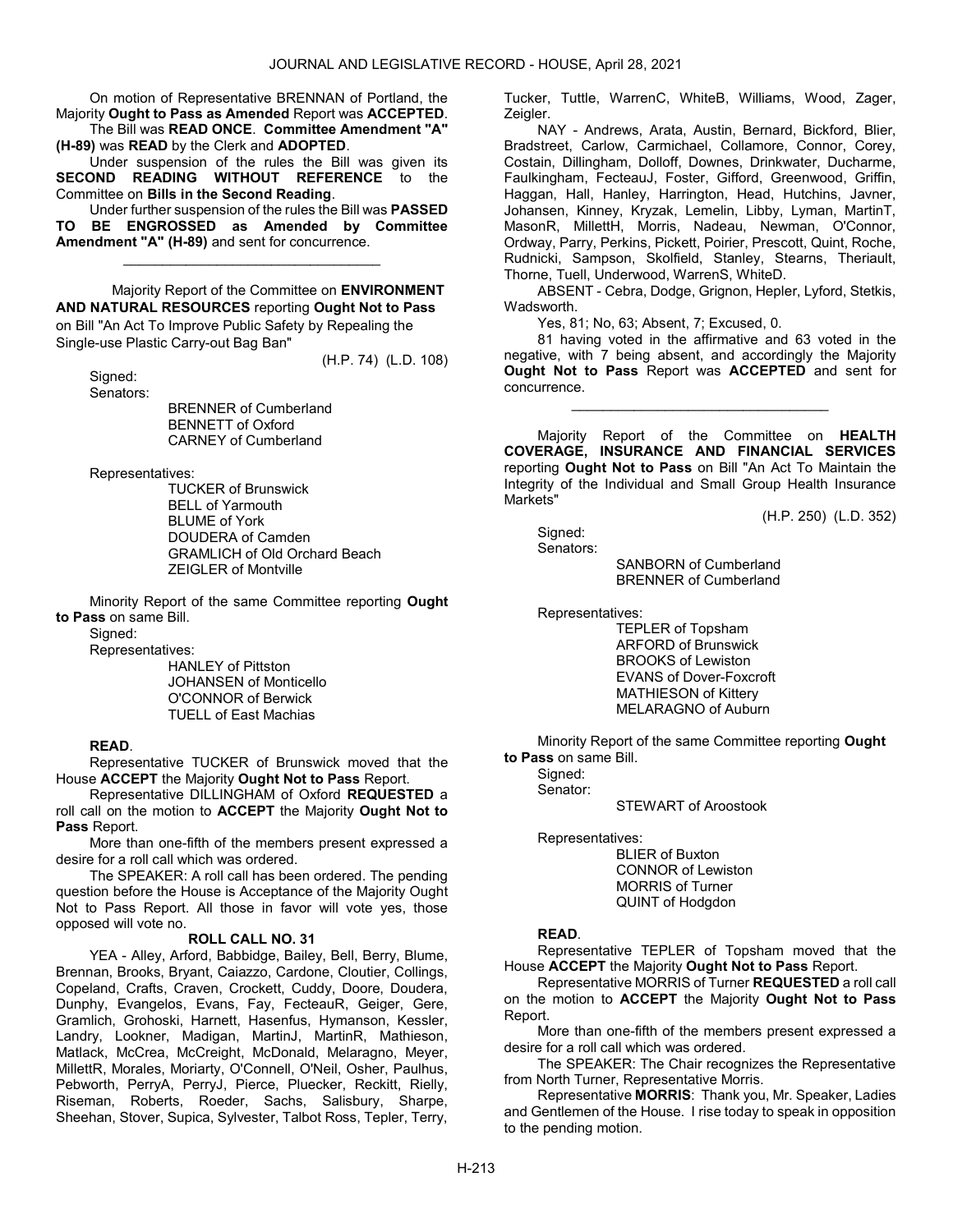If we do not pass this bill, insurance premiums will rise by 4%. A little background; last year, the Legislature passed Public Law 2019, Chapter 653. That set Maine on a path to create a state-based exchange for health insurance. Originally, the bill proposed to merge both small groups and individual markets into one. Skepticism about the wisdom of such a move led to the language being amended to require the Bureau of Insurance to prove that merging the markets would not result in increased premiums to either the small group or individual markets.

 Over the course of last summer, two actuarial reports were conducted. The Bureau contracted with Gorman, the other report was conducted by Milliman for the Maine Guaranteed Access Reinsurance Association, also known as MGARA. MGARA is charged with providing rate relief to the individual market. Insurance companies prospectively seed high-risk members to MGARA, which then draws federal funds for claims above the attachment point. Since its restart in 2019, MGARA's effectiveness has resulted in an 11% decrease in premiums in the individual market. That's right; an 11% decrease in premiums.

 Both actuaries showed the same thing; if we go forward with merging the small group and individual market, the average premium in the individual market will increase by 4% over where we would be if we did not merge the markets. Based on the letter of the law, the Bureau should be looking at other options to help the small group market. Unfortunately, the Bureau has decided to continue to pursue merging the markets. Their decision is based on using a phony baseline of what insurance rates would be if MGARA did not exist to claim that there is a savings.

 One cannot help but wonder if one of the insurance companies that oversee use similar accounting gimmicks, would they be investigated for fraud? This bill is before you because we have an opportunity to save the individual markets from unnecessary rate hikes. While it is true the superintendent delayed the market merger last month for one year, we need to enact this legislation to put a stop to any further moves to merge the markets. We must act today to ensure the stability and integrity of the individual market.

 The director of MGARA testified in favor of this bill. They are concerned about the solvency of the program should the merger of these two markets go forward. The Milliman study states that the market merger would reduce MGARA's ability to deliver benefit to the individual market by a margin of 30% to 50%. The reduction in passthrough funds from the federal government would be reduced by 18 million. If we do not reject this motion and fail to pass this bill, beginning in 2023, the average monthly premium for an individual policy would rise by \$25 per month. For a family of four purchasing health insurance on the individual market, that's an additional \$1200 a year. That's the average. If someone has a preexisting condition or other underlying concern, it would be even more. This bill is before us because the current law is being ignored. This bill is important to ensure the intent of the law we passed last year is followed by the Bureau.

 With everything we have gone through during this COVID-19 pandemic, it is critical that we save those individuals purchasing insurance from unnecessary rate hikes. I urge this Body to reject this motion and then move to pass the Minority Report. Thank you.

 The SPEAKER: The Chair recognizes the Representative from Topsham, Representative Tepler.

 Representative TEPLER: Thank you, Mr. Speaker. Mr. Speaker, I want to correct a few assumptions that were made in the speech that was just made.

 First of all, there were three actuarial studies, not two, and the third actuarial study indicates that it believes or the actuaries in that study believe that the Milliman study errs on the conservative side. So, there are some concerns about all of the studies.

 The Bureau of Insurance, A, has delayed even the possibility of this change for a full year. However, they, under the current law, are not allowed to make this change unless the numbers align and that there are benefits to both markets. That is what is in current law. And, I might add, the assumptions that were made about the increase in the individual market are based on some current conditions as opposed to the conditions that may apply, particularly with increased subsidies to the marketplace that have been moved forward by the federal administration. And when subsidies increase, unless your income increases, you will continue to receive an increase subsidy as opposed to an increase in your insurance rate.

 I feel that this decision rests with the Bureau of Insurance. I do not wish to override the work that they and the Department of Health and Human Services have done, which this bill would do. Thank you very much.

 The SPEAKER: A roll call has been ordered. The pending question before the House is Acceptance of the Majority Ought Not to Pass Report. All those in favor will vote yes, those opposed will vote no.

### ROLL CALL NO. 32

 YEA - Alley, Arford, Babbidge, Bailey, Bell, Berry, Blume, Brennan, Brooks, Bryant, Caiazzo, Cardone, Cloutier, Collings, Copeland, Crafts, Craven, Crockett, Cuddy, Dodge, Doore, Doudera, Dunphy, Evangelos, Evans, Fay, FecteauR, Geiger, Gere, Gramlich, Grohoski, Harnett, Hasenfus, Hepler, Hymanson, Kessler, Landry, Lookner, Madigan, MartinJ, MartinR, Mathieson, Matlack, McCrea, McCreight, McDonald, Melaragno, Meyer, MillettR, Morales, Moriarty, O'Connell, O'Neil, Osher, Paulhus, Pebworth, PerryA, PerryJ, Pierce, Pluecker, Prescott, Reckitt, Rielly, Riseman, Roberts, Roeder, Sachs, Salisbury, Sharpe, Sheehan, Stover, Supica, Sylvester, Talbot Ross, Tepler, Terry, Tucker, Tuttle, WarrenC, WarrenS, WhiteB, Williams, Wood, Zager, Zeigler.

 NAY - Andrews, Arata, Austin, Bernard, Bickford, Blier, Bradstreet, Carlow, Carmichael, Collamore, Connor, Corey, Costain, Dillingham, Dolloff, Downes, Drinkwater, Ducharme, Faulkingham, FecteauJ, Foster, Gifford, Greenwood, Griffin, Haggan, Hall, Hanley, Harrington, Head, Hutchins, Javner, Johansen, Kinney, Kryzak, Lemelin, Libby, Lyman, MartinT, MasonR, MillettH, Morris, Nadeau, Newman, O'Connor, Ordway, Parry, Perkins, Pickett, Poirier, Quint, Roche, Rudnicki, Sampson, Skolfield, Stanley, Stearns, Thorne, Tuell, Underwood, WhiteD.

 ABSENT - Cebra, Grignon, Lyford, Stetkis, Theriault, Wadsworth.

Yes, 85; No, 60; Absent, 6; Excused, 0.

 85 having voted in the affirmative and 60 voted in the negative, with 6 being absent, and accordingly the Majority Ought Not to Pass Report was ACCEPTED and sent for concurrence.

\_\_\_\_\_\_\_\_\_\_\_\_\_\_\_\_\_\_\_\_\_\_\_\_\_\_\_\_\_\_\_\_\_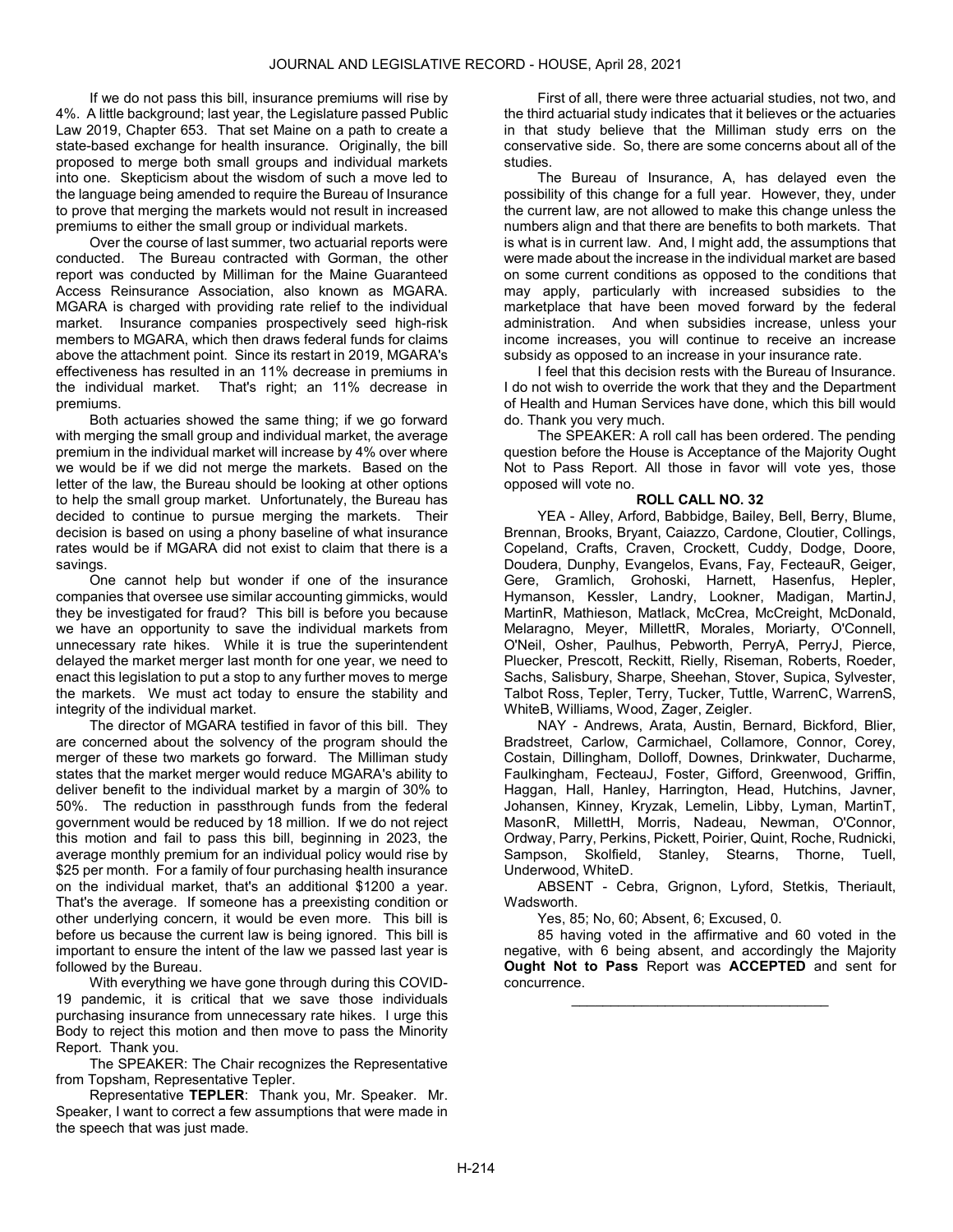Majority Report of the Committee on HEALTH COVERAGE, INSURANCE AND FINANCIAL SERVICES reporting Ought Not to Pass on Bill "An Act To Ensure Choices in Health Insurance Markets"

(H.P. 319) (L.D. 443)

Signed: Senators:

> SANBORN of Cumberland BRENNER of Cumberland

Representatives:

 TEPLER of Topsham ARFORD of Brunswick BROOKS of Lewiston EVANS of Dover-Foxcroft MATHIESON of Kittery MELARAGNO of Auburn

 Minority Report of the same Committee reporting Ought to Pass on same Bill.

Signed:

Senator:

STEWART of Aroostook

Representatives:

 BLIER of Buxton CONNOR of Lewiston MORRIS of Turner QUINT of Hodgdon

# READ.

 Representative TEPLER of Topsham moved that the House ACCEPT the Majority Ought Not to Pass Report.

 Representative MORRIS of Turner REQUESTED a roll call on the motion to ACCEPT the Majority Ought Not to Pass Report.

 More than one-fifth of the members present expressed a desire for a roll call which was ordered.

 The SPEAKER: The Chair recognizes the Representative from North Turner, Representative Morris.

 Representative MORRIS: Thank you, Mr. Speaker, Ladies and Gentlemen of the House. I rise today to speak in opposition to the pending motion.

 Over the last year, Maine's small businesses have had to put up with a lot. From forced closures, mask mandates, reduced capacity limits, and a government that encouraged them to tattle on each other, it has been a season of unpredictability and Maine's small businesses deserve some measure of relief.

 This bill seeks to take one piece of stress off their plates. The bill repeals language that limits the number of plans available to a small business with just 12 clear choice design plans selected by the Bureau of Insurance. It allows them to keep the insurance plans that they currently offer to their employees. If we do not pass this bill, small businesses and their employees will see a reduction in benefits.

 While simplicity makes sense for individuals shopping on the exchange, it does not make sense for small businesses. They have more complex needs. They typically shop through a broker who finds the policy that works best for them and their circumstances. If we fail to pass this bill, we will force Maine's small businesses into a not-so-clear choice; a choice between offering fewer benefits to their employees or having to make cuts in other areas such as wages to pay for richer plan designs.

 Now is the time to help our small business community to recover from the COVID-19 pandemic. We can do that by ensuring that they can keep the health care plan that they currently have for their employees, plans that have been designed for them not by government bureaucrats but by people that understand the markets and what works best for the individual businesses.

 I encourage this Body to reject the pending motion and pass this bill to give our small businesses some measure of predictability and relief. Thank you.

 The SPEAKER: The Chair recognizes the Representative from Topsham, Representative Tepler.

 Representative TEPLER: Thank you, Mr. Speaker. Mr. Speaker, speaking of predictability, one of the most difficult things for any small business owner or individual buying insurance on the marketplace or otherwise, is understanding the vast array of options that insurers offer. And there is a degree of concern that the vast array of options obfuscates the actual benefits of the policies to those seeking to insure themselves or their employees.

 This bill undoes the progress and hard work that the Department of Health and Human Services, the Bureau of Insurance, and the Committee on Health Coverage, Insurance, and Financial Services did in the last session in creating what is called clear choice plans for Maine. These plans are designed by the Bureau of Insurance with a stakeholder process that allowed for input from businesses, individuals and insurers. In addition, insurers are allowed to offer three additional plans that were not designed by the Bureau of Insurance. But what this does is it ensures that when you look at a particular plan at a particular price, you know what you are getting. Right now, that is very difficult to assess with so many plans and so many options. It appears the insurance industry is attempting to obfuscate what your actual benefits are. The clear choice plans, which would be on the marketplace in the fall, I believe as of January 1 this year, will help people in Maine be able to know what their insurance benefits are. Thank you very much.

 The SPEAKER: A roll call has been ordered. The pending question before the House is Acceptance of the Majority Ought Not to Pass Report. All those in favor will vote yes, those opposed will vote no.

### ROLL CALL NO. 33

 YEA - Alley, Arford, Babbidge, Bailey, Bell, Berry, Blume, Brennan, Brooks, Bryant, Caiazzo, Cardone, Cloutier, Collings, Copeland, Crafts, Craven, Crockett, Cuddy, Dodge, Doore, Doudera, Dunphy, Evangelos, Evans, Fay, FecteauR, Geiger, Gere, Gramlich, Grohoski, Harnett, Hasenfus, Hepler, Hymanson, Kessler, Landry, Lookner, Madigan, MartinJ, MartinR, Mathieson, Matlack, McCrea, McCreight, McDonald, Melaragno, Meyer, MillettR, Morales, Moriarty, O'Connell, O'Neil, Osher, Paulhus, Pebworth, PerryA, PerryJ, Pierce, Pluecker, Reckitt, Rielly, Riseman, Roberts, Roeder, Sachs, Salisbury, Sharpe, Sheehan, Stover, Supica, Sylvester, Talbot Ross, Tepler, Terry, Tucker, Tuttle, WarrenC, WarrenS, WhiteB, Williams, Wood, Zager, Zeigler.

 NAY - Andrews, Arata, Austin, Bernard, Bickford, Blier, Bradstreet, Carlow, Carmichael, Collamore, Connor, Corey, Costain, Dillingham, Dolloff, Downes, Drinkwater, Ducharme, Faulkingham, FecteauJ, Foster, Gifford, Greenwood, Griffin, Haggan, Hall, Hanley, Harrington, Head, Hutchins, Javner, Johansen, Kinney, Kryzak, Lemelin, Libby, Lyman, MartinT, MasonR, MillettH, Morris, Nadeau, Newman, O'Connor, Ordway, Parry, Perkins, Pickett, Poirier, Prescott, Quint, Roche, Rudnicki, Sampson, Skolfield, Stanley, Stearns, Theriault, Thorne, Tuell, Underwood, WhiteD.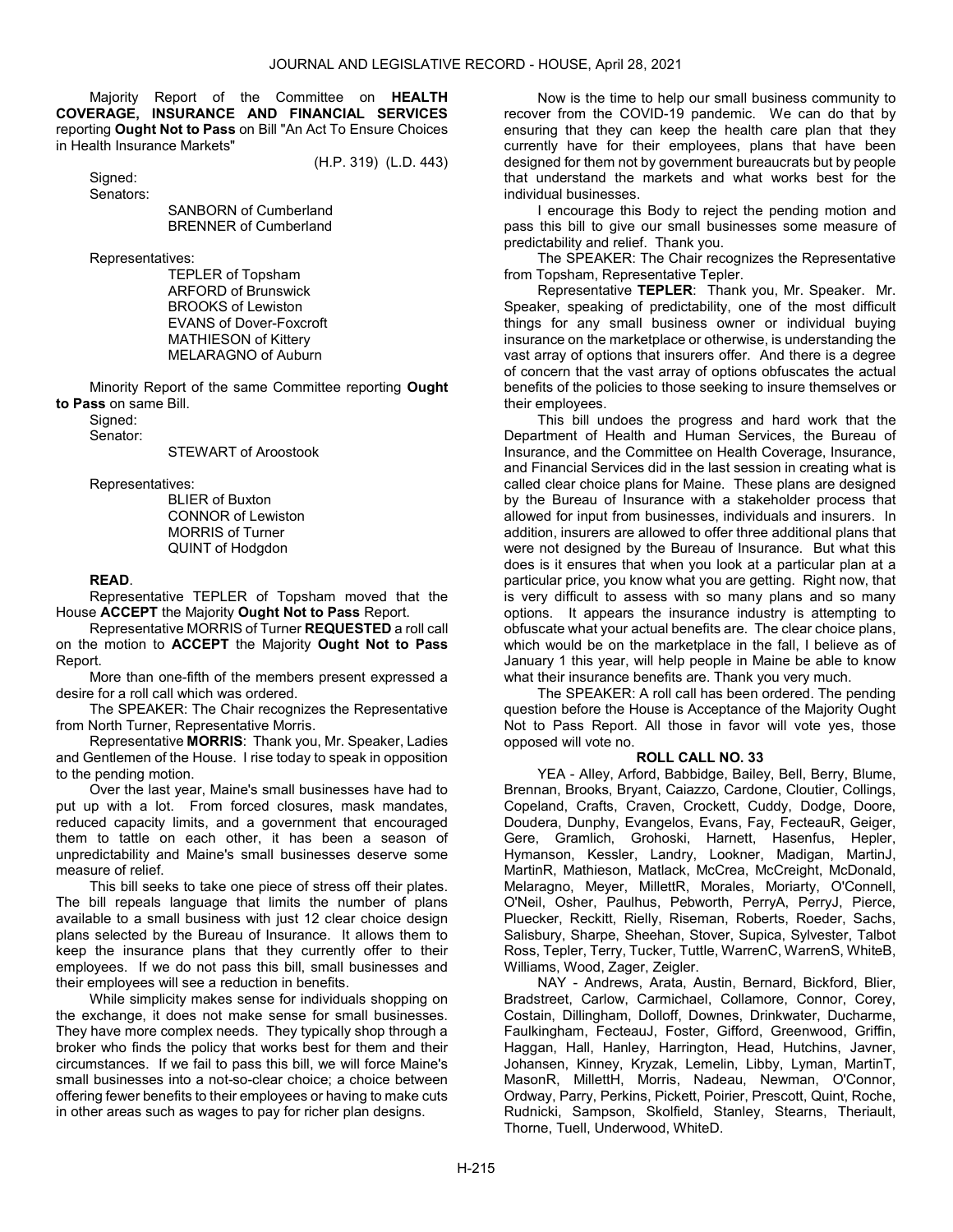ABSENT - Cebra, Grignon, Lyford, Stetkis, Wadsworth. Yes, 84; No, 62; Absent, 5; Excused, 0.

 84 having voted in the affirmative and 62 voted in the negative, with 5 being absent, and accordingly the Majority Ought Not to Pass Report was ACCEPTED and sent for concurrence.

\_\_\_\_\_\_\_\_\_\_\_\_\_\_\_\_\_\_\_\_\_\_\_\_\_\_\_\_\_\_\_\_\_

 Majority Report of the Committee on LABOR AND HOUSING reporting Ought Not to Pass on Bill "An Act To Ensure the Right To Work without Payment of Dues or Fees to a Labor Union"

(H.P. 63) (L.D. 97)

 Signed: Senators:

 HICKMAN of Kennebec MIRAMANT of Knox

Representatives:

 SYLVESTER of Portland CUDDY of Winterport GERE of Kennebunkport PEBWORTH of Blue Hill ROEDER of Bangor WARREN of Scarborough

 Minority Report of the same Committee reporting Ought to Pass as Amended by Committee Amendment "A" (H-81) on same Bill.

 Signed: Senator:

GUERIN of Penobscot

Representatives:

 BRADSTREET of Vassalboro DRINKWATER of Milford MORRIS of Turner PRESCOTT of Waterboro

### READ.

 Representative SYLVESTER of Portland moved that the House ACCEPT the Majority Ought Not to Pass Report.

 The SPEAKER: The Chair recognizes the Representative from Vassalboro, Representative Bradstreet.

 Representative BRADSTREET: Thank you, Mr. Speaker, Members of the House. I rise in opposition to the pending motion.

 Very briefly, contrary to what some people may assert, this is not an anti-union bill, it is a pro-worker bill. It is based on the simple yet powerful principle that individuals should have the right to work and provide for his or her family without being coerced into paying dues or fees to an organization they may not support. It should be their choice. A union seeking membership should work to earn workers' support. If it fails to do so, a worker should always retain the right to say no, I will not be forced to financially support any person or entity I do not believe is looking out for my interests. It should be my decision to make.

 I strongly urge a no vote on the pending motion. It is a matter of principle, and I do request a roll call.

The same Representative REQUESTED a roll call on the motion to ACCEPT the Majority Ought Not to Pass Report.

 More than one-fifth of the members present expressed a desire for a roll call which was ordered.

 The SPEAKER: A roll call has been ordered. The pending question before the House is Acceptance of the Majority Ought Not to Pass Report. All those in favor will vote yes, those opposed will vote no.

# ROLL CALL NO. 34

 YEA - Alley, Arford, Babbidge, Bailey, Bell, Berry, Blume, Brennan, Brooks, Bryant, Caiazzo, Cardone, Cloutier, Collings, Copeland, Crafts, Craven, Crockett, Cuddy, Dodge, Doore, Doudera, Dunphy, Evangelos, Evans, Fay, FecteauR, Geiger, Gere, Gramlich, Grohoski, Harnett, Hasenfus, Hepler, Hymanson, Kessler, Landry, Lookner, Madigan, MartinJ, MartinR, Mathieson, Matlack, McCrea, McCreight, McDonald, Melaragno, Meyer, MillettR, Morales, Moriarty, O'Connell, O'Neil, Osher, Paulhus, Pebworth, PerryA, PerryJ, Pierce, Pluecker, Reckitt, Rielly, Riseman, Roberts, Roeder, Sachs, Salisbury, Sharpe, Sheehan, Stover, Supica, Sylvester, Talbot Ross, Tepler, Terry, Theriault, Tucker, Tuttle, WarrenC, WarrenS, WhiteB, Williams, Wood, Zager, Zeigler.

 NAY - Andrews, Arata, Austin, Bernard, Bickford, Blier, Bradstreet, Carlow, Carmichael, Collamore, Connor, Corey, Costain, Dillingham, Dolloff, Downes, Drinkwater, Ducharme, Faulkingham, FecteauJ, Foster, Gifford, Greenwood, Griffin, Haggan, Hall, Hanley, Harrington, Head, Hutchins, Javner, Johansen, Kinney, Lemelin, Libby, Lyman, MartinT, MasonR, MillettH, Morris, Nadeau, Newman, Ordway, Parry, Pickett, Poirier, Prescott, Quint, Roche, Rudnicki, Sampson, Skolfield, Stanley, Stearns, Thorne, Tuell, Underwood, WhiteD.

 ABSENT - Cebra, Grignon, Kryzak, Lyford, O'Connor, Perkins, Stetkis, Wadsworth.

Yes, 85; No, 58; Absent, 8; Excused, 0.

 85 having voted in the affirmative and 58 voted in the negative, with 8 being absent, and accordingly the Majority Ought Not to Pass Report was ACCEPTED and sent for concurrence.

\_\_\_\_\_\_\_\_\_\_\_\_\_\_\_\_\_\_\_\_\_\_\_\_\_\_\_\_\_\_\_\_\_

 Majority Report of the Committee on LABOR AND HOUSING reporting Ought to Pass as Amended by Committee Amendment "A" (H-74) on Bill "An Act To Support Emergency Shelter Access for Persons Experiencing Homelessness"

(H.P. 146) (L.D. 211)

Signed:

 Senators: HICKMAN of Kennebec MIRAMANT of Knox

Representatives:

 SYLVESTER of Portland CUDDY of Winterport GERE of Kennebunkport PEBWORTH of Blue Hill ROEDER of Bangor WARREN of Scarborough

 Minority Report of the same Committee reporting Ought Not to Pass on same Bill.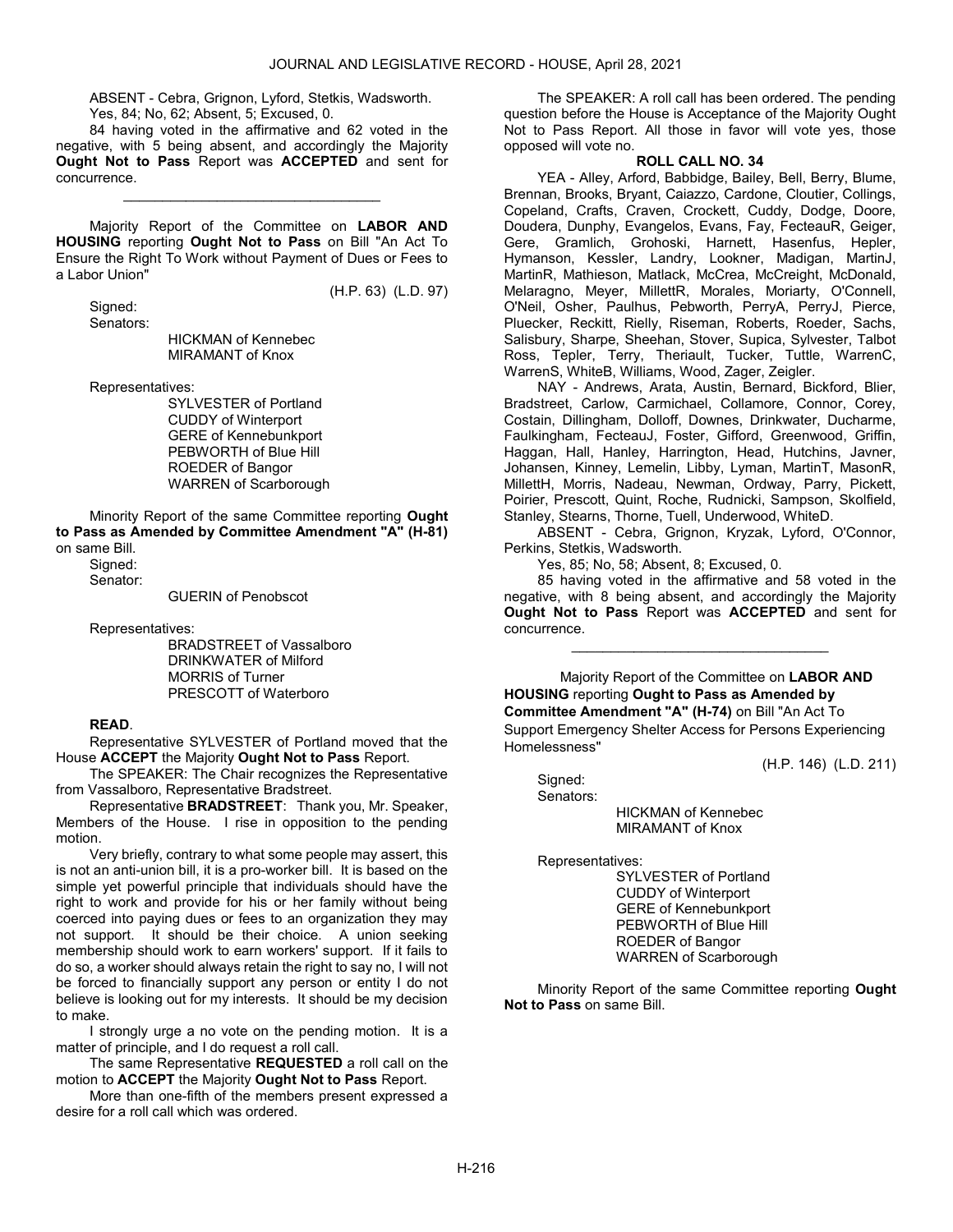Sianed:

Senator:

GUERIN of Penobscot

Representatives:

 BRADSTREET of Vassalboro DRINKWATER of Milford MORRIS of Turner PRESCOTT of Waterboro

### READ.

 On motion of Representative SYLVESTER of Portland, the Majority Ought to Pass as Amended Report was ACCEPTED. The Bill was READ ONCE. Committee Amendment "A"

(H-74) was READ by the Clerk and ADOPTED.

 Under suspension of the rules the Bill was given its SECOND READING WITHOUT REFERENCE to the Committee on Bills in the Second Reading.

 Under further suspension of the rules the Bill was PASSED TO BE ENGROSSED as Amended by Committee Amendment "A" (H-74) and sent for concurrence.

\_\_\_\_\_\_\_\_\_\_\_\_\_\_\_\_\_\_\_\_\_\_\_\_\_\_\_\_\_\_\_\_\_

 Majority Report of the Committee on STATE AND LOCAL GOVERNMENT reporting Ought to Pass on Bill "An Act To Establish Juneteenth as a Paid State Holiday"

(H.P. 136) (L.D. 183)

 Signed: Senators:

 BALDACCI of Penobscot CLAXTON of Androscoggin

Representatives:

 MATLACK of St. George BRYANT of Windham COPELAND of Saco DOORE of Augusta PAULHUS of Bath RISEMAN of Harrison

 Minority Report of the same Committee reporting Ought to Pass as Amended by Committee Amendment "A" (H-71) on same Bill.

Signed:

Senator:

ROSEN of Hancock

Representatives:

 DOWNES of Bucksport GREENWOOD of Wales HEAD of Bethel TUELL of East Machias

## READ.

 On motion of Representative MATLACK of St. George, the Majority Ought to Pass Report was ACCEPTED.

The Bill was READ ONCE

 Under suspension of the rules the Bill was given its SECOND READING WITHOUT REFERENCE to the Committee on Bills in the Second Reading.

 Under further suspension of the rules the Bill was PASSED TO BE ENGROSSED and sent for concurrence. \_\_\_\_\_\_\_\_\_\_\_\_\_\_\_\_\_\_\_\_\_\_\_\_\_\_\_\_\_\_\_\_\_

 Majority Report of the Committee on STATE AND LOCAL GOVERNMENT reporting Ought Not to Pass on Bill "An Act To Limit State Legislators to a Lifetime Total of 16 Years of Legislative Service"

(H.P. 225) (L.D. 321)

Signed: Senators:

 BALDACCI of Penobscot CLAXTON of Androscoggin ROSEN of Hancock

Representatives:

 MATLACK of St. George BRYANT of Windham COPELAND of Saco DOORE of Augusta DOWNES of Bucksport PAULHUS of Bath RISEMAN of Harrison TUELL of East Machias

 Minority Report of the same Committee reporting Ought to Pass as Amended by Committee Amendment "A" (H-70) on same Bill.

Sianed: Representatives: GREENWOOD of Wales HEAD of Bethel

### READ.

 On motion of Representative MATLACK of St. George, the Majority Ought Not to Pass Report was ACCEPTED and sent for concurrence.

\_\_\_\_\_\_\_\_\_\_\_\_\_\_\_\_\_\_\_\_\_\_\_\_\_\_\_\_\_\_\_\_\_

 Majority Report of the Committee on TAXATION reporting Ought to Pass as Amended by Committee Amendment "A" (H-80) on Bill "An Act To Fully Fund and Restore State-Municipal Revenue Sharing" (EMERGENCY) (H.P. 232) (L.D. 328)

Signed: Senators:

 CHIPMAN of Cumberland LIBBY of Androscoggin

Representatives:

 TERRY of Gorham COLLINGS of Portland GRAMLICH of Old Orchard Beach MATLACK of St. George PERRY of Bangor SACHS of Freeport

 Minority Report of the same Committee reporting Ought Not to Pass on same Bill.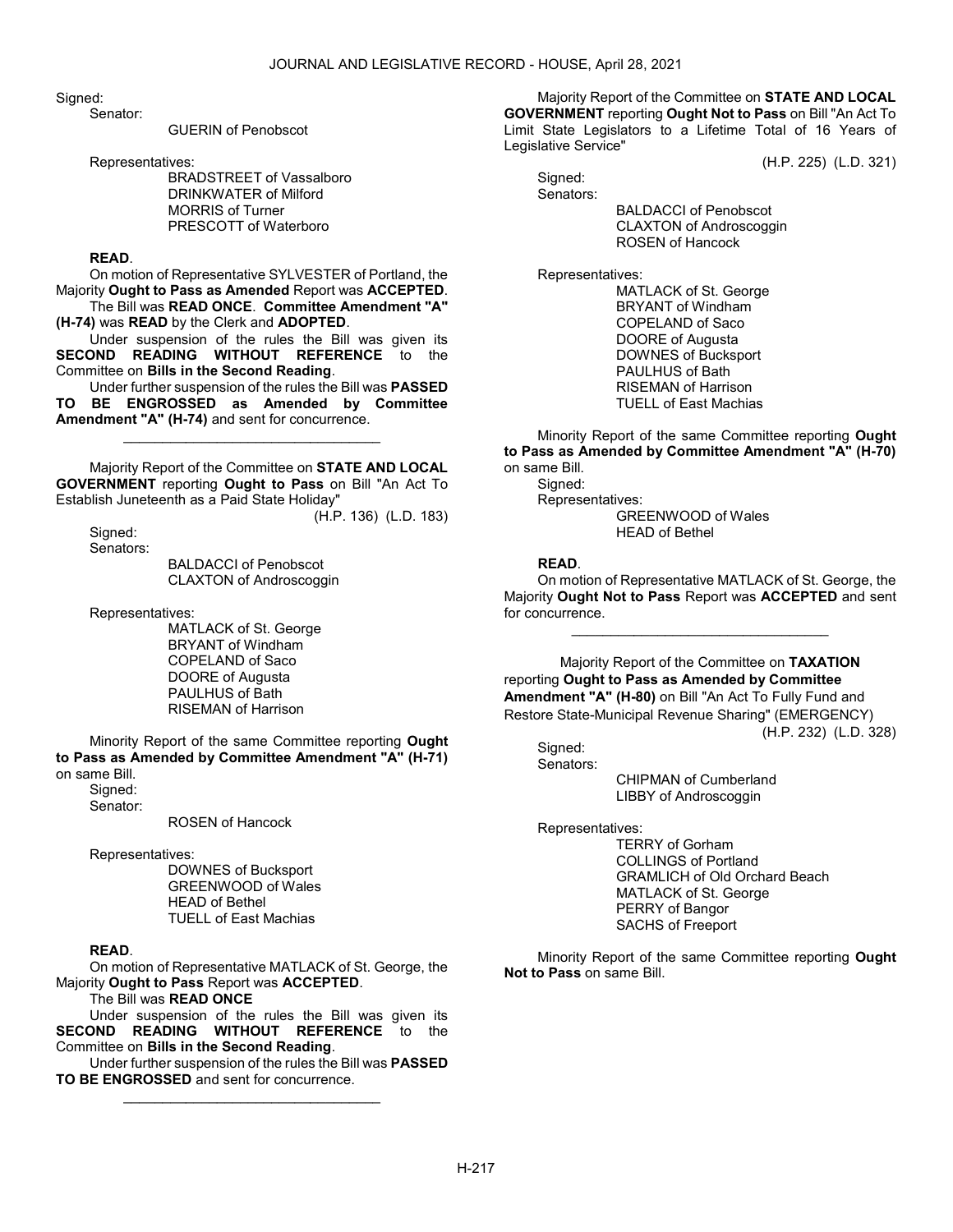Signed:

Senator:

POULIOT of Kennebec

Representatives:

 BICKFORD of Auburn CARMICHAEL of Greenbush HANLEY of Pittston KRYZAK of Acton

# READ.

 Representative TERRY of Gorham moved that the House ACCEPT the Majority Ought to Pass as Amended Report.

 Representative DILLINGHAM of Oxford REQUESTED a roll call on the motion to ACCEPT the Majority Ought to Pass as Amended Report was ACCEPTED.

 More than one-fifth of the members present expressed a desire for a roll call which was ordered.

 The SPEAKER: The Chair recognizes the Representative from Oxford, Representative Dillingham.

 Representative DILLINGHAM: Thank you, Mr. Speaker, Ladies and Gentlemen of the House. Certainly I'm happy to see this bill before us today. It's for our municipalities and the hardships that they've felt through COVID, just like many members of our community, and I think it's time that the Legislature move to support revenue sharing.

 I do know that there were some concerns with our caucus members referencing the Committee Amendment and the retroactivity of the amendment, so, I'd like to pose a question through the Chair.

The SPEAKER: The Member may proceed.

 Representative DILLINGHAM: If somebody on the Majority could speak to the committee amendment and the reasoning behind the retroactivity, I would appreciate that.

 The SPEAKER: The member has posed a question to anyone who may care to respond. The Chair recognizes the Representative from Gorham, Representative Terry.

 Representative TERRY: Thank you, Mr. Speaker. The Committee Amendment "A" retroactively puts this in motion to January of this year, which is statutorily when we were expecting to get to 5% for revenue sharing.

 The SPEAKER: The Chair recognizes the Representative from East Machias, Representative Tuell.

 Representative TUELL: Thank you, Mr. Speaker. I rise in support of the motion before us, and having been a selectman the last 12 years in a small town in rural Washington County, I believe this is long overdue.

 As one who has seen property taxes going up and up and up and resources getting tighter and tighter and tighter, I again think this is long overdue and I support this wholeheartedly. I am relieved and thankful that this bill has come forward, as it has in the past, and believe that the COVID situation has only made things more dramatic with folks struggling to pay their property taxes, struggling to keep up, and when that happens Town budgets have a big crater in the middle of them.

 So, I would strongly encourage folks to consider supporting this bill before us today and pushing for funding and appropriations. Thank you, Mr. Speaker.

 The SPEAKER: A roll call has been ordered. The pending question before the House is Acceptance of the Majority Ought to Pass as Amended Report. All those in favor will vote yes, those opposed will vote no.

#### ROLL CALL NO. 35

 YEA - Alley, Andrews, Arata, Arford, Austin, Babbidge, Bailey, Bell, Bernard, Berry, Bickford, Blier, Blume, Bradstreet, Brennan, Brooks, Bryant, Caiazzo, Cardone, Carlow, Cloutier, Collamore, Collings, Connor, Copeland, Corey, Costain, Crafts, Craven, Crockett, Cuddy, Dillingham, Dodge, Dolloff, Doore, Doudera, Downes, Drinkwater, Ducharme, Dunphy, Evangelos, Evans, Faulkingham, Fay, FecteauJ, FecteauR, Foster, Geiger, Gere, Gifford, Gramlich, Greenwood, Griffin, Grohoski, Haggan, Hall, Hanley, Harnett, Harrington, Hasenfus, Head, Hepler, Hutchins, Hymanson, Javner, Johansen, Kessler, Kinney, Kryzak, Landry, Lemelin, Libby, Lookner, Lyman, Madigan, MartinJ, MartinR, MartinT, MasonR, Mathieson, Matlack, McCrea, McCreight, McDonald, Melaragno, Meyer, MillettH, MillettR, Morales, Moriarty, Morris, Nadeau, Newman, O'Connell, O'Connor, O'Neil, Ordway, Osher, Parry, Paulhus, Pebworth, PerryA, PerryJ, Pickett, Pierce, Pluecker, Poirier, Prescott, Quint, Reckitt, Rielly, Riseman, Roberts, Roche, Roeder, Rudnicki, Sachs, Salisbury, Sampson, Sharpe, Sheehan, Skolfield, Stanley, Stearns, Stover, Supica, Sylvester, Talbot Ross, Tepler, Terry, Theriault, Thorne, Tucker, Tuell, Tuttle, Underwood, WarrenC, WarrenS, WhiteB, WhiteD, Williams, Wood, Zager, Zeigler.

NAY - Carmichael.

 ABSENT - Cebra, Grignon, Lyford, Perkins, Stetkis, Wadsworth.

Yes, 144; No, 1; Absent, 6; Excused, 0.

 144 having voted in the affirmative and 1 voted in the negative, with 6 being absent, and accordingly the Majority Ought to Pass as Amended Report was ACCEPTED.

 The Bill was READ ONCE. Committee Amendment "A" (H-80) was READ by the Clerk and ADOPTED.

 Under suspension of the rules the Bill was given its SECOND READING WITHOUT REFERENCE to the Committee on Bills in the Second Reading.

 Under further suspension of the rules the Bill was PASSED TO BE ENGROSSED as Amended by Committee Amendment "A" (H-80) and sent for concurrence.

\_\_\_\_\_\_\_\_\_\_\_\_\_\_\_\_\_\_\_\_\_\_\_\_\_\_\_\_\_\_\_\_\_

 Majority Report of the Committee on TAXATION reporting Ought Not to Pass on Bill "An Act To Authorize the Use of Tax Increment Financing Funds for Constructing or Renovating Municipal Offices and Other Buildings"

(H.P. 296) (L.D. 412)

 Signed: Senators:

> CHIPMAN of Cumberland LIBBY of Androscoggin

Representatives:

 TERRY of Gorham COLLINGS of Portland GRAMLICH of Old Orchard Beach HANLEY of Pittston MATLACK of St. George PERRY of Bangor SACHS of Freeport

 Minority Report of the same Committee reporting Ought to Pass as Amended by Committee Amendment "A" (H-79) on same Bill.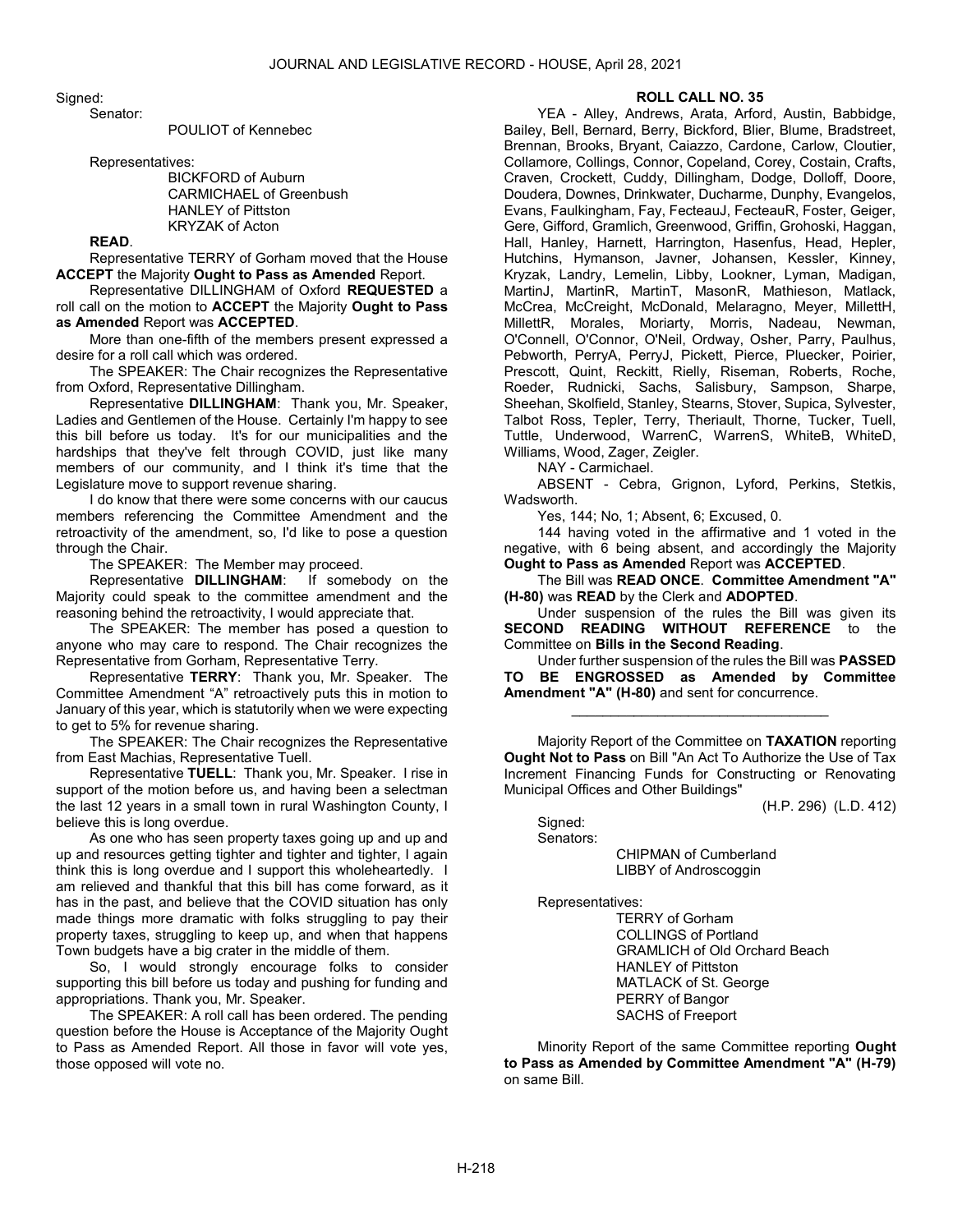Signed:

Senator:

POULIOT of Kennebec

Representatives:

 BICKFORD of Auburn CARMICHAEL of Greenbush KRYZAK of Acton

### READ.

 Representative TERRY of Gorham moved that the House ACCEPT the Majority Ought Not to Pass Report.

 Representative KRYZAK of Acton REQUESTED a roll call on the motion to ACCEPT the Majority Ought Not to Pass Report.

 More than one-fifth of the members present expressed a desire for a roll call which was ordered.

 The SPEAKER: The Chair recognizes the Representative from Acton, Representative Kryzak.

 Representative KRYZAK: Thank you, Mr. Speaker, Ladies and Gentlemen of the House. I rise today for the first time in opposition to this pending motion.

 This bill was put in to help one of our smaller communities who during the pandemic did not have enough space in their Town Hall in order to conduct business, so they had to rent a trailer. Now, they have to go out and get the money, either raising taxes or borrow, to build an addition onto their building so that they can conduct business.

 This bill would allow them to use funds they already have in their TIF account to put that addition onto the building. I believe in Home Rule, having been a selectman for six years and Chairman for five years, we need to be able to have our communities decide how best to spend their money and by allowing them to use the TIF money to take care of their municipal buildings, I think this is the way to go. Thank you.

 The SPEAKER: The Chair recognizes the Representative from Gorham, Representative Terry.

Representative TERRY: Thank you, Mr. Speaker. I appreciate my colleague's thoughts on this. Tax Increment Financing, though, is designed to help municipalities stimulate growth in their communities. They are used to develop projects that will provide future funding such as retail spaces and business parks. Most municipalities use other forms of funding to work on their municipal buildings, municipal offices and other buildings. And while I understand this, the municipal centers are, generally speaking, not used for economic development, they're used for town business such as paying taxes, registering your dog and applying for your hunting license. For this motion, I urge that you follow my light and vote Ought Not to Pass. Thank you.

 The SPEAKER: A roll call has been ordered. The pending question before the House is Acceptance of the Majority Ought Not to Pass Report. All those in favor will vote yes, those opposed will vote no.

### ROLL CALL NO. 36

 YEA - Alley, Andrews, Arford, Babbidge, Bell, Berry, Blume, Brennan, Brooks, Bryant, Caiazzo, Cardone, Cloutier, Collings, Copeland, Crafts, Craven, Crockett, Cuddy, Dodge, Doore, Doudera, Dunphy, Evangelos, Evans, Fay, FecteauR, Geiger, Gere, Gifford, Gramlich, Grohoski, Harnett, Hasenfus, Hepler, Hymanson, Kessler, Landry, Lookner, Madigan, MartinJ, MartinR, Mathieson, Matlack, McCrea, McCreight, McDonald, Melaragno, Meyer, MillettR, Morales, Moriarty, O'Connell, O'Neil, Osher, Paulhus, Pebworth, PerryA, PerryJ, Pierce, Pluecker, Reckitt, Rielly, Riseman, Roberts, Roeder, Sachs, Salisbury, Sharpe, Sheehan, Stover, Supica, Sylvester, Talbot Ross, Tepler, Terry, Tucker, Tuttle, WarrenC, WarrenS, WhiteB, Williams, Wood, Zager, Zeigler.

 NAY - Arata, Austin, Bailey, Bernard, Bickford, Blier, Bradstreet, Carlow, Carmichael, Collamore, Connor, Corey, Costain, Dillingham, Dolloff, Downes, Drinkwater, Ducharme, Faulkingham, FecteauJ, Foster, Greenwood, Griffin, Haggan, Hall, Hanley, Harrington, Head, Hutchins, Javner, Johansen, Kinney, Kryzak, Lemelin, Libby, Lyman, MartinT, MasonR, MillettH, Morris, Nadeau, Newman, O'Connor, Ordway, Parry, Pickett, Poirier, Prescott, Quint, Roche, Rudnicki, Sampson, Skolfield, Stanley, Stearns, Theriault, Thorne, Tuell, Underwood, WhiteD.

 ABSENT - Cebra, Grignon, Lyford, Perkins, Stetkis, Wadsworth.

Yes, 85; No, 60; Absent, 6; Excused, 0.

 85 having voted in the affirmative and 60 voted in the negative, with 6 being absent, and accordingly the Majority Ought Not to Pass Report was ACCEPTED and sent for concurrence.

\_\_\_\_\_\_\_\_\_\_\_\_\_\_\_\_\_\_\_\_\_\_\_\_\_\_\_\_\_\_\_\_\_

 Majority Report of the Committee on VETERANS AND LEGAL AFFAIRS reporting Ought to Pass as Amended by Committee Amendment "A" (H-95) on RESOLUTION, Proposing an Amendment to the Constitution of Maine Regarding Early Voting

(H.P. 423) (L.D. 580)

 Signed: Senators:

 LUCHINI of Hancock HICKMAN of Kennebec

Representatives:

 CAIAZZO of Scarborough McCREIGHT of Harpswell RIELLY of Westbrook SUPICA of Bangor TUTTLE of Sanford WOOD of Portland

 Minority Report of the same Committee reporting Ought Not to Pass on same RESOLUTION.

 Signed: Senator:

FARRIN of Somerset

Representatives:

 COREY of Windham DOLLOFF of Milton Township HARRINGTON of Sanford KINNEY of Knox

#### READ.

 Representative CAIAZZO of Scarborough moved that the House ACCEPT the Majority Ought Pass as Amended Report.

 Representative KINNEY of Knox REQUESTED a roll call on the motion to **ACCEPT** the Majority **Ought to Pass as** Amended Report.

 More than one-fifth of the members present expressed a desire for a roll call which was ordered.

 The SPEAKER: The Chair recognizes the Representative from Knox, Representative Kinney.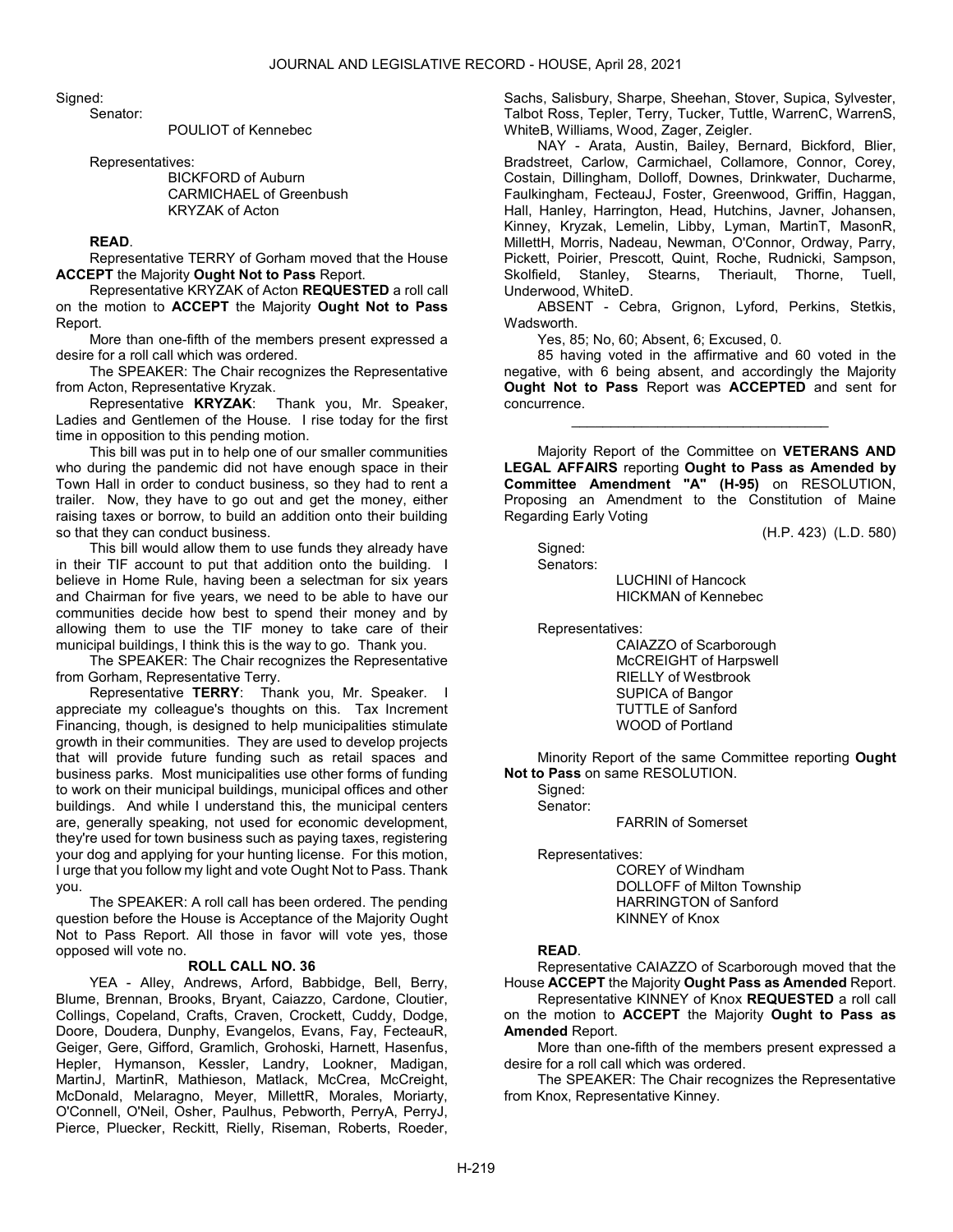Representative KINNEY: Thank you, Mr. Speaker, Ladies and Gentlemen of the House. I stand in opposition to the pending motion.

 Currently, municipalities with this motion would be able to opt in, which would then give a patchwork of communities with different rules regarding absentee voting. Concerns were raised during testimony, public hearing on this bill, around the current CVR, which is the voter registration program that is used and even the Secretary of State admits that that is a mess.

 Our current absentee process is working well. We've had a record number of people that came out and voted during a pandemic and did by absentee for in a great number. And as one piece of testimony submitted, they stated; if it works, don't fix it. Thank you.

 The SPEAKER: The Chair recognizes the Representative from Scarborough, Representative Caiazzo.

 Representative CAIAZZO: Thank you, Mr. Speaker. In reference to the CVR program from the Secretary of State, that is a tool that is scheduled to be replaced in the next couple years the RFP, will be prepared for that in the next year or so.

 In terms of what this proposal does, it does not mandate early voting. It gives the option for the Legislature to explore that, come up with a policy and a template for early voting as well as establishing the amount of time to provide for early voting.

 Currently, 22 states in the country have a form of early voting and we've actually run at least three pilot programs now in the State of Maine, of which Scarborough participated in one, to explore the implementation of early voting, quite successfully, I might add. So, I urge you to support this Committee Report and follow my light. Thank you.

 The SPEAKER: A roll call has been ordered. The pending question before the House is Acceptance of the Majority Ought to Pass as Amended Report. All those in favor will vote yes, those opposed will vote no.

#### ROLL CALL NO. 37

 YEA - Alley, Arford, Babbidge, Bailey, Bell, Berry, Blume, Brennan, Brooks, Bryant, Caiazzo, Cardone, Cloutier, Collings, Copeland, Crafts, Craven, Crockett, Cuddy, Dodge, Doore, Doudera, Dunphy, Evangelos, Evans, Fay, FecteauR, Geiger, Gere, Gramlich, Grohoski, Harnett, Hasenfus, Hepler, Hymanson, Kessler, Landry, Lookner, Madigan, MartinJ, MartinR, Mathieson, Matlack, McCrea, McCreight, McDonald, Melaragno, Meyer, MillettR, Morales, Moriarty, O'Connell, O'Neil, Osher, Paulhus, Pebworth, PerryA, PerryJ, Pierce, Pluecker, Reckitt, Rielly, Riseman, Roberts, Roeder, Sachs, Salisbury, Sharpe, Sheehan, Stover, Supica, Sylvester, Talbot Ross, Tepler, Terry, Tucker, Tuttle, WarrenC, WarrenS, WhiteB, Williams, Wood, Zager, Zeigler.

 NAY - Andrews, Arata, Austin, Bernard, Bickford, Blier, Bradstreet, Carlow, Carmichael, Collamore, Connor, Corey, Costain, Dillingham, Dolloff, Downes, Drinkwater, Ducharme, Faulkingham, FecteauJ, Foster, Gifford, Greenwood, Griffin, Haggan, Hall, Hanley, Harrington, Head, Hutchins, Javner, Johansen, Kinney, Kryzak, Lemelin, Libby, Lyman, MartinT, MasonR, MillettH, Morris, Nadeau, Newman, O'Connor, Ordway, Parry, Pickett, Poirier, Prescott, Quint, Roche, Rudnicki, Sampson, Skolfield, Stanley, Stearns, Theriault, Thorne, Tuell, Underwood, WhiteD.

 ABSENT - Cebra, Grignon, Lyford, Perkins, Stetkis, Wadsworth.

Yes, 84; No, 61; Absent, 6; Excused, 0.

 84 having voted in the affirmative and 61 voted in the negative, with 6 being absent, and accordingly the Majority Ought to Pass as Amended Report was ACCEPTED.

 The Resolution was READ ONCE. Committee Amendment "A" (H-95) was READ by the Clerk and ADOPTED.

 Under suspension of the rules, the Resolution was given its SECOND READING WITHOUT REFERENCE to the Committee on Bills in the Second Reading.

 Under further suspension of the rules, the Resolution was PASSED TO BE ENGROSSED as Amended by Committee Amendment "A" (H-95) and sent for concurrence.

\_\_\_\_\_\_\_\_\_\_\_\_\_\_\_\_\_\_\_\_\_\_\_\_\_\_\_\_\_\_\_\_\_

 Seven Members of the Committee on AGRICULTURE, CONSERVATION AND FORESTRY report in Report "A" Ought to Pass as Amended by Committee Amendment "A" (H-66) on Resolve, Directing the Board of Pesticides Control To Prohibit the Use of Certain Neonicotinoids for Outdoor Residential Use

(H.P. 111) (L.D. 155)

 Signed: Senators:

 DILL of Penobscot BLACK of Franklin

Representatives:

 BERNARD of Caribou GIFFORD of Lincoln HALL of Wilton LANDRY of Farmington SKOLFIELD of Weld

 Five Members of the same Committee report in Report "B" Ought to Pass as Amended by Committee Amendment "B" (H-67) on same Resolve.

Signed: Senator:

MAXMIN of Lincoln

Representatives:

 O'NEIL of Saco McCREA of Fort Fairfield OSHER of Orono PLUECKER of Warren

One Member of the same Committee reports in Report "C" Ought Not to Pass on same Resolve.

Signed:

Representative:

UNDERWOOD of Presque Isle

## READ.

 Representative O'NEIL of Saco moved that the House ACCEPT Report "B" Ought to Pass as Amended.

 Representative HALL of Wilton REQUESTED a roll call on the motion to ACCEPT Report "B" Ought to Pass as Amended.

 More than one-fifth of the members present expressed a desire for a roll call which was ordered.

 The SPEAKER: The Chair recognizes the Representative from Wilton, Representative Hall.

 Representative HALL: Thank you, Mr. Speaker, Ladies and Gentlemen of the House. I would like to address LD 155 as seven members of the Agricultural Conservation and Forestry Committee voted in favor of Amendment "A".

 Amendment "A" allows licensed applicators under the supervision of the Board of Pesticides Control to use these products only when no other alternatives are available, for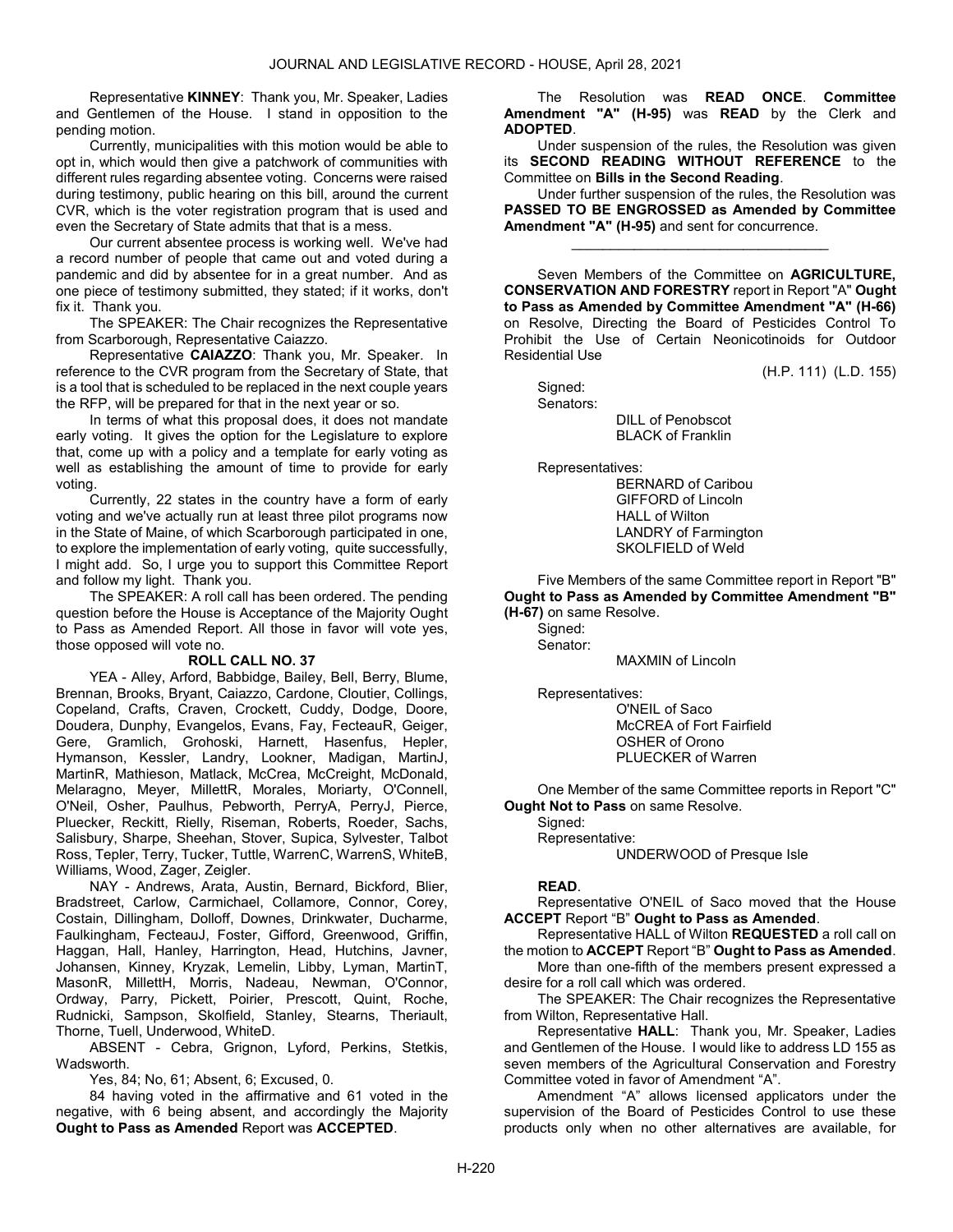instance on golf courses, lawns, greenhouses, etcetera. In the 129th, we discussed this in great length and came to a unanimous vote on this Committee Amendment "A". The problem with Committee Amendment "B" is it limits the uses of these neonicotinoids completely. I urge you to vote no on this amendment. Thank you.

 The SPEAKER: The Chair recognizes the Representative from Ellsworth, Representative Grohoski.

 Representative GROHOSKI: Thank you, Mr. Speaker and Fellow Members of the House. I'm pleased to be with you today and I wanted to provide a little bit of information and then some clarification about what was just said.

 We know that bee populations are in decline in the United States, in Maine, and globally. There are many reasons for this; climate change, habitat loss, but also pesticide use.

 Neonicotinoids are one family of pesticides which affect insect brains, that's what they are designed to do. Research shows us that they affect a bee's ability to navigate, to learn, also to forage effectively and bees do forage sometimes up to five miles from where their nest or their hive is, so, it's very important that we reduce pesticides in the residential environment because so many people have beautiful gardens that they are trying to attract bees to, however, if that bee goes and forages somewhere else where a person has applied one of these neonicotinoids, it could be very harmful and ultimately deadly to the bee and its colony.

 I would like to clarify that this legislation, Amendment "B" that is before us right now, first says that a homeowner should not be able to buy four of the most toxic and persistent neonicotinoids, so, there are other neonics that are not affected by this legislation. They should not be able to buy that on the shelves of a store and, additionally, they should not be able to call their gardener or lawncare specialist to simply apply that same product for them. These are cosmetic uses that we're talking about. It's, you know, treating your roses in all-in-one treatment. Quite literally, when I went to the Ellsworth Home Depot there were only three products on the entire shelf that contained these neonicotinoids and so, there are suitable alternatives available.

 Amendment "A", I don't know if I can phrase it that way, but as you heard earlier, the alternative option was stated as these are only to be used when there's no other alternative available. That is not what the amendment says.

 So, I encourage you to follow me with Amendment "B" to support our pollinators, to make sure that our precious food supplies are protected. These bees are critical to our future and it's important that we protect their future.

 I would also like to add that this Amendment "B" is supported by so many groups; Environment Maine, Maine Organic Farmers and Gardeners Association, Maine Conservation Voters, Natural Resources Council of Maine, Sierra Club Maine, Maine Audubon, 350 Maine, Conservation Law Foundation, Defend our Health, Maine Public Health Association, Maine Lakes, Maine Youth for Climate Justice, Maine Physicians for Social Responsibility and the Xerces Society for Invertebrate Conservation.

 And I'll leave you with one thought. This is from the testimony of Dr. Frank Drummond, who's the UMaine Professor Emeritus of Insect Ecology and Insect Pest Management and a 2017 Distinguished Professor. He spent his career studying bees. He said; it is my believe that where economic welfare or public health is not at risk, neonicotinoids should not be used. Therefore, while there are alternatives to neonicotinoids for many situations that homeowners face, I think that LD 155 has much merit.

 So, I hope we will listen to Professor Frank Drummond and support Amendment B at this time. Thank you.

 The SPEAKER: The Chair recognizes the Representative from Presque Isle, Representative Underwood.

 Representative UNDERWOOD: Good afternoon, the 130th Legislature. My name is Joseph Underwood, I'm from District 147 of Presque Isle.

 Committee Amendment "A" will leave the certain uses of these neonicotinoids and will allow certain certified pest applicators to be able to use them. And if we can vote no on this current one and then vote yes on the next one, on Committee Amendment A, it would be greatly appreciated. Thank you for your time.

 The SPEAKER: The Chair will remind Members I've provided some liberties in this debate, but for the future, we are to address the bill before us, in this case Report "B". References to Report "A" could be made in a creative way but certainly addressing it directly is not prohibited when the question before is Report "B".

The Chair reminded Members to stay as close as possible to the pending question.

 The SPEAKER: The Chair recognizes the Representative from Knox, Representative Kinney.

 Representative KINNEY: Thank you, Mr. Speaker, Men and Women of the House. I rise in opposition to the pending motion.

 This is a perpetual bill that returns year after year and having served six years on the Agriculture, Conservation and Forestry Committee, I am not in favor of the current amendment. There is another alternative that addresses the issue.

 When it comes to the idea of the bees, we've found over the years that even the beekeepers recognize that it's not necessarily the neonicotinoids that are causing the issues with bees, there are several factors that are causing issues from colony collapse and so forth. Varroa mites are one of the biggest concerns in the hives that are the problem and the pesticide use to eliminate the varroa mites may very well be the problem with the bees, not the neonicotinoids pesticides being used and the alternative that has been proposed in Committee Amendment A may be a must better solution. Thank you. Please follow my light.

 The SPEAKER: The Chair recognizes the Representative from Auburn, Representative Bickford.

 Representative BICKFORD: Thank you, Mr. Speaker. That was me running, by the way. May I pose a question through the Chair to anyone that can answer?

The SPEAKER: The Member may proceed.

 Representative BICKFORD: These pesticides in question, how do they affect a homeowner that has his yard sprayed for ticks and mosquitos?

 The SPEAKER: The member has posed a question to anyone who may care to respond. The Chair recognizes the Representative from Ellsworth, Representative Grohoski.

Representative GROHOSKI: Thank you, Mr. Speaker. I would be happy to answer that question. These products are not used for those reasons. One might use them on their lawn for grubs and there are suitable alternatives for treating grubs. Permethrin is what you would use for ticks. I'm not specifically sure about mosquitoes but it is not these four products and we have heard no testimony to that effect. Thank you.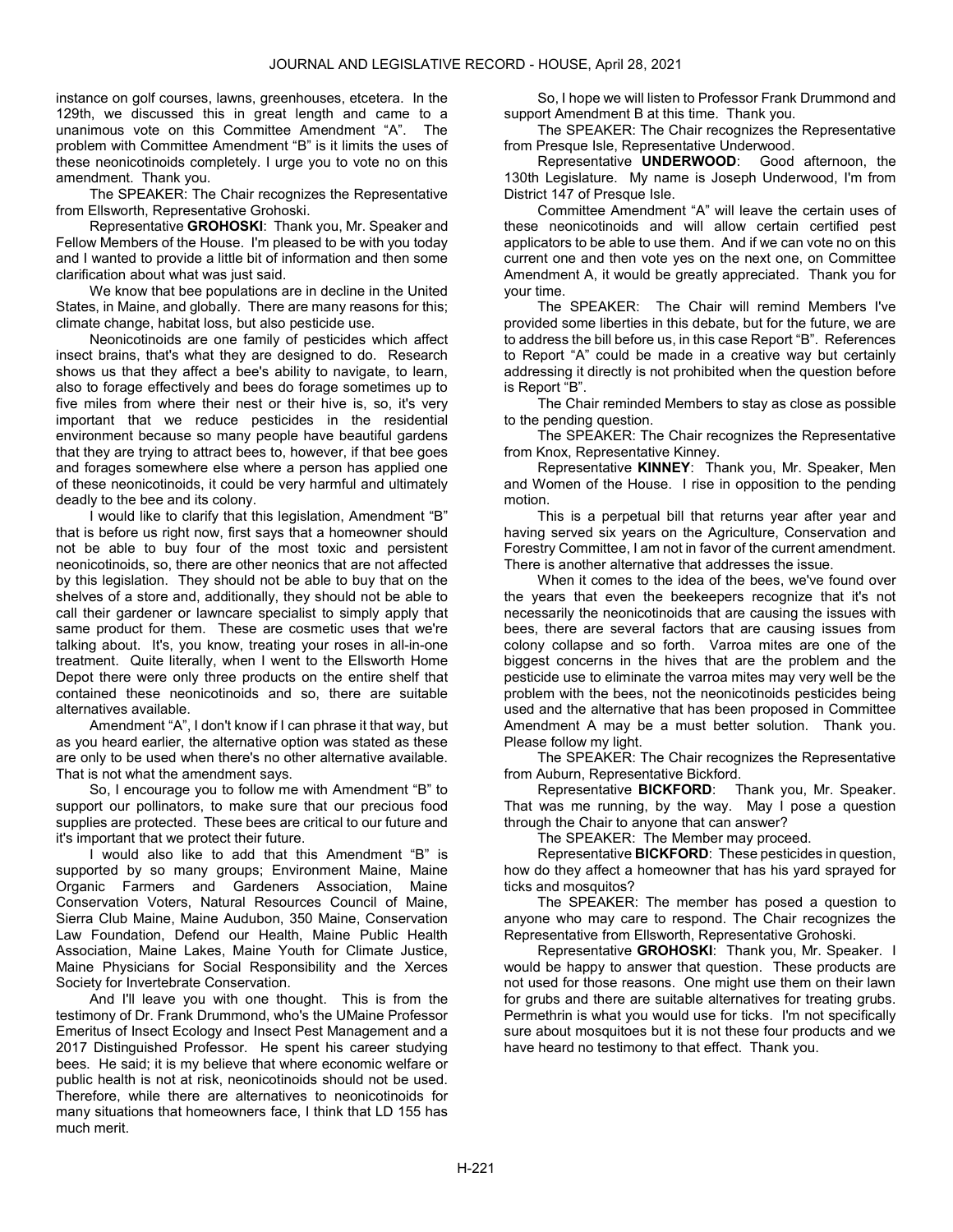The SPEAKER: A roll call has been ordered. The pending question before the House is Acceptance of Report "B" Ought to Pass as Amended. All those in favor will vote yes, those opposed will vote no.

# ROLL CALL NO. 38

 YEA - Alley, Andrews, Arford, Austin, Babbidge, Bailey, Bell, Berry, Blume, Brennan, Brooks, Bryant, Caiazzo, Cardone, Carlow, Cloutier, Collings, Copeland, Corey, Crafts, Craven, Crockett, Cuddy, Dodge, Doore, Doudera, Dunphy, Evangelos, Evans, Fay, FecteauR, Geiger, Gere, Gramlich, Grohoski, Harnett, Hasenfus, Hepler, Hymanson, Kessler, Lookner, Madigan, MartinJ, MartinR, Mathieson, Matlack, McCrea, McCreight, McDonald, Melaragno, Meyer, MillettR, Morales, Moriarty, Nadeau, Newman, O'Connell, O'Neil, Osher, Parry, Paulhus, Pebworth, PerryA, PerryJ, Pierce, Pluecker, Poirier, Reckitt, Rielly, Riseman, Roberts, Roche, Roeder, Sachs, Salisbury, Sharpe, Sheehan, Stover, Supica, Sylvester, Talbot Ross, Tepler, Terry, Tucker, Tuttle, WarrenC, WarrenS, WhiteB, Williams, Wood, Zager, Zeigler.

 NAY - Arata, Bernard, Bickford, Blier, Bradstreet, Carmichael, Collamore, Connor, Costain, Dillingham, Dolloff, Downes, Drinkwater, Ducharme, Faulkingham, FecteauJ, Foster, Gifford, Greenwood, Griffin, Haggan, Hall, Hanley, Harrington, Head, Hutchins, Javner, Johansen, Kinney, Kryzak, Landry, Lemelin, Libby, Lyman, MartinT, MasonR, MillettH, Morris, O'Connor, Ordway, Pickett, Prescott, Quint, Rudnicki, Sampson, Skolfield, Stanley, Stearns, Theriault, Thorne, Tuell, Underwood, WhiteD.

 ABSENT - Cebra, Grignon, Lyford, Perkins, Stetkis, Wadsworth.

Yes, 92; No, 53; Absent, 6; Excused, 0.

 92 having voted in the affirmative and 53 voted in the negative, with 6 being absent, and accordingly Report "B" Ought to Pass as Amended was ACCEPTED.

The Resolve was READ ONCE. Committee Amendment "B" (H-67) was READ by the Clerk and ADOPTED.

 Under suspension of the rules the Resolve was given its SECOND READING WITHOUT REFERENCE to the Committee on Bills in the Second Reading.

 Under further suspension of the rules the Resolve was PASSED TO BE ENGROSSED as Amended by Committee Amendment "B" (H-67) and sent for concurrence.

\_\_\_\_\_\_\_\_\_\_\_\_\_\_\_\_\_\_\_\_\_\_\_\_\_\_\_\_\_\_\_\_\_

 By unanimous consent, all matters having been acted upon were ORDERED SENT FORTHWITH. \_\_\_\_\_\_\_\_\_\_\_\_\_\_\_\_\_\_\_\_\_\_\_\_\_\_\_\_\_\_\_\_\_

#### ENACTORS Emergency Measure

 An Act To Clarify Requirements for Criminal History Record Checks Pursuant to the Federal Family First Prevention Services Act

(H.P. 239) (L.D. 335) Reported by the Committee on Engrossed Bills as truly and strictly engrossed. This being an emergency measure, a two-thirds vote of all the members elected to the House being necessary, a total was taken. 118 voted in favor of the same and 1 against, and accordingly the Bill was **PASSED TO BE** ENACTED, signed by the Speaker and sent to the Senate.

\_\_\_\_\_\_\_\_\_\_\_\_\_\_\_\_\_\_\_\_\_\_\_\_\_\_\_\_\_\_\_\_\_

#### Emergency Measure

 An Act Regarding the Production and Sale of Birch Syrup and Birch Syrup Products

(H.P. 300) (L.D. 416)

 Reported by the Committee on Engrossed Bills as truly and strictly engrossed. This being an emergency measure, a two-thirds vote of all the members elected to the House being necessary, a total was taken. 118 voted in favor of the same and 1 against, and accordingly the Bill was PASSED TO BE ENACTED, signed by the Speaker and sent to the Senate.

# \_\_\_\_\_\_\_\_\_\_\_\_\_\_\_\_\_\_\_\_\_\_\_\_\_\_\_\_\_\_\_\_\_ Emergency Measure

 An Act To Remove the Advanced Cardiac Life Support Certification Requirement for Dental Therapists

(H.P. 451) (L.D. 615) Reported by the Committee on Engrossed Bills as truly and strictly engrossed. This being an emergency measure, a two-thirds vote of all the members elected to the House being necessary, a total was taken. 119 voted in favor of the same and 3 against, and accordingly the Bill was PASSED TO BE ENACTED, signed by the Speaker and sent to the Senate.

#### Emergency Measure

\_\_\_\_\_\_\_\_\_\_\_\_\_\_\_\_\_\_\_\_\_\_\_\_\_\_\_\_\_\_\_\_\_

 Resolve, Regarding Legislative Review of Portions of Chapter 1: Fee Schedule, a Major Substantive Rule of the Department of Agriculture, Conservation and Forestry, Maine Land Use Planning Commission

> (H.P. 142) (L.D. 207) (C. "A" H-44)

 Reported by the Committee on Engrossed Bills as truly and strictly engrossed. This being an emergency measure, a two-thirds vote of all the members elected to the House being necessary, a total was taken. 120 voted in favor of the same and 6 against, and accordingly the Resolve was FINALLY PASSED, signed by the Speaker and sent to the Senate.

#### Emergency Measure

\_\_\_\_\_\_\_\_\_\_\_\_\_\_\_\_\_\_\_\_\_\_\_\_\_\_\_\_\_\_\_\_\_

 Resolve, Regarding Legislative Review of Chapter 104: Certain Payments Not Immediate, a Major Substantive Rule of the Treasurer of State

(H.P. 346) (L.D. 472)

 Reported by the Committee on Engrossed Bills as truly and strictly engrossed. This being an emergency measure, a two-thirds vote of all the members elected to the House being necessary, a total was taken. 121 voted in favor of the same and 5 against, and accordingly the Resolve was FINALLY PASSED, signed by the Speaker and sent to the Senate.

# \_\_\_\_\_\_\_\_\_\_\_\_\_\_\_\_\_\_\_\_\_\_\_\_\_\_\_\_\_\_\_\_\_ Emergency Measure

 Resolve, Regarding Legislative Review of Chapter 6: Crisis Prevention and Intervention Services, a Major Substantive Rule of the Department of Health and Human Services, Office of Aging and Disability Services

(H.P. 420) (L.D. 577)

 Reported by the Committee on Engrossed Bills as truly and strictly engrossed. This being an emergency measure, a two-thirds vote of all the members elected to the House being necessary, a total was taken. 118 voted in favor of the same and 4 against, and accordingly the Resolve was FINALLY PASSED, signed by the Speaker and sent to the Senate.

\_\_\_\_\_\_\_\_\_\_\_\_\_\_\_\_\_\_\_\_\_\_\_\_\_\_\_\_\_\_\_\_\_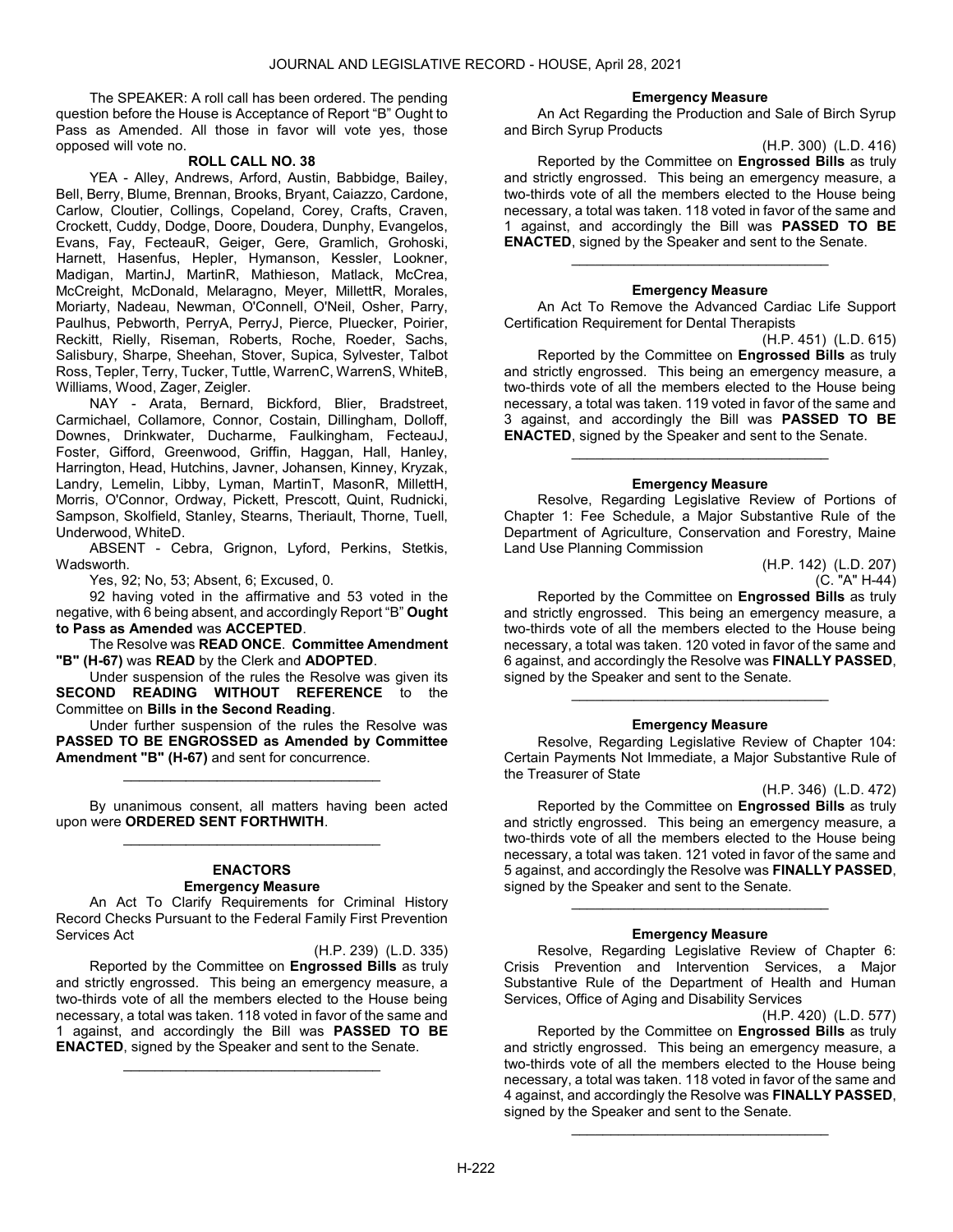### Emergency Measure

 Resolve, Regarding Legislative Review of Portions of Chapter 113: Regulations Governing the Licensing and Functioning of Assisted Housing Programs: Infection Prevention and Control, a Major Substantive Rule of the Department of Health and Human Services, Division of Licensing and Certification

(H.P. 421) (L.D. 578) (C. "A" H-53)

 Reported by the Committee on Engrossed Bills as truly and strictly engrossed. This being an emergency measure, a two-thirds vote of all the members elected to the House being necessary, a total was taken. 119 voted in favor of the same and 5 against, and accordingly the Resolve was FINALLY PASSED, signed by the Speaker and sent to the Senate.

#### Acts

\_\_\_\_\_\_\_\_\_\_\_\_\_\_\_\_\_\_\_\_\_\_\_\_\_\_\_\_\_\_\_\_\_

An Act To Assist in the Restoration of Atlantic Salmon

(H.P. 33) (L.D. 67) An Act To Reduce Duplicative Permitting Review for

Projects under the Site Location of Development Laws

(H.P. 35) (L.D. 69)

 An Act Concerning MaineCare Coverage for Donor Breast Milk

(H.P. 51) (L.D. 85)

(C. "A" H-45)

 An Act To Amend Maine's Aquaculture Leasing and Licensing Statutes

(H.P. 72) (L.D. 106)

(C. "A" H-47)

 An Act To Address Training Requirements for Harbor **Masters** 

(H.P. 108) (L.D. 152)

(C. "A" H-49)

 An Act To Provide Occupants of Motor Vehicles with Gold Star Family Registration Plates Free Entry to State Parks and Historic Sites

(H.P. 226) (L.D. 322)

(C. "A" H-42)

 An Act To Ensure Equity in the Shellfish Depuration Compensation Process for Municipalities by Increasing the Rate of Reimbursement Paid to Municipalities

> (H.P. 330) (L.D. 454) (C. "A" H-43)

Reported by the Committee on **Engrossed Bills** as truly and strictly engrossed, PASSED TO BE ENACTED, signed by the Speaker and sent to the Senate.

 An Act To Improve Maine's Quality Rating System for Child Care Services

\_\_\_\_\_\_\_\_\_\_\_\_\_\_\_\_\_\_\_\_\_\_\_\_\_\_\_\_\_\_\_\_\_

(H.P. 59) (L.D. 93) (C. "A" H-51)

Was reported by the Committee on Engrossed Bills as truly and strictly engrossed.

 On motion of Representative DUNPHY of Old Town, was SET ASIDE.

 On further motion of the same Representative, TABLED pending PASSAGE TO BE ENACTED and later today assigned.

\_\_\_\_\_\_\_\_\_\_\_\_\_\_\_\_\_\_\_\_\_\_\_\_\_\_\_\_\_\_\_\_\_

 By unanimous consent, all matters having been acted upon were ORDERED SENT FORTHWITH. \_\_\_\_\_\_\_\_\_\_\_\_\_\_\_\_\_\_\_\_\_\_\_\_\_\_\_\_\_\_\_\_\_

 The following item were taken up out of order by unanimous consent:

#### CONSENT CALENDAR First Day

 In accordance with House Rule 519, the following item appeared on the Consent Calendar for the First Day:

 (S.P. 484) (L.D. 1507) Bill "An Act To Establish a Local Fiscal Recovery Funds Program and Allocation" (EMERGENCY) Committee on APPROPRIATIONS AND FINANCIAL AFFAIRS reporting Ought to Pass as Amended by Committee Amendment "A" (S-60)

 Under suspension of the rules, Second Day Consent Calendar notification was given.

 There being no objection, the Senate Paper was PASSED TO BE ENGROSSED as Amended in concurrence. \_\_\_\_\_\_\_\_\_\_\_\_\_\_\_\_\_\_\_\_\_\_\_\_\_\_\_\_\_\_\_\_\_

 By unanimous consent, all matters having been acted upon were ORDERED SENT FORTHWITH. \_\_\_\_\_\_\_\_\_\_\_\_\_\_\_\_\_\_\_\_\_\_\_\_\_\_\_\_\_\_\_\_\_

 The SPEAKER: The Chair recognizes the Representative from Woolwich, Representative Hepler, who wishes to address the House on the record.

 Representative HEPLER: In reference to LD 108, Roll Call No. 31; had I been present, I would have voted yea. \_\_\_\_\_\_\_\_\_\_\_\_\_\_\_\_\_\_\_\_\_\_\_\_\_\_\_\_\_\_\_\_\_

### UNFINISHED BUSINESS

 The following matters, in the consideration of which the House was engaged at the time of adjournment Tuesday, March 30, 2021, had preference in the Orders of the Day and continued with such preference until disposed of as provided by House Rule 502.

 HOUSE DIVIDED REPORT - Majority (8) Ought Not to Pass - Minority (5) Ought to Pass as Amended by Committee Amendment "A" (H-39) - Committee on STATE AND LOCAL GOVERNMENT on Bill "An Act To Make Election Day a State Holiday"

(H.P. 202) (L.D. 286)

- **CARRIED OVER** to a subsequent special or regular session of the 130th Legislature, pursuant to Joint Order S.P. 435 on March 30, 2021.

TABLED - March 11, 2021 (Till Later Today) by Representative MATLACK of St. George.

## PENDING - ACCEPTANCE OF EITHER REPORT.

 On motion of Representative DUNPHY of Old Town, the Bill and all accompanying papers were **COMMITTED** to the Committee on STATE AND LOCAL GOVERNMENT and sent for concurrence.

 Bill "An Act To Protect Endangered Species Whose Life Cycles Include Maine Land or Waters"

\_\_\_\_\_\_\_\_\_\_\_\_\_\_\_\_\_\_\_\_\_\_\_\_\_\_\_\_\_\_\_\_\_

(S.P. 298) (L.D. 883)

- In Senate, **REFERRED** to the Committee on **INLAND** FISHERIES AND WILDLIFE and the Committee on MARINE RESOURCES.

- **CARRIED OVER** to a subsequent special or regular session of the 130th Legislature, pursuant to Joint Order S.P. 435 on March 30, 2021.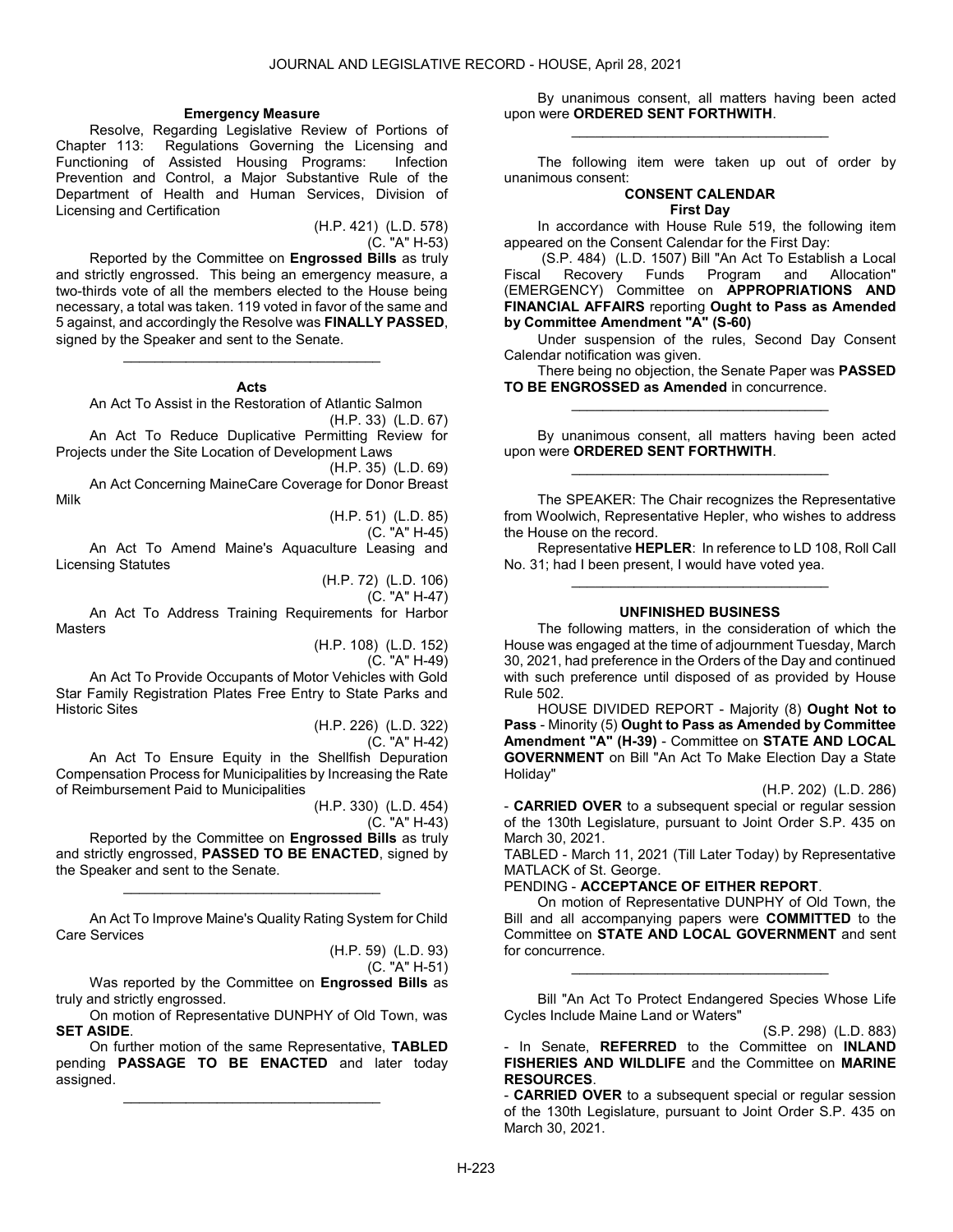TABLED - March 11, 2021 (Till Later Today) by Representative DUNPHY of Old Town.

# PENDING - REFERENCE IN CONCURRENCE.

Subsequently, the Bill was REFERRED to the Committee on INLAND FISHERIES AND WILDLIFE, and MARINE RESOURCES in concurrence.

\_\_\_\_\_\_\_\_\_\_\_\_\_\_\_\_\_\_\_\_\_\_\_\_\_\_\_\_\_\_\_\_\_

 Bill "An Act To Facilitate Fair Ballot Representation for All Candidates By Allowing a Candidate's Nickname To Appear on the Ballot"

(H.P. 75) (L.D. 109) - In House, Minority (5) OUGHT TO PASS AS AMENDED Report of the Committee on VETERANS AND LEGAL AFFAIRS READ and ACCEPTED and the Bill PASSED TO BE ENGROSSED AS AMENDED BY COMMITTEE AMENDMENT "A" (H-38) on March 11, 2021.

- In Senate, Majority (7) OUGHT NOT TO PASS Report of the Committee on VETERANS AND LEGAL AFFAIRS READ and ACCEPTED in NON-CONCURRENCE.

- **CARRIED OVER** to a subsequent special or regular session of the 130th Legislature, pursuant to Joint Order S.P. 435 on March 30, 2021.

TABLED - March 30, 2021 (Till Later Today) by Representative DILLINGHAM of Oxford.

PENDING - FURTHER CONSIDERATION.

 Speaker FECTEAU of Biddeford moved that the House RECEDE AND CONCUR.

 Representative KINNEY of Knox REQUESTED a roll call on the motion to RECEDE AND CONCUR.

 More than one-fifth of the members present expressed a desire for a roll call which was ordered.

 The SPEAKER: The Chair recognizes the Representative from Winter Harbor, Representative Faulkingham.

 Representative FAULKINGHAM: Thank you, Mr. Speaker. I just come to the microphone to remind the Members that the House has passed this bill three times so far, so, I would urge the Members to pass this bill once more. Thank you.

 The SPEAKER: The Chair recognizes the Representative from Oxford, Representative Dillingham.

 Representative DILLINGHAM: Thank you, Mr. Speaker. Just for clarification, this comes to us from the other Body, Ought Not to Pass and the motion is recede and concur, which would then put the House in the position of supporting and Ought Not to Pass; is that correct?<br>The SPEAKER:

The Chair would answer in the affirmative.

 A roll call has been ordered. The pending question before the House is to Recede and Concur. All those in favor will vote yes, those opposed will vote no.

## ROLL CALL NO. 39

 YEA - Alley, Arford, Babbidge, Bailey, Bell, Berry, Blume, Brennan, Brooks, Bryant, Caiazzo, Cardone, Cloutier, Copeland, Crafts, Craven, Crockett, Cuddy, Dodge, Doore, Doudera, Dunphy, Evans, Fay, FecteauR, Geiger, Gere, Gramlich, Grohoski, Harnett, Hasenfus, Hepler, Hymanson, Kessler, Lookner, Madigan, MartinJ, MartinR, Mathieson, Matlack, McCrea, McCreight, McDonald, Melaragno, Meyer, MillettR, Morales, Moriarty, O'Connell, O'Neil, Osher, Paulhus, Pebworth, PerryA, Pierce, Reckitt, Rielly, Roberts, Roeder, Sachs, Salisbury, Sharpe, Sheehan, Stover, Supica, Sylvester, Talbot Ross, Tepler, Terry, Tucker, Tuttle, WhiteB, Williams, Wood, Zager, Zeigler.

 NAY - Arata, Austin, Bernard, Blier, Bradstreet, Carlow, Carmichael, Collamore, Collings, Connor, Corey, Costain, Dillingham, Dolloff, Downes, Drinkwater, Ducharme, Faulkingham, FecteauJ, Foster, Gifford, Greenwood, Griffin, Haggan, Hall, Hanley, Head, Hutchins, Javner, Johansen, Kinney, Kryzak, Landry, Lemelin, Libby, Lyman, MasonR, MillettH, Morris, Nadeau, Newman, O'Connor, Ordway, Parry, Pickett, Poirier, Prescott, Quint, Roche, Rudnicki, Sampson, Skolfield, Stanley, Stearns, Theriault, Thorne, Tuell, Underwood, WarrenC, WarrenS.

 ABSENT - Andrews, Bickford, Cebra, Evangelos, Grignon, Harrington, Lyford, MartinT, Perkins, PerryJ, Pluecker, Riseman, Stetkis, Wadsworth, WhiteD.

Yes, 76; No, 60; Absent, 15; Excused, 0.

 76 having voted in the affirmative and 60 voted in the negative, with 15 being absent, and accordingly the House voted to RECEDE AND CONCUR.

\_\_\_\_\_\_\_\_\_\_\_\_\_\_\_\_\_\_\_\_\_\_\_\_\_\_\_\_\_\_\_\_\_

 HOUSE DIVIDED REPORT - Majority (7) Ought to Pass as Amended by Committee Amendment "A" (H-46) - Minority (6) Ought Not to Pass - Committee on STATE AND LOCAL GOVERNMENT on Resolve, To Require State Departments To Report on Rule Changes within State Government since the Beginning of the COVID-19 Pandemic

(H.P. 219) (L.D. 315)

- **CARRIED OVER** to a subsequent special or regular session of the 130th Legislature, pursuant to Joint Order S.P. 435 on March 30, 2021.

TABLED - March 30, 2021 (Till Later Today) by Representative MATLACK of St. George.

PENDING - ACCEPTANCE OF EITHER REPORT.

 Representative MATLACK of St. George moved that the House ACCEPT the Minority Ought Not to Pass Report.

 Representative FECTEAU of Augusta REQUESTED a roll call on the motion to ACCEPT the Minority Ought Not to Pass Report.

 More than one-fifth of the members present expressed a desire for a roll call which was ordered.

 The SPEAKER: The Chair recognizes the Representative from Augusta, Representative Fecteau.

 Representative FECTEAU: Thank you, Mr. Speaker, Ladies and Gentlemen of the House. I rise in opposition to the Minority Report.

 Quite a bit has occurred since the 129th Legislature adjourned sine die in March of last year. Departments and agencies within State Government have been busy serving various constituencies throughout the State. There have been many ways in which our State has had to amend its rules in order to conduct ordinary business in these extraordinary times. In ordinary times, the overwhelming majority of routine technical changes still occur with sufficient legislative oversight that includes input from legislators, stakeholders and the public. In ordinary times, these changes are minor tweaks in order to conduct ordinary business. However, we are no longer living in ordinary times. State Government has had to make changes to rules in order to operate in these extraordinary times.

 I firmly believe that it is completely appropriate and good government to take a look at the changes that have occurred, then each joint standing committee can transparently view, amend, affirm, and/or carve out what is appropriate only during emergencies and/or reject the changes that have occurred.

 There are many changes that we see that may be good for a government in an emergency and a government during normal business. This would allow the committee to debate this and then split what is good for normal business and what is good for emergencies. This would be done in a transparent fashion. This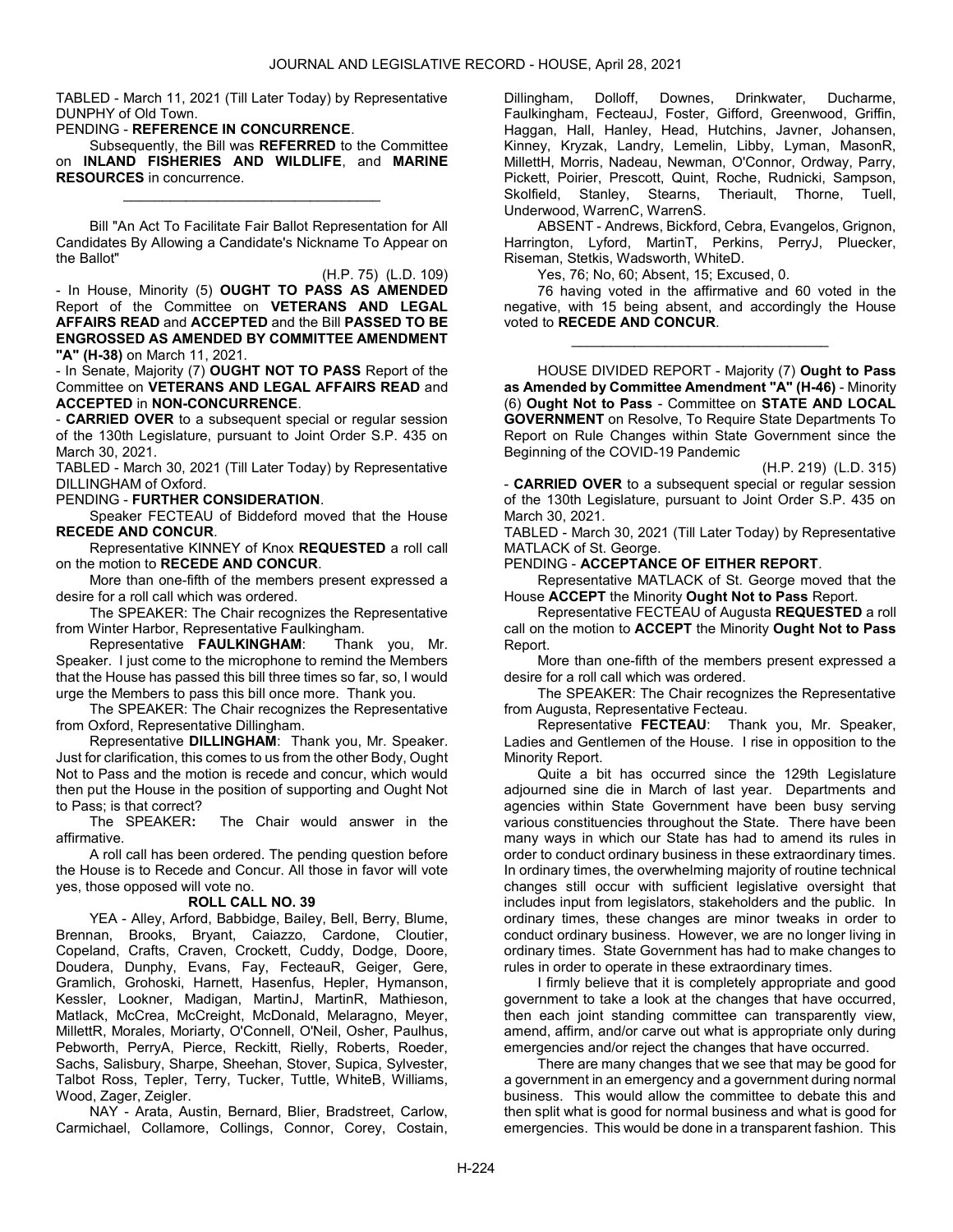important process would also allow the public to be involved in the process, which is something our constituents have been requesting for over a year.

 Many of our routine technical changes to the rules by actions of the Chief Executive, I surmise, have been necessary in order to conduct emergency and extraordinary business. However, they may be insufficient or unnecessary for normal business and normal government action. It can be tough to find, but the Secretary of State's office keeps and publishes a list of the rule changes by week on their website. The bill would give this Legislature a one-time mechanism to look at this and report out a committee bill to ensure our departments are working in all times and for all people. This bill is to promote transparency, open a dialogue between the committees and their respective departments, include the public, and evaluate rule changes that may have been acceptable during an emergency situation but are not proper for the normal operation of government agencies after the civil state of emergency.

 This is not and I repeat, this is not, about partisan rancor whatsoever. This is good government housekeeping that understands that the Secretary of State's list is not sufficient for this one time due to the massive changes on how government has operated. That's why I hope we strike down this Minority Report and pass the Majority Report. Thank you.

 The SPEAKER: The Chair recognizes the Representative from East Machias, Representative Tuell.

 Representative TUELL: Thank you, Mr. Speaker. I, too, rise in opposition to the report before us. When we heard this bill in State and Local, it just seemed like commonsense and it was designed to bring transparency and accountability without pointing the finger at anyone. It's a good government bill that simply directs departments to come before each of our committees and answer for the rules that they have put forward since last March going through this November. And that's a reasonable request because while we can go online and look stuff up, I'm sure I'm not alone in being the only one who has found it challenging to go online and simply find our committee Zoom link. So, with that in mind, I think it's really important once we're out of the woods with the COVID situation that we do have these one-time meetings in our committees and have folks from the various departments come in and explain and see what maybe we could do better going forward or do differently going forward.

 I think it's critical; that's how a healthy democracy, how a healthy republic, how a healthy legislature works, and I think it's critical that we do that. And, before I close, I would ask that the Clerk read the report.

The same Representative REQUESTED that the Clerk READ the Committee Report.

The Clerk **READ** the Committee Report in its entirety.

 The SPEAKER: The Chair recognizes the Representative from St. George, Representative Matlack.

 Representative MATLACK: Thank you, Mr. Speaker. Mr. Speaker, this bill is redundant. The Secretary of State is currently statutorily required by the Maine Administrative Procedures Act to provide a report on rulemaking by state agencies by February 1st of each year. The Secretary of State's report lists all rules adopted by each agency during the previous calendar year. This report includes the statutory authority for the rule, the principal reason for the rule, a written statement explaining the basis for the rule, whether the rule is routine technical or major substantive, if the rule was adopted as an emergency, and the fiscal impact of the rule. This report can be accessed on the Secretary of State's website as an Excel spreadsheet and a Word document. This bill would elicit no new

information from state agencies and I urge you to vote Ought Not to Pass.

 The SPEAKER: A roll call has been ordered. The pending question before the House is Acceptance of the Minority Ought Not to Pass Report. All those in favor will vote yes, those opposed will vote no.

# ROLL CALL NO. 40

 YEA - Alley, Arford, Babbidge, Bailey, Bell, Berry, Blume, Brennan, Brooks, Bryant, Caiazzo, Cardone, Cloutier, Collings, Copeland, Crafts, Craven, Crockett, Cuddy, Dodge, Doore, Doudera, Dunphy, Evans, FecteauR, Geiger, Gere, Gramlich, Grohoski, Harnett, Hasenfus, Hepler, Hymanson, Kessler, Landry, Lookner, Madigan, MartinJ, MartinR, Mathieson, Matlack, McCrea, McCreight, McDonald, Melaragno, Meyer, MillettR, Morales, Moriarty, O'Connell, O'Neil, Osher, Paulhus, Pebworth, PerryA, PerryJ, Pierce, Reckitt, Rielly, Riseman, Roberts, Roeder, Sachs, Salisbury, Sharpe, Sheehan, Stover, Supica, Sylvester, Talbot Ross, Tepler, Terry, Tucker, Tuttle, WarrenC, WhiteB, Williams, Wood, Zager, Zeigler.

 NAY - Andrews, Arata, Austin, Bernard, Blier, Bradstreet, Carlow, Carmichael, Collamore, Connor, Corey, Costain, Dillingham, Dolloff, Downes, Drinkwater, Ducharme, Evangelos, Faulkingham, Fay, FecteauJ, Foster, Gifford, Greenwood, Griffin, Haggan, Hall, Hanley, Harrington, Head, Hutchins, Javner, Johansen, Kinney, Kryzak, Lemelin, Libby, Lyman, MasonR, MillettH, Morris, Nadeau, Newman, O'Connor, Ordway, Parry, Pickett, Pluecker, Poirier, Prescott, Quint, Roche, Rudnicki, Sampson, Skolfield, Stanley, Stearns, Theriault, Thorne, Tuell, Underwood, WarrenS, WhiteD.

 ABSENT - Bickford, Cebra, Grignon, Lyford, MartinT, Perkins, Stetkis, Wadsworth.

Yes, 80; No, 63; Absent, 8; Excused, 0.

 80 having voted in the affirmative and 63 voted in the negative, with 8 being absent, and accordingly the Minority Ought Not to Pass Report was ACCEPTED and sent for concurrence.

# PETITIONS, BILLS AND RESOLVES REQUIRING **REFERENCE**

\_\_\_\_\_\_\_\_\_\_\_\_\_\_\_\_\_\_\_\_\_\_\_\_\_\_\_\_\_\_\_\_\_

 Bill "An Act To Update the Laws Regarding the Maine Educational Center for the Deaf and Hard of Hearing and the Governor Baxter School for the Deaf"

(H.P. 1216) (L.D. 1632)

Sponsored by Representative PIERCE of Falmouth. Cosponsored by Senator BREEN of Cumberland.

Committee on **EDUCATION AND CULTURAL AFFAIRS** suggested and ordered printed.

REFERRED to the Committee on EDUCATION AND CULTURAL AFFAIRS and ordered printed.

\_\_\_\_\_\_\_\_\_\_\_\_\_\_\_\_\_\_\_\_\_\_\_\_\_\_\_\_\_\_\_\_\_

Sent for concurrence.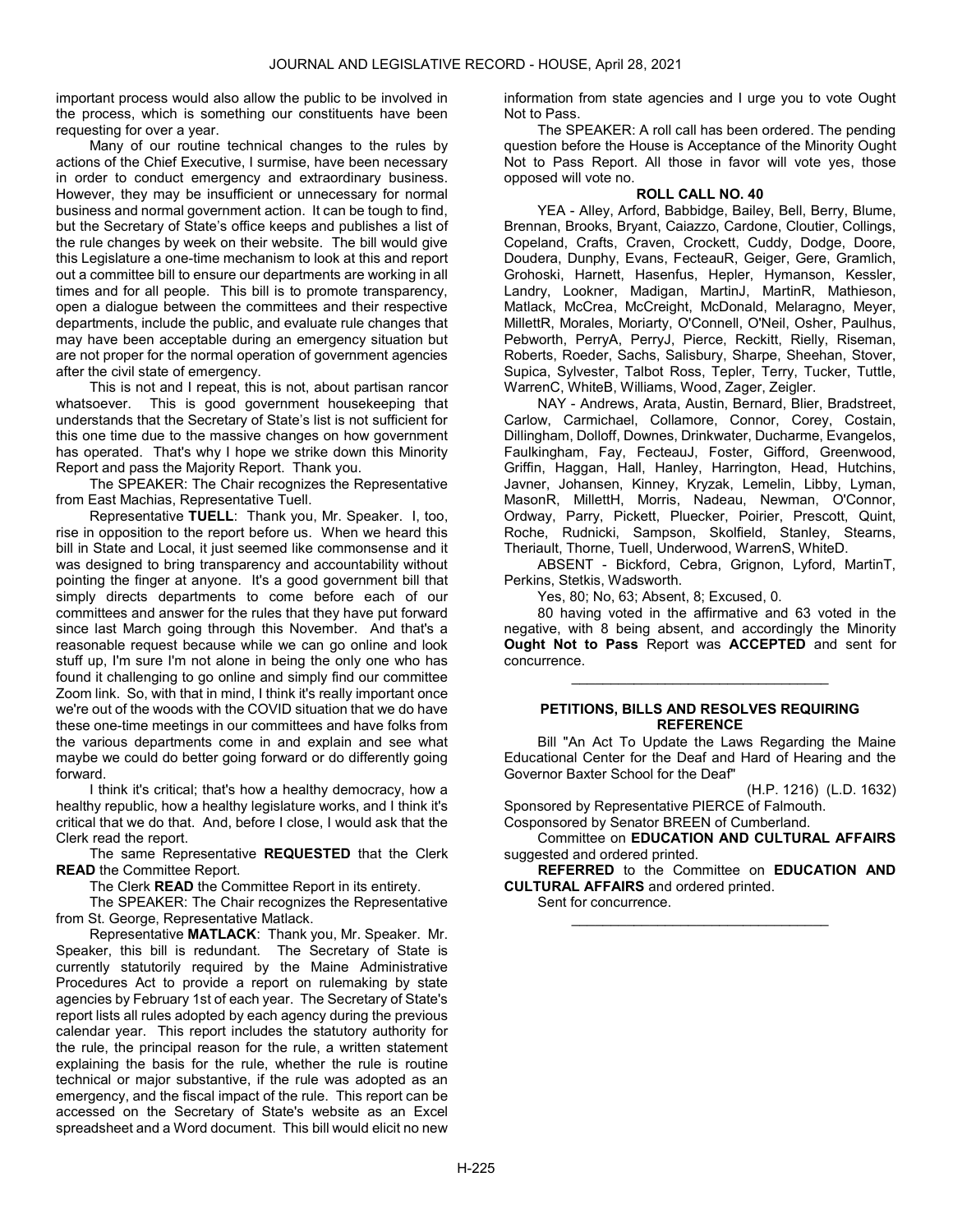Bill "An Act To Create the Maine Generation Authority" (H.P. 1218) (L.D. 1634)

Sponsored by Representative GROHOSKI of Ellsworth.

Cosponsored by Senator WOODSOME of York and Representatives: BLUME of York, CUDDY of Winterport, Senator: DIAMOND of Cumberland. Committee on ENERGY, UTILITIES AND TECHNOLOGY

suggested and ordered printed.

REFERRED to the Committee on ENERGY, UTILITIES AND TECHNOLOGY and ordered printed.

\_\_\_\_\_\_\_\_\_\_\_\_\_\_\_\_\_\_\_\_\_\_\_\_\_\_\_\_\_\_\_\_\_

Sent for concurrence.

 Bill "An Act To Make Minor Changes and Corrections to Statutes Administered by the Department of Environmental Protection"

(H.P. 1219) (L.D. 1635)

Sponsored by Representative TUCKER of Brunswick. Submitted by the Department of Environmental Protection pursuant to Joint Rule 204.

 Committee on ENVIRONMENT AND NATURAL RESOURCES suggested and ordered printed.

REFERRED to the Committee on ENVIRONMENT AND NATURAL RESOURCES and ordered printed.

\_\_\_\_\_\_\_\_\_\_\_\_\_\_\_\_\_\_\_\_\_\_\_\_\_\_\_\_\_\_\_\_\_

Sent for concurrence.

 Bill "An Act To Require Responsible Contracting Practices for Public Construction Projects"

(H.P. 1217) (L.D. 1633)

Sponsored by Representative COLLINGS of Portland. Cosponsored by President JACKSON of Aroostook and Representatives: DUNPHY of Old Town, Speaker FECTEAU of Biddeford, SYLVESTER of Portland, TALBOT ROSS of Portland, Senator: DAUGHTRY of Cumberland.

 Committee on LABOR AND HOUSING suggested and ordered printed.

REFERRED to the Committee on LABOR AND HOUSING and ordered printed.

\_\_\_\_\_\_\_\_\_\_\_\_\_\_\_\_\_\_\_\_\_\_\_\_\_\_\_\_\_\_\_\_\_

Sent for concurrence.

 By unanimous consent, all matters having been acted upon were ORDERED SENT FORTHWITH. \_\_\_\_\_\_\_\_\_\_\_\_\_\_\_\_\_\_\_\_\_\_\_\_\_\_\_\_\_\_\_\_\_

## SENATE PAPERS

 Bill "An Act To Transition State and Local Motor Vehicle Fleets to 100 Percent Zero-emission Vehicles"

(S.P. 456) (L.D. 1579) Bill "An Act To Establish a Moratorium on Offshore Wind Power Projects in Maine's Territorial Waters" (EMERGENCY)

(S.P. 512) (L.D. 1619) Came from the Senate, REFERRED to the Committee on ENERGY, UTILITIES AND TECHNOLOGY and ordered printed.

REFERRED to the Committee on ENERGY, UTILITIES AND TECHNOLOGY in concurrence. \_\_\_\_\_\_\_\_\_\_\_\_\_\_\_\_\_\_\_\_\_\_\_\_\_\_\_\_\_\_\_\_\_

 Bill "An Act To Enact the Maine Psilocybin Services Act" (S.P. 496) (L.D. 1582)

Came from the Senate, REFERRED to the Committee on **HEALTH AND HUMAN SERVICES** and ordered printed.

REFERRED to the Committee on HEALTH AND HUMAN SERVICES in concurrence. \_\_\_\_\_\_\_\_\_\_\_\_\_\_\_\_\_\_\_\_\_\_\_\_\_\_\_\_\_\_\_\_\_

 Bill "An Act To Make Donated Medicines Available to Maine Patients at an Affordable Cost"

(S.P. 508) (L.D. 1584) Came from the Senate, REFERRED to the Committee on HEALTH AND HUMAN SERVICES and ordered printed.

 On motion of Representative MEYER of Eliot, the Bill was REFERRED to the Committee on HEALTH COVERAGE, INSURANCE AND FINANCIAL SERVICES, in NON-CONCURRENCE and sent for concurrence.

 Resolve, To Establish and Fund a Medical Professionals Health Program from Health Care Provider License Fees

\_\_\_\_\_\_\_\_\_\_\_\_\_\_\_\_\_\_\_\_\_\_\_\_\_\_\_\_\_\_\_\_\_

(S.P. 438) (L.D. 1576) Bill "An Act To Promote Individual Retirement Savings through a Public-Private Partnership"

(S.P. 515) (L.D. 1622) Bill "An Act To Exempt Nonprofit Agricultural Membership Organizations from Insurance Requirements"

(S.P. 518) (L.D. 1628) Came from the Senate, REFERRED to the Committee on HEALTH COVERAGE, INSURANCE AND FINANCIAL **SERVICES** and ordered printed.

REFERRED to the Committee on HEALTH COVERAGE, INSURANCE AND FINANCIAL SERVICES in concurrence. \_\_\_\_\_\_\_\_\_\_\_\_\_\_\_\_\_\_\_\_\_\_\_\_\_\_\_\_\_\_\_\_\_

 Bill "An Act To Require Police To Enforce Court-ordered Child Custody Agreements"

(S.P. 446) (L.D. 1577) Bill "An Act To Permit Remote Access for Public Proceedings"

(S.P. 451) (L.D. 1578) Came from the Senate, REFERRED to the Committee on **JUDICIARY** and ordered printed.

REFERRED to the Committee on JUDICIARY in concurrence. \_\_\_\_\_\_\_\_\_\_\_\_\_\_\_\_\_\_\_\_\_\_\_\_\_\_\_\_\_\_\_\_\_

 Resolve, To Place a Temporary Moratorium on the Approval of Any New Motor Vehicle Registration Plates and Initiate a Registration Plate Working Group (EMERGENCY)

(S.P. 511) (L.D. 1618) Came from the Senate, REFERRED to the Committee on TRANSPORTATION and ordered printed.

REFERRED to the Committee on TRANSPORTATION in concurrence. \_\_\_\_\_\_\_\_\_\_\_\_\_\_\_\_\_\_\_\_\_\_\_\_\_\_\_\_\_\_\_\_\_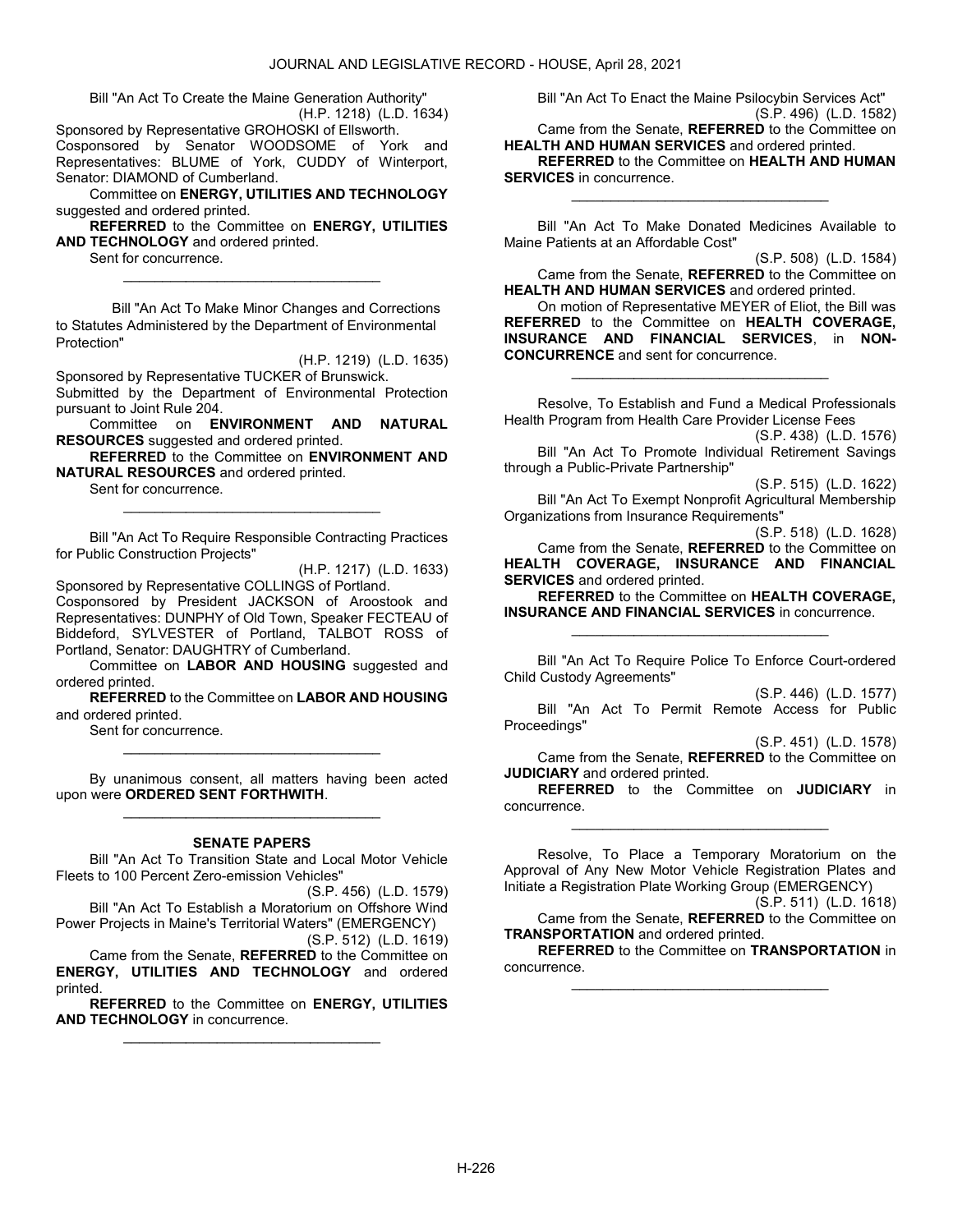Bill "An Act To Support Maine Theaters by Expanding Eligibility for Off-premises Catering Licenses"

(S.P. 513) (L.D. 1620) Bill "An Act To Reform Payments to Legislators by Political Action Committees"

(S.P. 514) (L.D. 1621)

 Came from the Senate, REFERRED to the Committee on VETERANS AND LEGAL AFFAIRS and ordered printed. REFERRED to the Committee on VETERANS AND

\_\_\_\_\_\_\_\_\_\_\_\_\_\_\_\_\_\_\_\_\_\_\_\_\_\_\_\_\_\_\_\_\_

LEGAL AFFAIRS in concurrence.

 By unanimous consent, all matters having been acted upon were ORDERED SENT FORTHWITH. \_\_\_\_\_\_\_\_\_\_\_\_\_\_\_\_\_\_\_\_\_\_\_\_\_\_\_\_\_\_\_\_\_

# CONSENT CALENDAR

#### First Day

 In accordance with House Rule 519, the following items appeared on the Consent Calendar for the First Day:

 (H.P. 357) (L.D. 494) Bill "An Act To Change the Compensation Structure of the Maine Labor Relations Board and the State Board of Arbitration and Conciliation" Committee on LABOR AND HOUSING reporting Ought to Pass as Amended by Committee Amendment "A" (H-98)

 (H.P. 512) (L.D. 700) Bill "An Act To Promote Economic Development and Outdoor Recreation through Investment in State Parks" Committee on **AGRICULTURE**, CONSERVATION AND FORESTRY reporting Ought to Pass as Amended by Committee Amendment "A" (H-100)

 (H.P. 533) (L.D. 722) Resolve, To Study the Establishment of the Maine Climate Corps Committee on ENVIRONMENT AND NATURAL RESOURCES reporting Ought to Pass as Amended by Committee Amendment "A" (H-97)

 Under suspension of the rules, Second Day Consent Calendar notification was given.

 There being no objection, the House Papers were PASSED TO BE ENGROSSED as Amended and sent for concurrence.

\_\_\_\_\_\_\_\_\_\_\_\_\_\_\_\_\_\_\_\_\_\_\_\_\_\_\_\_\_\_\_\_\_

 By unanimous consent, all matters having been acted upon were ORDERED SENT FORTHWITH. \_\_\_\_\_\_\_\_\_\_\_\_\_\_\_\_\_\_\_\_\_\_\_\_\_\_\_\_\_\_\_\_\_

### REPORTS OF COMMITTEE Divided Report

 Majority Report of the Committee on STATE AND LOCAL GOVERNMENT reporting Ought to Pass as Amended by Committee Amendment "A" (H-99) on Resolve, To Establish the Commission To Study the Reduction of Unfunded and Outdated Municipal Mandates

 Signed: Senators: (H.P. 427) (L.D. 584)

 BALDACCI of Penobscot CLAXTON of Androscoggin ROSEN of Hancock

Representatives:

 MATLACK of St. George COPELAND of Saco DOORE of Augusta DOWNES of Bucksport

 GREENWOOD of Wales HEAD of Bethel PAULHUS of Bath RISEMAN of Harrison TUELL of East Machias

 Minority Report of the same Committee reporting Ought Not to Pass on same Resolve.

Signed: Representative:

BRYANT of Windham

READ.

 On motion of Representative MATLACK of St. George, the Majority Ought to Pass as Amended Report was ACCEPTED. The Resolve was READ ONCE. Committee Amendment

"A" (H-99) was READ by the Clerk and ADOPTED.

 Under suspension of the rules the Resolve was given its SECOND READING WITHOUT REFERENCE to the Committee on Bills in the Second Reading.

 Under further suspension of the rules the Resolve was PASSED TO BE ENGROSSED as Amended by Committee Amendment "A" (H-99) and sent for concurrence.

\_\_\_\_\_\_\_\_\_\_\_\_\_\_\_\_\_\_\_\_\_\_\_\_\_\_\_\_\_\_\_\_\_

#### CONSENT CALENDAR First Day

 In accordance with House Rule 519, the following items appeared on the Consent Calendar for the First Day:

 (S.P. 63) (L.D. 128) Bill "An Act To Authorize the Commissioner of Transportation To Enter into Agreements with the United States Department of Transportation" Committee on TRANSPORTATION reporting Ought to Pass

 (S.P. 231) (L.D. 594) Resolve, Directing the Department of Labor To Submit to the United States Secretary of Labor a Plan for a Self-employment Assistance Program Committee on LABOR AND HOUSING reporting Ought to Pass

 (S.P. 67) (L.D. 797) Bill "An Act To Create a Registry To Improve Access to Automated External Defibrillators" Committee on CRIMINAL JUSTICE AND PUBLIC SAFETY reporting Ought to Pass

 (S.P. 71) (L.D. 799) Bill "An Act To Amend the Procedures for Veterinarians in the Controlled Substances Prescription Monitoring Program" Committee on HEALTH AND HUMAN SERVICES reporting Ought to Pass

 (S.P. 346) (L.D. 1078) Bill "An Act To Promote Traffic Safety in Emergency Situations" Committee on CRIMINAL JUSTICE AND PUBLIC SAFETY reporting Ought to Pass

 (S.P. 371) (L.D. 1109) Bill "An Act To Align Equipment Requirements for Electric Bicycles with National Manufacturing Standards" Committee on TRANSPORTATION reporting Ought to Pass

 (S.P. 36) (L.D. 28) Bill "An Act To Create an Alert System To Notify the Public When a Person with an Intellectual or Developmental Disability Is Missing" Committee on CRIMINAL JUSTICE AND PUBLIC SAFETY reporting Ought to Pass as Amended by Committee Amendment "A" (S-43)

 (S.P. 42) (L.D. 34) Bill "An Act To Create the Maine Forestry Operations Cleanup and Response Fund" Committee on **AGRICULTURE, CONSERVATION AND FORESTRY** reporting Ought to Pass as Amended by Committee Amendment "A" (S-49)

 (S.P. 79) (L.D. 191) Bill "An Act To Permit Municipalities To Provide Assistance to Veterans in Paying Property Taxes" Committee on TAXATION reporting Ought to Pass as Amended by Committee Amendment "A" (S-47)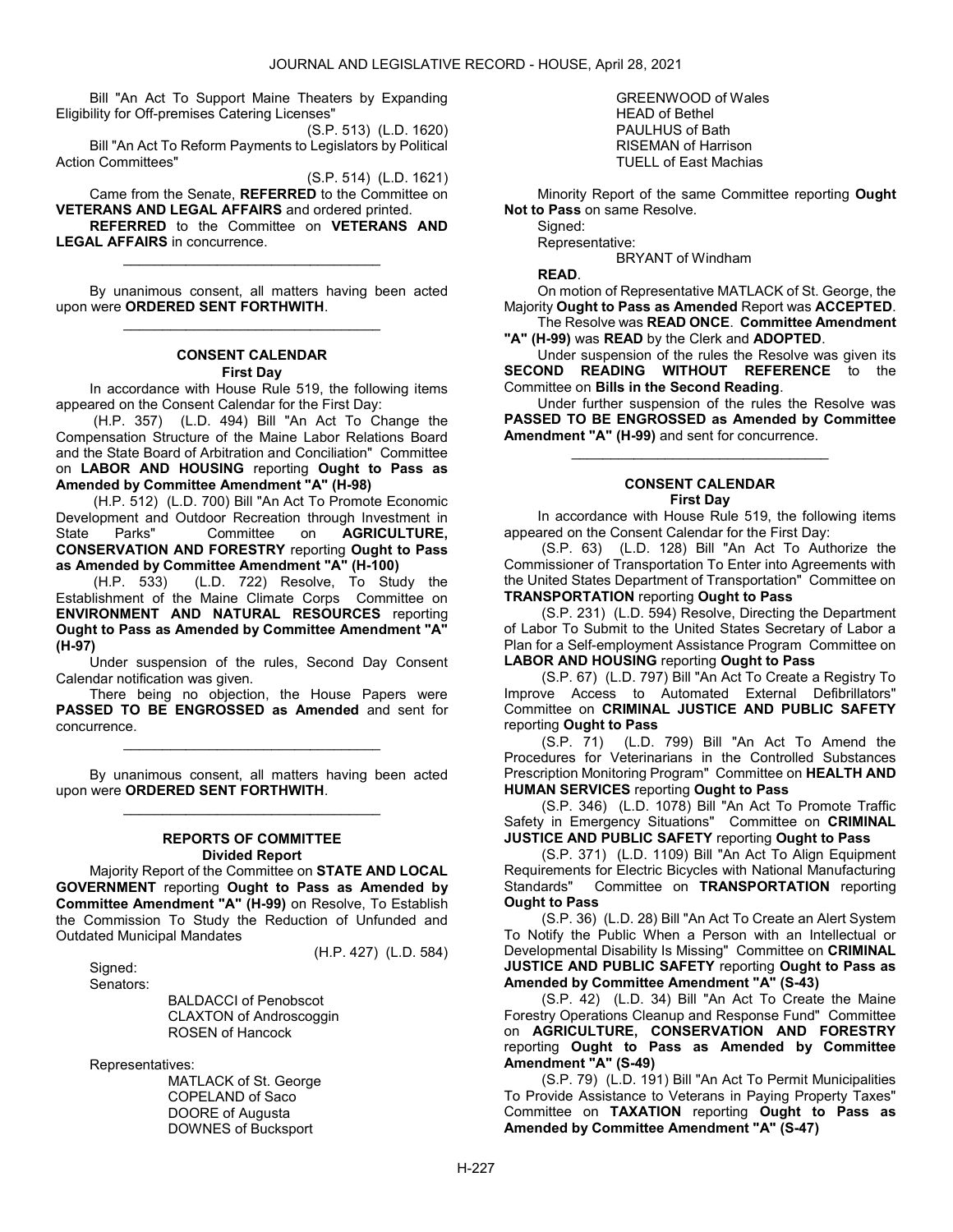(S.P. 90) (L.D. 201) Bill "An Act To Reduce Greenhouse Gas Emissions and Promote Weatherization in the Buildings Sector by Extending the Sunset Date for the Historic Property Rehabilitation Tax Credit" Committee on TAXATION reporting Ought to Pass as Amended by Committee Amendment "A" (S-56)

 (S.P. 135) (L.D. 309) Bill "An Act To Require a Nonresident To Hire a Licensed Maine Guide To Hunt Big Game" Committee on INLAND FISHERIES AND WILDLIFE reporting Ought to Pass as Amended by Committee Amendment "A" (S-50)

 (S.P. 168) (L.D. 380) Bill "An Act To Change the Statutory Cap on Virtual Public Charter School Enrollment" Committee on EDUCATION AND CULTURAL AFFAIRS reporting Ought to Pass as Amended by Committee Amendment "A" (S-45)

 (S.P. 191) (L.D. 485) Bill "An Act To Continue Funding for Home-delivered Meals for Homebound Seniors and To Address Growing Demand" Committee on HEALTH AND HUMAN SERVICES reporting Ought to Pass as Amended by Committee Amendment "A" (S-44)

 (S.P. 192) (L.D. 486) Resolve, Directing the Bureau of Parks and Lands To Convey Certain Land in Township 12, Range 13 WELS in Exchange for Other Land in Township 11, Range 10 WELS Committee on **AGRICULTURE**, CONSERVATION AND FORESTRY reporting Ought to Pass as Amended by Committee Amendment "A" (S-54)

 (S.P. 207) (L.D. 523) Bill "An Act Regarding Prior Authorizations for Prescription Drugs" Committee on HEALTH COVERAGE, INSURANCE AND FINANCIAL SERVICES reporting Ought to Pass as Amended by Committee Amendment "A" (S-58)

 (S.P. 216) (L.D. 529) Bill "An Act To Restore the Maine Center for Disease Control and Prevention Cystic Fibrosis Assistance Program" Committee on HEALTH AND HUMAN SERVICES reporting Ought to Pass as Amended by Committee Amendment "A" (S-52)

 (S.P. 226) (L.D. 538) Bill "An Act To Exempt Trailers Sold Out-of-state Entities from Sales and Use Tax" (EMERGENCY) Committee on TAXATION reporting Ought to Pass as Amended by Committee Amendment "A" (S-46)

 (S.P. 239) (L.D. 600) Bill "An Act To Require Insurance Coverage for Certified Midwife Services" Committee on HEALTH COVERAGE, INSURANCE AND FINANCIAL SERVICES reporting Ought to Pass as Amended by Committee Amendment "A" (S-57)

 Under suspension of the rules, Second Day Consent Calendar notification was given.

 There being no objection, the Senate Papers were PASSED TO BE ENGROSSED or PASSED TO BE ENGROSSED as Amended in concurrence.

\_\_\_\_\_\_\_\_\_\_\_\_\_\_\_\_\_\_\_\_\_\_\_\_\_\_\_\_\_\_\_\_\_

 By unanimous consent, all matters having been acted upon were ORDERED SENT FORTHWITH. \_\_\_\_\_\_\_\_\_\_\_\_\_\_\_\_\_\_\_\_\_\_\_\_\_\_\_\_\_\_\_\_\_

 In accordance with House Rule 519, the following item appeared on the Consent Calendar for the First Day:

 (H.P. 387) (L.D. 542) Bill "An Act To Provide Support Services for Military Members Transitioning to Civilian Life in Maine" Committee on VETERANS AND LEGAL AFFAIRS reporting Ought to Pass as Amended by Committee Amendment "A" (H-102)

 Under suspension of the rules, Second Day Consent Calendar notification was given.

 There being no objection, the House Paper was PASSED TO BE ENGROSSED as Amended by Committee Amendment "A" (H-102) and sent for concurrence.

\_\_\_\_\_\_\_\_\_\_\_\_\_\_\_\_\_\_\_\_\_\_\_\_\_\_\_\_\_\_\_\_\_

 In accordance with House Rule 519, the following items appeared on the Consent Calendar for the First Day:

 (H.P. 583) (L.D. 778) Bill "An Act To Enable Electronic Reporting of Suspected Child Abuse and Neglect for Certain Mandated Reporters" Committee on JUDICIARY reporting Ought to Pass<br>(H.P. 588)

(L.D. 783) Bill "An Act Regarding the Membership of the Sexual Assault Forensic Examiner Advisory Board" Committee on HEALTH AND HUMAN SERVICES reporting Ought to Pass

 (H.P. 371) (L.D. 508) Bill "An Act To Improve Regulation of Door-to-door Marketing of Retail Energy Supply" Committee on ENERGY, UTILITIES AND TECHNOLOGY reporting Ought to Pass as Amended by Committee Amendment "A" (H-106)

 (H.P. 374) (L.D. 511) Bill "An Act To Require Telephone Service Providers To Provide at No Cost to Customers Services Designed To Reduce the Number of So-called Robocalls and Automatically Dialed Telephone Calls" Committee on ENERGY, UTILITIES AND TECHNOLOGY reporting Ought to Pass as Amended by Committee Amendment "A" (H-107)

 Under suspension of the rules, Second Day Consent Calendar notification was given.

 There being no objection, the House Papers were PASSED TO BE ENGROSSED or PASSED TO BE ENGROSSED as Amended and sent for concurrence.

\_\_\_\_\_\_\_\_\_\_\_\_\_\_\_\_\_\_\_\_\_\_\_\_\_\_\_\_\_\_\_\_\_

### REPORTS OF COMMITTEE Change of Committee

 Representative HARNETT from the Committee on JUDICIARY on Resolve, Directing the Department of Health and Human Services To Review the Progressive Treatment Program and Processes by Which a Person May Be Involuntarily Admitted to a Psychiatric Hospital or Receive Court-ordered Community Treatment (EMERGENCY)

(H.P. 637) (L.D. 869) Reporting that it be REFERRED to the Committee on HEALTH AND HUMAN SERVICES.

 Report was READ and ACCEPTED and the Resolve REFERRED to the Committee on HEALTH AND HUMAN SERVICES.

\_\_\_\_\_\_\_\_\_\_\_\_\_\_\_\_\_\_\_\_\_\_\_\_\_\_\_\_\_\_\_\_\_

Sent for concurrence.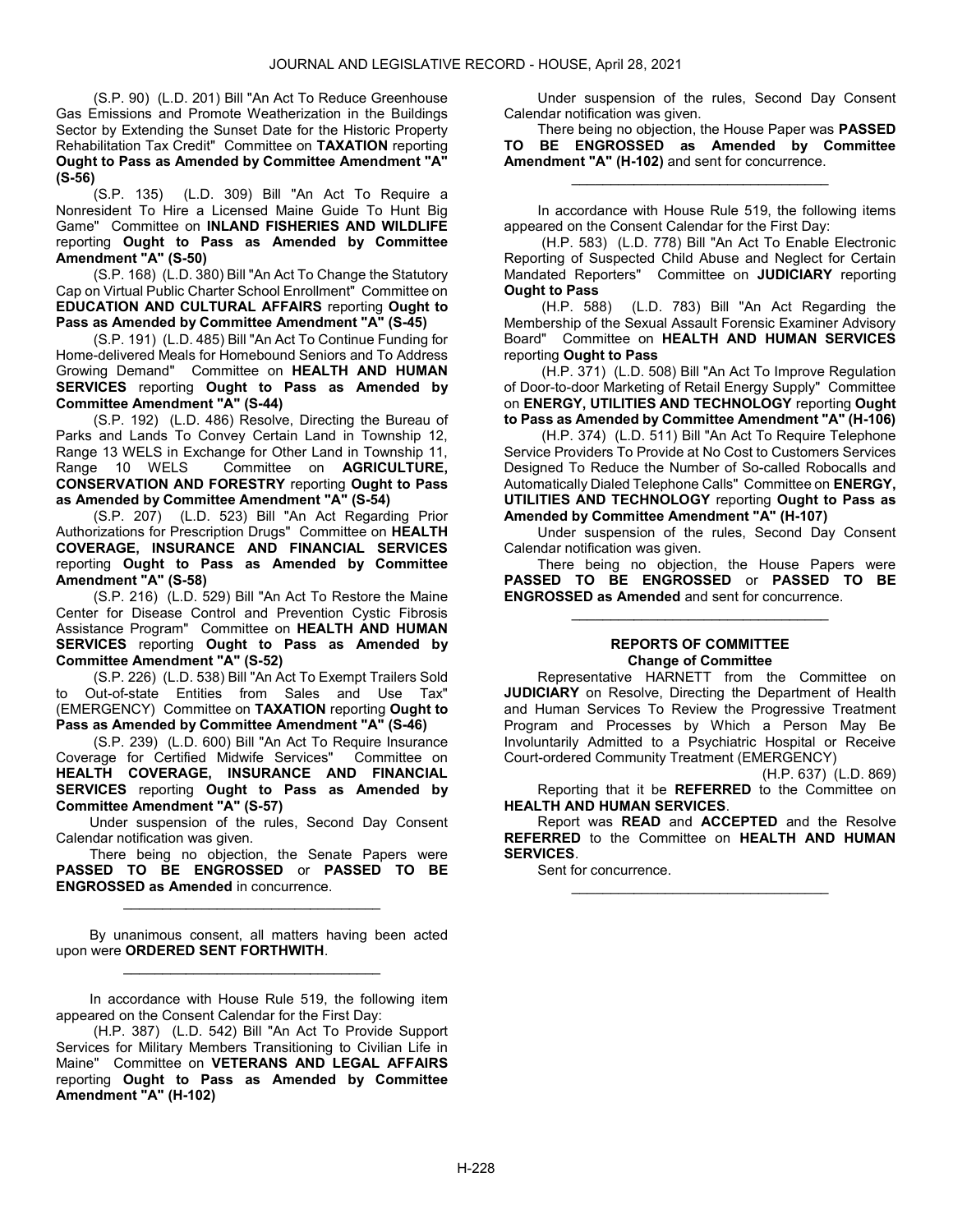#### Divided Report

 Majority Report of the Committee on EDUCATION AND CULTURAL AFFAIRS reporting Ought to Pass as Amended by Committee Amendment "A" (H-103) on Bill "An Act Regarding Collective Bargaining Negotiations by Public Employers of Teachers"

(H.P. 18) (L.D. 52)

 Signed: Senators:

 RAFFERTY of York DAUGHTRY of Cumberland

Representatives:

 BRENNAN of Portland CROCKETT of Portland DODGE of Belfast McCREA of Fort Fairfield MILLETT of Cape Elizabeth ROCHE of Wells SALISBURY of Westbrook

 Minority Report of the same Committee reporting Ought Not to Pass on same Bill.

Signed:

Senator:

WOODSOME of York

Representatives:

 LYMAN of Livermore Falls SAMPSON of Alfred STEARNS of Guilford

### READ.

 Representative BRENNAN of Portland moved that the House ACCEPT the Majority Ought to Pass as Amended Report.

 Representative DILLINGHAM of Oxford REQUESTED a roll call on the motion to ACCEPT the Majority Ought to Pass as Amended Report.

 More than one-fifth of the members present expressed a desire for a roll call which was ordered.

 The SPEAKER: A roll call has been ordered. The pending question before the House is Acceptance of the Majority Ought to Pass as Amended Report. All those in favor will vote yes, those opposed will vote no.

### ROLL CALL NO. 41

 YEA - Alley, Arford, Babbidge, Bailey, Bell, Berry, Blume, Brennan, Brooks, Bryant, Caiazzo, Cardone, Cloutier, Collings, Copeland, Crafts, Craven, Crockett, Cuddy, Dodge, Doore, Doudera, Dunphy, Evangelos, Evans, Fay, FecteauJ, FecteauR, Geiger, Gere, Gramlich, Grohoski, Harnett, Hasenfus, Hepler, Hymanson, Kessler, Landry, Lookner, Madigan, MartinJ, MartinR, Mathieson, Matlack, McCrea, McCreight, McDonald, Melaragno, Meyer, MillettR, Morales, Moriarty, O'Connell, O'Neil, Osher, Paulhus, Pebworth, PerryA, PerryJ, Pierce, Pluecker, Poirier, Reckitt, Rielly, Riseman, Roberts, Roeder, Sachs, Salisbury, Sharpe, Sheehan, Stover, Supica, Sylvester, Talbot Ross, Tepler, Terry, Tucker, Tuttle, WarrenC, WarrenS, WhiteB, Williams, Wood, Zager, Zeigler.

 NAY - Andrews, Arata, Austin, Bernard, Blier, Bradstreet, Carlow, Carmichael, Collamore, Connor, Corey, Costain, Dillingham, Dolloff, Downes, Drinkwater, Ducharme, Faulkingham, Foster, Gifford, Greenwood, Griffin, Haggan, Hall, Hanley, Harrington, Head, Hutchins, Javner, Johansen, Kinney, Kryzak, Lemelin, Libby, Lyman, MartinT, MasonR, MillettH, Morris, Nadeau, Newman, O'Connor, Ordway, Parry, Pickett, Prescott, Quint, Roche, Rudnicki, Sampson, Skolfield, Stanley, Stearns, Theriault, Thorne, Tuell, Underwood, WhiteD.

 ABSENT - Bickford, Cebra, Grignon, Lyford, Perkins, Stetkis, Wadsworth.

Yes, 86; No, 58; Absent, 7; Excused, 0.

 86 having voted in the affirmative and 58 voted in the negative, with 7 being absent, and accordingly the Majority Ought to Pass as Amended Report was ACCEPTED.

 The Bill was READ ONCE. Committee Amendment "A" (H-103) was READ by the Clerk and ADOPTED.

 Under suspension of the rules the Bill was given its SECOND READING WITHOUT REFERENCE to the Committee on Bills in the Second Reading.

 Under further suspension of the rules the Bill was PASSED TO BE ENGROSSED as Amended by Committee Amendment "A" (H-103) and sent for concurrence.

\_\_\_\_\_\_\_\_\_\_\_\_\_\_\_\_\_\_\_\_\_\_\_\_\_\_\_\_\_\_\_\_\_

 By unanimous consent, all matters having been acted upon were ORDERED SENT FORTHWITH. \_\_\_\_\_\_\_\_\_\_\_\_\_\_\_\_\_\_\_\_\_\_\_\_\_\_\_\_\_\_\_\_\_

### **ORDERS**

 On motion of Representative NEWELL of the Passamaquoddy Tribe, the following Joint Resolution: (H.P. 1220)

### JOINT RESOLUTION RECOGNIZING MAY 5, 2021 AS NATIONAL DAY OF AWARENESS FOR MISSING AND MURDERED NATIVE WOMEN AND GIRLS

 WHEREAS, according to a study commissioned by the federal Department of Justice, in some tribal communities Native American women face murder rates that are more than 10 times the national average; and

 WHEREAS, according to the most recently available data from the federal Department of Health and Human Services, Centers for Disease Control and Prevention, in 2015 homicide ranged from the 2nd to the 7th leading cause of death for Native American and Alaska Native females between 1 and 39 years of age and remained a leading cause of death for most Native American and Alaska Native females between 40 and 64 years of age; and

 WHEREAS, little data exists on the number of missing Native American and Alaska Native women and girls in the United States; and

 WHEREAS, challenges in collecting and tracking data prevent a full understanding of the scope of the crisis of missing and murdered native women and girls; and

 WHEREAS, the United States Congress has passed "Savanna's Act," directing the federal Department of Justice to review, revise and develop law enforcement and justice protocols to address missing or murdered Native Americans; and

 WHEREAS, over 175 tribal, state, regional and national organizations have joined with the National Indigenous Women's Resource Center in support of the resolution to create a National Day of Awareness for Missing and Murdered Native Women and Girls; and

 WHEREAS, the Legislature and Wabanaki tribes continue to positively develop their relationship; and

 WHEREAS, the National Day of Awareness for Missing and Murdered Indigenous Women and Girls was first recognized by the members of the Legislature in 2019; now, therefore, be it

 RESOLVED: That We, the Members of the One Hundred and Thirtieth Legislature now assembled in the First Special Session, on behalf of the people we represent, take this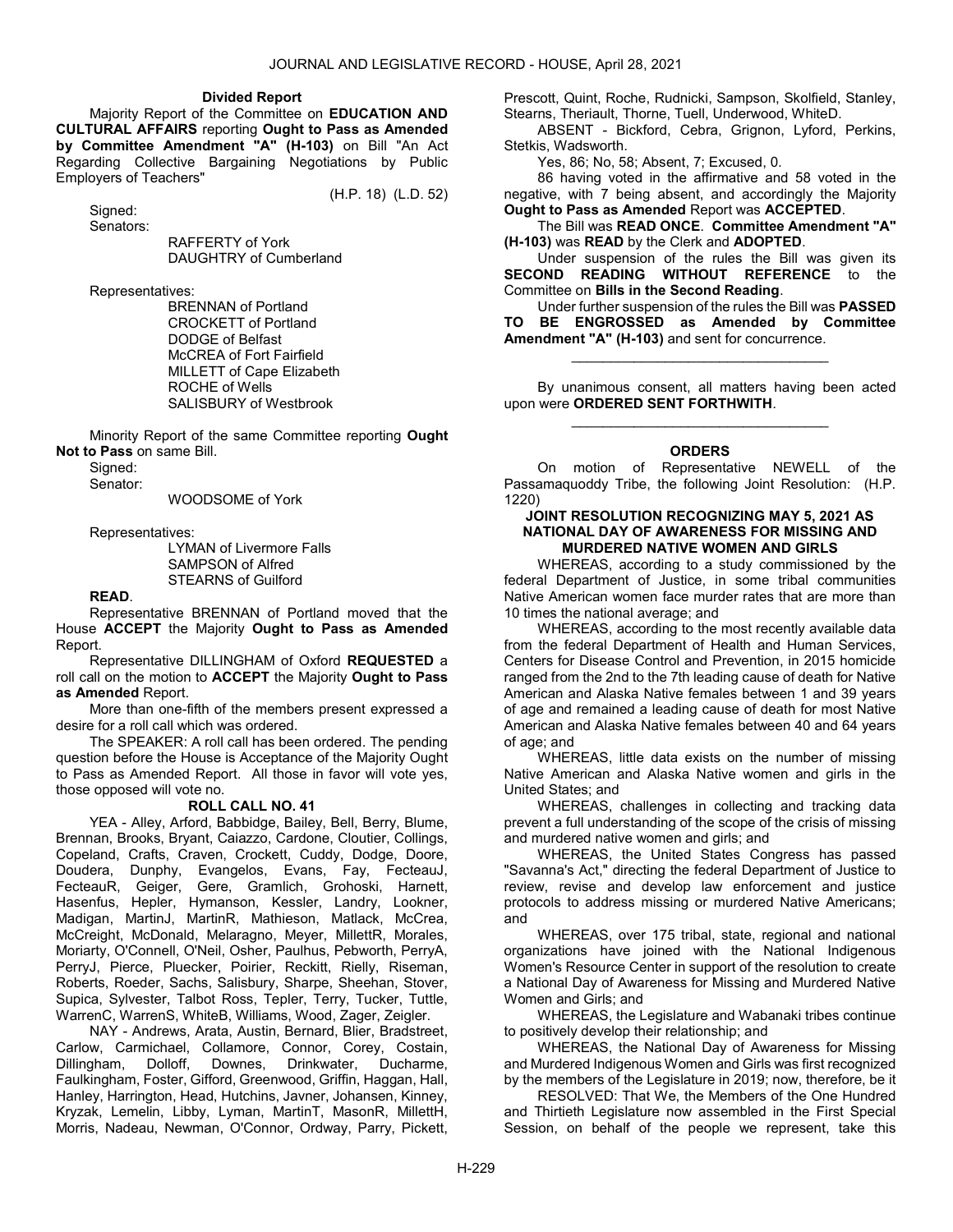opportunity to recognize May 5, 2021 as National Day of Awareness for Missing and Murdered Native Women and Girls and to recognize the importance of changes to address the crisis and to increase safety for Native American and Alaska Native women and girls.

READ and ADOPTED. Sent for concurrence.

 On motion of Representative COLLINGS of Portland, the following Joint Resolution: (H.P. 1221) (Cosponsored by Senator SANBORN of Cumberland and Representatives: COREY of Windham, FECTEAU of Augusta, SALISBURY of Westbrook, TALBOT ROSS of Portland, ZAGER of Portland, Senator: STEWART of Aroostook)

\_\_\_\_\_\_\_\_\_\_\_\_\_\_\_\_\_\_\_\_\_\_\_\_\_\_\_\_\_\_\_\_\_

# JOINT RESOLUTION COMMEMORATING THE ARMENIAN GENOCIDE OF 1915 TO 1923

 WHEREAS, from April 24, 1915 to 1923, a campaign was launched by the Turkish regime of the Ottoman Empire against the Armenian people; and

 WHEREAS, this campaign was an attempt to annihilate the entire Armenian people and resulted in the deaths of more than 1.5 million Armenians; and

 WHEREAS, many of the survivors settled in the State of Maine and their heirs have made significant contributions to the State over the last 106 years; now, therefore, be it

 RESOLVED: That We, the members of the One Hundred and Thirtieth Legislature now assembled in the First Special Session, pause in our deliberations to join our citizens of Armenian heritage in remembering the 106th Anniversary of the Armenian Genocide and to express our deepest sympathy to the families of those who perished; and be it further

 RESOLVED: That we commemorate April 24, 2021 as Armenian Genocide Remembrance Day in memory of the victims of the Armenian Genocide and in honor of the survivors and their descendants and urge all citizens of the State to join in this solemn remembrance.

# READ.

 The SPEAKER: The Chair recognizes the Representative from Portland, Representative Collings.

 Representative COLLINGS: Thank you, Mr. Speaker, Ladies and Gentlemen of the House. Thank you for taking a moment to honor the Armenian people in Maine and around the world in light of our President on the 24th of April, the U.S. Holocaust Museum, cities and other states joining in for this solemn occasion. Here in Maine, I want to say we have in the Portland area and other parts of the State, we have a good size Armenian population. Maine was one of the earlier states that welcomed Armenians here in the first and second wave of immigration.

 For those who may not know all of the history, it just was repeated very briefly by the Clerk, but up to about one and a half million or more people died, Armenians and other religious minorities were also killed at this time, and I think it's important that anytime we can, we remember our history and speak out against genocide and other atrocities. For those reasons and in spirit with what's happening around the world in honor of April 24th commemorating the Armenian genocide, I just wanted to say those words and hope that we always as a Body here stand against violence and hatred. Thank you.

 Subsequently, the Joint Resolution was ADOPTED. Sent for concurrence. \_\_\_\_\_\_\_\_\_\_\_\_\_\_\_\_\_\_\_\_\_\_\_\_\_\_\_\_\_\_\_\_\_

 On motion of Speaker FECTEAU of Biddeford, the following Joint Resolution: (H.P. 1087) (Cosponsored by Senator DAUGHTRY of Cumberland and Representatives: BRENNAN of Portland, COREY of Windham, DUNPHY of Old Town, O'NEIL of Saco, Senators: HICKMAN of Kennebec, MAXMIN of Lincoln)

# JOINT RESOLUTION SUPPORTING ALL MAINE YOUTH OUTDOORS

 WHEREAS, the COVID-19 pandemic and its impacts have tremendously strained the mental health and well-being of Maine's youth and our education system, and, in response, schools have overcome challenges related to training, curriculum, space, funding, gear access, transportation and more in order to use exploring and learning outdoors to face these unprecedented physical, social and emotional challenges; and

 WHEREAS, prior to the COVID-19 pandemic, Maine youth were spending less time outdoors exploring, discovering and building connections to Maine's natural resources; and

 WHEREAS, it is documented that learning in an outdoor setting improves academic performance, increases motivation to learn and engage and increases student connection to natural resources and the community; and

 WHEREAS, outdoor learning and leadership development open career opportunities in Maine's heritage natural resource, outdoor recreation and tourism industries; and

 WHEREAS, the future decisions affecting the quality, quantity and use of the State's natural resources will lie in the hands of today's youth, who must understand natural systems and the interrelationships between natural and human-built systems in order to make informed decisions and take actions that will maintain a high quality of life; and

 WHEREAS, when the benefits of outdoor experiences are made available to all youth, stronger connections and healthier communities are built and all citizens benefit; now, therefore, be it

 RESOLVED: That We, the Members of the One Hundred and Thirtieth Legislature now assembled in the First Regular Session, on behalf of the people we represent, take this opportunity to commend Maine teachers, administrators and school districts for their innovation in using outdoor settings to increase safety for youth and staff and to meet youth physical and mental health needs; and be it further

 RESOLVED: That we support opportunities for all Maine youth to enjoy time outdoors to explore and to learn about and build connections to our State's natural resources, which will provide for health and well-being and will build stronger, healthier communities through upholding Maine's deep history of connection to the outdoors.

\_\_\_\_\_\_\_\_\_\_\_\_\_\_\_\_\_\_\_\_\_\_\_\_\_\_\_\_\_\_\_\_\_

READ and ADOPTED. Sent for concurrence.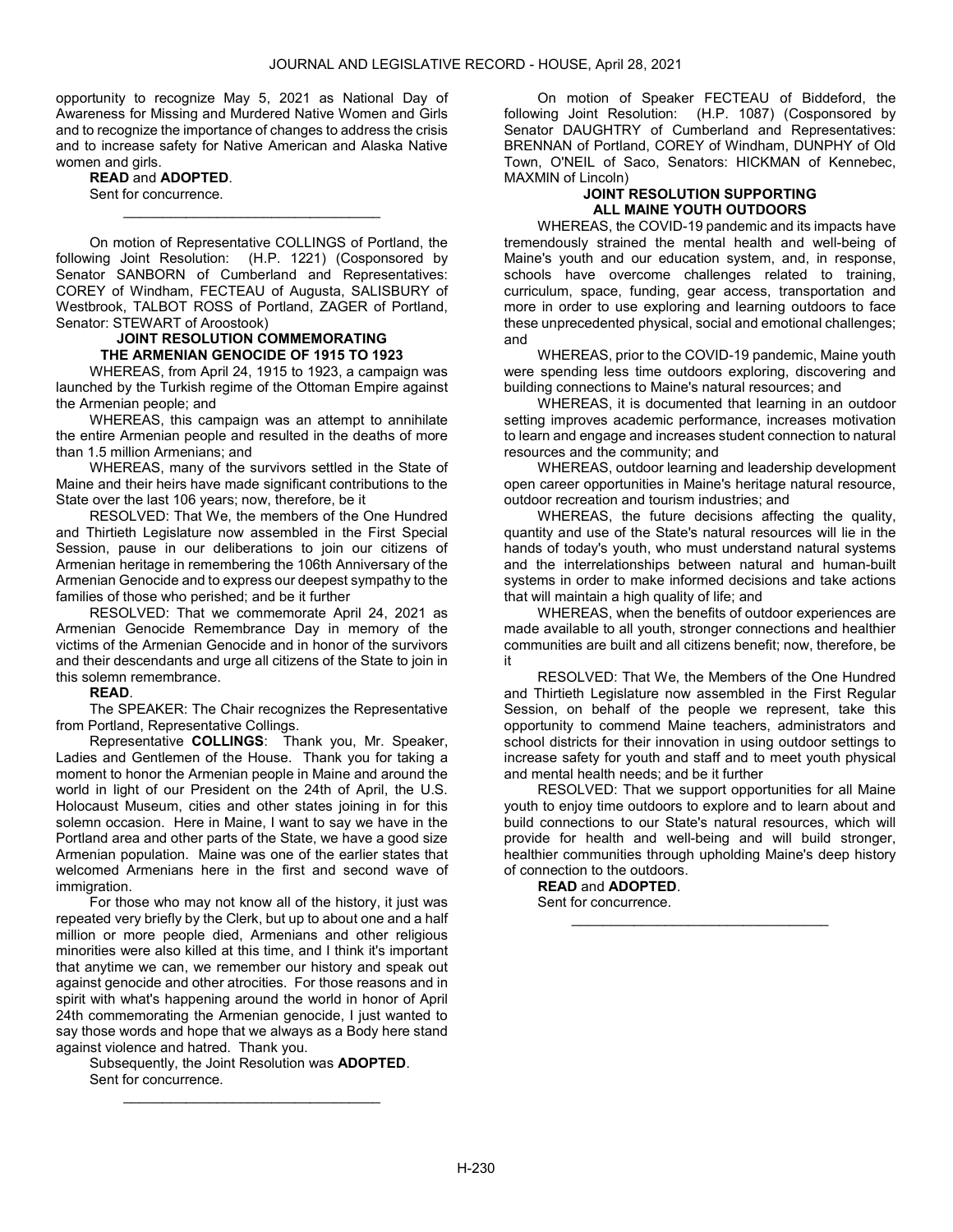On motion of Representative CLOUTIER of Lewiston, the following Joint Resolution: (H.P. 1211) (Cosponsored by Senator CARNEY of Cumberland and Representatives: COREY of Windham, KESSLER of South Portland, MORALES of South Portland, SUPICA of Bangor, WILLIAMS of Bar Harbor, Senators: LIBBY of Androscoggin, MOORE of Washington, STEWART of Aroostook)

### JOINT RESOLUTION RECOGNIZING THE STRUGGLE OF MAINE RESIDENTS WITH HOUSING COSTS AND THE INADEQUACY OF HOUSING STOCK

 WHEREAS, the writers of the Constitution of Maine articulated the natural rights of all Maine people as including rights of pursuing and obtaining safety and happiness as well as acquiring, possessing and protecting property; and

 WHEREAS, the median home price in the State has increased by 55% in the last decade due to short supply and high demand; and

 WHEREAS, for 5 consecutive years, a majority of Maine households have been unable to afford the median home sale price; and

 WHEREAS, for 20 consecutive years, a majority of Maine renter households have been unable to afford the median rent for a 2-bedroom apartment; and

 WHEREAS, over 30,000 citizens of the State are on waiting lists to gain access to 14,000 affordable housing units in the State and only 250 new units are created each year; and

 WHEREAS, 26,000 households in the State are on the Centralized Housing Choice Voucher waiting list and the wait times for those subsidies can last for years; and

 WHEREAS, nearly one out of 5 homes in the State are considered vacant according to the United States Census Bureau, the highest percentage of vacant homes of any state in the United States; and

 WHEREAS, hospitals are unable to discharge patients due to a lack of supportive and affordable housing placements, causing far greater expense than the cost of providing such housing; and

 WHEREAS, prisons and jails are unable to discharge people into supportive, affordable housing, contributing to recidivism and causing far greater hardship and expense than the cost of providing such housing; and

 WHEREAS, businesses throughout the State are experiencing difficulty recruiting and retaining workers due to the high cost and lack of available housing; and

 WHEREAS, the Governor's Economic Recovery Committee recommends the development of robust housing policies and programs that enable Maine people to live and raise their families near their work; and

 WHEREAS, this shortage of affordable housing exists in every part of the State and has a direct impact on the health and welfare of Maine people; and

 WHEREAS, our ability to build a strong, prosperous State that provides opportunity for every resident is threatened by our residents' lack of access to affordable housing; now, therefore, be it

 RESOLVED: That We, the Members of the One Hundred and Thirtieth Legislature now assembled in the First Special Session, on behalf of the people we represent, recognize that the majority of Maine households are struggling to afford housing costs, that the current supply and condition of the State's housing stock are inadequate to meet the basic needs of the State's citizens and that action must be taken to address these issues.

READ.

 The SPEAKER: The Chair recognizes the Representative from South Portland, Representative Morales.

Representative MORALES: Thank you, Mr. Speaker. I want to express my gratitude to the legislative housing working group, who for the past six months have been dedicated to working with community service providers, persons with lived experience with homelessness and housing insecurity, housing experts and advocates to understand the many facets of the housing crisis in Maine and to design short and long-term solutions.

 The body of work falls into three general categories; emergency shelter and transitional housing support for the 5,500 Maine people experiencing homelessness today, and the 21,000 Maine people who are at risk of homelessness. The second body of work is housing stability. Housing assistance for rent and mortgages, support for landlords for repairs and eviction and discrimination prevention for the 141,700 Maine people living in poverty today. And opportunity and growth, with the goal to increase the construction of affordable housing for renters and homeowners including working closely with municipalities to align land use policies with this goal.

We have learned a great deal so far and we will continue to listen to the community and work together to find the best solutions for Maine people. The Joint Resolution before us today reflects that commitment and I respectfully ask for your support. Thank you, Mr. Speaker.

 The SPEAKER: The Chair recognizes the Representative from South Portland, Representative Kessler.

 Representative KESSLER: Thank you, Mr. Speaker, Ladies and Gentlemen of the House. I hope you'll indulge me for a few minutes in learning a little bit more about my housing story.

 I've been a resident of South Portland now for going on 14 years and back in 2015, I was renting an apartment with my wife and two children and dog, 750 square feet. We made it work because it's what we could afford and then it was in a location where we could walk to the basic things that we needed because we're a one-car family. And one day I had gotten a notice to quit from my landlord. It was the time where the real estate market was really starting to get pretty hot and they could certainly fetch a lot more for rent than what we could afford. So, we had found ourselves having to find a new place to live.

 Now, South Portland is more of a home than any other place I've lived in my life and I have built many great relationships with people in the community and invested a lot of sweat equity in South Portland and I love the place. But as we began looking for apartments, we found that really all that was available was at least \$500 a month more than what we could afford and there was just nothing there available at the time. So, we had to extend our search outward and had to start looking in Westbrook and Brunswick and really, that was at the point where my oldest daughter was about to start kindergarten and starting in that new chapter of life in the community. It was earth-shaking knowing that we were on the verge of having to leave the community that we have loved and invested so much in. And if it wasn't for building those community connections and a stroke of luck, we wouldn't've found a little place that was up the road at the very last minute.

 But that feeling of housing insecurity is what drove me to be more of an activist to advocate for renters and to advocate for more affordable housing and that very experience really is at the root of why I am a state representative today. I would not have run if it wasn't for that experience that I had.

 So, I would like for you, Mr. Speaker, and the rest of the Body here to really look at those words in this Joint Resolution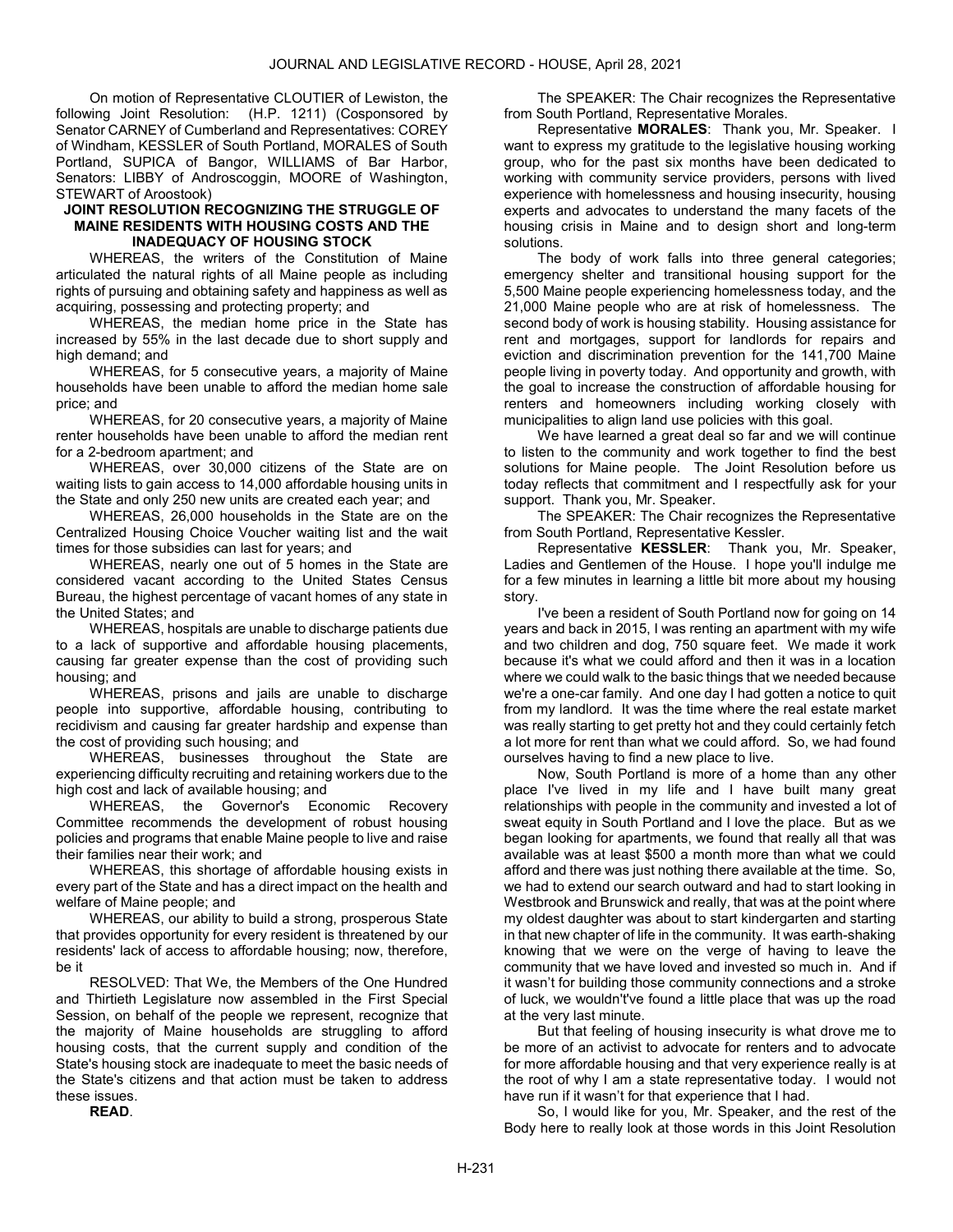and as we are considering the nearly four dozen bills that really substantially address the housing crisis that we make it our top priority and really, to understand that it's going to require a major investment and that we really should be looking at housing as core infrastructure for guaranteeing the health and safety of the people of Maine. So, thank you for your time and indulging me in explaining a little bit more about my housing story. Thank you very much.

 The SPEAKER: The Chair recognizes the Representative from Portland, Representative Lookner.

Representative LOOKNER: Thank you, Mr. Speaker. I also rise in favor of the motion and this resolution.

 In 2017 in Portland, 40 of our neighbors experiencing homelessness perished from preventable causes. In that same year, just to compare, about 400 people in the United Kingdom perished who were also experiencing homelessness. The city of Portland is 67,000, the United Kingdom is 67 million people, so, roughly a 100 times more people died in our city of Portland than in the entire United Kingdom as a rate. So, I think that's just to demonstrate the failure of how we're not providing for our neediest neighbors.

 So, in 2020, during the pandemic, when we were doing our best to keep people housed, we saw 60 people in Portland die who were experiencing homelessness. That's not to take any, you know, talk about the opioid epidemic, this is independent of that, but on top of that, you know, there's not a person in this Legislature who hasn't been affected by the opioid epidemic, hasn't known somebody who's overdosed. I've known dozens, and that's not hyperbole. And, you know, all the data shows that if we're going to help people in recovery, we need to provide housing. So, in the words of the late Jesse Harvey, a prominent activist, he said people who use drugs don't deserve to die. Well, if we're serious about that, then we're going to provide housing and get serious about this crisis.

 You know, I want to say it's not just people who are really down and out who are having a hard time in this housing market. I know one couple who's experienced, or they're about to have a baby, they've been looking for a house since January and they bid in cash over \$300,000 on a number of places and they've been turned down by 14 different; they made 14 different bids and they've lost every single one and they're about to have a baby. They've been looking since January.

 So, these are people, you know, there was an article also today in the Portland Press Herald about how restaurant workers and vital workers who are, you know, so central to our economy and the tourism industry, they can't afford to live, you know, places are having a hard time finding workers in and around Portland in these industries and that's because, in large part, they can't afford a place to live. You know, so, this is not just about the most destitute, the most down and out; this is about regular everyday working people who are contributing to our economy and struggling.

 You know, but there are people, like I know one lady, I was volunteering at Prebble Street Resource Center a couple years ago and this lady was in her 60s from another southern Maine city. Her husband had died who was a veteran and she wasn't able to access that benefit from the VA anymore and her landlord increased her rent by \$500 from one year to the next and she found herself without a house. She was staying at the Oxford Street Shelter. I don't know what happened to her, I have no idea how she's fared through the pandemic, but, you know, we can do people better. I think it's time to recognize that this is a crisis in the State of Maine and it benefits us all to get real about it, so, let's declare it a crisis. Thank you for hearing me.

Subsequently, the Joint Resolution was ADOPTED.

Sent for concurrence.

 On motion of Representative ZAGER of Portland, the following Joint Resolution: (H.P. 1215)

\_\_\_\_\_\_\_\_\_\_\_\_\_\_\_\_\_\_\_\_\_\_\_\_\_\_\_\_\_\_\_\_\_

### JOINT RESOLUTION RECOGNIZING APRIL 2021 AS ORGAN DONATION MONTH

 WHEREAS, there are more than 108,000 Americans, with more than 6,000 in New England, who are currently waiting for a life-saving organ transplant; and

 WHEREAS, there are over one million life-enhancing tissue transplants each year that are made possible by the generous donation of corneas, bone, skin or other tissue; and

 WHEREAS, we can all help save up to 8 people's lives and benefit up to 50 recipients by signing up to become an organ and tissue donor by enrolling in the Maine Organ Donor Registry when we apply for, or renew, our driver's licenses or by registering online at the Department of the Secretary of State, Bureau of Motor Vehicles website; and

 WHEREAS, 99% of all people in Maine who register to become a donor do so at the Bureau of Motor Vehicles; last year, Maine met the national goal of signing up 50% of our driving population to register as donors and we are dedicated to increasing that percentage and making it fast and easy to sign up to save a life through our Bureau of Motor Vehicles; and

 WHEREAS, Maine surgeons, physicians, nurses and other health care professionals provide life-saving organ transplant services to the people of the State; and

 WHEREAS, this observance pays tribute to organ and tissue donors and their families whose decision to donate life enables others to receive life-saving organs and tissues for transplant; now, therefore, be it

 RESOLVED: That We, the members of the One Hundred and Thirtieth Legislature now assembled in the First Special Session, on behalf of the people we represent, take this opportunity to recognize April 2021 as Organ Donation Month and encourage all citizens of the State to register as an organ and tissue donor on their driver's licenses, identification cards or REAL ID cards.

#### READ.

 The SPEAKER: The Chair recognizes the Representative from Portland, Representative Zager.

 Representative ZAGER: Thank you, Mr. Speaker. This Joint Resolution recognizes April 2021 as Organ Donation Month.

 Teams of Maine health professionals reverently and professionally offer lifesaving transplant services but it's through generous anatomic donations that it's all possible.

 Earlier this month in Portland, Secretary of State Bellows and Mayor Snyder paid tribute to organ donors and called attention to the fact that 99% of donor registrants do so at the Bureau of Motor Vehicles. We all can answer the call. I ask every Members of this august house to review this Joint Resolution and spread the word about the very real and tangible way every Maine driver can help save lives and join me as an organ donor. Thank you, Mr. Speaker.

 The SPEAKER: The Chair recognizes the Representative from York, Representative Hymanson.

 Representative HYMANSON: Thank you, Mr. Speaker. Because part of my work as a neurologist involved examining for and documenting brain death in people, patients, I had the honor to watch the caring, professionalism, and skill of the teams who carried out the decision of the organ and tissue donors and their families. I witnessed the lifesaving of those donated organs, too.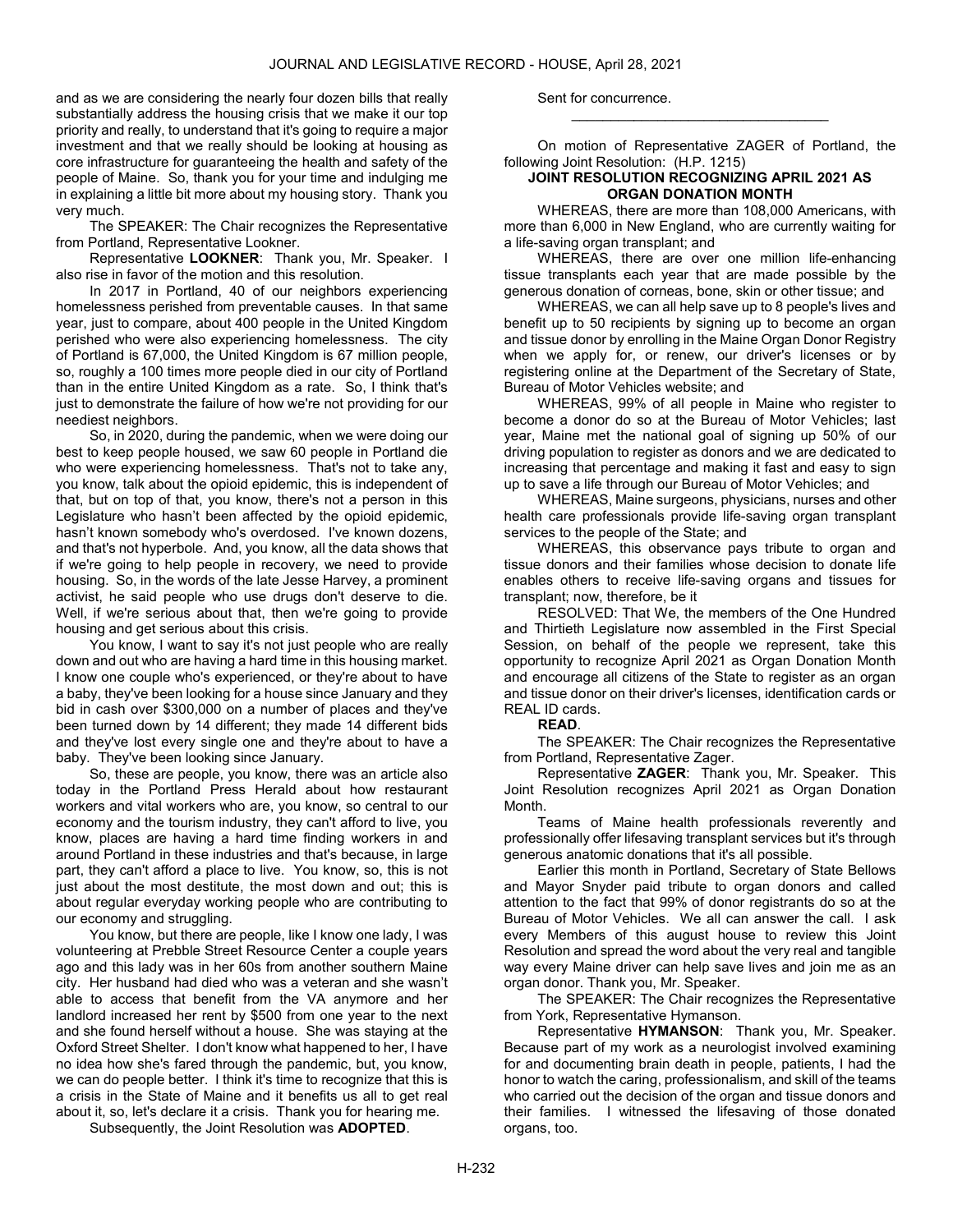In recognition of April 2021 as Organ Donation Month, I also encourage all citizens of the State to register as an organ and tissue donor on their driver's licenses, identification cards, or Real ID cards. Thank you, Mr. Speaker.

 The SPEAKER: The Chair recognizes the Representative from Topsham, Representative Tepler.

 Representative TEPLER: Thank you, Mr. Speaker. March 3rd of this year, 2021, was the anniversary, the one-year anniversary of my husband's donation of a kidney to a neighbor of ours. And I don't really want to talk about my husband because he did a wonderful thing but the real amazing thing is the response of the recipient. He has gone from being a very ill man to one who is able to work every day, to play with his family and his dog, and someone who expects to be around for quite a few more years whereas before it was really a day-to-day existence. Organ donation is a wonderful thing, recipients are enormously grateful, it's a gift of life.

 Subsequently, the Joint Resolution was ADOPTED. Sent for concurrence. \_\_\_\_\_\_\_\_\_\_\_\_\_\_\_\_\_\_\_\_\_\_\_\_\_\_\_\_\_\_\_\_\_

 By unanimous consent, all matters having been acted upon were ORDERED SENT FORTHWITH. \_\_\_\_\_\_\_\_\_\_\_\_\_\_\_\_\_\_\_\_\_\_\_\_\_\_\_\_\_\_\_\_\_

# ENACTORS Emergency Measure

 An Act To Extend the Maine Bicentennial Commission and the Use of Maine Bicentennial Registration Plates through 2021 (S.P. 138) (L.D. 312)

(C. "A" S-28)

 Reported by the Committee on Engrossed Bills as truly and strictly engrossed. This being an emergency measure, a two-thirds vote of all the members elected to the House being necessary, a total was taken. 107 voted in favor of the same and 3 against, and accordingly the Bill was PASSED TO BE ENACTED, signed by the Speaker and sent to the Senate.

### Emergency Measure

\_\_\_\_\_\_\_\_\_\_\_\_\_\_\_\_\_\_\_\_\_\_\_\_\_\_\_\_\_\_\_\_\_

 An Act To Establish a Local Fiscal Recovery Funds Program and Allocation

(S.P. 484) (L.D. 1507)

(C. "A" S-60)

 Reported by the Committee on Engrossed Bills as truly and strictly engrossed. This being an emergency measure, a two-thirds vote of all the members elected to the House being necessary, a total was taken. 111 voted in favor of the same and 6 against, and accordingly the Bill was PASSED TO BE ENACTED, signed by the Speaker and sent to the Senate.

#### Acts

\_\_\_\_\_\_\_\_\_\_\_\_\_\_\_\_\_\_\_\_\_\_\_\_\_\_\_\_\_\_\_\_\_

 An Act To Improve Maine's Tax Laws by Providing a Property Tax Exemption for Central Labor Councils

(S.P. 86) (L.D. 198)

(C. "A" S-36)

 An Act To Create the Maine Lighthouse Trust Registration Plate

> (S.P. 115) (L.D. 266) (C. "A" S-30)

 Reported by the Committee on Engrossed Bills as truly and strictly engrossed, PASSED TO BE ENACTED, signed by the Speaker and sent to the Senate.

\_\_\_\_\_\_\_\_\_\_\_\_\_\_\_\_\_\_\_\_\_\_\_\_\_\_\_\_\_\_\_\_\_

### Resolves

 Resolve, Directing the Department of Transportation To Erect and Maintain Markers To Commemorate and Recognize the Lafayette Trail

(S.P. 116) (L.D. 267) (C. "A" S-29)

 Reported by the Committee on Engrossed Bills as truly and strictly engrossed, FINALLY PASSED, signed by the Speaker and sent to the Senate.

\_\_\_\_\_\_\_\_\_\_\_\_\_\_\_\_\_\_\_\_\_\_\_\_\_\_\_\_\_\_\_\_\_

 By unanimous consent, all matters having been acted upon were ORDERED SENT FORTHWITH. \_\_\_\_\_\_\_\_\_\_\_\_\_\_\_\_\_\_\_\_\_\_\_\_\_\_\_\_\_\_\_\_\_

### COMMUNICATIONS

 The Following Communication: (H.P. 1038) STATE OF MAINE CLERK'S OFFICE 2 STATE HOUSE STATION AUGUSTA, MAINE 04333-0002

April 5, 2021

Honorable Ryan M. Fecteau Speaker of the House 130th Legislature Honorable Troy D. Jackson President of the Senate 130th Legislature

Dear Mr. Speaker and Mr. President:

On April 5, 2021, 40 bills were received by the Clerk of the House.

Pursuant to the provisions of Joint Rule 308.2, these bills were referred to the Joint Standing Committees on April 5, 2021, as follows:

## Criminal Justice and Public Safety

Resolve, To Establish the Commission To Study and Recommend Incentives for Residential Fire Sprinkler Systems (H.P. 998) (L.D. 1364) (Sponsored by Representative BAILEY of Gorham) (Cosponsored by Representative: WARREN of Hallowell)

## Education and Cultural Affairs

Bill "An Act To Keep All Maine Students Safe by Restricting the Use of Seclusion and Restraint in Schools" (H.P. 1007) (L.D. 1373) (Sponsored by Representative MILLETT of Cape Elizabeth) (Cosponsored by Representatives: CRAVEN of Lewiston, MADIGAN of Waterville, McCREIGHT of Harpswell, Senator: RAFFERTY of York)

Bill "An Act To Establish a Lifetime Substitute Teacher Certification for Established and Successful Educators" (H.P. 1013) (L.D. 1379) (Sponsored by Representative FECTEAU of Augusta)

Bill "An Act To Limit Homework in Public Schools" (H.P. 1017) (L.D. 1383) (Sponsored by Representative COLLINGS of Portland) (Cosponsored by Senator MIRAMANT of Knox)

Bill "An Act To Improve Maritime Education in Maine" (H.P. 1023) (L.D. 1389) (Sponsored by Representative CUDDY of Winterport)

Bill "An Act To Enhance the Educational Expertise and Knowledge of the Board of Trustees of the University of Maine System" (H.P. 1025) (L.D. 1391) (Sponsored by Representative COLLINGS of Portland) (Cosponsored by Representatives: OSHER of Orono, SYLVESTER of Portland, TALBOT ROSS of Portland)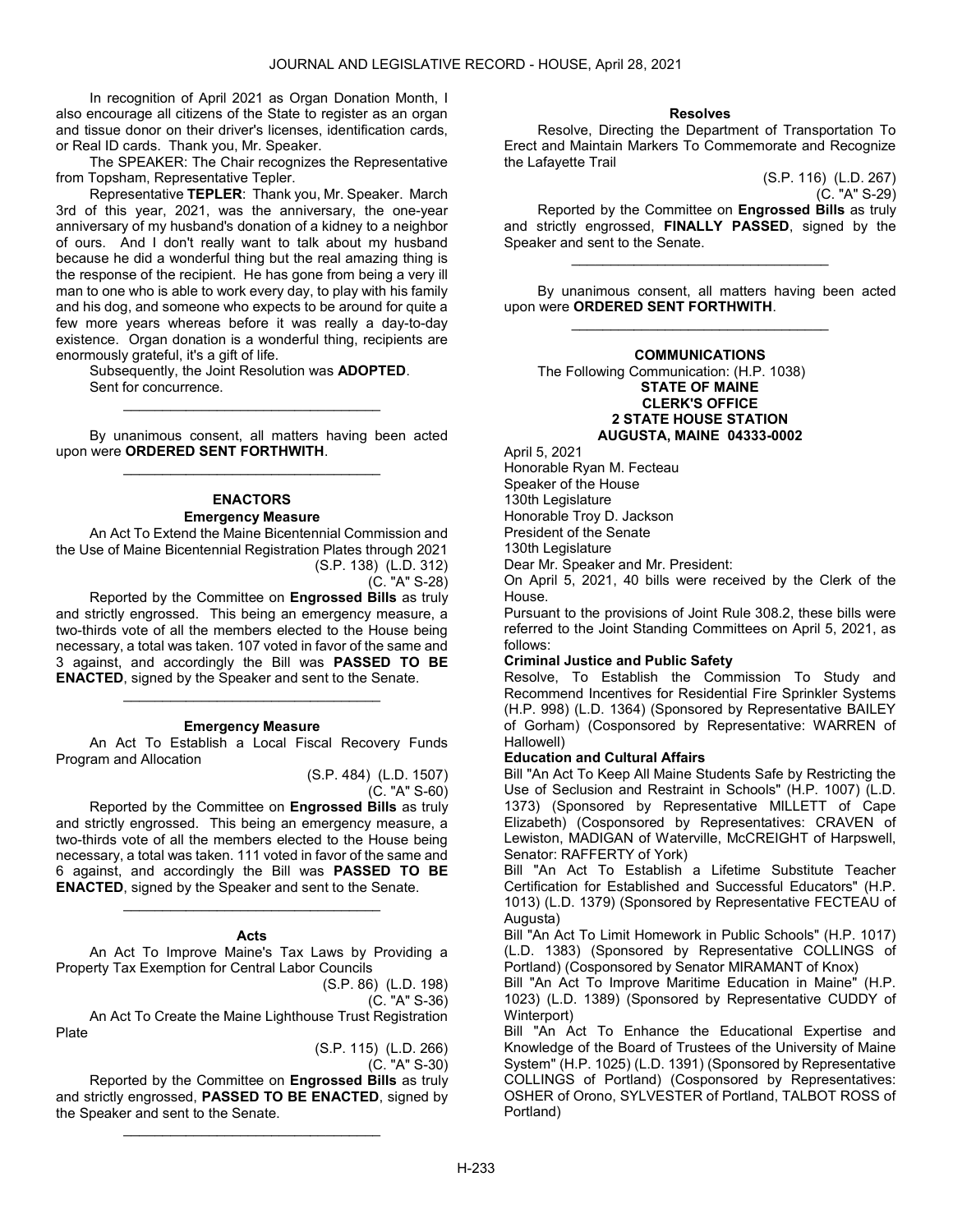Bill "An Act To Protect a Parent's and Guardian's Right to Educational Information Regarding a Juvenile Student" (H.P. 1027) (L.D. 1393) (Sponsored by Representative SKOLFIELD of Weld)

# Environment and Natural Resources

Bill "An Act To Create a Grant Program To Promote Innovation in Municipal Carbon Reduction Initiatives" (H.P. 1001) (L.D. 1367) (Sponsored by Representative BAILEY of Gorham) (Cosponsored by Representatives: BLUME of York, BRENNAN of Portland, HARNETT of Gardiner)

# Health and Human Services

Bill "An Act To Provide for Timely Placement with Respect to Violent Patients in Hospital Emergency Rooms" (H.P. 1019) (L.D. 1385) (Sponsored by Representative DODGE of Belfast) Resolve, To Improve Access to Bariatric Care (EMERGENCY) (H.P. 1020) (L.D. 1386) (Sponsored by Representative PERRY of Calais) (Cosponsored by Representatives: FAY of Raymond, HYMANSON of York, Senator: CLAXTON of Androscoggin)

Bill "An Act To Require Testing of Public Drinking Water Supplies for Toxic Perfluoroalkyl and Polyfluoroalkyl Substances and To Establish Maximum Contaminant Levels" (H.P. 1022) (L.D. 1388) (Sponsored by Representative PLUECKER of Warren) (Cosponsored by Senator MIRAMANT of Knox and Representatives: FAY of Raymond, GRAMLICH of Old Orchard Beach, PARRY of Arundel, RUDNICKI of Fairfield, Senator: CLAXTON of Androscoggin)

Bill "An Act Directing the Maine Center for Disease Control and Prevention To Release Annually Public Health Data Regarding Certain Fatalities and Hospitalizations" (H.P. 1026) (L.D. 1392) (Sponsored by Representative GRAMLICH of Old Orchard Beach) (Cosponsored by Representatives: BAILEY of Gorham, DOUDERA of Camden, MATHIESON of Kittery, MILLETT of Cape Elizabeth, OSHER of Orono, SACHS of Freeport, ZAGER of Portland, Senator: SANBORN of Cumberland)

## Health Coverage, Insurance and Financial Services

Bill "An Act To Maximize Health Care Coverage for the Uninsured through Easy Enrollment in the MaineCare Program or in a Qualified Health Plan in the Marketplace" (H.P. 1024) (L.D. 1390) (Sponsored by Representative EVANS of Dover-Foxcroft) (Cosponsored by Senator CLAXTON of Androscoggin and Representatives: BROOKS of Lewiston, COLLINGS of Portland, HYMANSON of York, ZAGER of Portland)

## Inland Fisheries and Wildlife

Bill "An Act To Clarify and Enhance Maine's Fish and Wildlife Laws" (H.P. 1010) (L.D. 1376) (Sponsored by Representative MARTIN of Sinclair) (Submitted by the Department of Inland Fisheries and Wildlife pursuant to Joint Rule 204.)

# **Judiciary**

Bill "An Act To Require Due Process in Asset Seizure" (H.P. 1002) (L.D. 1368) (Sponsored by Representative ANDREWS of Paris)

Bill "An Act To Extend the Time Period for Filing a Complaint under the Maine Human Rights Act for Discrimination Based on an Alleged Sexual Act, Sexual Contact or Sexual Touching" (H.P. 1008) (L.D. 1374) (Sponsored by Representative TERRY of Gorham)

Bill "An Act To Facilitate Compliance with Federal Immigration Law by State and Local Government Entities" (H.P. 1012) (L.D. 1378) (Sponsored by Representative LYFORD of Eddington)

Bill "An Act To Increase Protections for Option Contracts for the Purchase of Real Property or Rent-to-own Real Property" (H.P. 1014) (L.D. 1380) (Sponsored by Representative HARNETT of Gardiner) (Cosponsored by Representatives: COLLINGS of Portland, DOUDERA of Camden, PEBWORTH of Blue Hill, TALBOT ROSS of Portland, WHITE of Waterville)

Bill "An Act To Provide for Remote Notarization" (H.P. 1033) (L.D. 1399) (Sponsored by Representative DOUDERA of Camden)

Bill "An Act To Prohibit Biological Males from Participating in School Athletic Programs and Activities Designated for Females at Schools That Receive Federal Funding" (EMERGENCY) (H.P. 1035) (L.D. 1401) (Sponsored by Representative KINNEY of Knox) (Cosponsored by Representatives: CARMICHAEL of Greenbush, DUCHARME of Madison, GIFFORD of Lincoln, GRIFFIN of Levant, GRIGNON of Athens, LYMAN of Livermore Falls, O'CONNOR of Berwick, PARRY of Arundel)

Bill "An Act To Protect Maine Businesses, Nonprofits, Educational Institutions and Municipalities during the COVID-19 Pandemic" (H.P. 1037) (L.D. 1403) (Sponsored by Representative DILLINGHAM of Oxford) (Cosponsored by Senator STEWART of Aroostook and Senator: DIAMOND of Cumberland)

## Labor and Housing

Bill "An Act Directing the Maine State Housing Authority To Create a Commission To Develop a Comprehensive Rental Registry for Multifamily Housing" (H.P. 1031) (L.D. 1397) (Sponsored by Representative GERE of Kennebunkport) (Cosponsored by Representatives: CLOUTIER of Lewiston, Speaker FECTEAU of Biddeford, MILLETT of Cape Elizabeth, MORALES of South Portland, SACHS of Freeport, SUPICA of Bangor, SYLVESTER of Portland, WILLIAMS of Bar Harbor)

Bill "An Act To Remove a Requirement Regarding Payment of Union Fees" (H.P. 1036) (L.D. 1402) (Sponsored by Representative STETKIS of Canaan)

## State and Local Government

Bill "An Act To Prohibit Municipalities from Prohibiting Shortterm Rentals" (H.P. 999) (L.D. 1365) (Sponsored by Representative FAULKINGHAM of Winter Harbor)

Bill "An Act To Require a Majority Vote of the Legislature for Maine To Join Any Multistate Compact" (H.P. 1000) (L.D. 1366) (Sponsored by Representative LIBBY of Auburn) (Cosponsored by Representative: PLUECKER of Warren)

Bill "An Act To Remove the Provision of Law Allowing a Legislator Who Resigns from Service as a Town Assessor To Continue To Serve Concurrently as a Selectman and as a Legislator" (H.P. 1021) (L.D. 1387) (Sponsored by Representative CARLOW of Buxton)

Bill "An Act To Prohibit Legislators from Legislating While Intoxicated" (H.P. 1028) (L.D. 1394) (Sponsored by Representative FECTEAU of Augusta)

# **Taxation**

Bill "An Act To Provide Stimulus for Economic Recovery by Enacting a 5 Percent Flat Income Tax" (H.P. 1003) (L.D. 1369) (Sponsored by Representative ANDREWS of Paris)

Bill "An Act To Exempt Gold and Silver Transactions from State Sales and Use Tax" (H.P. 1005) (L.D. 1371) (Sponsored by Representative CEBRA of Naples)

Bill "An Act To Establish a Sales Tax Holiday To Help Maine Businesses Affected by the COVID-19 Pandemic" (H.P. 1015) (L.D. 1381) (Sponsored by Representative MORRIS of Turner) (Cosponsored by Representatives: AUSTIN of Gray, BRADSTREET of Vassalboro, LIBBY of Auburn, MILLETT of Waterford)

Bill "An Act To Invest in Maine's Roads and Bridges" (H.P. 1016) (L.D. 1382) (Sponsored by Representative COLLINGS of Portland)

Bill "An Act To Suspend Meals and Lodging Taxes until 12 Months after the COVID-19 Civil Emergency" (H.P. 1029) (L.D. 1395) (Sponsored by Representative CONNOR of Lewiston)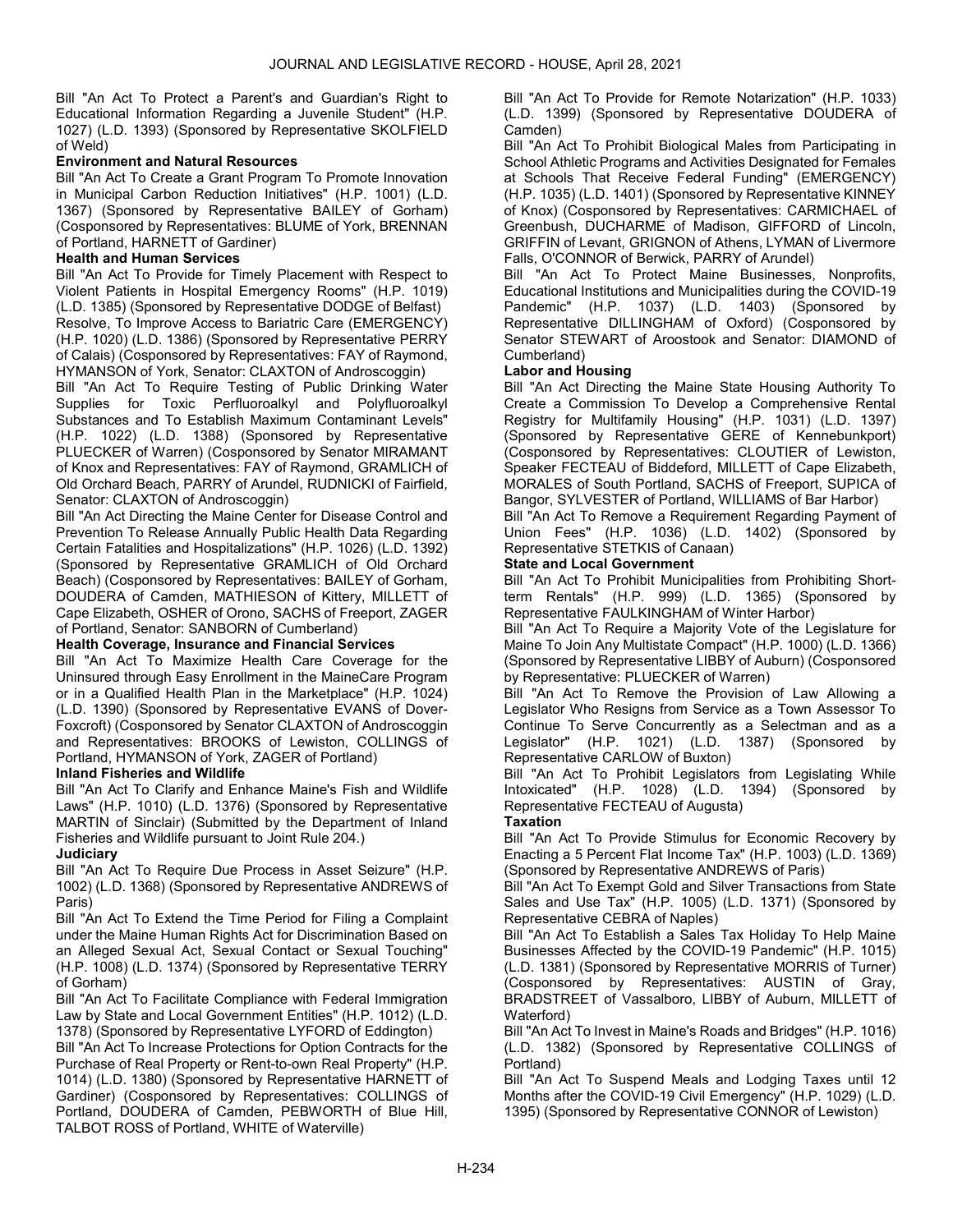### **Transportation**

Bill "An Act To Establish Trail until Rail Corridors" (H.P. 1004) (L.D. 1370) (Sponsored by Representative BELL of Yarmouth) (Cosponsored by Representatives: ARFORD of Brunswick, GROHOSKI of Ellsworth, RIELLY of Westbrook, SACHS of Freeport, WARREN of Hallowell)

Bill "An Act To Collect Data To Assess the Need and Plan for Noise Abatement by the Maine Turnpike Authority" (H.P. 1006) (L.D. 1372) (Sponsored by Representative BABBIDGE of Kennebunk) (Cosponsored by Senator BREEN of Cumberland and Representatives: ARATA of New Gloucester, BRYANT of Windham, CAIAZZO of Scarborough, HYMANSON of York, O'NEIL of Saco, ROCHE of Wells, Senators: CLAXTON of Androscoggin, RAFFERTY of York)

Resolve, To Ensure Proper Funding for Recreational Trails and Transportation Alternatives (H.P. 1030) (L.D. 1396) (Sponsored by Representative GROHOSKI of Ellsworth) (Cosponsored by Senator CHIPMAN of Cumberland and Representatives: COREY of Windham, LANDRY of Farmington, O'CONNELL of Brewer, O'NEIL of Saco, PERRY of Calais, Senators: BLACK of Franklin, MOORE of Washington)

Bill "An Act To Change Driver's License Requirements for Obstructive Sleep Apnea" (H.P. 1032) (L.D. 1398) (Sponsored by Representative WADSWORTH of Hiram) (BY REQUEST)

Bill "An Act To Protect Towing Operators Providing Emergency Assistance by Allowing the Use of a Flashing Red Light" (H.P. 1034) (L.D. 1400) (Sponsored by Representative GERE of Kennebunkport) (Cosponsored by Senator DESCHAMBAULT of York)

### Veterans and Legal Affairs

Bill "An Act To Permit Online Absentee Voting" (H.P. 1009) (L.D. 1375) (Sponsored by Representative TERRY of Gorham)

Bill "An Act Regarding Campaign Finance Disclosure and the Filing of Statements of Sources of Income" (H.P. 1011) (L.D. 1377) (Submitted by the Commission on Governmental Ethics and Election Practices pursuant to the Maine Revised Statutes, Title 1, section 1009.)

Bill "An Act To Adopt the National Popular Vote Interstate Compact" (H.P. 1018) (L.D. 1384) (Sponsored by Representative BELL of Yarmouth)

\_\_\_\_\_\_\_\_\_\_\_\_\_\_\_\_\_\_\_\_\_\_\_\_\_\_\_\_\_\_\_\_\_

Sincerely, S/Robert B. Hunt

Clerk of the House

S/Darek M. Grant

Secretary of the Senate

READ and ORDERED PLACED ON FILE. Sent for concurrence.

 The Following Communication: (H.P. 1088) STATE OF MAINE CLERK'S OFFICE 2 STATE HOUSE STATION AUGUSTA, MAINE 04333-0002

April 8, 2021

Honorable Ryan M. Fecteau Speaker of the House 130th Legislature Honorable Troy D. Jackson President of the Senate 130th Legislature Dear Mr. Speaker and Mr. President: On April 8, 2021, 48 bills were received by the Clerk of the House.

Pursuant to the provisions of Joint Rule 308.2, these bills were referred to the Joint Standing Committees on April 8, 2021, as follows:

### Criminal Justice and Public Safety

Bill "An Act To Provide Safe Gear for Female Firefighters" (H.P. 1056) (L.D. 1440) (Sponsored by Representative ROEDER of Bangor) (Cosponsored by Senator BALDACCI of Penobscot and Representatives: CARDONE of Bangor, CUDDY of Winterport, OSHER of Orono, SUPICA of Bangor)

Bill "An Act To Aid Municipalities in the Issuance of Concealed Handgun Permits" (H.P. 1062) (L.D. 1446) (Sponsored by Representative PLUECKER of Warren) (Cosponsored by Senator MIRAMANT of Knox and Representatives: DOUDERA of Camden, MATLACK of St. George, WARREN of Hallowell, Senators: CARNEY of Cumberland, MOORE of Washington)

Bill "An Act To Require Training in Racial Issues, Racial Justice and Social Issues at the Maine Criminal Justice Academy and To Establish Additional Requirements for Law Enforcement Officers and Candidates" (H.P. 1063) (L.D. 1447) (Sponsored by Representative GRAMLICH of Old Orchard Beach) (Cosponsored by Representatives: HARNETT of Gardiner, MORALES of South Portland, PLUECKER of Warren, RECKITT of South Portland, TALBOT ROSS of Portland, WARREN of Hallowell)

Bill "An Act To Prohibit Untraceable and Undetectable Firearms" (H.P. 1070) (L.D. 1454) (Sponsored by Representative ZAGER of Portland) (Cosponsored by Representatives: BAILEY of Gorham, BELL of Yarmouth, DOUDERA of Camden, HARNETT of Gardiner, MILLETT of Cape Elizabeth, MORALES of South Portland, OSHER of Orono, SACHS of Freeport)

# Education and Cultural Affairs

Bill "An Act To Provide for the Equitable Funding of Education Chosen by Maine Families" (H.P. 1042) (L.D. 1426) (Sponsored by Representative GREENWOOD of Wales) (Cosponsored by Senator TIMBERLAKE of Androscoggin and Representatives: KINNEY of Knox, O'CONNOR of Berwick, SAMPSON of Alfred, STANLEY of Medway)

Bill "An Act To Prohibit Cyberbullying of School Employees by Students" (H.P. 1060) (L.D. 1444) (Sponsored by Representative STOVER of Boothbay)

Bill "An Act To Provide for Education Funding Reform for More Equitable State Support to Communities" (H.P. 1065) (L.D. 1449) (Sponsored by Representative GEIGER of Rockland)

Bill "An Act To Align the Expulsion Process with School Disciplinary Policies" (H.P. 1067) (L.D. 1451) (Sponsored by Representative CUDDY of Winterport)

## Energy, Utilities and Technology

Bill "An Act To Require Certain Veterans' Organizations To Be Billed for Electricity Usage at the Same Rate as Residential Customers" (H.P. 1047) (L.D. 1431) (Sponsored by Representative GROHOSKI of Ellsworth)

Bill "An Act To Update the Municipal Gigabit Broadband Network Access Fund" (H.P. 1048) (L.D. 1432) (Sponsored by Representative BERRY of Bowdoinham) (Cosponsored by Senator WOODSOME of York)

Bill "An Act Regarding the Solicitation of Contracts for Distributed Resources That Use Renewable Energy" (H.P. 1051) (L.D. 1435) (Sponsored by Representative FOSTER of Dexter)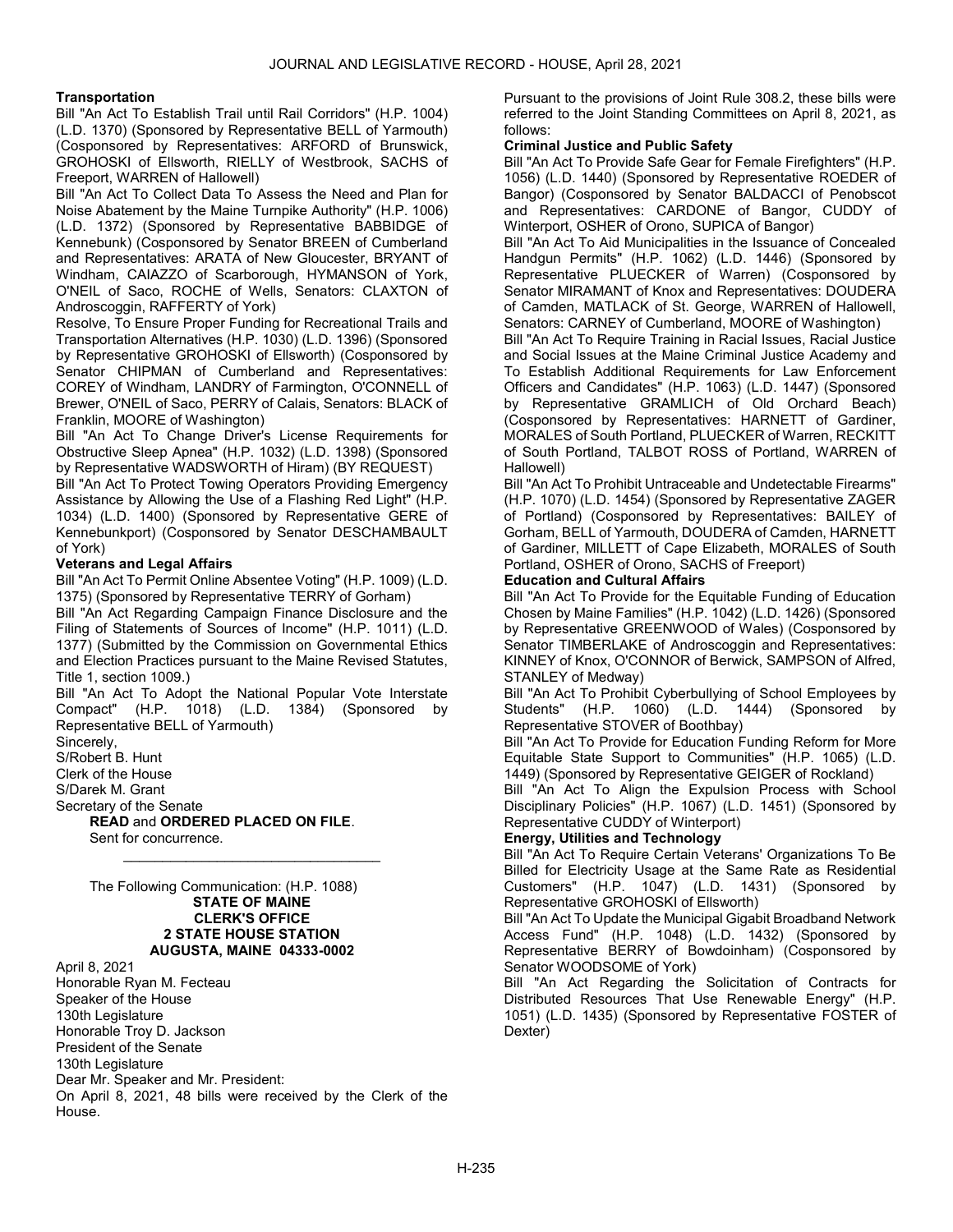# Environment and Natural Resources

Bill "An Act To Implement the Most Time-sensitive Recommendations of the Maine Climate Council" (H.P. 1045) (L.D. 1429) (Sponsored by Representative DUNPHY of Old Town) (Cosponsored by Representatives: BLUME of York, GEIGER of Rockland, GROHOSKI of Ellsworth, RIELLY of Westbrook, ZEIGLER of Montville, Senators: HICKMAN of Kennebec, VITELLI of Sagadahoc)

Bill "An Act To Promote a Circular Economy through Increased Post-consumer Recycled Plastic Content in Plastic Beverage Containers" (H.P. 1083) (L.D. 1467) (Sponsored by Representative DOUDERA of Camden) (Cosponsored by Senator MAXMIN of Lincoln and Representatives: BELL of Yarmouth, TUCKER of Brunswick, ZEIGLER of Montville, Senators: BENNETT of Oxford, BRENNER of Cumberland)

## Health and Human Services

Resolve, To Change the Educational Requirements of Behavioral Health Professionals Providing Services for Children (H.P. 1040) (L.D. 1424) (Sponsored by Representative SALISBURY of Westbrook) (Cosponsored by Representative: MADIGAN of Waterville, Senator: CLAXTON of Androscoggin) Bill "An Act To Encourage Family Care of Aging Adults" (H.P.

1043) (L.D. 1427) (Sponsored by Representative HASENFUS of Readfield) (Cosponsored by Senator BALDACCI of Penobscot and Representatives: CRAVEN of Lewiston, FAY of Raymond, WHITE of Waterville)

Bill "An Act To Increase the Availability of Nasal Naloxone in Community Settings" (H.P. 1044) (L.D. 1428) (Sponsored by Representative DODGE of Belfast) (Cosponsored by Representatives: BRENNAN of Portland, HARNETT of Gardiner, MADIGAN of Waterville, MORALES of South Portland, STOVER of Boothbay, TEPLER of Topsham, ZAGER of Portland, Senator: RAFFERTY of York)

Bill "An Act To Reduce Poisoning from Radon, Arsenic and Other Air or Water Pollutants by Expanding Education, Testing and Mitigation Regarding Those Pollutants" (H.P. 1053) (L.D. 1437) (Sponsored by Representative KESSLER of South Portland)

Bill "An Act To Revise the Department of Health and Human Services Rehabilitation and Reunification Process" (H.P. 1076) (L.D. 1460) (Sponsored by Representative McCREA of Fort Fairfield) (Cosponsored by Representative: MILLETT of Cape Elizabeth, Senator: MAXMIN of Lincoln)

Resolve, To Give Direct Service Providers Hazard Pay and To Pay Additional COVID-19 Pandemic Costs (H.P. 1085) (L.D. 1469) (Sponsored by Representative CRAVEN of Lewiston) (Cosponsored by Representatives: BROOKS of Lewiston, McCREIGHT of Harpswell, STOVER of Boothbay)

Resolve, Regarding Reimbursement for Providing Inpatient Care to Individuals with Acute Mental Health Care Needs (H.P. 1086) (L.D. 1470) (Sponsored by Representative MEYER of Eliot) (Cosponsored by Representatives: Speaker FECTEAU of Biddeford, HYMANSON of York, O'CONNOR of Berwick, TUTTLE of Sanford, Senator: WOODSOME of York)

## Health Coverage, Insurance and Financial Services

Bill "An Act To Provide Fairness in Communications from Pharmacy Benefits Managers" (H.P. 1066) (L.D. 1450) (Sponsored by Representative TEPLER of Topsham)

Bill "An Act To Improve Access to Dental Hygiene by Authorizing Dental Hygienists To Perform Dental Hygiene Diagnosis" (H.P. 1073) (L.D. 1457) (Sponsored by Representative GROHOSKI of Ellsworth) (Cosponsored by Representatives: BROOKS of Lewiston, CRAVEN of Lewiston, WHITE of Waterville)

Bill "An Act To Make Health Care Coverage More Affordable for Working Families and Small Businesses" (H.P. 1079) (L.D. 1463) (Sponsored by Representative TEPLER of Topsham) (Cosponsored by Senator MOORE of Washington and Representatives: ARFORD of Brunswick, BROOKS of Lewiston, DUNPHY of Old Town, MATHIESON of Kittery, WHITE of Waterville, Senators: BRENNER of Cumberland, VITELLI of Sagadahoc)

Bill "An Act To Improve the Efficiency of Certain Consumer Credit Protection Laws" (H.P. 1082) (L.D. 1466) (Sponsored by Representative TEPLER of Topsham) (Cosponsored by Senator SANBORN of Cumberland) (Submitted by the Department of Professional and Financial Regulation pursuant to Joint Rule 204.)

## Inland Fisheries and Wildlife

Bill "An Act To Clarify All-terrain Vehicle Registration Requirements and Establish Regular Maintenance of Designated State-approved All-terrain Vehicle Trails" (H.P. 1055) (L.D. 1439) (Sponsored by Representative THERIAULT of China) (Submitted by the Department of Inland Fisheries and Wildlife pursuant to Joint Rule 204.)

# **Judiciary**

RESOLUTION, Proposing an Amendment to the Constitution of Maine To Declare the Natural, Inherent and Unalienable Right of Enjoying Personal Privacy (H.P. 1054) (L.D. 1438) (Sponsored by Representative FECTEAU of Augusta)

Bill "An Act To Support Survivors of Sex Trafficking and Exploitation" (H.P. 1071) (L.D. 1455) (Sponsored by Representative TALBOT ROSS of Portland)

Bill "An Act Regarding a Post-judgment Motion by a Person Seeking To Satisfy the Prerequisites for Obtaining Special Restrictions on the Dissemination and Use of Criminal History Record Information for Certain Criminal Convictions" (H.P. 1075) (L.D. 1459) (Sponsored by Representative TALBOT ROSS of Portland)

Bill "An Act To Remove Barriers to Occupational Licensing Due to Criminal Records" (H.P. 1081) (L.D. 1465) (Sponsored by Representative O'NEIL of Saco)

## Labor and Housing

Bill "An Act Regarding the Waiting Period for Compensation for Incapacity To Work under the Maine Workers' Compensation Act of 1992" (H.P. 1046) (L.D. 1430) (Sponsored by Representative BRYANT of Windham) (Cosponsored by Senator MIRAMANT of Knox and Representatives: COLLINGS of Portland, CUDDY of Winterport, SYLVESTER of Portland)

Bill "An Act To Protect Certain Essential Workers from Infectious Disease" (H.P. 1052) (L.D. 1436) (Sponsored by Representative O'CONNELL of Brewer)

Bill "An Act To Protect Small Employers by Prohibiting Municipalities from Adopting Ordinances Regarding Employee Work Benefits Other Than Ordinances Regarding Minimum Wage Rates" (H.P. 1069) (L.D. 1453) (Sponsored by Representative BRADSTREET of Vassalboro)

Bill "An Act Relating to Heat Illness Prevention" (H.P. 1077) (L.D. 1461) (Sponsored by Representative HARNETT of Gardiner) (Cosponsored by Representatives: COLLINGS of Portland, MORALES of South Portland, OSHER of Orono, SYLVESTER of Portland, TALBOT ROSS of Portland, Senator: CARNEY of Cumberland)

Bill "An Act To Improve Accessibility of Affordable Housing Data" (H.P. 1080) (L.D. 1464) (Sponsored by Speaker FECTEAU of Biddeford)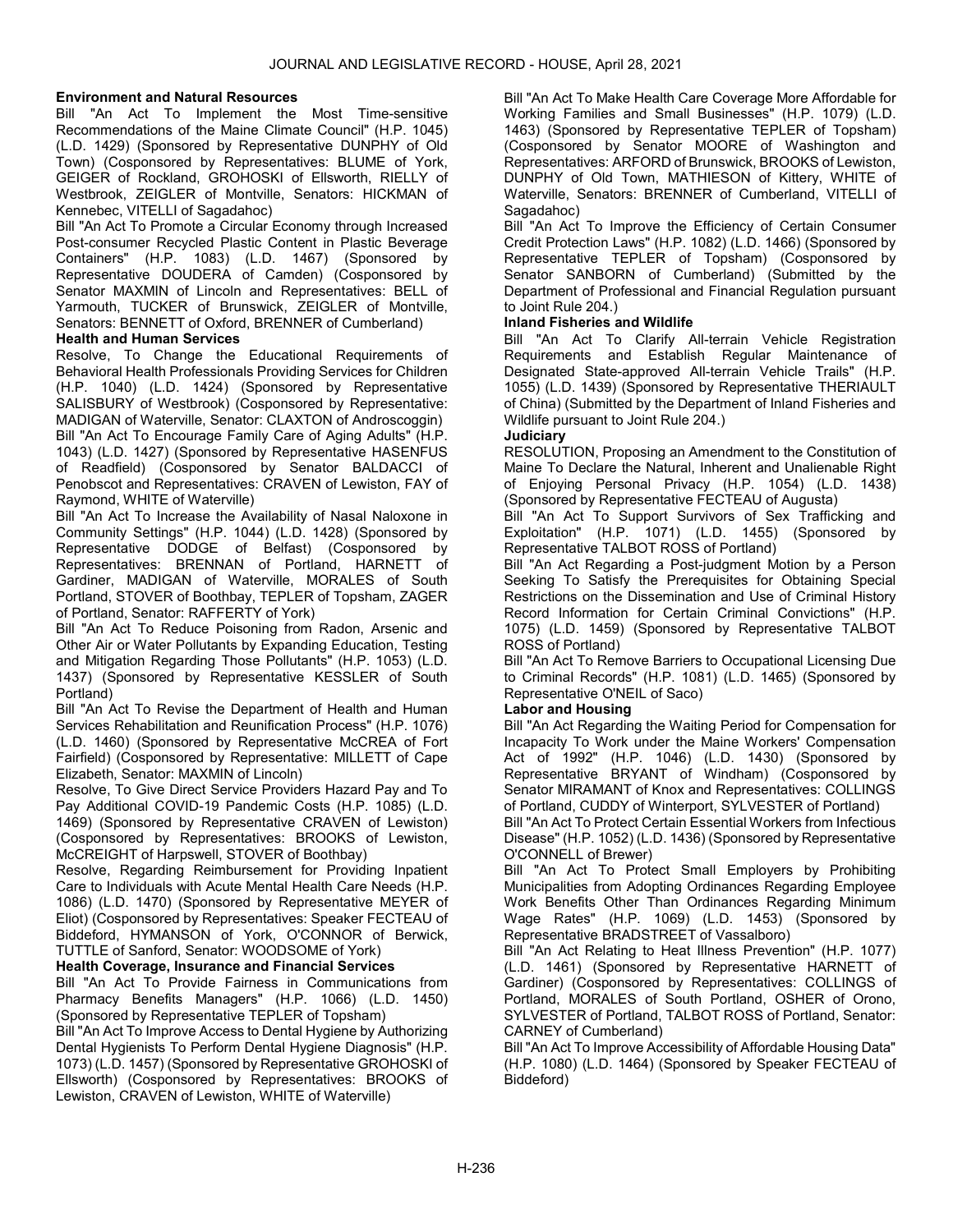# State and Local Government

Bill "An Act To Create a James Weldon Johnson Annual Observance Day and an Observance Task Force" (H.P. 1057) (L.D. 1441) (Sponsored by Representative TALBOT ROSS of Portland) (Cosponsored by Senator MAXMIN of Lincoln and Representatives: EVANS of Dover-Foxcroft, HANLEY of Pittston, MATLACK of St. George, Senator: HICKMAN of Kennebec)

# **Taxation**

Bill "An Act To Prevent and Reduce Tobacco Use by Ensuring Adequate Funding for Tobacco Use Prevention and Cessation Programs and by Raising the Tax on Tobacco Products and To Provide Funding To Reduce Disparities in Health Outcomes Based on Certain Factors" (H.P. 1039) (L.D. 1423) (Sponsored by Representative McCREIGHT of Harpswell) (Cosponsored by Senator CHIPMAN of Cumberland and Representatives: CLOUTIER of Lewiston, MILLETT of Cape Elizabeth, TERRY of Gorham, WARREN of Hallowell, ZAGER of Portland, Senators: CYRWAY of Kennebec, MOORE of Washington)

Bill "An Act Regarding Higher Income Tax Levels" (H.P. 1059) (L.D. 1443) (Sponsored by Representative COLLINGS of Portland)

Bill "An Act To Increase State Reimbursement to Municipalities for Revenue Lost Due to the Homestead Property Tax Exemption" (H.P. 1064) (L.D. 1448) (Sponsored by Representative TALBOT ROSS of Portland)

Bill "An Act To Expand Incentives To Live and Work in Maine through a Partial Tax Credit for Certain Student Loans" (H.P. 1074) (L.D. 1458) (Sponsored by Representative BABBIDGE of Kennebunk) (Cosponsored by Representatives: ARFORD of Brunswick, BELL of Yarmouth, CROCKETT of Portland, CUDDY of Winterport, DODGE of Belfast, KESSLER of South Portland, O'NEIL of Saco, WHITE of Waterville)

Bill "An Act To Serve the Public Interest, Promote Journalism and Save Jobs by Restoring the Sales and Use Tax Exemption for Newspapers" (H.P. 1078) (L.D. 1462) (Sponsored by Representative BABBIDGE of Kennebunk) (Cosponsored by Representatives: BERRY of Bowdoinham, BRYANT of Windham, OSHER of Orono, STEARNS of Guilford, WHITE of Waterville, Senator: DAUGHTRY of Cumberland)

Bill "An Act To Support All-terrain Vehicle Trail Improvement" (H.P. 1084) (L.D. 1468) (Sponsored by Representative STEARNS of Guilford) (Cosponsored by Senator DAVIS of Piscataquis and Representative: MASON of Lisbon, Senator: CYRWAY of Kennebec)

## **Transportation**

Resolve, To Dedicate a Portion of Route 6 from Lee to Springfield in Honor of Sgt. Blair Emery (H.P. 1041) (L.D. 1425) (Sponsored by Representative JAVNER of Chester) (Cosponsored by Senator STEWART of Aroostook) (Approved for introduction by a majority of the Legislative Council pursuant to Joint Rule 205.)

Bill "An Act To Amend the Motor Vehicle Laws" (H.P. 1049) (L.D. 1433) (Sponsored by Representative MARTIN of Sinclair) (Cosponsored by Representative: PERKINS of Oakland) (Submitted by the Secretary of State pursuant to Joint Rule 204.) Bill "An Act To Invest in Passenger Rail Expansion" (H.P. 1072) (L.D. 1456) (Sponsored by Representative COLLINGS of Portland) (Cosponsored by Senator BENNETT of Oxford and Representatives: DUNPHY of Old Town, WHITE of Waterville, Senators: BALDACCI of Penobscot, CHIPMAN of Cumberland) Veterans and Legal Affairs

Bill "An Act Regarding Controlled Entry Areas within Retail Marijuana Stores" (H.P. 1050) (L.D. 1434) (Sponsored by Representative PERRY of Bangor)

Bill "An Act Regarding Publicly Financed Legislative Candidates in Competitive Primaries" (H.P. 1058) (L.D. 1442) (Sponsored by Representative GROHOSKI of Ellsworth) (Cosponsored by Representative: WHITE of Waterville)

Bill "An Act To Require the Testing of Marijuana for Medical Use" (H.P. 1061) (L.D. 1445) (Sponsored by Representative HYMANSON of York)

Bill "An Act To Amend the Law Regarding the Advertising and Marketing of Adult Use Marijuana" (H.P. 1068) (L.D. 1452) (Sponsored by Representative MADIGAN of Waterville) Sincerely,

S/Robert B. Hunt

Clerk of the House S/Darek M. Grant

Secretary of the Senate

READ and ORDERED PLACED ON FILE.

Sent for concurrence.

 The Following Communication: (H.P. 1117) STATE OF MAINE CLERK'S OFFICE 2 STATE HOUSE STATION AUGUSTA, MAINE 04333-0002

\_\_\_\_\_\_\_\_\_\_\_\_\_\_\_\_\_\_\_\_\_\_\_\_\_\_\_\_\_\_\_\_\_

April 12, 2021

Honorable Ryan M. Fecteau

Speaker of the House

130th Legislature

Honorable Troy D. Jackson

President of the Senate

130th Legislature

Dear Mr. Speaker and Mr. President:

On April 12, 2021, 22 bills were received by the Clerk of the House.

Pursuant to the provisions of Joint Rule 308.2, these bills were referred to the Joint Standing Committees on April 12, 2021, as follows:

## Appropriations and Financial Affairs

Bill "An Act To Authorize a General Fund Bond Issue for Targeted Food Processing Infrastructure" (H.P. 1090) (L.D. 1475) (Sponsored by Representative TALBOT ROSS of Portland)

## Criminal Justice and Public Safety

Bill "An Act To Decriminalize Homelessness" (H.P. 1093) (L.D. 1478) (Sponsored by Representative MORALES of South Portland) (Cosponsored by Representatives: CLOUTIER of Lewiston, GERE of Kennebunkport, GROHOSKI of Ellsworth, LOOKNER of Portland, PLUECKER of Warren, WARREN of Hallowell, WARREN of Scarborough)

Bill "An Act To Improve Investigations of Child Sexual Abuse" (H.P. 1100) (L.D. 1486) (Sponsored by Representative McDONALD of Stonington)

# Education and Cultural Affairs

Bill "An Act Regarding Sexual Misconduct and Intimate Partner Violence Policies at Institutions of Higher Education" (H.P. 1098) (L.D. 1483) (Sponsored by Representative STOVER of Boothbay)

## Environment and Natural Resources

Resolve, To Study and Recommend Improvements to Maine's Dam Safety (H.P. 1102) (L.D. 1488) (Sponsored by Representative BELL of Yarmouth)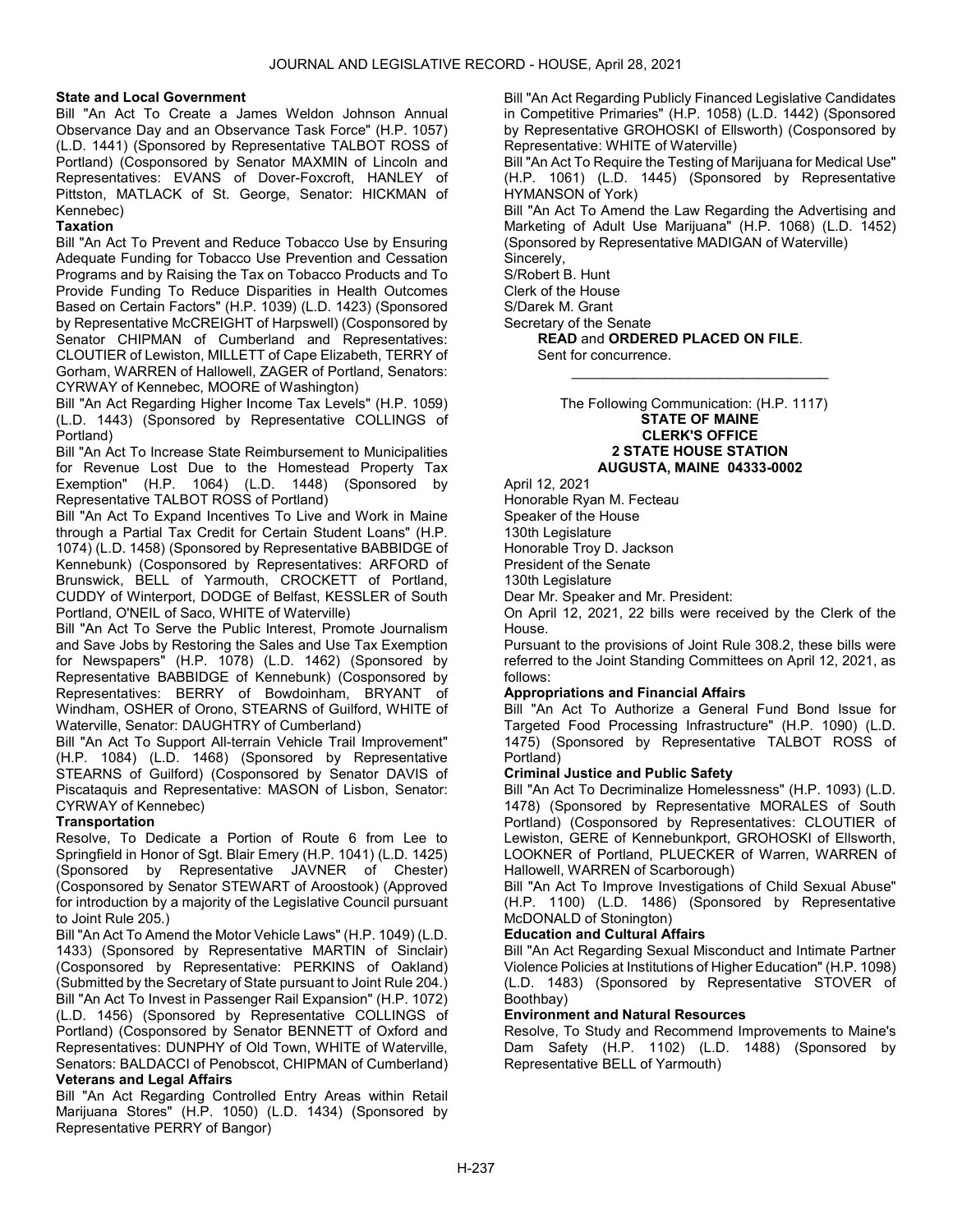Bill "An Act To Prevent Increased Heating Fuel, Natural Gas, Gasoline and Diesel Fuel Pricing in Maine by Prohibiting Adoption of Rules Limiting Greenhouse Gas Emissions" (H.P. 1108) (L.D. 1498) (Sponsored by Representative STETKIS of Canaan) (Cosponsored by Representatives: GRIGNON of Athens, MASON of Lisbon, MORRIS of Turner, PERKINS of Oakland, RUDNICKI of Fairfield, THORNE of Carmel, WHITE of Mars Hill)

# Health and Human Services

Resolve, Directing the Department of Health and Human Services To Collaborate with the Long-term Care Ombudsman Program To Convene a Stakeholder Group To Make Recommendations for In-home Rehabilitation Services (H.P. 1092) (L.D. 1477) (Sponsored by Representative DODGE of Belfast) (Cosponsored by Senator BALDACCI of Penobscot and Representatives: CRAVEN of Lewiston, CUDDY of Winterport, DOUDERA of Camden, PERRY of Calais, SACHS of Freeport, TEPLER of Topsham, ZEIGLER of Montville, Senator: MOORE of Washington)

Resolve, Directing the Department of Health and Human Services To Seek a Waiver for Additional Medication-assisted Treatment for Certain Persons with Substance Use Disorder up to 30 Days Prior to Their Release from Incarceration (H.P. 1101) (L.D. 1487) (Sponsored by Representative STOVER of Boothbay)

Bill "An Act To Improve Home and Community-based Services for Adults with Intellectual Disabilities, Autism, Brain Injury and Other Related Conditions" (H.P. 1104) (L.D. 1490) (Sponsored by Representative MILLETT of Cape Elizabeth) (Cosponsored by Senator CLAXTON of Androscoggin and Representatives: CRAVEN of Lewiston, WHITE of Waterville, Senator: BALDACCI of Penobscot)

### Health Coverage, Insurance and Financial Services

Bill "An Act To Clarify Surprise Billing Restrictions" (H.P. 1096) (L.D. 1481) (Sponsored by Representative MORRIS of Turner)

# Inland Fisheries and Wildlife

Bill "An Act To Promote Outdoor Recreational Opportunities for Maine Students" (H.P. 1089) (L.D. 1474) (Sponsored by Representative DUNPHY of Old Town) (Cosponsored by Representatives: FAY of Raymond, HEPLER of Woolwich, MARTIN of Sinclair, ORDWAY of Standish, Senator: DILL of Penobscot)

### Innovation, Development, Economic Advancement and Business

Resolve, Directing the Maine Economic Growth Council To Create and Share Measures of Progress (H.P. 1091) (L.D. 1476) (Sponsored by Representative GERE of Kennebunkport) (Cosponsored by Representatives: BAILEY of Gorham, CLOUTIER of Lewiston, GEIGER of Rockland, GROHOSKI of Ellsworth, MILLETT of Cape Elizabeth, ROEDER of Bangor, SACHS of Freeport, WOOD of Portland)

Bill "An Act To Establish the Maine Youth Impact Commission" (H.P. 1107) (L.D. 1497) (Sponsored by Representative WARREN of Hallowell) (Cosponsored by Senator DAUGHTRY of Cumberland and Representatives: Speaker FECTEAU of Biddeford, HASENFUS of Readfield, RIELLY of Westbrook, Senator: MAXMIN of Lincoln)

## **Judiciary**

Bill "An Act Regarding the Review of Law Enforcement Use of Deadly Force" (H.P. 1095) (L.D. 1480) (Sponsored by Representative TALBOT ROSS of Portland) (Cosponsored by Representatives: EVANGELOS of Friendship, HARNETT of Gardiner, WARREN of Hallowell)

Bill "An Act To Improve Accountability in Asset Seizure and Forfeiture Reporting" (H.P. 1109) (L.D. 1499) (Sponsored by Representative ANDREWS of Paris)

# Labor and Housing

Bill "An Act To Update the Classification of Service Employees" (H.P. 1103) (L.D. 1489) (Sponsored by Representative CUDDY of Winterport) (Cosponsored by Senator MIRAMANT of Knox and Representatives: COLLINGS of Portland, GERE of Kennebunkport, OSHER of Orono)

# **Taxation**

Bill "An Act To Improve Access to Property Tax Exemptions for New Homeowners" (H.P. 1097) (L.D. 1482) (Sponsored by Representative GROHOSKI of Ellsworth)

Bill "An Act To Bring Equity to Maine's Tax Law by Adjusting Certain Individual Income Tax Rates" (H.P. 1110) (L.D. 1500) (Sponsored by Representative LOOKNER of Portland)

### **Transportation**

Bill "An Act To Make Certain Traffic Infractions Secondary Offenses" (H.P. 1094) (L.D. 1479) (Sponsored by Representative MORALES of South Portland) (Cosponsored by Representatives: RECKITT of South Portland, WARREN of Hallowell, WARREN of Scarborough)

# Veterans and Legal Affairs

Bill "An Act to Modify the Requirements for Political Action Committees and Ballot Question Committees" (H.P. 1099) (L.D. 1485) (Submitted by the Commission on Governmental Ethics and Election Practices pursuant to the Maine Revised Statutes, Title 1, section 1009.)

Bill "An Act To Help Veterans Who Are Caregivers of Children with Special Needs and of Family Members To Optimize Their Respite Hours" (H.P. 1105) (L.D. 1495) (Sponsored by Representative ANDREWS of Paris)

Bill "An Act To Establish the Board of Canvassers for Certifying Election Results" (H.P. 1106) (L.D. 1496) (Sponsored by Representative KINNEY of Knox) (Cosponsored by Representative: POIRIER of Skowhegan)

\_\_\_\_\_\_\_\_\_\_\_\_\_\_\_\_\_\_\_\_\_\_\_\_\_\_\_\_\_\_\_\_\_

Sincerely,

S/Robert B. Hunt Clerk of the House

S/Darek M. Grant

Secretary of the Senate

READ and ORDERED PLACED ON FILE.

Sent for concurrence.

 The Following Communication: (H.P. 1118) STATE OF MAINE CLERK'S OFFICE 2 STATE HOUSE STATION AUGUSTA, MAINE 04333-0002

April 13, 2021 Honorable Ryan M. Fecteau Speaker of the House 130th Legislature Honorable Troy D. Jackson President of the Senate 130th Legislature Dear Mr. Speaker and Mr. President: On April 13, 2021, 6 bills were received by the Clerk of the House.

Pursuant to the provisions of Joint Rule 308.2, these bills were referred to the Joint Standing Committees on April 13, 2021, as follows: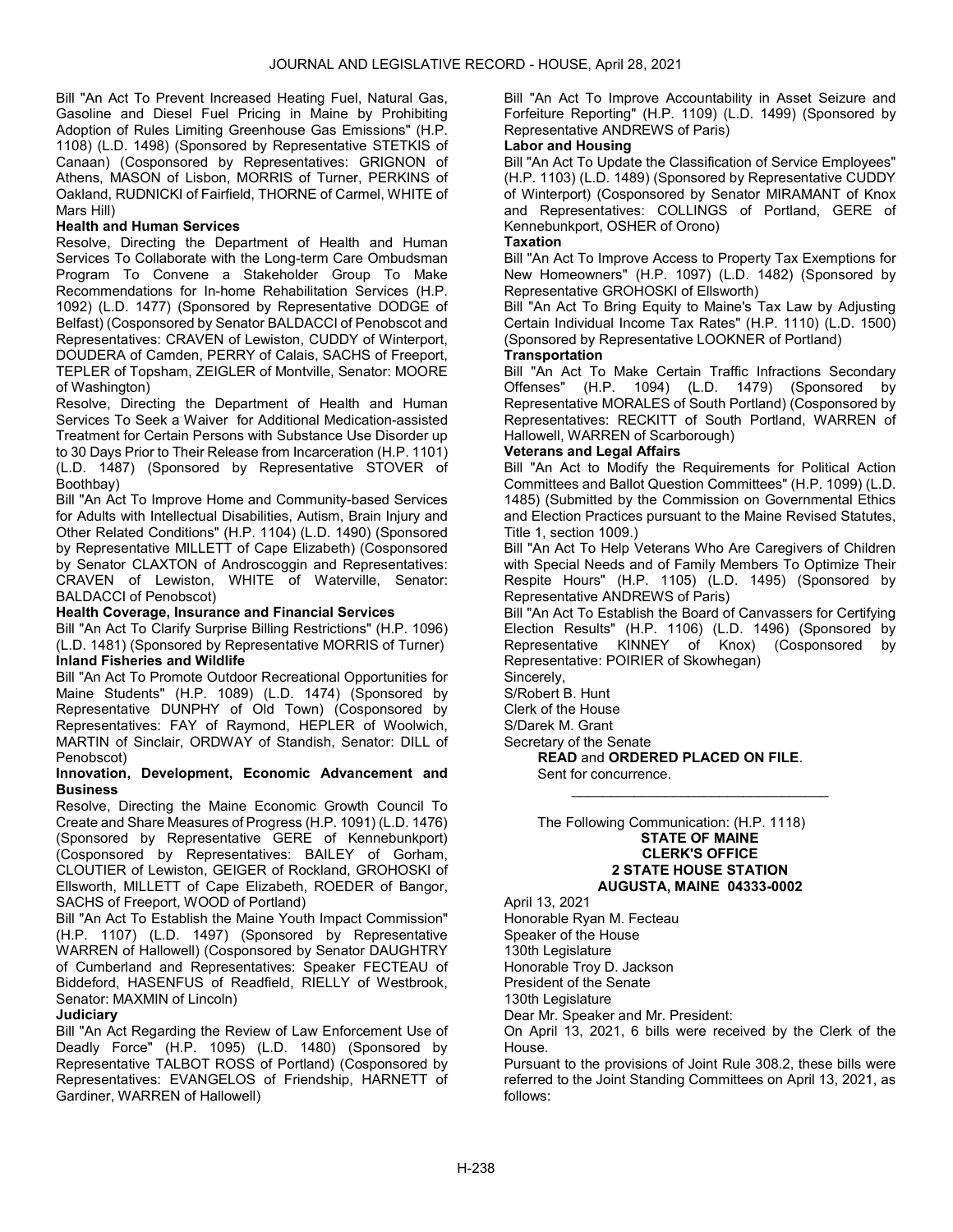### Appropriations and Financial Affairs

Resolve, To Continue until July 1, 2021 Limited-period Positions Expiring in June 2021 (EMERGENCY) (H.P. 1116) (L.D. 1506) (Sponsored by Representative PIERCE of Falmouth) (GOVERNOR'S BILL)

### Criminal Justice and Public Safety

Bill "An Act To Enhance Use of Critical Incident Stress Management Teams for Firefighters" (H.P. 1114) (L.D. 1504) (Sponsored by Representative GRAMLICH of Old Orchard Beach) (Cosponsored by Representatives: GROHOSKI of Ellsworth, O'CONNELL of Brewer, SACHS of Freeport, SHEEHAN of Biddeford, Senator: STEWART of Aroostook)

# Education and Cultural Affairs

Bill "An Act To Clarify Safety Issues in Schools with Respect to Health-related States of Emergency" (EMERGENCY) (H.P. 1112) (L.D. 1502) (Sponsored by Representative GRAMLICH of Old Orchard Beach) (Cosponsored by Representatives: DODGE of Belfast, SYLVESTER of Portland)

# Environment and Natural Resources

Bill "An Act To Stop Perfluoroalkyl and Polyfluoroalkyl Substances Pollution" (H.P. 1113) (L.D. 1503) (Sponsored by Representative GRAMLICH of Old Orchard Beach) (Cosponsored by Senator BENNETT of Oxford and Representatives: DUNPHY of Old Town, FAY of Raymond, Speaker FECTEAU of Biddeford, PLUECKER of Warren, Senator: DAUGHTRY of Cumberland)

Bill "An Act To Restrict the Use of Perfluoroalkyl and Polyfluoroalkyl Substances in Firefighting Foam" (H.P. 1115) (L.D. 1505) (Sponsored by Representative GRAMLICH of Old Orchard Beach) (Cosponsored by Senator BENNETT of Oxford and Representatives: DOUDERA of Camden, GROHOSKI of Ellsworth, ZEIGLER of Montville)

#### Health and Human Services

Bill "An Act To Protect Oral Health for Children in Maine" (H.P. 1111) (L.D. 1501) (Sponsored by Representative GRAMLICH of Old Orchard Beach)

\_\_\_\_\_\_\_\_\_\_\_\_\_\_\_\_\_\_\_\_\_\_\_\_\_\_\_\_\_\_\_\_\_

Sincerely,

S/Robert B. Hunt

Clerk of the House

S/Darek M. Grant

Secretary of the Senate READ and ORDERED PLACED ON FILE.

Sent for concurrence.

 The Following Communication: (H.P. 1124) STATE OF MAINE CLERK'S OFFICE 2 STATE HOUSE STATION AUGUSTA, MAINE 04333-0002

April 13, 2021 Honorable Ryan M. Fecteau Speaker of the House 130th Legislature Honorable Troy D. Jackson President of the Senate 130th Legislature Dear Mr. Speaker and Mr. President:

On April 13, 2021, 5 bills were received by the Clerk of the House.

Pursuant to the provisions of Joint Rule 308.2, these bills were referred to the Joint Standing Committees on April 13, 2021, as follows:

### Education and Cultural Affairs

Bill "An Act To Create the Office of the Education Ombudsman and To Establish a Commission To Study the Creation of a Reporting and Response System To Assist Public Schools in Addressing Incidents of Bias, Discrimination and Harassment" (H.P. 1120) (L.D. 1512) (Sponsored by Representative GERE of Kennebunkport) (Cosponsored by Representatives: BABBIDGE of Kennebunk, BAILEY of Gorham, MADIGAN of Waterville, McCREA of Fort Fairfield, MILLETT of Cape Elizabeth, ROEDER of Bangor, WARREN of Scarborough, Senator: DAUGHTRY of Cumberland)

# Energy, Utilities and Technology

Bill "An Act To Finance Distribution Investments at the Lowest Cost to Customers and To Encourage Utility Performance" (H.P. 1119) (L.D. 1511) (Sponsored by Representative BERRY of Bowdoinham)

### State and Local Government

Bill "An Act To Require the Maintenance of a Discontinued Public Road That Provides the Sole Access to One or More Residences" (H.P. 1121) (L.D. 1513) (Sponsored by Representative NEWMAN of Belgrade) (Cosponsored by Representative: PICKETT of Dixfield)

Bill "An Act To Create a People's Revisor" (H.P. 1123) (L.D. 1515) (Sponsored by Representative SYLVESTER of Portland) (Cosponsored by Representatives: BROOKS of Lewiston, WARREN of Hallowell, Senator: BAILEY of York)

# **Taxation**

Bill "An Act To Provide for Fairness in Property Taxation by Assessing a One-time Tax on Financial Assets" (H.P. 1122) (L.D. 1514) (Sponsored by Representative LOOKNER of Portland) (Cosponsored by Representatives: BERRY of Bowdoinham, GRAMLICH of Old Orchard Beach, SYLVESTER of Portland)

\_\_\_\_\_\_\_\_\_\_\_\_\_\_\_\_\_\_\_\_\_\_\_\_\_\_\_\_\_\_\_\_\_

Sincerely, S/Robert B. Hunt Clerk of the House S/Darek M. Grant

Secretary of the Senate READ and ORDERED PLACED ON FILE.

Sent for concurrence.

 The Following Communication: (H.P. 1140) STATE OF MAINE CLERK'S OFFICE 2 STATE HOUSE STATION AUGUSTA, MAINE 04333-0002

April 15, 2021 Honorable Ryan M. Fecteau Speaker of the House 130th Legislature Honorable Troy D. Jackson President of the Senate 130th Legislature Dear Mr. Speaker and Mr. President: On April 15, 2021, 15 bills were received by the Clerk of the House. Pursuant to the provisions of Joint Rule 308.2, these bills were

referred to the Joint Standing Committees on April 15, 2021, as follows: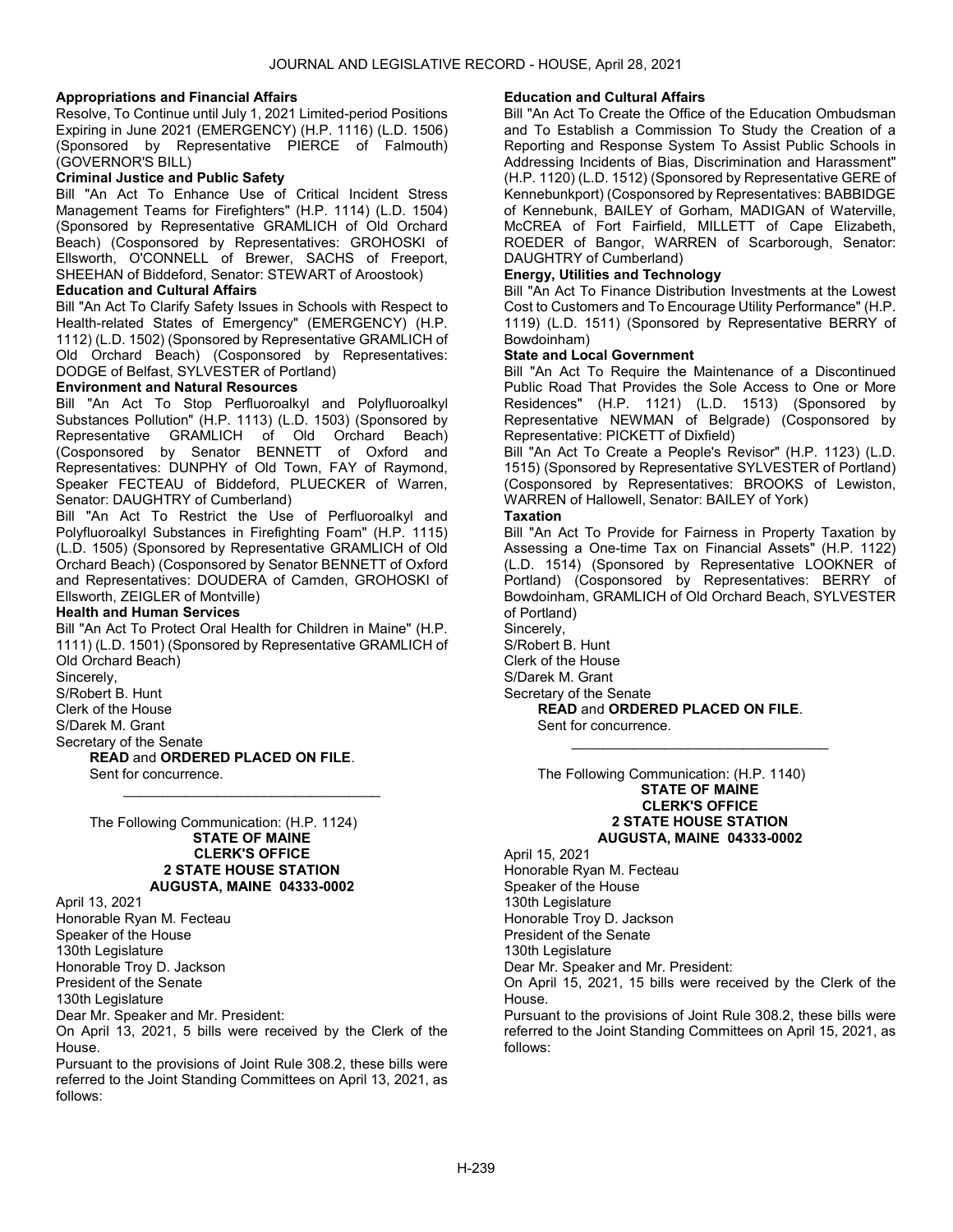## Appropriations and Financial Affairs

Bill "An Act To Authorize a General Fund Bond Issue To Strengthen University of Maine System Workforce Education and Innovation" (H.P. 1130) (L.D. 1526) (Sponsored by Representative PIERCE of Falmouth) (Cosponsored by Senator DIAMOND of Cumberland and Representatives: DUNPHY of Old Town, WHITE of Waterville, Senators: BENNETT of Oxford, DAUGHTRY of Cumberland, President JACKSON of Aroostook, SANBORN of Cumberland)

# Criminal Justice and Public Safety

Bill "An Act To Strengthen Protections against Civil Asset Forfeiture" (H.P. 1125) (L.D. 1521) (Sponsored by FAULKINGHAM of Winter Harbor) (Cosponsored by Senator MIRAMANT of Knox and Representatives: ANDREWS of Paris, FECTEAU of Augusta, LIBBY of Auburn, TALBOT ROSS of Portland, WARREN of Hallowell, Senator: MAXMIN of Lincoln)

## Environment and Natural Resources

Bill "An Act To Protect Maine's Air Quality by Strengthening Requirements for Air Emissions Licensing" (H.P. 1136) (L.D. 1532) (Sponsored by Representative MORALES of South Portland) (Cosponsored by Senator CHIPMAN of Cumberland and Representatives: KESSLER of South Portland, MILLETT of Cape Elizabeth, RECKITT of South Portland, TALBOT ROSS of Portland, Senator: CARNEY of Cumberland)

## Health and Human Services

Bill "An Act To Establish the Trust for a Healthy Maine" (H.P. 1127) (L.D. 1523) (Sponsored by Representative MILLETT of Cape Elizabeth) (Cosponsored by President JACKSON of Aroostook and Representatives: CRAVEN of Lewiston, SACHS of Freeport, TALBOT ROSS of Portland, Senators: CARNEY of Cumberland, VITELLI of Sagadahoc)

Resolve, Directing the Department of Health and Human Services To Adjust Reimbursement Rates for Certain Homebased Services (H.P. 1132) (L.D. 1528) (Sponsored by Representative STOVER of Boothbay)

Bill "An Act To Allow Green Death Care Practices by Alkaline Hydrolysis and Natural Organic Reduction" (H.P. 1139) (L.D. 1535) (Sponsored by Representative WILLIAMS of Bar Harbor) (Cosponsored by Representative: PIERCE of Falmouth)

## Health Coverage, Insurance and Financial Services

Bill "An Act To Provide Affordable Behavioral Health Services to Individuals under 26 Years of Age" (EMERGENCY) (H.P. 1135) (L.D. 1531) (Sponsored by Representative ARFORD of Brunswick) (Cosponsored by Representatives: BROOKS of Lewiston, McCREIGHT of Harpswell, MILLETT of Cape Elizabeth, MORALES of South Portland, PERRY of Calais, QUINT of Hodgdon, SACHS of Freeport, TALBOT ROSS of Portland)

# Innovation, Development, Economic Advancement and **Business**

Bill "An Act To Amend the Foreign Credentialing and Skills Recognition Revolving Loan Program" (H.P. 1137) (L.D. 1533) (Sponsored by Representative CLOUTIER of Lewiston) (Cosponsored by Senator LIBBY of Androscoggin and Representatives: BAILEY of Gorham, BRENNAN of Portland, HARNETT of Gardiner, RIELLY of Westbrook, ROBERTS of South Berwick, SYLVESTER of Portland, TEPLER of Topsham, Senator: DAUGHTRY of Cumberland)

# **Judiciary**

RESOLUTION, Proposing an Amendment to the Constitution of Maine To Create a Right to Privacy (H.P. 1133) (L.D. 1529) (Sponsored by Representative O'NEIL of Saco) (Cosponsored by Senator BAILEY of York and Representative: FAULKINGHAM of Winter Harbor)

# State and Local Government

Bill "An Act To Update and Eliminate References in Statute to Aldermen, Selectmen and Overseers of the Poor" (H.P. 1126) (L.D. 1522) (Sponsored by Representative DOUDERA of Camden) (Cosponsored by Representatives: GRAMLICH of Old Orchard Beach, GROHOSKI of Ellsworth, RECKITT of South Portland, Senators: CARNEY of Cumberland, MOORE of Washington)

Bill "An Act To Allow People To Live in Tiny Homes as a Primary or Accessory Dwelling" (H.P. 1134) (L.D. 1530) (Sponsored by Representative McCREA of Fort Fairfield) (Cosponsored by Senator MAXMIN of Lincoln and Representatives: COLLINGS of Portland, GERE of Kennebunkport, McCREIGHT of Harpswell, MILLETT of Cape Elizabeth, O'NEIL of Saco, PLUECKER of Warren, TALBOT ROSS of Portland, WARREN of Hallowell)

### **Taxation**

Bill "An Act To Amend the Maine Exclusion Amount in the Estate Tax" (H.P. 1128) (L.D. 1524) (Sponsored by Representative COLLINGS of Portland) (Cosponsored by Senator CHIPMAN of Cumberland and Representatives: DUNPHY of Old Town, GRAMLICH of Old Orchard Beach, TALBOT ROSS of Portland, ZAGER of Portland, Senator: LIBBY of Androscoggin)

Bill "An Act To Exempt from Sales Tax Plastic Bags Required by a Municipal Solid Waste Management Program" (H.P. 1129) (L.D. 1525) (Sponsored by Representative TUTTLE of Sanford) (Approved for introduction by a majority of the Legislative Council pursuant to Joint Rule 205.)

## **Transportation**

Bill "An Act To Preserve and Protect the State's Rail Corridors" (H.P. 1138) (L.D. 1534) (Sponsored by Representative COLLINGS of Portland) (Approved for introduction by a majority of the Legislative Council pursuant to Joint Rule 205.)

# Veterans and Legal Affairs

Bill "An Act To Ensure Proper Oversight of Sports Betting in the State" (H.P. 1131) (L.D. 1527) (Sponsored by Representative ROCHE of Wells) (Cosponsored by Representatives: COREY of Windham, CROCKETT of Portland, DILLINGHAM of Oxford, FAULKINGHAM of Winter Harbor, O'CONNOR of Berwick, STEARNS of Guilford, Senators: LUCHINI of Hancock, WOODSOME of York)

\_\_\_\_\_\_\_\_\_\_\_\_\_\_\_\_\_\_\_\_\_\_\_\_\_\_\_\_\_\_\_\_\_

Sincerely,

S/Robert B. Hunt

Clerk of the House

S/Darek M. Grant

Secretary of the Senate

READ and ORDERED PLACED ON FILE. Sent for concurrence.

 The Following Communication: (H.P. 1161) STATE OF MAINE CLERK'S OFFICE 2 STATE HOUSE STATION AUGUSTA, MAINE 04333-0002

April 20, 2021 Honorable Ryan M. Fecteau Speaker of the House 130th Legislature Honorable Troy D. Jackson President of the Senate 130th Legislature Dear Mr. Speaker and Mr. President: On April 20, 2021, 20 bills were received by the Clerk of the

House.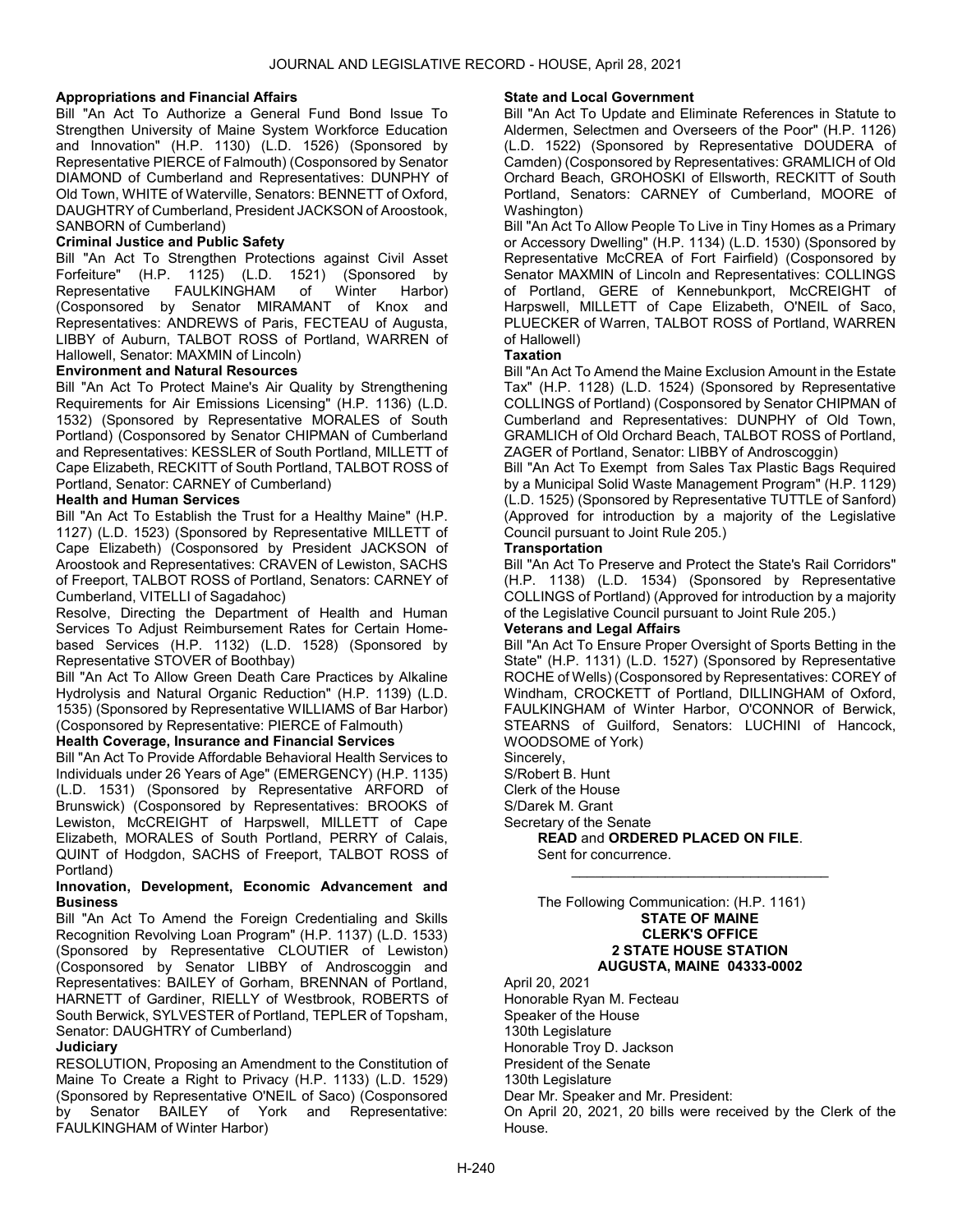Pursuant to the provisions of Joint Rule 308.2, these bills were referred to the Joint Standing Committees on April 20, 2021, as follows:

# Agriculture, Conservation and Forestry

Bill "An Act To Establish the Maine Forest Advisory Board" (H.P. 1154) (L.D. 1549) (Sponsored by Representative O'NEIL of Saco) (Cosponsored by Representative: PLUECKER of Warren, Senators: BENNETT of Oxford, MAXMIN of Lincoln)

# Criminal Justice and Public Safety

Bill "An Act To Provide Reentry Services to Persons Reentering the Community after Incarceration" (H.P. 1157) (L.D. 1552) (Sponsored by Representative TALBOT ROSS of Portland) (Cosponsored by Representatives: EVANS of Dover-Foxcroft, HARNETT of Gardiner, PLUECKER of Warren, RECKITT of South Portland, WARREN of Hallowell, Senator: CARNEY of Cumberland)

# Energy, Utilities and Technology

Bill "An Act To Repeal and Replace the Kittery Water District Charter" (H.P. 1147) (L.D. 1542) (Sponsored by Representative MATHIESON of Kittery) (Cosponsored by Senator LAWRENCE of York)

Bill "An Act To Provide Climate Change Transition Assistance for Maine's Energy-intensive Businesses" (H.P. 1159) (L.D. 1554) (Sponsored by Representative WADSWORTH of Hiram) (Cosponsored by Senator STEWART of Aroostook and Representatives: DUNPHY of Old Town, MARTIN of Sinclair, PAULHUS of Bath, Senator: DILL of Penobscot)

Bill "An Act To Fund Broadband Internet Infrastructure for Marginalized Groups in the State" (H.P. 1160) (L.D. 1555) (Sponsored by Representative TALBOT ROSS of Portland) (Cosponsored by Representatives: BERRY of Bowdoinham, EVANS of Dover-Foxcroft, GROHOSKI of Ellsworth, KESSLER of South Portland, Senators: LAWRENCE of York, VITELLI of Sagadahoc)

# Environment and Natural Resources

Bill "An Act To Reduce Hunger and Use Food Scraps in Farming and Energy Production" (H.P. 1145) (L.D. 1540) (Sponsored by Representative ZEIGLER of Montville) (Cosponsored by Representatives: BELL of Yarmouth, BLUME of York, DOUDERA of Camden, GRAMLICH of Old Orchard Beach, GROHOSKI of Ellsworth, OSHER of Orono, Senator: CARNEY of Cumberland)

Bill "An Act To Support and Improve Municipal Recycling Programs and Save Taxpayer Money" (H.P. 1146) (L.D. 1541) (Sponsored by Representative GROHOSKI of Ellsworth) (Cosponsored by Senator BENNETT of Oxford and Representatives: HANLEY of Pittston, KESSLER of South Portland, PLUECKER of Warren, SKOLFIELD of Weld, ZEIGLER of Montville, Senators: BREEN of Cumberland, BRENNER of Cumberland, CARNEY of Cumberland)

Bill "An Act Regarding Greenhouse Gas Emissions and Reductions Associated with Significant Development Projects" (EMERGENCY) (H.P. 1150) (L.D. 1545) (Sponsored by Representative FAY of Raymond) (Cosponsored by Representatives: GROHOSKI of Ellsworth, LANDRY of Farmington, ZEIGLER of Montville, Senator: BLACK of Franklin) Health and Human Services

Bill "An Act To Improve and Modernize Home-based Care" (H.P. 1148) (L.D. 1543) (Sponsored by Representative MEYER of Eliot) (Cosponsored by Representatives: EVANS of Dover-Foxcroft, FAY of Raymond, HYMANSON of York, STOVER of Boothbay)

Bill "An Act To Promote Intergovernmental Coordination Regarding Age-friendly State Initiatives" (H.P. 1152) (L.D. 1547) (Sponsored by Representative FAY of Raymond) (Cosponsored by Senator BAILEY of York and Representatives: SHEEHAN of Biddeford, STOVER of Boothbay, TUELL of East Machias, WHITE of Waterville, Senators: MAXMIN of Lincoln, MOORE of Washington)

Bill "An Act To Alleviate the Disproportionate Impact of COVID-19 and Public Health Outcomes" (EMERGENCY) (H.P. 1153) (L.D. 1548) (Sponsored by Representative TALBOT ROSS of Portland) (Cosponsored by Representative: CRAVEN of Lewiston)

Bill "An Act To End the Sale of Flavored Tobacco Products" (H.P. 1155) (L.D. 1550) (Sponsored by Representative MEYER of Eliot) (Cosponsored by Senator DAVIS of Piscataquis and Representatives: DUNPHY of Old Town, MILLETT of Waterford, MILLETT of Cape Elizabeth, PIERCE of Falmouth, TALBOT ROSS of Portland, ZAGER of Portland, Senators: BALDACCI of Penobscot, President JACKSON of Aroostook)

Bill "An Act To Amend the Law Governing MaineCare Coverage of Chiropractic Treatment" (H.P. 1158) (L.D. 1553) (Sponsored by Representative MADIGAN of Waterville)

# Health Coverage, Insurance and Financial Services

Bill "An Act To Provide Access to Fertility Care" (H.P. 1144) (L.D. 1539) (Sponsored by Representative MADIGAN of Waterville) (Cosponsored by Senator DAUGHTRY of Cumberland and Representatives: CRAVEN of Lewiston, EVANS of Dover-Foxcroft, Speaker FECTEAU of Biddeford, MEYER of Eliot, Senators: BRENNER of Cumberland, CARNEY of Cumberland)

Bill "An Act Regarding Credit and Debit Card Merchant Fees" (H.P. 1149) (L.D. 1544) (Sponsored by Representative SACHS of Freeport) (Cosponsored by Senator CHIPMAN of Cumberland and Representatives: ARFORD of Brunswick, CARMICHAEL of Greenbush, ROEDER of Bangor, TERRY of Gorham, Senator: POULIOT of Kennebec)

### Innovation, Development, Economic Advancement and **Business**

Bill "An Act To Ban the Sale of Cosmetics That Have Been Tested on Animals" (H.P. 1156) (L.D. 1551) (Sponsored by Representative DOUDERA of Camden) (Cosponsored by Senator BRENNER of Cumberland and Representatives: GROHOSKI of Ellsworth, HEPLER of Woolwich, MEYER of Eliot, O'CONNOR of Berwick, PEBWORTH of Blue Hill, Senator: CARNEY of Cumberland)

# **Judiciary**

Bill "An Act To Protect the Rights of People Who Are LGBTQ in Maine" (H.P. 1143) (L.D. 1538) (Sponsored by Speaker FECTEAU of Biddeford)

# Labor and Housing

Bill "An Act To Prevent Homelessness by Establishing the Rental Relief Fund within the Maine State Housing Authority" (H.P. 1151) (L.D. 1546) (Sponsored by Representative LOOKNER of Portland)

## State and Local Government

Bill "An Act Regarding Municipal Public Hearings on Citizeninitiated Municipal Referenda" (H.P. 1141) (L.D. 1536) (Sponsored by Representative BRADSTREET of Vassalboro)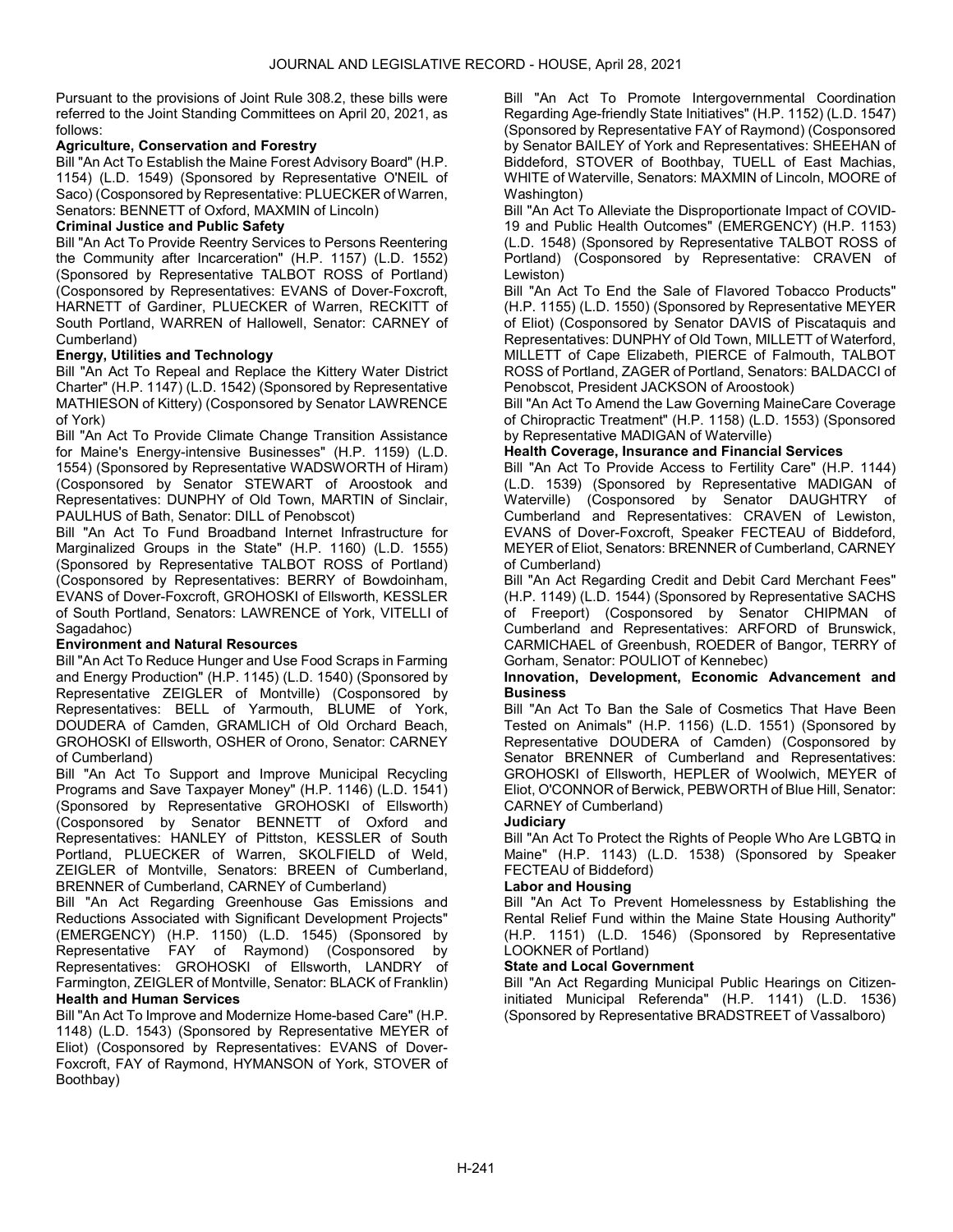# Veterans and Legal Affairs

Bill "An Act To Restore Funding to the Southern Maine Veterans Cemetery" (H.P. 1142) (L.D. 1537) (Sponsored by Representative TUTTLE of Sanford) (Approved for introduction by a majority of the Legislative Council pursuant to Joint Rule  $205.$ 

\_\_\_\_\_\_\_\_\_\_\_\_\_\_\_\_\_\_\_\_\_\_\_\_\_\_\_\_\_\_\_\_\_

Sincerely,

S/Robert B. Hunt Clerk of the House

S/Darek M. Grant

Secretary of the Senate

READ and ORDERED PLACED ON FILE. Sent for concurrence.

 The Following Communication: (H.P. 1173) STATE OF MAINE CLERK'S OFFICE 2 STATE HOUSE STATION AUGUSTA, MAINE 04333-0002

April 23, 2021

Honorable Ryan M. Fecteau Speaker of the House

130th Legislature

Honorable Troy D. Jackson

President of the Senate

130th Legislature

Dear Mr. Speaker and Mr. President:

On April 23, 2021, 11 bills were received by the Clerk of the House.

Pursuant to the provisions of Joint Rule 308.2, these bills were referred to the Joint Standing Committees on April 23, 2021, as follows:

# Agriculture, Conservation and Forestry

Bill "An Act To Strengthen Maine's Agriculture, Food and Forest Economy" (H.P. 1162) (L.D. 1565) (Sponsored by Representative TALBOT ROSS of Portland) (Cosponsored by Senator HICKMAN of Kennebec and Representatives: LANDRY of Farmington, O'NEIL of Saco, PLUECKER of Warren, Senators: BRENNER of Cumberland, DILL of Penobscot, MAXMIN of Lincoln, VITELLI of Sagadahoc)

## Environment and Natural Resources

Bill "An Act To Equitably Fund Maine's Climate Change Mitigation Efforts" (H.P. 1164) (L.D. 1567) (Sponsored by Representative KESSLER of South Portland)

Resolve, To Analyze the Impact of Sea Level Rise (H.P. 1169) (L.D. 1572) (Sponsored by Representative BLUME of York) (GOVERNOR'S BILL)

### Health and Human Services

Bill "An Act To Protect Drinking Water for Maine Residents" (H.P. 1167) (L.D. 1570) (Sponsored by Representative GRAMLICH of Old Orchard Beach) (Cosponsored by Senator HICKMAN of Kennebec and Representatives: CRAVEN of Lewiston, WARREN of Scarborough, Senator: MAXMIN of Lincoln)

Bill "An Act To Implement the Recommendations of the Commission To Study Long-term Care Workforce Issues" (EMERGENCY) (H.P. 1170) (L.D. 1573) (Sponsored by Representative FAY of Raymond)

Bill "An Act To Ensure Support for Adults with Intellectual Disabilities or Autism with High Behavioral Need" (EMERGENCY) (H.P. 1171) (L.D. 1574) (Sponsored by Representative MEYER of Eliot)

### Innovation, Development, Economic Advancement and **Business**

Resolve, Directing the Department of Economic and Community Development To Create and Administer a Fund for Live Entertainment Venue, Performer and Worker and Public Art Recovery Grants (EMERGENCY) (H.P. 1163) (L.D. 1566) (Sponsored by Representative COLLINGS of Portland) (Cosponsored by Senator BALDACCI of Penobscot and Representatives: DODGE of Belfast, LANDRY of Farmington, ROBERTS of South Berwick, ROEDER of Bangor, SACHS of Freeport, TALBOT ROSS of Portland, Senators: HICKMAN of Kennebec, MAXMIN of Lincoln)

### **Judiciary**

Bill "An Act To Implement the Recommendations of the Task Force on Changes to the Maine Indian Claims Settlement Implementing Act" (H.P. 1165) (L.D. 1568) (Sponsored by Representative EVANGELOS of Friendship) (Cosponsored by Senator BAILEY of York and Representatives: COLLINGS of Portland, HARNETT of Gardiner, NEWELL of the Passamaquoddy Tribe, RECKITT of South Portland, SHEEHAN of Biddeford, TALBOT ROSS of Portland, Senators: MAXMIN of Lincoln, MIRAMANT of Knox)

## Labor and Housing

Bill "An Act To Strengthen the Unemployment Insurance System To Better Serve Maine Workers" (H.P. 1168) (L.D. 1571) (Sponsored by Speaker FECTEAU of Biddeford) (Cosponsored by Senator BENNETT of Oxford and Representatives: CLOUTIER of Lewiston, CUDDY of Winterport, GERE of Kennebunkport, HEPLER of Woolwich, McDONALD of Stonington, TUTTLE of Sanford, Senators: CURRY of Waldo, VITELLI of Sagadahoc)

## **Taxation**

Bill "An Act Regarding an Excise Tax on Water Extracted for Commercial Bottling" (H.P. 1166) (L.D. 1569) (Sponsored by Representative GRAMLICH of Old Orchard Beach) (Cosponsored by Senator CHIPMAN of Cumberland and Representatives: COLLINGS of Portland, O'NEIL of Saco, RISEMAN of Harrison, WOOD of Portland, Senator: MAXMIN of Lincoln)

# Veterans and Legal Affairs

Bill "An Act To Improve Maine's Election Laws" (H.P. 1172) (L.D. 1575) (Sponsored by Representative McCREIGHT of Harpswell) (Cosponsored by Senator HICKMAN of Kennebec and Representatives: CAIAZZO of Scarborough, PIERCE of Falmouth, RIELLY of Westbrook, ROBERTS of South Berwick, SUPICA of Bangor, WHITE of Waterville, WOOD of Portland, Senator: DAUGHTRY of Cumberland)

\_\_\_\_\_\_\_\_\_\_\_\_\_\_\_\_\_\_\_\_\_\_\_\_\_\_\_\_\_\_\_\_\_

Sincerely, S/Robert B. Hunt Clerk of the House

S/Darek M. Grant

Secretary of the Senate

READ and ORDERED PLACED ON FILE.

Sent for concurrence.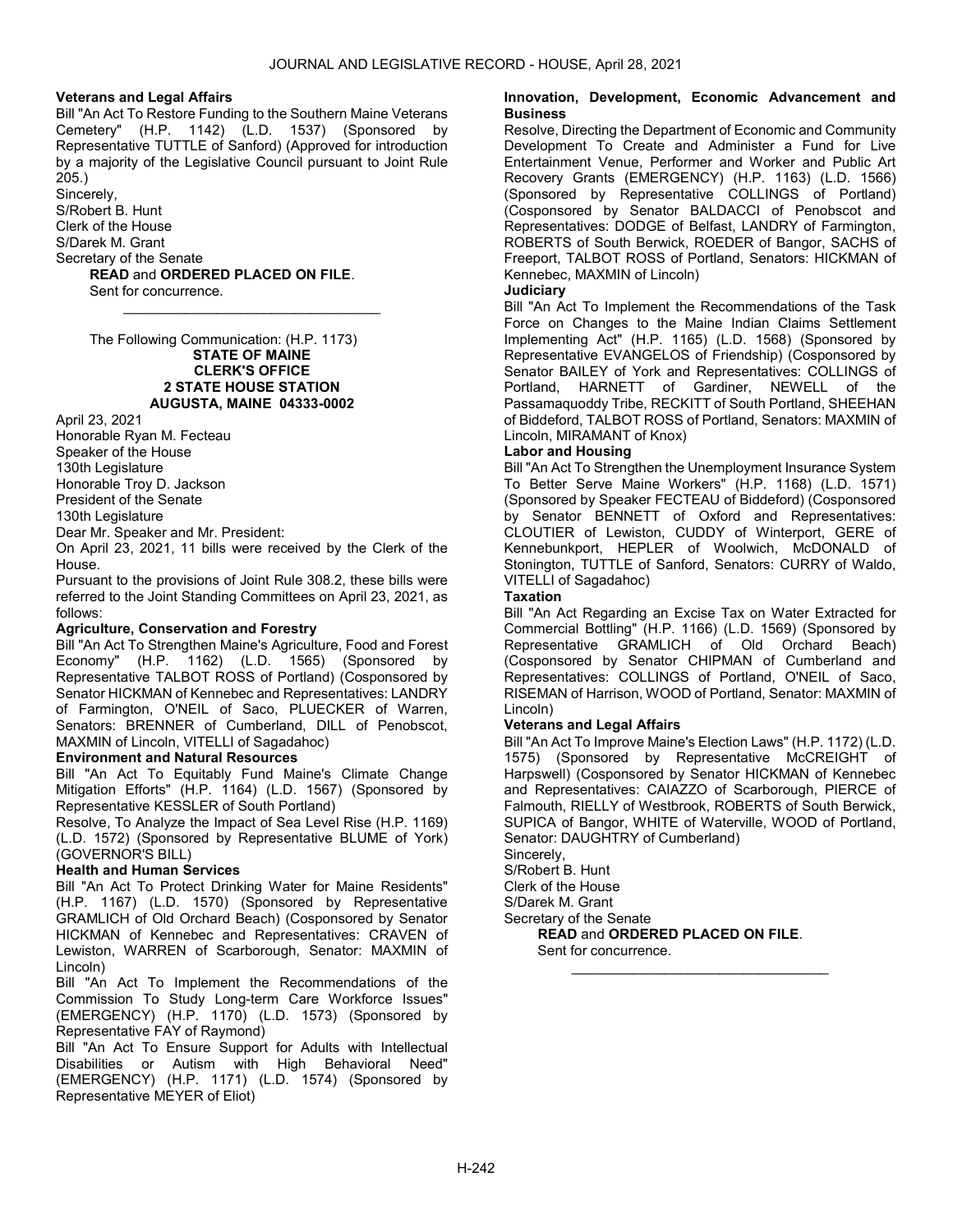### The Following Communication: (H.C. 135) SENATE OF MAINE 130TH LEGISLATURE OFFICE OF THE PRESIDENT

April 7, 2021

The Honorable Robert B. Hunt Clerk of the House 2 State House Station Augusta, ME 04333

Dear Clerk Hunt:

Pursuant to my authority under Title 38, MRSA, Ch. 3-A, §577- A, I am pleased to appoint Senator Jeff Timberlake to the Equity Subcommittee of the Maine Climate Council. This appointment is effective the date of this letter.

Please let me know if you have any questions regarding the appointment.

\_\_\_\_\_\_\_\_\_\_\_\_\_\_\_\_\_\_\_\_\_\_\_\_\_\_\_\_\_\_\_\_\_

Sincerely,

S/Troy D. Jackson

President of the Senate

### READ and ORDERED PLACED ON FILE.

 The Following Communication: (H.C. 145) STATE OF MAINE HOUSE OF REPRESENTATIVES SPEAKER'S OFFICE AUGUSTA, MAINE 04333-0002

April 28, 2021

Dear Members of the 130th Legislature,

On Tuesday, March 30, 2021, the President of the Senate and I directed the Clerk of the House and the Secretary of the Senate to conduct a poll, pursuant to the Maine Constitution, Article 4, Part Third, Section 1, to see if membership was in favor of returning for a special session.

The results were that a majority of each political party were in favor of reconvening for a special session. Therefore, the House and Senate will convene on Wednesday, April 28, 2021 for the First Special Session of the 130th Legislature.

\_\_\_\_\_\_\_\_\_\_\_\_\_\_\_\_\_\_\_\_\_\_\_\_\_\_\_\_\_\_\_\_\_

Sincerely,

S/Ryan M. Fecteau

Speaker of the House

READ and ORDERED PLACED ON FILE.

 The Following Communication: (H.C. 136) STATE OF MAINE OFFICE OF THE STATE AUDITOR 66 STATE HOUSE STATION AUGUSTA, MAINE 04333-0066 Letter of Transmittal

Honorable Troy D. Jackson President of the Senate Honorable Ryan M. Fecteau Speaker of the House of Representatives The Honorable Janet T. Mills Governor of Maine

I am pleased to submit the Single Audit of the State of Maine for the fiscal year ended June 30, 2020. The audit was conducted in accordance with Government Auditing Standards, issued by the Comptroller General of the United States; the requirements of the Single Audit Act Amendments of 1996; and Title 2 U.S. Code of Federal Regulations Part 200, Uniform Administrative Requirements, Cost Principles, and Audit Requirements for Federal Awards (Uniform Guidance). Our audit complies with 5 MRSA §243 and is also a prerequisite for the receipt of Federal

financial assistance. During fiscal year 2020, \$4.6 billion in Federal financial assistance was expended by the State of Maine.

This document contains the following reports and schedules:

• Independent Auditor's Report

• Basic Financial Statements, Management's Discussion and Analysis, Notes to the Financial Statements, and Required Supplementary Information

• Independent Auditor's Report on Internal Control over Financial Reporting and on Compliance and Other Matters based on an Audit of Financial Statements performed in accordance with Government Auditing Standards

• Independent Auditor's Report on Compliance for Each Major Program and on Internal Control over Compliance Required by the Uniform Guidance

• Schedule of Expenditures of Federal Awards

- Schedule of Findings and Questioned Costs
- Financial Statement Findings
- Indexes to Federal Program Findings
- Federal Findings and Questioned Costs
- Corrective Action Plan

• Summary Schedule of Prior Audit Findings

On behalf of the Office of the State Auditor, I thank employees throughout Maine Government who assisted us during the audit. Please contact me if you have questions or comments about the 2020 Single Audit of the State of Maine.

Respectfully submitted,

S/Matthew Dunlap

State Auditor

March 31, 2021

READ and with accompanying papers ORDERED PLACED ON FILE. \_\_\_\_\_\_\_\_\_\_\_\_\_\_\_\_\_\_\_\_\_\_\_\_\_\_\_\_\_\_\_\_\_

### The Following Communication: (H.C. 137) MAINE STATE LEGISLATURE OFFICE OF PROGRAM EVALUATION AND GOVERNMENT ACCOUNTABILITY 82 STATE HOUSE STATION, ROOM 107 CROSS BUILDING AUGUSTA, MAINE 04333-0082

March 18, 2021

The Honorable Nathan Libby, Senate Chair The Honorable Genevieve McDonald, House Chair Members of the Government Oversight Committee 82 State House Station Augusta, Maine 04333 The Honorable Troy D. Jackson, President of the Senate Members of the 130<sup>th</sup> Maine Senate 3 State House Station Augusta, Maine 04333 The Honorable Ryan M. Fecteau, Speaker of the House Members of the 130<sup>th</sup> Maine House of Representatives 2 State House Station Augusta, Maine 04333 Dear Government Oversight Committee Members, Senators and Representatives: In accordance with 3 MRSA §995(4), I respectfully submit the Office of Program Evaluation and Government Accountability (OPEGA) Annual Reports for 2019 and 2020. OPEGA's service to the Legislature as an independent, non-partisan resource is meant to support the important role of legislative oversight and to help improve the performance of State government. The staff of OPEGA and I continue to be committed to serving Maine's

legislators and citizens as a trusted source of objective, credible

information.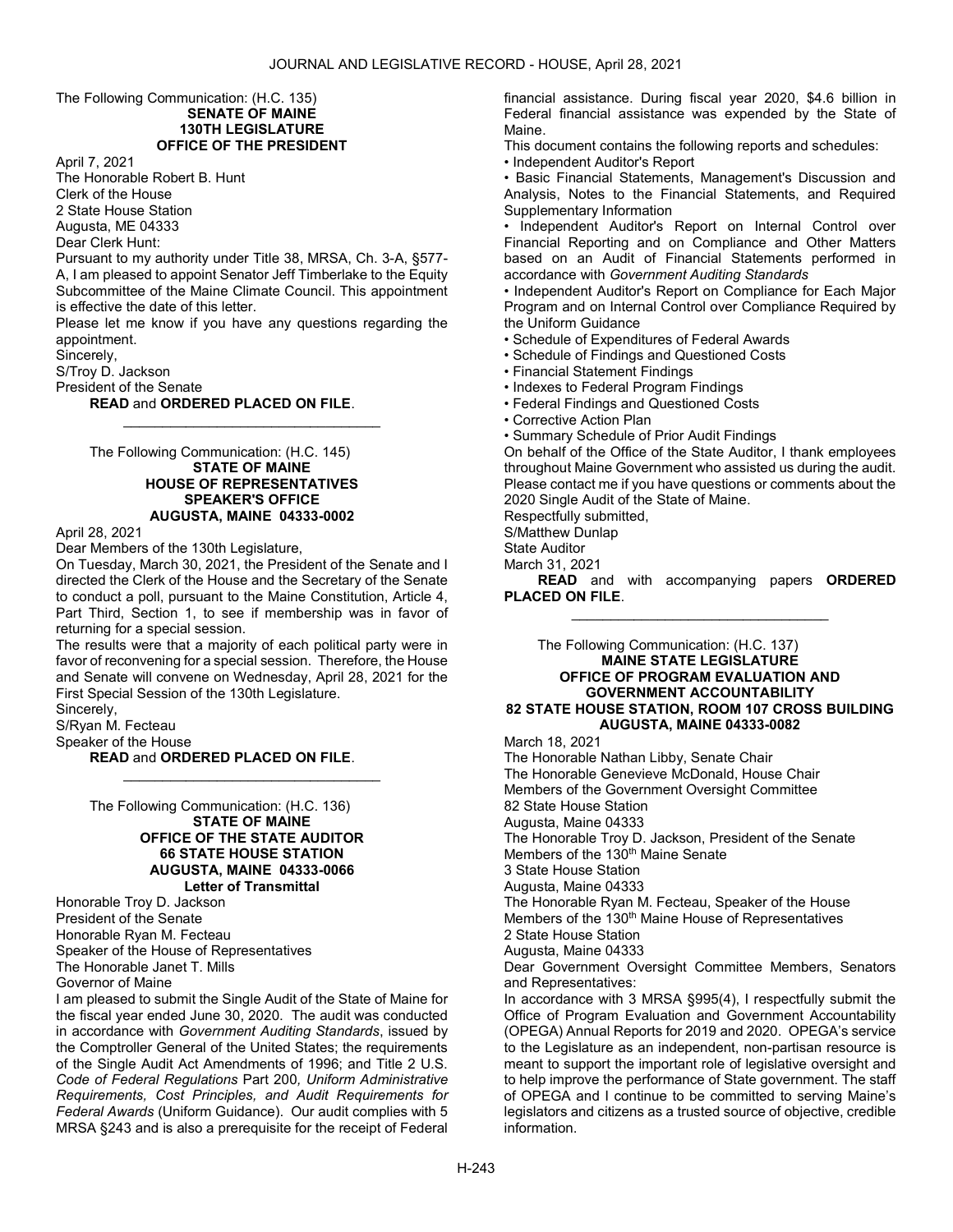Sincerely, S/Lucia A. Nixon **Director READ** and with accompanying papers **ORDERED** PLACED ON FILE.

 The Following Communication: (H.C. 138) STATE OF MAINE CLERK'S OFFICE 2 STATE HOUSE STATION AUGUSTA, MAINE 04333-0002

\_\_\_\_\_\_\_\_\_\_\_\_\_\_\_\_\_\_\_\_\_\_\_\_\_\_\_\_\_\_\_\_\_

April 28, 2021

Honorable Ryan M. Fecteau

Speaker of the House

2 State House Station

Augusta, Maine 04333

Dear Speaker Fecteau:

Pursuant to Joint Rule 310, the Committee on Appropriations and Financial Affairs has approved the request by the sponsor, Representative Dunphy of Old Town, to report the following "Leave to Withdraw:"

An Act To Authorize a General Fund Bond Issue To Provide Necessary Maintenance and Upgrades for State Parks and Historic **Sites** 

Pursuant to Joint Rule 310, the Committee on Environment and Natural Resources has approved the request by the sponsor, Representative Tucker of Brunswick, to report the following "Leave to Withdraw:"<br>I.D. 87 An

An Act To Implement the State Climate Action Plan, Reduce Greenhouse Gas Emissions and Enhance Maine's Economy

Pursuant to Joint Rule 310, the Committee on Environment and Natural Resources has approved the request by the sponsor, Representative McDonald of Stonington, to report the following "Leave to Withdraw:"

An Act To Broaden the Definition of 'Working Waterfront' with Respect to Land Use Planning

Pursuant to Joint Rule 310, the Committee on Innovation, Development, Economic Advancement and Business has approved the request by the sponsor, Representative Crockett of Portland, to report the following "Leave to Withdraw:"

L.D. 134 An Act To Increase the Minimum Grant Award under the Maine State Grant Program

Pursuant to Joint Rule 310, the Committee on Innovation, Development, Economic Advancement and Business has approved the request by the sponsor, Speaker Fecteau of Biddeford, to report the following "Leave to Withdraw:"

L.D. 1304 An Act To Create the Career and Technical Education Workforce Fund

Sincerely,

S/Robert B. Hunt

Clerk of the House

**READ** and with accompanying papers ORDERED PLACED ON FILE. \_\_\_\_\_\_\_\_\_\_\_\_\_\_\_\_\_\_\_\_\_\_\_\_\_\_\_\_\_\_\_\_\_

### The Following Communication: (H.C. 139) STATE OF MAINE HOUSE OF REPRESENTATIVES SPEAKER'S OFFICE AUGUSTA, MAINE 04333-0002

April 28, 2021 Honorable Robert B. Hunt Clerk of the House 2 State House Station Augusta, Maine 04333 Dear Clerk Hunt: Please be advised that pursuant to her authority under Title 3 M.R.S.A., §154, Governor Janet T. Mills has withdrawn the following nomination: April 16, 2021

Michael W. Bennett of Hampden to the State Workforce Board at the request of the nominee.

This nomination was pending before the Joint Standing Committee on Labor and Housing.

Sincerely,

S/Ryan M. Fecteau

Speaker of the House

READ and with accompanying papers ORDERED PLACED ON FILE. \_\_\_\_\_\_\_\_\_\_\_\_\_\_\_\_\_\_\_\_\_\_\_\_\_\_\_\_\_\_\_\_\_

 The Following Communication: (H.C. 140) STATE OF MAINE SUPREME JUDICIAL COURT 78 EXCHANGE STREET BANGOR, MAINE 04401

TO: Hon. Troy D. Jackson, President of the Senate Hon. Ryan M. Fecteau, Speaker of the House Hon. Darek M. Grant, Secretary of the Senate Hon. Robert B. Hunt, Clerk of the House

FROM: Acting Chief Justice Andrew M. Mead

RE: 2021 State of the Judiciary Address

DATE: March 10, 2021

Thank you for your kind invitation of February 25, 2021 to deliver the 2021 State of the Judiciary Address to the members of the 130th Maine Legislature.

I accept with pleasure, and am honored to submit my State of the Judiciary Address both in hardcopy print and video versions. The video can be accessed at the following internet address:

https://vimeo.com/521512581/e63c061def

I am grateful for the opportunity to briefly outline some of the many initiatives and innovations that have taken place within the Judicial Branch as we endeavor to maximize our judicial resources during this terrible pandemic. If you or any member of the Legislature would like additional information or details, please feel free to contact us at any time.

Thank you for the important work you and your colleagues are undertaking on behalf of the people of the State of Maine. Sincerely,

S/Hon. Andrew M. Mead

Acting Chief Justice; Senior Associate Justice

Maine Supreme Judicial Court

READ and with accompanying papers ORDERED PLACED ON FILE. \_\_\_\_\_\_\_\_\_\_\_\_\_\_\_\_\_\_\_\_\_\_\_\_\_\_\_\_\_\_\_\_\_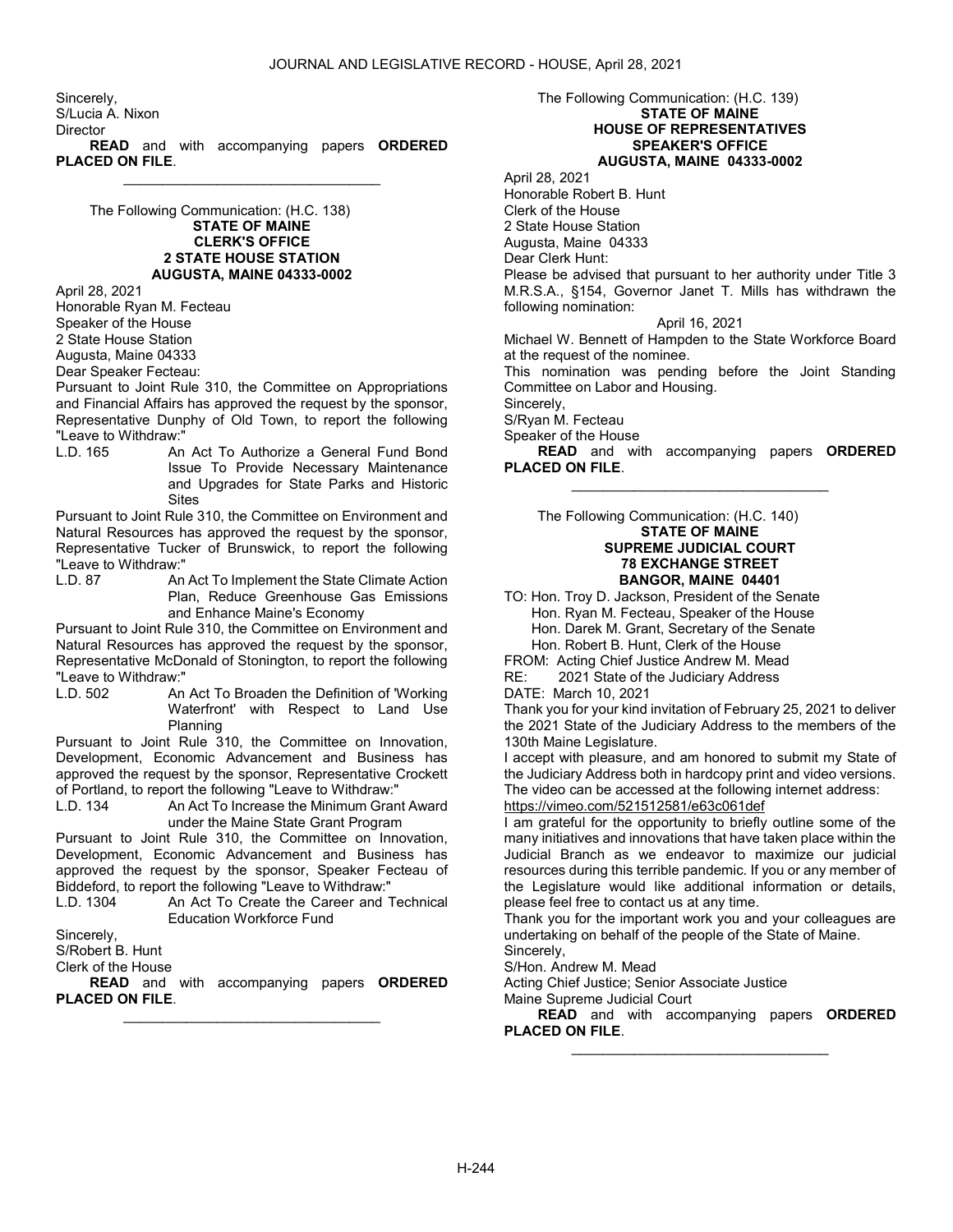### The Following Communication: (H.C. 141) MAINE MARITIME ACADEMY CASTINE, MAINE 04420

April 12, 2021 Honorable Ryan Fecteau Speaker of the House 2 State House Station Augusta, Maine 04333 Honorable Troy D. Jackson President of the Senate 3 State House Station Augusta, ME 04333-0002

Dear Speaker Fecteau and President Jackson:

On behalf of the Board of Trustees of Maine Maritime Academy, I respectfully submit the 2021 State of the Academy. Due to COVID-19 safety protocols, the State of the Academy was prerecorded. The link is available here: https://bit.ly/3rWd0Yj.

I am very pleased to tell you that at the present time, Maine Maritime Academy is in a strong and vibrant position despite the challenges of dealing with a global pandemic. We are fully operational, we have been open for business, offering in-person instruction this semester as we were last semester, and we are fully prepared to be fully operational in the upcoming fall semester. Our applications are robust and we look forward to families recognizing that the pandemic has taken a turn, that they can see glimmers of hope in the future and that collegebound high school students are making final arrangements to begin their college careers.

On the outcome side, our job placement rate continues to be exceptional. We are able to consistently place more than 90% of our graduates in jobs within their career fields within 90 days of graduation. That is a major advantage that comes with a diploma from MMA, and it adds substantial value for our students and their families who are investing in an MMA education.

Our spring semester will come to a close this week, we have already conducted our commencement and our training ship will depart for the sea-semester next week. I thank you and the 130th Maine State Legislature for your interest in and ongoing support of the Maine Maritime Academy and I stand ready to respond to any question you or your colleagues may have. Sincerely,

S/Dr. William J. Brennan

President

READ and with accompanying papers ORDERED PLACED ON FILE. \_\_\_\_\_\_\_\_\_\_\_\_\_\_\_\_\_\_\_\_\_\_\_\_\_\_\_\_\_\_\_\_\_

 The Following Communication: (H.C. 142) UNIVERSITY OF MAINE SYSTEM OFFICE OF THE CHANCELLOR 15 ESTABROOKE DRIVE ORONO, MAINE 04469

April 5, 2021 Honorable Troy D. Jackson President of the Senate 3 State House Station Augusta, Maine 04333 Honorable Ryan Fecteau Speaker of the House 2 State House Station Augusta, Maine 04333 Dear President Jackson and Speaker Fecteau:

Thank you for inviting me to provide the Legislature and people of Maine a biannual report on the state of our public universities. While I know we all look forward to the day a report like this can

again be safely delivered in-person in the House Chamber, I am pleased to provide you a link to my recorded video address and its transcript, which can be found at www.maine.edu/sotu. I was honored to be joined in my address by University of Maine/University of Maine at Machias President and University of Maine System Vice Chancellor for Research and Innovation Joan Ferrini-Mundy and University of Maine School of Law Dean Leigh Saufley, as well as University of Southern Maine nursing student Monique Belisle of Winslow.

As I report in my address, we have come through a year of global pandemic that posed the greatest challenge to higher education in the last century. I'm proud to say that the success of Maine's public universities to-date has exceeded every expectation. What's more, we did it while implementing an innovative national model for unified accreditation to help our universities share resources and work together in new ways, which in turn helped to inspire one of the ten largest philanthropic gifts ever to public higher education in our county's history. At the same time, our operating budgets are severally strained due to \$100 million in pandemic-related expenses and lost revenue, and our university infrastructure is among the nation's oldest, burdened by imminent need and a deferred maintenance backlog that together exceed \$1 billion.

Looking forward - as we are always doing - we will be relentless in the pursuit of making the life-changing benefits of public higher education available to every Mainer. No one can be left behind if Maine is to move forward. We hope you will join us and that you will take the time to view my address at www.maine.edu/sotu.

With continued appreciation for our partnership with the Legislature,

Sincerely,

S/Dannel P. Malloy, Chancellor

University of Maine System

READ and with accompanying papers ORDERED PLACED ON FILE. \_\_\_\_\_\_\_\_\_\_\_\_\_\_\_\_\_\_\_\_\_\_\_\_\_\_\_\_\_\_\_\_\_

 The Following Communication: (H.C. 143) MAINE COMMUNITY COLLEGE SYSTEM OFFICE OF THE PRESIDENT 323 STATE STREET, AUGUSTA, MAINE 04330-7131 April 12, 2021

Honorable Ryan Fecteau Speaker of the House 2 State House Station Augusta, Maine 04333 Honorable Troy D. Jackson President of the Senate 3 State House Station Augusta, ME 04333-0002 Dear Speaker Fecteau and President Jackson, On behalf of the Board of Trustees of the Maine Community College System, I respectfully submit the 2021 State of the Colleges. Due to COVID-19 safety protocols, the State of the Colleges was<br>pre-recorded. The link is available here: pre-recorded. The link is available here: http://bit.ly/StateofHigherEd2021 During this challenging time, the people who make up Maine's community colleges have done an extraordinary job in serving our students, supporting state agencies, and assisting the

state's employers and workers. We donated PPE and opened our dorms to first responders. Our COVID-19 safety badging initiative alone has made life a little safer for untold Mainers and visitors, and helped stabilize some of our key industries.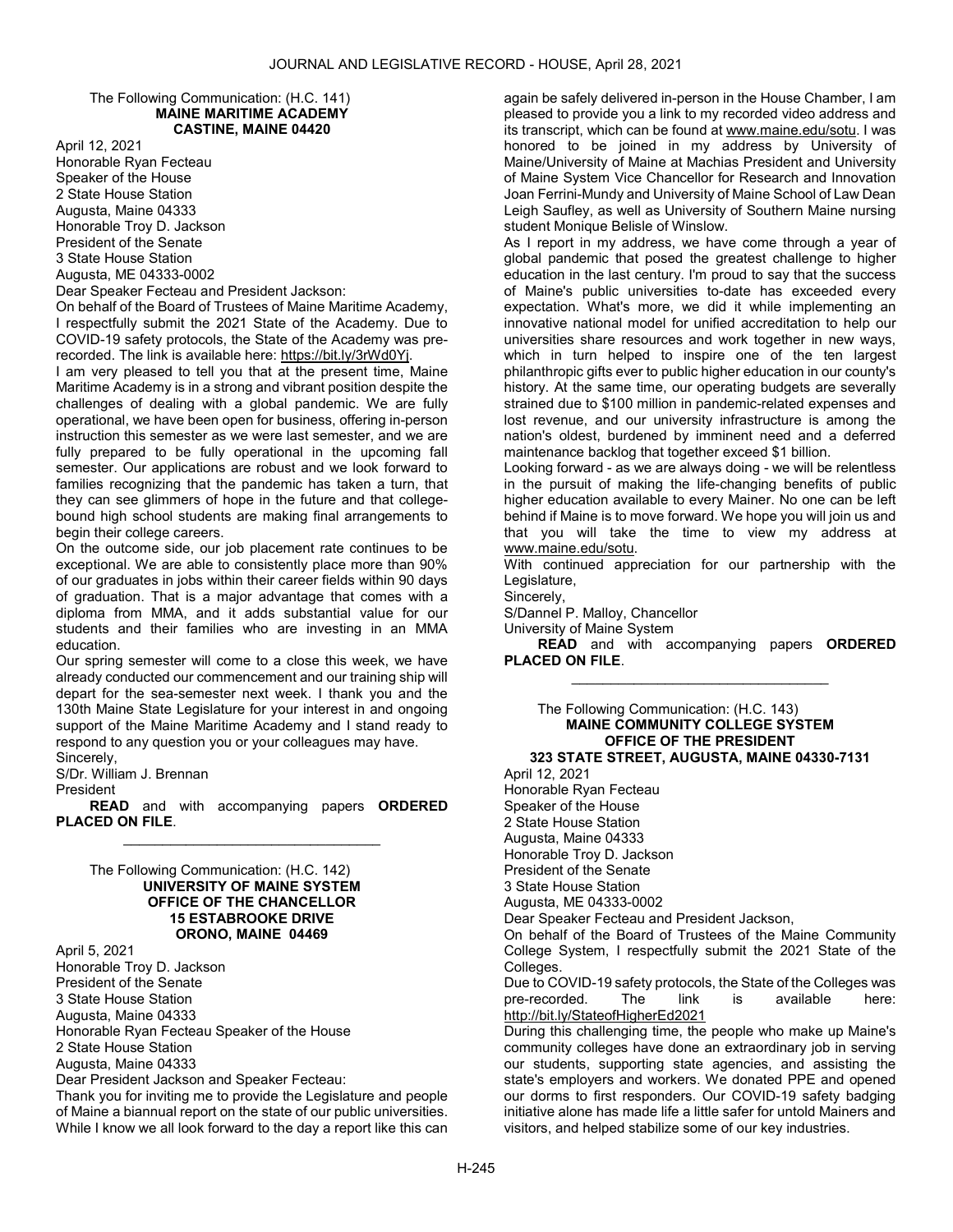We remained focused on the success of our students, delivering hands-on training where needed, adding new learning platforms for remote students, guaranteeing technology and tech support to all students, and adjusting student supports so there was tutoring and counseling available online - and food pantry deliveries at the curb.

The good work of the community colleges in the last year has brought into focus the critical role our colleges play in their communities, in our students' lives and in providing the state with graduates armed with the skills they need to step into the modern economy, even as it shifts under our feet.

We are not done yet. We look forward to your support as we move toward ambitious, strategic goals, together.

Sincerely,

S/David Daigler

President

**READ** and with accompanying papers **ORDERED** PLACED ON FILE. \_\_\_\_\_\_\_\_\_\_\_\_\_\_\_\_\_\_\_\_\_\_\_\_\_\_\_\_\_\_\_\_\_

 The Following Communication: (H.C. 144) STATE OF MAINE CLERK'S OFFICE 2 STATE HOUSE STATION AUGUSTA, MAINE 04333-0002

April 28, 2021

Honorable Ryan M. Fecteau

- Speaker of the House
- 2 State House Station

Augusta, Maine 04333

Dear Speaker Fecteau:

Pursuant to Joint Rule 310, the following Joint Standing Committees have voted unanimously to report the following bills out "Ought Not to Pass:"

Agriculture, Conservation and Forestry

L.D. 728 Resolve, Directing State Agencies That Maintain Public Lands for Recreation To Make Certain Information Readily Accessible to the General Public

Criminal Justice and Public Safety

L.D. 13 An Act To Coordinate the Delivery of Individuals Committed to the Department of **Corrections** 

L.D. 439 An Act To Amend the Provisions Concerning the Crime of Gross Sexual Assault

Education and Cultural Affairs<br>L.D. 444 **An Act To C** 

- An Act To Create Parity between Department of Education Recommendations and Maine Principals' Association Guidelines for Sports
- L.D. 707 An Act To Promote Student Health by Requiring School Administrative Units To Offer Extracurricular Sports as a Requirement of Receiving State Education Funds
- L.D. 779 An Act To Extend the Time Allowed for Selling, Distributing and Displaying the State of Maine Bicentennial Commemorative License Plate and To Allow the Maine Bicentennial Commission To Continue To Serve in 2021 (EMERGENCY)

Environment and Natural Resources

- L.D. 618 An Act Regarding the Outdoor Release or Abandonment of Balloons
- L.D. 743 An Act To Amend the Laws Governing Invasive Aquatic Species

L.D. 809 An Act To Prohibit the Purging of Volatile Organic Compound Gases from Oil Tankers in the Waters of Maine

Health and Human Services<br>L.D. 48 Besolve

- Resolve, To Require the Department of Health and Human Services To Request a Waiver Relating to Support Services and To Provide Funds To Prevent Homelessness
- L.D. 503 Resolve, To Help Children in Therapeutic Foster Care Move toward Adoption
- L.D. 652 An Act To Include an Emergency Reimbursement Rate Review Process in Rate Setting by the Department of Health and Human Services
- L.D. 760 An Act To Clarify the Disclosure of Records under the Child and Family Services and Child Protection Act
- L.D. 762 An Act To Clarify the Response to Truancy under the Child and Family Services and Child Protection Act
- L.D. 888 An Act To Ensure Ongoing Services for Victims of Sexual Assault and Domestic Violence
- L.D. 934 An Act To Create a Family and Juvenile Mediation Program within the Department of Health and Human Services

Health Coverage, Insurance and Financial Services

- L.D. 295 An Act To Repeal Restrictions That Prohibit Certain Advanced Practice Registered Nurses from Providing Essential Health Care Services
- L.D. 599 An Act To Require Coverage for Certain Ultrasound Exams
- L.D. 617 An Act Concerning Prior Authorizations for Prescription Drugs
- L.D. 694 An Act Concerning Business Interruption Insurance (EMERGENCY)
- L.D. 713 An Act To Allow the Purchase of Health Insurance across State Lines

Inland Fisheries and Wildlife

An Act To Eliminate Moose Permits for Hunting Lodges

Innovation, Development, Economic Advancement and Business<br>L.D. 862

- An Act To Protect Consumer Property by Requiring Liability Insurance for Snowplow Vehicles and Vehicles Used in Landscaping or Gardening
- L.D. 1232 An Act To Clarify Services Provided by Barbers and Master Barbers
- L.D. 1421 Resolve, Directing the Department of Economic and Community Development To Update Its Current Priorities under the Northern Border Regional Commission's Allowable Grant Requests To Include Support of Population Growth Strategies around the State in Concert with the State's 10-year Economic Development Strategy (EMERGENCY)

State and Local Government

- L.D. 755 An Act Regarding Monhegan Plantation
- L.D. 876 An Act To Promote Efficiency in County and Municipal Government
- L.D. 889 An Act Concerning Proportional Representation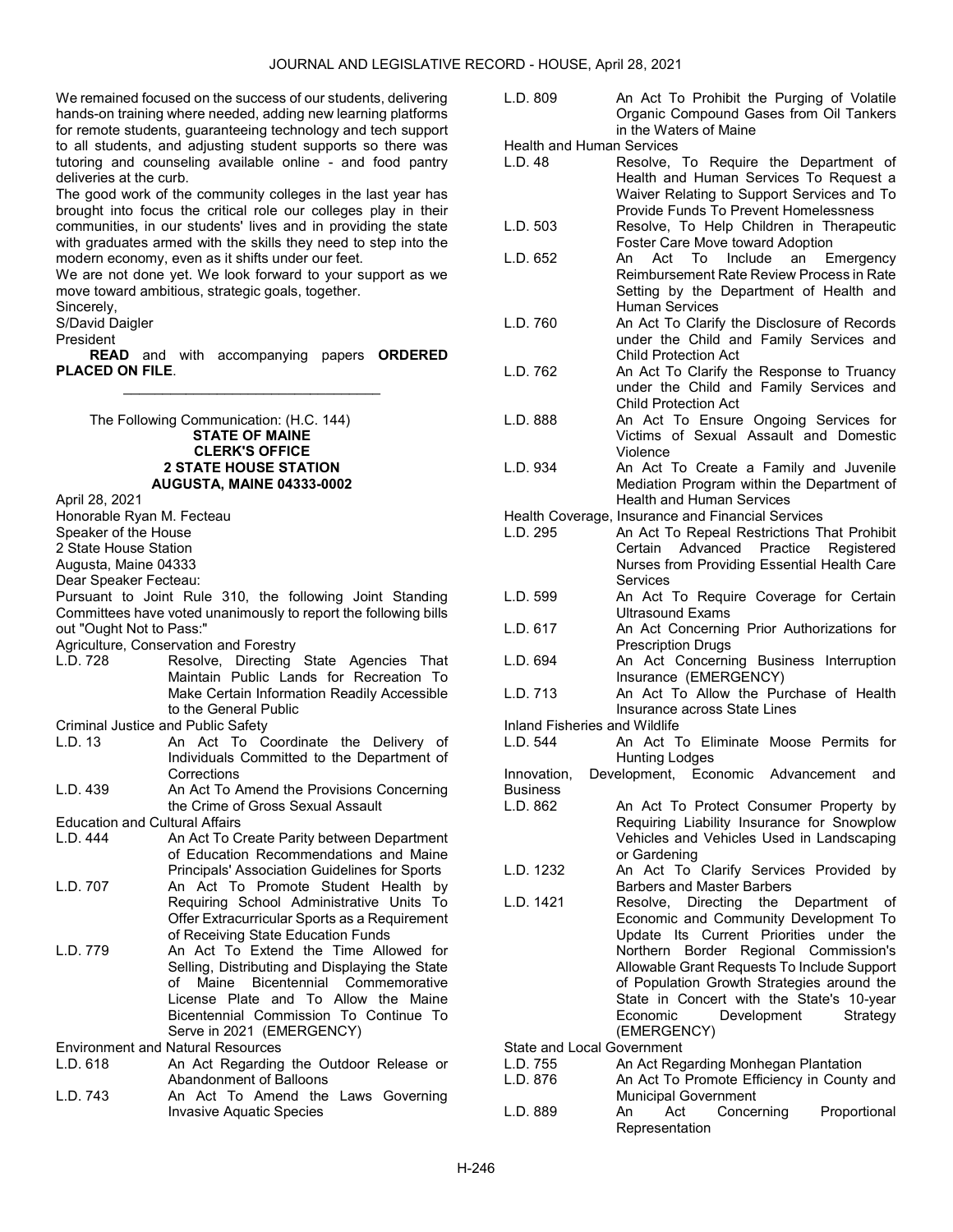### JOURNAL AND LEGISLATIVE RECORD - HOUSE, April 28, 2021

| Taxation                   |                                                  |  |  |  |  |  |  |
|----------------------------|--------------------------------------------------|--|--|--|--|--|--|
| L.D. 217                   | An Act To Make Contributions Made To Pay         |  |  |  |  |  |  |
|                            | Off School Meal Debt Tax-deductible              |  |  |  |  |  |  |
| L.D. 403                   | An Act To Assist Service Center Communities      |  |  |  |  |  |  |
|                            | by Adjusting State-Municipal Revenue             |  |  |  |  |  |  |
|                            | Sharing (EMERGENCY)                              |  |  |  |  |  |  |
| L.D. 409                   | An Act To Provide Funding To Restore Fully       |  |  |  |  |  |  |
|                            | State-Municipal<br>Revenue<br>Sharing            |  |  |  |  |  |  |
|                            | (EMERGENCY)                                      |  |  |  |  |  |  |
| Veterans and Legal Affairs |                                                  |  |  |  |  |  |  |
| L.D. 53                    | An Act To Limit Political Advertising            |  |  |  |  |  |  |
| L.D. 185                   | An Act To Abolish Mandatory Political            |  |  |  |  |  |  |
|                            | Caucuses                                         |  |  |  |  |  |  |
| L.D. 588                   | Resolve, To Study Veterans' Benefits in          |  |  |  |  |  |  |
|                            | Maine                                            |  |  |  |  |  |  |
| L.D. 638                   | An Act To Ensure the Timely and Transparent      |  |  |  |  |  |  |
|                            | Delivery of Unofficial Election Results in       |  |  |  |  |  |  |
|                            | Maine                                            |  |  |  |  |  |  |
| L.D. 641                   | Act To Prohibit<br>Contributions,<br>An          |  |  |  |  |  |  |
|                            | Expenditures and Participation by Foreign        |  |  |  |  |  |  |
|                            | Influence<br>Referenda<br><b>Nationals</b><br>To |  |  |  |  |  |  |
|                            | (EMERGENCY)                                      |  |  |  |  |  |  |
| L.D. 656                   | An Act To Strengthen the Integrity of the        |  |  |  |  |  |  |
|                            | Office of Marijuana Policy                       |  |  |  |  |  |  |
| L.D. 685                   | An Act To Legalize Online Raffles<br>for         |  |  |  |  |  |  |
|                            | Nonprofit Organizations (EMERGENCY)              |  |  |  |  |  |  |
| L.D. 1060                  | An Act To Increase the State Revenue from        |  |  |  |  |  |  |
|                            | Casino Net Income, Reallocate the State          |  |  |  |  |  |  |
|                            | Distribution and Provide Tax Uniformity          |  |  |  |  |  |  |
| L.D. 1099                  | An Act Regarding Election Reform                 |  |  |  |  |  |  |
| Sincerely,                 |                                                  |  |  |  |  |  |  |
| S/Robert B. Hunt           |                                                  |  |  |  |  |  |  |
| Clerk of House             |                                                  |  |  |  |  |  |  |

READ and with accompanying papers ORDERED PLACED ON FILE. \_\_\_\_\_\_\_\_\_\_\_\_\_\_\_\_\_\_\_\_\_\_\_\_\_\_\_\_\_\_\_\_\_

 The Following Communication: (S.C. 369) MAINE SENATE 130th LEGISLATURE OFFICE OF THE SECRETARY OF THE SENATE

March 30, 2021

Honorable Ryan Fecteau

Speaker of the House

2 State House Station

Augusta, ME 04333-0002

Dear Speaker Fecteau:

In accordance with 3 M.R.S.A. §158 and Joint Rule 506 of the 130th Maine Legislature, please be advised that the Senate today confirmed the following nominations:

Upon the recommendation of the Committee on Education and Cultural Affairs:

 To the Maine Community College System, Board of Trustees:

 Valerie Laure Bilogue Minkala Epse Tayong of Presque Isle for appointment

Kossi Gamedah of Falmouth for appointment

Upon the recommendation of the Committee on Judiciary:

As a District Court Judge

- Andrew Benson of Athens for reappointment
- Barbara L. Raimondi of Brunswick for reappointment

 Eric J. Walker of Belmont for reappointment As a Superior Court Justice

 Robert E. Mullen of Norridgewock for reappointment

 Daniel I. Billings of Southport for reappointment Upon the recommendation of the Committee on Veterans and Legal Affairs:

 To the Commission on Governmental Ethics and Election **Practices** 

Sarah LeClaire of Woodland for appointment

To the Gambling Control Board

- Sari S. Greene of South Portland for appointment
- Joseph R. Hanslip of Sanford for appointment
- Noel C. March of Hampden for appointment

\_\_\_\_\_\_\_\_\_\_\_\_\_\_\_\_\_\_\_\_\_\_\_\_\_\_\_\_\_\_\_\_\_

Best Regards,

S/Darek M. Grant

Secretary of the Senate

READ and ORDERED PLACED ON FILE.

 The Following Communication: (S.C. 445) MAINE SENATE 130TH LEGISLATURE

April 22, 2021 Honorable Ryan M. Fecteau Speaker of the House 2 State House Station Augusta, ME 04333-0002

Dear Speaker Fecteau:

In accordance with 3 M.R.S.A. §158 and Joint Rule 506 of the 130th Maine Legislature, please be advised that the Senate today confirmed the following nominations:

Upon the recommendation of the Committee on Agriculture, Conservation and Forestry:

- Leo L. Trudel of Madawaska Lake for appointment, to the Maine Land Use Planning Commission
- Upon the recommendation of the Committee on Education and Cultural Affairs:
- Cordelia Pitman of Portland for appointment, to the State Board of Education

Upon the recommendation of the Committee on Environment and Natural Resources:

To the Maine Outdoor Heritage Fund Board:

- Samantha Horn of Readfield for appointment
- Steven Tatko of Willimantic for appointment
- Upon the recommendation of the Committee on Health Coverage, Insurance and Financial Services:
- William N. Lund of Portland for reappointment, as the Superintendent, Bureau of Consumer Credit Protection

Upon the recommendation of the Committee on Inland Fisheries and Wildlife:

To the Inland Fisheries and Wildlife Advisory Council:

- Eric Ward of Greenville Jct. for appointment
- Jennifer A. Geel of E. Machias for appointment
- Michael Gawtry of Yarmouth for appointment

Upon the recommendation of the Committee on Innovation, Development, Economic Advancement and Business:

- To the Midcoast Regional Redevelopment Authority:
	- John Moncure of Harpswell for reappointment
	- John Peters of Harpswell for reappointment
	- Ann Marie Swenson of Scarborough for appointment
	- Lois Skillings of Brunswick for reappointment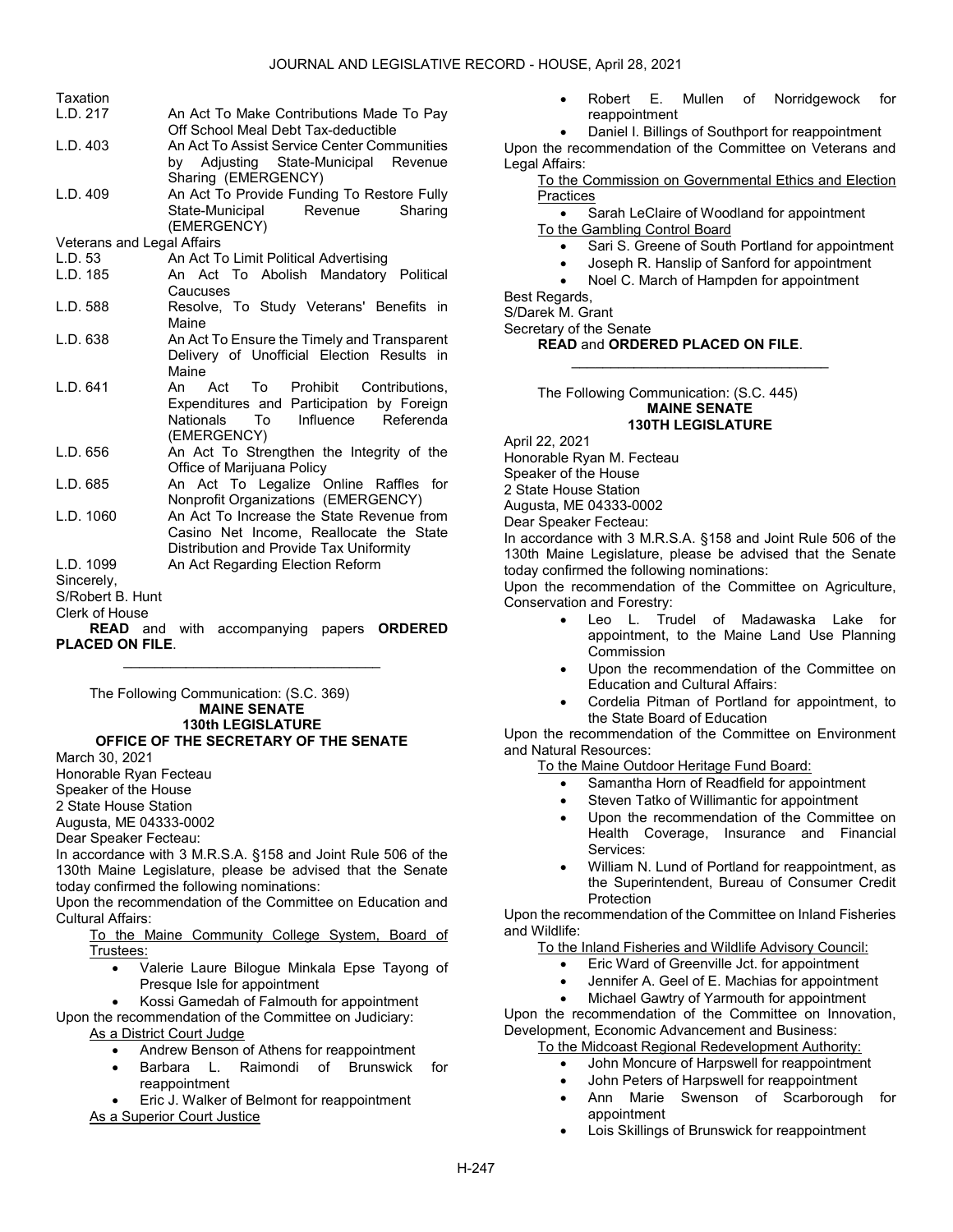Upon the recommendation of the Committee on Judiciary:

To the Maine Commission on Indigent Legal Services:

- The Honorable Donald G. Alexander of Winthrop for appointment
- Meegan Burbank, Esq. of Jefferson for appointment
- Matthew Morgan, Esq. of Topsham for appointment
- Ronald W. Schneider, Jr., Esq. of Wells for reappointment

To the Maine Human Rights Commission:

 The Honorable Julie Ann O'Brien of Augusta for appointment

Upon the recommendation of the Committee on Labor and Housing:

 To the Maine Public Employees Retirement System Board of Trustees:

- **•** Kenneth Williams of Damariscotta for reappointment
- Mark A. Brunton of China for reappointment
- Richard T. Metivier of Lewiston for reappointment
- Brian H. Noyes of Freeport for reappointment
- John H. Kimball of Norway for appointment
- To the State Workforce Board:
	- The Honorable John L. Patrick of Rumford for appointment
	- Meryl Fogg Ryan of Falmouth for appointment
	- Allyson Coombs of Brunswick for appointment
	- Vaughan J. Woodruff of Pittsfield for appointment
	- Adria Horn of Pittston for appointment

To the Workers' Compensation Board:

- Lynne Gaudette of Biddeford for appointment
- Richelle R. Wallace of Auburn for reappointment
- Glenn W. Burroughs of Winthrop for reappointment
- Penny Picard of Palmyra for appointment
- Ronald P. Green Jr. of Plymouth for reappointment
- Serina DeWolfe of Windham for appointment

Upon the recommendation of the Committee on Marine Resources:

To the Marine Resources Advisory Council:

- The Honorable Abden Simmons of Waldoboro for appointment
- Ronald A. Trundy of Stonington for reappointment
- Robert Begin of Boothbay Harbor for appointment
- Peter C. Mourmouras of Biddeford for reappointment
- Michael R. Danforth of Brewer for appointment
- Matthew E. Moretti of Portland for reappointment
- Kristin E. Brawn of Cape Elizabeth for reappointment
- Jocelyn Runnenbaum of Bath for appointment
- John Bigelow Marsh III of Bremen for appointment
- James B. Arsenault of Dresden for appointment
- Dana Hammond II of Bristol for appointment
- Curtis D. Haycock of Milbridge for appointment

Upon the recommendation of the Committee on State and Local Government:

> The Honorable Gay Grant of South Gardiner for appointment, to the Maine Governmental Facilities Authority

Upon the recommendation of the Committee on Taxation:

To the Maine Board of Tax Appeals:

- Andrew Wells, Esq. of Durham for appointment Jeanne T. Gibson of Winthrop for appointment
- Upon the recommendation of the Committee on Transportation: To the Northern New England Passenger Rail Authority:
	- James I. Cohen of Portland for appointment
	- Carol A. Murray of Sanford for appointment

Best Regards,

S/Darek M. Grant

Secretary of the Senate

READ and ORDERED PLACED ON FILE.

 By unanimous consent, all matters having been acted upon were ORDERED SENT FORTHWITH. \_\_\_\_\_\_\_\_\_\_\_\_\_\_\_\_\_\_\_\_\_\_\_\_\_\_\_\_\_\_\_\_\_

\_\_\_\_\_\_\_\_\_\_\_\_\_\_\_\_\_\_\_\_\_\_\_\_\_\_\_\_\_\_\_\_\_

## SPECIAL SENTIMENT CALENDAR

In accordance with House Rule 519 and Joint Rule 213, the following items:

### Recognizing:

 Dave Jackson, of Rockport, recipient of a Spirit of America Foundation Award. The Spirit of America Foundation was established to encourage and promote volunteerism, and the foundation presents awards to honor local individuals, organizations or projects in appreciation of community service. We extend our congratulations and best wishes;

(SLS 134)

On **OBJECTION** of Representative DOUDERA of Camden, was REMOVED from the Special Sentiment Calendar. READ.

 The SPEAKER: The Chair recognizes the Representative from Camden, Representative Doudera.

Representative DOUDERA: Mr. Speaker, Ladies and Gentlemen of the House, I'm sure we all have quite a few people in our community who are active and doing lots of good works, but every now and then there's somebody who really rises to the top, and that is Dave Jackson. He has greatly enhanced the quality of life in our community and I just want to tell you a few things that he's done, I'm sure I will miss some of them.

 He was the Community Person of the Year for Pen Bay Regional Chamber of Commerce in 2014, he's lived in Rockport for 37 years, he's a two-time Paul Harris Fellow of Camden Rotary, he's served on the budget committee, the parks committee, the elementary school building committee, and he's had leadership roles at the opera house, Coastal Mountains Land Trust, Merryspring Nature Center, and he's been on the board of Coastal Opportunities, which assists adults with developmental disabilities for more than 30 years.

 He works right now as the director of Camden Harbor Park and Amphitheater and he's the kind of person that when he sets his mind to accomplishing something, he just maintains an unwavering focus and he really demonstrated that back in 2013 when his persistence got the Camden library and amphitheater a national historic landmark.

 So, I appreciate you listening. I just wanted to rise and recognize an extraordinary man who truly does embody the spirit of America with his selfless dedication to his community. Thank you.

 Subsequently, this Expression of Legislative Sentiment was PASSED in concurrence. \_\_\_\_\_\_\_\_\_\_\_\_\_\_\_\_\_\_\_\_\_\_\_\_\_\_\_\_\_\_\_\_\_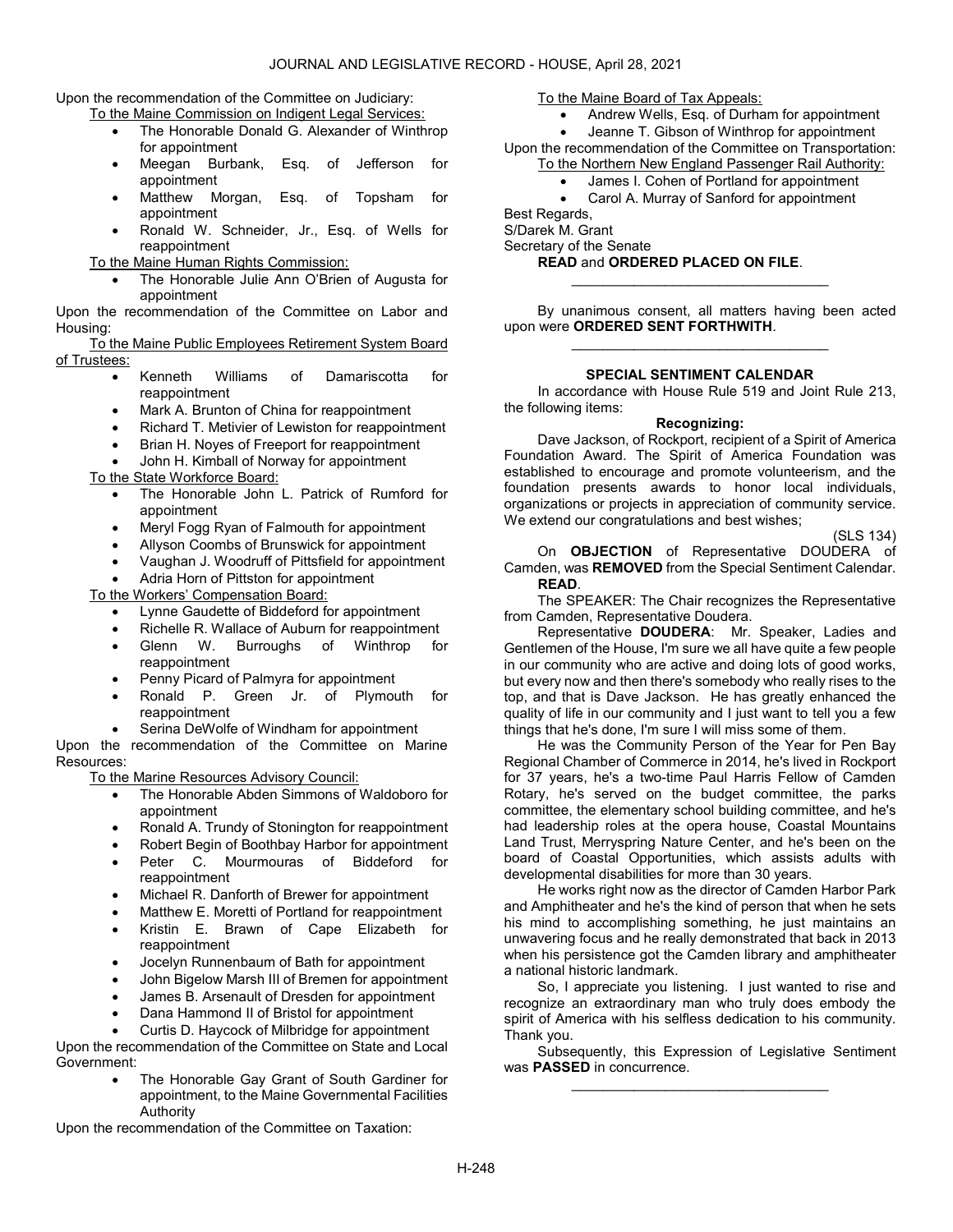### Recognizing:

 Patricia L. Hutchins, of Penobscot, on her retirement as Executive Director of the Wilson Museum in Castine after 50 years of service. Mrs. Hutchins has been an integral part of the museum and has overseen its significant growth, including the acquisition and use of the restored 18th-century John Perkins house and the creation of the Hutchins Education Center, which provides programs for adults and school-aged children. We extend our congratulations and best wishes;

(HLS 97)

Presented by Representative HUTCHINS of Penobscot. Cosponsored by Senator ROSEN of Hancock.

 On OBJECTION of Representative HUTCHINS of Penobscot, was **REMOVED** from the Special Sentiment Calendar.

### READ.

 The SPEAKER: The Chair recognizes the Representative from Penobscot, Representative Hutchins.

 Representative HUTCHINS: Thank you, Mr. Speaker, Ladies and Gentlemen of the House. This sentiment that I put in for my wife is supposed to be a surprise from the board of the committee, so, all of you have to swear to secrecy. That's tough with this many people, isn't it?

 But, I should mention that perhaps I could do the other sentiment as well at the same time while I'm here and that's for Bailey West of Stockton Springs, who's valedictorian for 2021 for University of Maine this year and, of course, I, being his state representative, am extremely proud of him and you can imagine how proud his parents are.

 But, to get back to the sentiment for my wife, these two sentiments together work quite well because, you see, in my house, she's the valedictorian, and has been for a long time. When she first started at the Wilson Museum, she was a volunteer helping get ready for the 50th anniversary of the museum and a few years later she was hired as curator for the museum, at which point, a few years after that, she helped run the 75th anniversary of the museum. This year, as the director for the last 20 years, she's running the 100th anniversary of the museum and she thought that would be a good time to retire after that.

 So, I was torn as to whether I should say anything, but after being married 54 years, you learn to kind of cover both bases. And, like I say, you have to keep it secret, and if she asks later on when that came up on the floor did you say something nice about me, so I can say both, you know, yes, I did. Thank you very much.

 Subsequently, this Expression of Legislative Sentiment was PASSED and sent for concurrence. \_\_\_\_\_\_\_\_\_\_\_\_\_\_\_\_\_\_\_\_\_\_\_\_\_\_\_\_\_\_\_\_\_

#### Recognizing:

 Bailey West, of Stockton Springs, who has earned the distinction of being named Valedictorian of the 2021 graduating class of the University of Maine. We extend our congratulations and best wishes;

(HLS 117)

Presented by Representative HUTCHINS of Penobscot. Cosponsored by Senator CURRY of Waldo.

 On OBJECTION of Representative HUTCHINS of Penobscot, was REMOVED from the Special Sentiment Calendar.

\_\_\_\_\_\_\_\_\_\_\_\_\_\_\_\_\_\_\_\_\_\_\_\_\_\_\_\_\_\_\_\_\_

READ and PASSED and sent for concurrence.

 By unanimous consent, all matters having been acted upon were ORDERED SENT FORTHWITH. \_\_\_\_\_\_\_\_\_\_\_\_\_\_\_\_\_\_\_\_\_\_\_\_\_\_\_\_\_\_\_\_\_

 The SPEAKER: The Chair recognizes the Representative from Belfast, Representative Dodge, who wishes to address the House on the record.

 Representative DODGE: Thank you, Mr. Speaker. Mr. Speaker, Men and Women of the House, in reference to LD 108, Roll Call Number 31, had I been present, I would have voted yea, please.

# REPORTS OF COMMITTEE Change of Committee

\_\_\_\_\_\_\_\_\_\_\_\_\_\_\_\_\_\_\_\_\_\_\_\_\_\_\_\_\_\_\_\_\_

Report of the Committee on INNOVATION,<br>DEVELOPMENT. ECONOMIC ADVANCEMENT AND ECONOMIC ADVANCEMENT AND BUSINESS on Bill "An Act To Allow Crematories Using Chemical Dissolution Processes in Facilities Other Than Cemeteries"

(S.P. 396) (L.D. 1223) Reporting that it be **REFERRED** to the Committee on HEALTH AND HUMAN SERVICES.

 Came from the Senate with the Report READ and ACCEPTED and the Bill REFERRED to the Committee on HEALTH AND HUMAN SERVICES.

 Report was READ and ACCEPTED and the Bill REFERRED to the Committee on HEALTH AND HUMAN SERVICES in concurrence.

\_\_\_\_\_\_\_\_\_\_\_\_\_\_\_\_\_\_\_\_\_\_\_\_\_\_\_\_\_\_\_\_\_

# Ought to Pass as Amended

 Report of the Committee on LABOR AND HOUSING on Bill "An Act To Allow Certain Police Officers To Return to Participation in the Maine Public Employees Retirement System"

(S.P. 276) (L.D. 711)

 Reporting Ought to Pass as Amended by Committee Amendment "A" (S-51).

 Came from the Senate with the Report READ and ACCEPTED and the Bill PASSED TO BE ENGROSSED AS AMENDED BY COMMITTEE AMENDMENT "A" (S-51) AS AMENDED BY SENATE AMENDMENT "A" (S-62) thereto.

The Report was READ and ACCEPTED.

 The Bill was READ ONCE. Committee Amendment "A" (S-51) READ by the Clerk.

Senate Amendment "A" (S-62) to Committee Amendment "A" (S-51) was READ by the Clerk and ADOPTED.

Committee Amendment "A" (S-51) as Amended by Senate Amendment "A" (S-62) thereto was ADOPTED.

 Under suspension of the rules the Bill was given its SECOND READING WITHOUT REFERENCE to the Committee on Bills in the Second Reading.

 The Bill was PASSED TO BE ENGROSSED as Amended by Committee Amendment "A" (S-51) as Amended by Senate Amendment "A" (S-62) in concurrence.

\_\_\_\_\_\_\_\_\_\_\_\_\_\_\_\_\_\_\_\_\_\_\_\_\_\_\_\_\_\_\_\_\_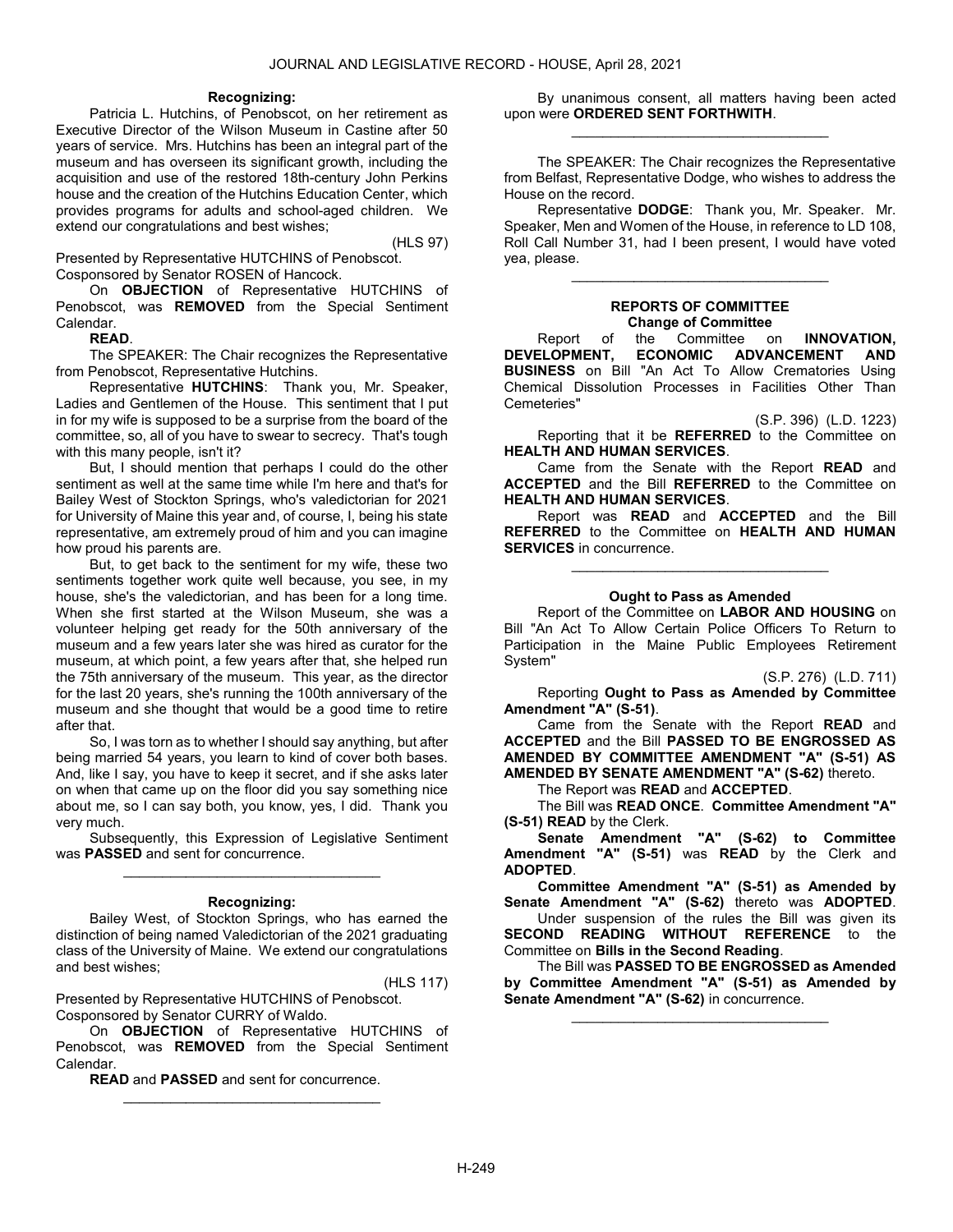### REPORTS OF COMMITTEE Divided Reports

 Majority Report of the Committee on EDUCATION AND CULTURAL AFFAIRS reporting Ought to Pass as Amended by Committee Amendment "A" (S-55) on Bill "An Act To Conserve the Frances Perkins Homestead National Historic Landmark"

Signed:

(S.P. 183) (L.D. 440)

Senators:

 RAFFERTY of York DAUGHTRY of Cumberland

Representatives:

 BRENNAN of Portland CROCKETT of Portland DODGE of Belfast McCREA of Fort Fairfield MILLETT of Cape Elizabeth SALISBURY of Westbrook

 Minority Report of the same Committee reporting Ought Not to Pass on same Bill.

Signed:

Senator:

WOODSOME of York

Representatives:

 LYMAN of Livermore Falls ROCHE of Wells SAMPSON of Alfred STEARNS of Guilford

### Came from the Senate with the Majority OUGHT TO PASS AS AMENDED Report READ and ACCEPTED and the Bill PASSED TO BE ENGROSSED AS AMENDED BY COMMITTEE AMENDMENT "A" (S-55).

READ.

 Representative BRENNAN of Portland moved that the House ACCEPT the Majority Ought to Pass as Amended Report.

 Representative STEARNS of Guilford REQUESTED a roll call on the motion to ACCEPT the Majority Ought to Pass as Amended Report was ACCEPTED.

 More than one-fifth of the members present expressed a desire for a roll call which was ordered.

 The SPEAKER: A roll call has been ordered. The pending question before the House is Acceptance of the Majority Ought to Pass as Amended Report. All those in favor will vote yes, those opposed will vote no.

## ROLL CALL NO. 42

 YEA - Alley, Arford, Babbidge, Bailey, Bell, Berry, Blume, Brennan, Brooks, Bryant, Caiazzo, Cardone, Cloutier, Collings, Copeland, Crafts, Craven, Crockett, Cuddy, Dodge, Doore, Doudera, Dunphy, Evangelos, Evans, Fay, FecteauR, Geiger, Gere, Gifford, Gramlich, Grohoski, Harnett, Hymanson, Kessler, Lookner, Madigan, MartinJ, MartinR, Mathieson, Matlack, McCrea, McCreight, McDonald, Melaragno, Meyer, MillettR, Morales, Moriarty, O'Connell, O'Neil, Osher, Paulhus, Pebworth, PerryA, Pierce, Pluecker, Reckitt, Rielly, Riseman, Roberts, Roeder, Sachs, Salisbury, Sharpe, Sheehan, Stover, Supica, Sylvester, Talbot Ross, Tepler, Terry, Tucker, Tuttle, WarrenC, WarrenS, WhiteB, Williams, Wood, Zager, Zeigler.

 NAY - Arata, Austin, Blier, Bradstreet, Carlow, Carmichael, Collamore, Connor, Corey, Costain, Dillingham, Dolloff, Downes, Drinkwater, Ducharme, Foster, Greenwood, Griffin, Haggan, Hall, Hanley, Harrington, Head, Hutchins, Javner, Johansen, Kinney, Kryzak, Landry, Lemelin, MasonR, MillettH, Morris, Nadeau, Newman, O'Connor, Ordway, Parry, Perkins, Pickett, Poirier, Prescott, Roche, Skolfield, Stanley, Stearns, Theriault, Tuell, Underwood.

 ABSENT - Andrews, Bernard, Bickford, Cebra, Faulkingham, FecteauJ, Grignon, Hasenfus, Hepler, Libby, Lyford, Lyman, MartinT, PerryJ, Quint, Rudnicki, Sampson, Stetkis, Thorne, Wadsworth, WhiteD.

Yes, 81; No, 49; Absent, 21; Excused, 0.

 81 having voted in the affirmative and 49 voted in the negative, with 21 being absent, and accordingly the Majority Ought to Pass as Amended Report was ACCEPTED.

 The Bill was READ ONCE. Committee Amendment "A" (S-55) was READ by the Clerk and ADOPTED.

 Under suspension of the rules the Bill was given its SECOND READING WITHOUT REFERENCE to the Committee on Bills in the Second Reading.

 Under further suspension of the rules the Bill was PASSED TO BE ENGROSSED as Amended by Committee Amendment "A" (S-55) in concurrence.

\_\_\_\_\_\_\_\_\_\_\_\_\_\_\_\_\_\_\_\_\_\_\_\_\_\_\_\_\_\_\_\_\_

 Majority Report of the Committee on ENVIRONMENT AND NATURAL RESOURCES reporting Ought Not to Pass on Bill "An Act To Remove the Plastic Bag Ban"

(S.P. 47) (L.D. 39)

 Signed: Senators:

 BRENNER of Cumberland BENNETT of Oxford CARNEY of Cumberland

Representatives:

 TUCKER of Brunswick BELL of Yarmouth BLUME of York DOUDERA of Camden GRAMLICH of Old Orchard Beach ZEIGLER of Montville

 Minority Report of the same Committee reporting Ought to Pass as Amended by Committee Amendment "A" (S-42) on same Bill. Signed:

 Representatives: HANLEY of Pittston JOHANSEN of Monticello O'CONNOR of Berwick TUELL of East Machias

 Came from the Senate with the Majority OUGHT NOT TO PASS Report READ and ACCEPTED.

READ.

 Representative TUCKER of Brunswick moved that the House ACCEPT the Majority Ought Not to Pass Report.

 Representative DILLINGHAM of Oxford REQUESTED a roll call on the motion to ACCEPT the Majority Ought Not to Pass Report.

 More than one-fifth of the members present expressed a desire for a roll call which was ordered.

 The SPEAKER: The Chair recognizes the Representative from Pittston, Representative Hanley.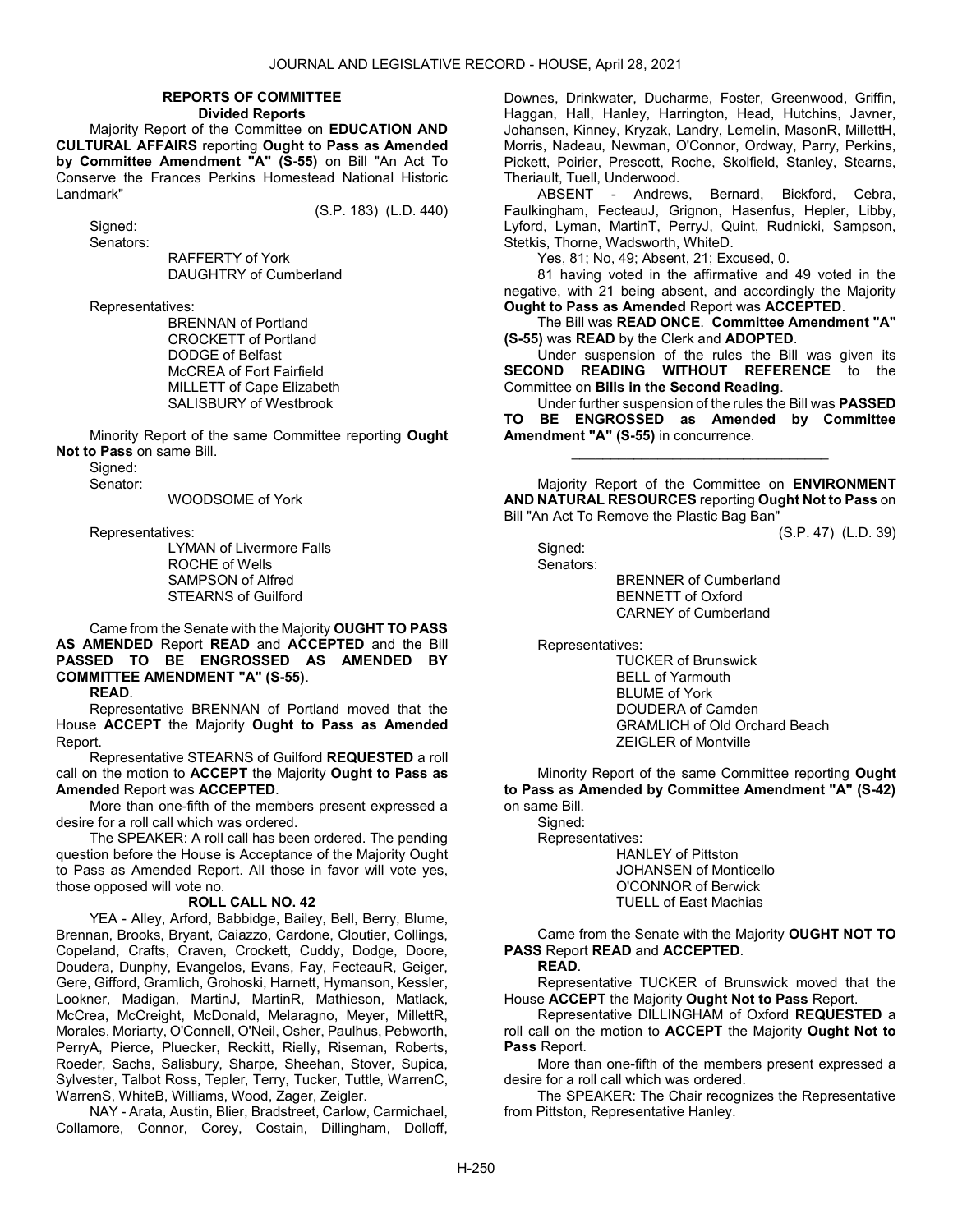Representative HANLEY: Ladies and Gentlemen of the House, sorry for that, I kept pressing my button, Mr. Speaker, and I didn't think you saw it.

 I rise in opposition to the pending motion. A year ago, the Chief Executive did us a favor by cancelling the pending legislation that would've forbid the use of plastic bags in the State of Maine and now these bills, of course this bill today, would simply extend that good idea. And the reason that I am in opposition of the pending motion is that all of the plastic bags that we will not be receiving when we purchase a product, by the way, anyone that goes in and goes shopping, they're not required to take bags home, they can simply not use them, but those that choose to take them, they can. But, now, what's going to happen is people are going to go and buy all kind of plastic bags to use in place of the plastic bags they used to receive. All you're doing is changing one thing for another. So, I ask you to use a little commonsense and follow my light and reject this pending motion. Thank you.

 The SPEAKER: A roll call has been ordered. The pending question before the House is Acceptance of the Majority Ought Not to Pass Report. All those in favor will vote yes, those opposed will vote no.

# ROLL CALL NO. 43

 YEA - Alley, Arford, Babbidge, Bailey, Bell, Berry, Blume, Brennan, Brooks, Bryant, Caiazzo, Cardone, Cloutier, Collings, Copeland, Crafts, Craven, Crockett, Cuddy, Dodge, Doore, Doudera, Dunphy, Evangelos, Evans, Fay, FecteauR, Geiger, Gere, Gramlich, Grohoski, Harnett, Hymanson, Kessler, Landry, Lookner, Madigan, MartinJ, MartinR, Mathieson, Matlack, McCrea, McCreight, McDonald, Melaragno, Meyer, MillettR, Morales, Moriarty, O'Connell, O'Neil, Osher, Paulhus, Pebworth, PerryA, Pierce, Pluecker, Reckitt, Rielly, Riseman, Roberts, Roche, Roeder, Sachs, Salisbury, Sharpe, Sheehan, Stover, Supica, Sylvester, Talbot Ross, Tepler, Terry, Tucker, Tuttle, WarrenC, WhiteB, Williams, Wood, Zager, Zeigler.

 NAY - Arata, Austin, Blier, Bradstreet, Carlow, Carmichael, Collamore, Connor, Corey, Costain, Dillingham, Dolloff, Downes, Drinkwater, Ducharme, Foster, Gifford, Greenwood, Griffin, Haggan, Hall, Hanley, Harrington, Head, Hutchins, Javner, Johansen, Kinney, Kryzak, Lemelin, MasonR, MillettH, Morris, Nadeau, Newman, O'Connor, Ordway, Parry, Perkins, Pickett, Poirier, Prescott, Skolfield, Stanley, Stearns, Theriault, Tuell, Underwood, WarrenS.

 ABSENT - Andrews, Bernard, Bickford, Cebra, Faulkingham, FecteauJ, Grignon, Hasenfus, Hepler, Libby, Lyford, Lyman, MartinT, PerryJ, Quint, Rudnicki, Sampson, Stetkis, Thorne, Wadsworth, WhiteD.

Yes, 81; No, 49; Absent, 21; Excused, 0.

 81 having voted in the affirmative and 49 voted in the negative, with 21 being absent, and accordingly the Majority Ought Not to Pass Report was ACCEPTED in concurrence.

\_\_\_\_\_\_\_\_\_\_\_\_\_\_\_\_\_\_\_\_\_\_\_\_\_\_\_\_\_\_\_\_\_

 Majority Report of the Committee on ENVIRONMENT AND NATURAL RESOURCES reporting Ought Not to Pass on Bill "An Act To Repeal Maine's Single-use Plastic Bag Law"

(S.P. 105) (L.D. 244)

 Signed: Senators:

 BRENNER of Cumberland BENNETT of Oxford CARNEY of Cumberland

Representatives:

 TUCKER of Brunswick BELL of Yarmouth BLUME of York DOUDERA of Camden GRAMLICH of Old Orchard Beach ZEIGLER of Montville

 Minority Report of the same Committee reporting Ought to Pass on same Bill.

Signed:

Representatives:

 HANLEY of Pittston JOHANSEN of Monticello O'CONNOR of Berwick TUELL of East Machias

 Came from the Senate with the Majority OUGHT NOT TO PASS Report READ and ACCEPTED.

### READ.

 On motion of Representative TUCKER of Brunswick, the Majority Ought Not to Pass Report was in concurrence. \_\_\_\_\_\_\_\_\_\_\_\_\_\_\_\_\_\_\_\_\_\_\_\_\_\_\_\_\_\_\_\_\_

 Majority Report of the Committee on ENVIRONMENT AND NATURAL RESOURCES reporting Ought to Pass as Amended by Committee Amendment "A" (S-53) on RESOLUTION, Proposing an Amendment to the Constitution of Maine To Establish a Right to a Healthy Environment

(S.P. 196) (L.D. 489)

 Signed: Senators:

 BRENNER of Cumberland BENNETT of Oxford CARNEY of Cumberland

Representatives:

 TUCKER of Brunswick BELL of Yarmouth BLUME of York DOUDERA of Camden GRAMLICH of Old Orchard Beach ZEIGLER of Montville

 Minority Report of the same Committee reporting Ought Not to Pass on same RESOLUTION. Signed:

 Representatives: HANLEY of Pittston JOHANSEN of Monticello O'CONNOR of Berwick TUELL of East Machias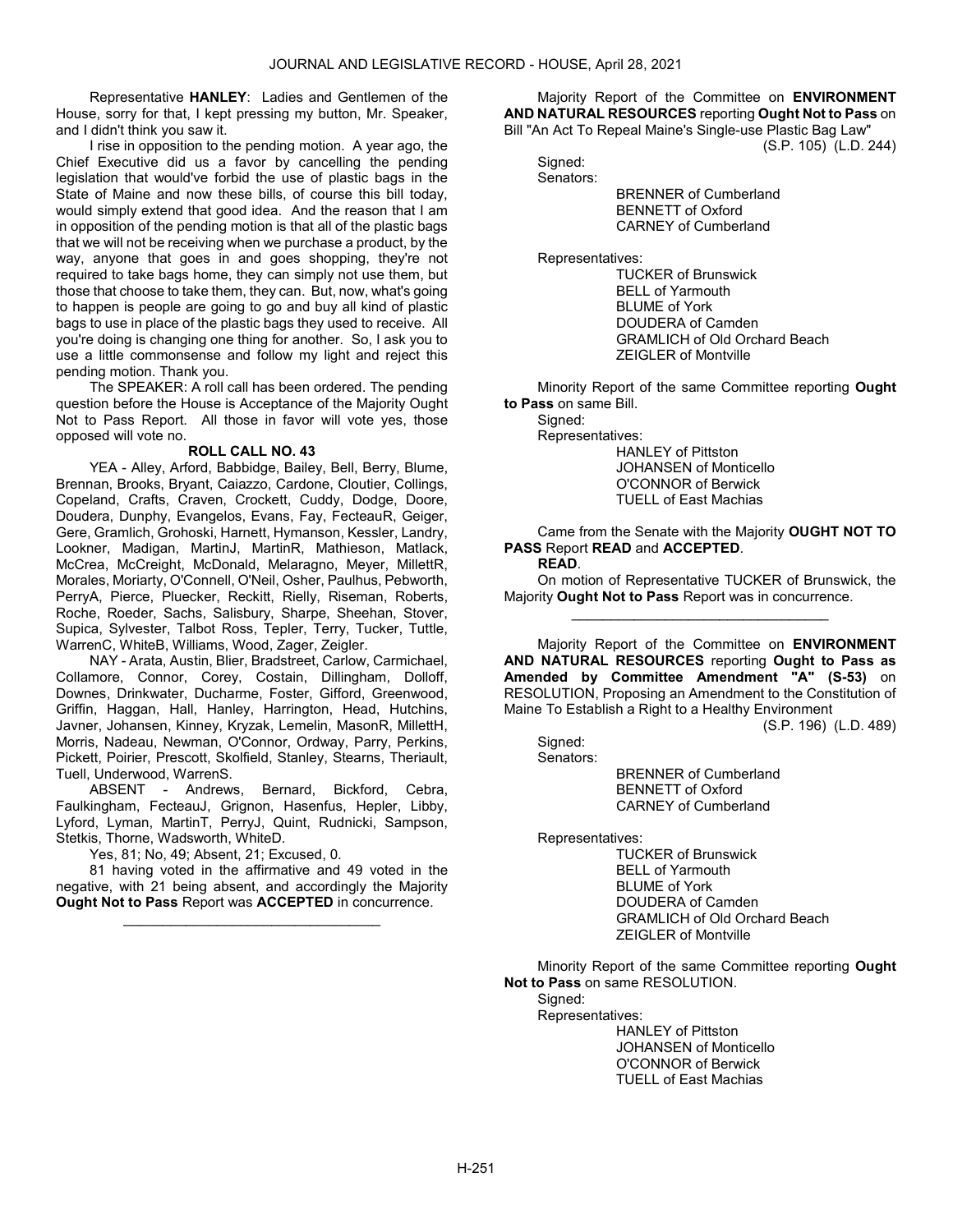Came from the Senate with the Majority OUGHT TO PASS AS AMENDED Report READ and ACCEPTED and the RESOLUTION PASSED TO BE ENGROSSED AS AMENDED BY COMMITTEE AMENDMENT "A" (S-53).

READ.

 Representative TUCKER of Brunswick moved that the House ACCEPT the Majority Ought to Pass as Amended Report.

 Representative HANLEY of Pittston REQUESTED a roll call on the motion to **ACCEPT** the Majority **Ought to Pass as** Amended Report.

 More than one-fifth of the members present expressed a desire for a roll call which was ordered.

 The SPEAKER: The Chair recognizes the Representative from Pittston, Representative Hanley.

 Thank you, Mr. Speaker. Mr. Speaker, Ladies and Gentlemen of the House, an amendment to the Constitution is a truly important step and should never be taken lightly or without great study and great thought. My problem with the pending motion and the way it is worded, it is so ambiguous that there's no clear right defined. It is a mishmash of hopes and dreams and, as you know, amendments as a rule work best when they are very well-defined and clear; the right to the freedom of press, freedom to worship, right to possess firearms. This bill as it's worded; I don't mean that it's not a good concept, but it is not ready at this time and I ask you to follow my light and reject it. Thank you.

 The SPEAKER: The Chair recognizes the Representative from Berwick, Representative O'Connor.

 Representative O'CONNOR: Thank you, Mr. Speaker, excuse me. Ladies and Gentlemen of the House, I stand in opposition to this motion.

 This bill will inundate municipalities with responsibilities that would impede development and bring costly litigation. The bill also blurs the lines and leaves wide open claims of negligence and malfeasance from all parties. This bill actually strips the State of the tools necessary to enforce environmental laws and leaves it as vulnerable as the municipalities. Even our Commissioner of the DEP spoke in opposition to this bill for good reason; the effects and requirements and the potential consequences could go far beyond the intent. Thank you, Mr. Speaker.

 The SPEAKER: The Chair recognizes the Representative from Saco, Representative O'Neil.

 Representative O'NEIL: Thank you, Mr. Speaker. Mr. Speaker, I rise to speak in support of amending the Maine Constitution to create a right to clean air, clean water, and a healthy environment.

I'm going to touch on a couple of things. The first is why put this in the Constitution at all? Our Constitution is a foundational document that sets out our values and the most important rights that we want to protect. For example, right now our Bill of Rights protects the freedom of religion, freedom of assembly, right to due process, and the right to bear arms. It doesn't recognize the foundational right to a clean and healthy environment including clean air and clean water. Such a protection is in line with our values and essential to include among our Bill of Rights protections going forward. Here's why; Article 1, which is the Bill of Rights section of our Constitution, was drafted to protect us from different ways the government could encroach upon our rights or not do enough to protect us. For example, we protect the free speech even if that speech is unpopular, hateful or ugly. That's because we've decided that the free exchange of ideas is foundational to a democratic society. That's also why we protect ourselves against

unreasonable searches and seizures; so that agencies can't come into our homes or search us without meeting a minimum protective standard. Speech protections and search and seizure protections create a backstop against government encroachments. Likewise, by protecting our right to a clean and healthy environment in the Constitution will create a parallel backstop that protects us all from something government might do that doesn't protect that right or that protects us in situations when government doesn't do enough to protect us. It's an added check on our system.

 What will the amendment mean for the future? The goal is to make sure that our government's decision-making process prioritizes environmental protection and pollution prevention rather than pollution permitting and management. The amendment will fill in gaps that may exist in our environmental laws and it will strengthen environmental justice. That means it will protect our health and our future. That future focus is really important. As you know, environmental harm comes with costs, including those related to health, cleanup, decreased property values and flooding or drought. Most often those costs are borne by those who lack political power, such as low-income communities.

 Protecting our right to a healthful environment will mean that the governmental decision-making process will take this right into account and consider environmental degradation as part of the process. That means everything from creating laws and regs to issuing decisions and permits. If a harmful decision is made or if government doesn't do enough to keep us safe, we'll have a backstop to protect us into the future. I just want to go off script a little bit and say that responds to any implication that we might see, private claims or claims of negligence. Senator Maxmin, who's led on this bill, has done a ton of research, spoken with a number of lawyers on this and I'm a baby lawyer myself, I'm working on it, it just would be really out of character for a court to apply this to a private party and we've gotten quite a few opinions to that effect.

 So, it's hard to say exactly how this amendment will be used in the future, and that's why it is so important. I think that anyone in Maine would recognize that without a healthy environment, without clean air, clean water and stable ecosystems, we'd have trouble enjoying any other rights or freedoms.

 Before I can engage in dissenting speech or seek to protect my home from unreasonable search, I need to have clean air to breath. Thank you, Mr. Speaker.

 The SPEAKER: A roll call has been ordered. The pending question before the House is Acceptance of the Majority Ought to Pass as Amended Report. All those in favor will vote yes, those opposed will vote no.

## ROLL CALL NO. 44

 YEA - Alley, Arford, Babbidge, Bailey, Bell, Berry, Blume, Brennan, Brooks, Bryant, Caiazzo, Cardone, Carlow, Cloutier, Collings, Copeland, Crafts, Craven, Crockett, Cuddy, Dodge, Doore, Doudera, Dunphy, Evangelos, Evans, Fay, FecteauR, Geiger, Gere, Gramlich, Grohoski, Harnett, Kessler, Landry, Lookner, Madigan, MartinJ, MartinR, Mathieson, Matlack, McCrea, McCreight, McDonald, Melaragno, Meyer, MillettR, Morales, Moriarty, O'Connell, O'Neil, Osher, Paulhus, Pebworth, PerryA, PerryJ, Pierce, Pluecker, Reckitt, Rielly, Riseman, Roberts, Roeder, Sachs, Salisbury, Sharpe, Sheehan, Stover, Supica, Sylvester, Talbot Ross, Tepler, Terry, Tucker, Tuttle, WarrenC, WarrenS, WhiteB, Williams, Wood, Zager, Zeigler.

 NAY - Arata, Austin, Blier, Bradstreet, Carmichael, Collamore, Connor, Corey, Costain, Dillingham, Dolloff, Downes, Drinkwater, Ducharme, Foster, Gifford, Greenwood,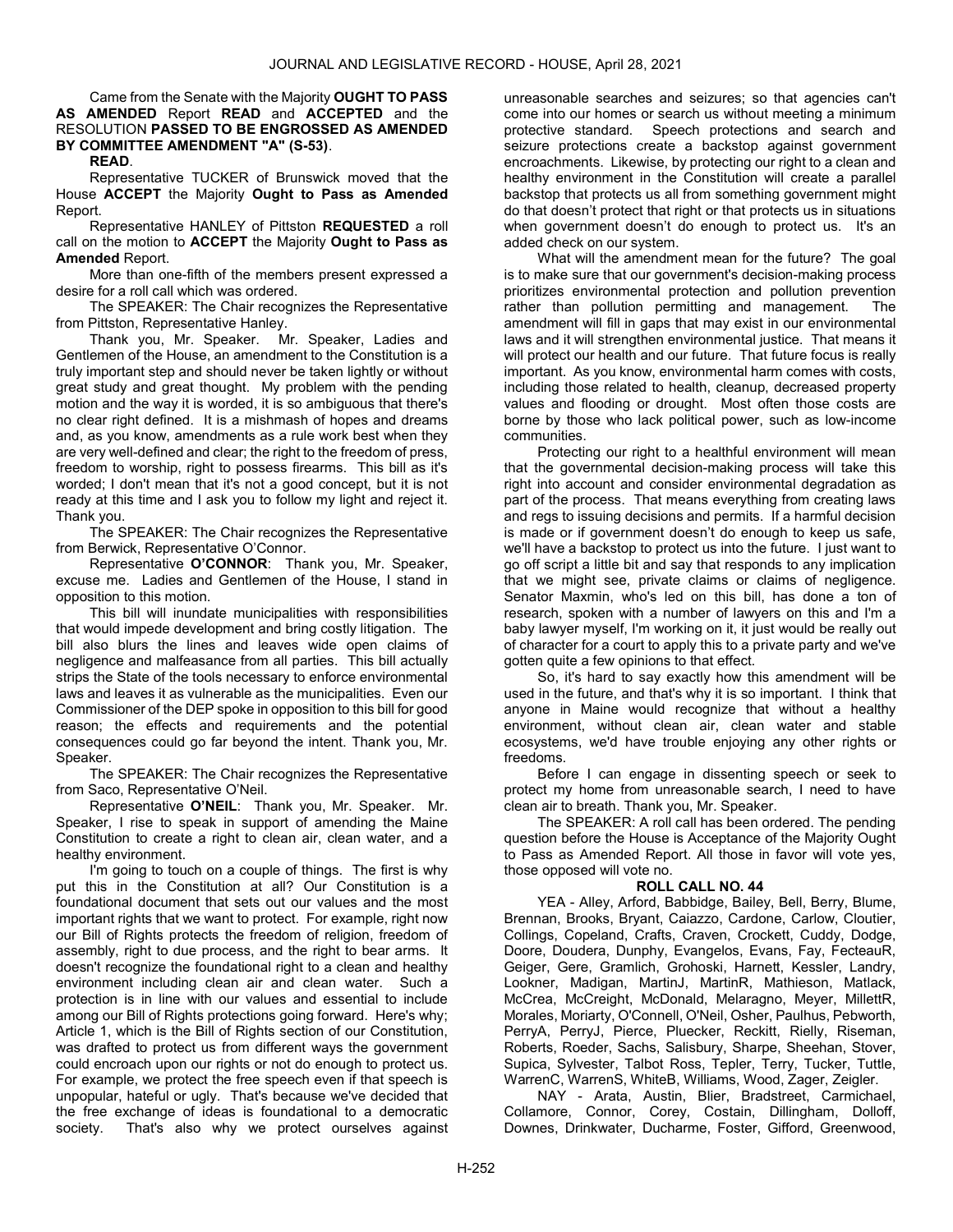Griffin, Haggan, Hall, Hanley, Harrington, Head, Hutchins, Hymanson, Javner, Johansen, Kinney, Kryzak, Lemelin, MasonR, MillettH, Morris, Nadeau, Newman, O'Connor, Ordway, Parry, Perkins, Pickett, Poirier, Prescott, Roche, Skolfield, Stanley, Stearns, Theriault, Tuell, Underwood.

 ABSENT - Andrews, Bernard, Bickford, Cebra, Faulkingham, FecteauJ, Grignon, Hasenfus, Hepler, Libby, Lyford, Lyman, MartinT, Quint, Rudnicki, Sampson, Stetkis, Thorne, Wadsworth, WhiteD.

Yes, 82; No, 49; Absent, 20; Excused, 0.

 82 having voted in the affirmative and 49 voted in the negative, with 20 being absent, and accordingly the Majority Ought to Pass as Amended Report was ACCEPTED.

 The Resolution was READ ONCE. Committee Amendment "A" (S-53) was READ by the Clerk and ADOPTED.

 Under suspension of the rules the Resolution was given its SECOND READING WITHOUT REFERENCE to the Committee on Bills in the Second Reading.

 Under further suspension of the rules the Resolution was PASSED TO BE ENGROSSED as Amended by Committee Amendment "A" (S-53) in concurrence.

\_\_\_\_\_\_\_\_\_\_\_\_\_\_\_\_\_\_\_\_\_\_\_\_\_\_\_\_\_\_\_\_\_

 Majority Report of the Committee on HEALTH AND HUMAN SERVICES reporting Ought Not to Pass on Bill "An Act Regarding Indices of Vital Records"

(S.P. 240) (L.D. 601)

 Signed: Senator:

MOORE of Washington

Representatives:

 MEYER of Eliot CONNOR of Lewiston CRAVEN of Lewiston GRIFFIN of Levant JAVNER of Chester LEMELIN of Chelsea MADIGAN of Waterville PERRY of Calais STOVER of Boothbay ZAGER of Portland

 Minority Report of the same Committee reporting Ought to Pass on same Bill.

 Signed: Senators:

 CLAXTON of Androscoggin BALDACCI of Penobscot

 Came from the Senate with the Majority OUGHT NOT TO PASS Report READ and ACCEPTED.

READ.

 On motion of Representative MEYER of Eliot, the Majority Ought Not to Pass Report was ACCEPTED in concurrence. \_\_\_\_\_\_\_\_\_\_\_\_\_\_\_\_\_\_\_\_\_\_\_\_\_\_\_\_\_\_\_\_\_

 Majority Report of the Committee on HEALTH COVERAGE, INSURANCE AND FINANCIAL SERVICES reporting Ought Not to Pass on Bill "An Act To Restore Shortterm Health Insurance"

(S.P. 172) (L.D. 424)

Signed: Senators:

 SANBORN of Cumberland BRENNER of Cumberland

Representatives:

 TEPLER of Topsham ARFORD of Brunswick BROOKS of Lewiston EVANS of Dover-Foxcroft MATHIESON of Kittery MELARAGNO of Auburn

 Minority Report of the same Committee reporting Ought to Pass on same Bill.

Signed:

Senator:

STEWART of Aroostook

Representatives:

 BLIER of Buxton CONNOR of Lewiston MORRIS of Turner QUINT of Hodgdon

 Came from the Senate with the Majority OUGHT NOT TO PASS Report READ and ACCEPTED.

READ.

 On motion of Representative TEPLER of Topsham, the Majority Ought Not to Pass Report was ACCEPTED in concurrence.

\_\_\_\_\_\_\_\_\_\_\_\_\_\_\_\_\_\_\_\_\_\_\_\_\_\_\_\_\_\_\_\_\_

 Majority Report of the Committee on HEALTH COVERAGE, INSURANCE AND FINANCIAL SERVICES reporting Ought to Pass as Amended by Committee Amendment "A" (S-41) on Bill "An Act To Provide Funding for Maine's Health Insurance Consumer Assistance Program"

(S.P. 245) (L.D. 631)

Sianed: Senators:

 SANBORN of Cumberland BRENNER of Cumberland

Representatives:

 TEPLER of Topsham ARFORD of Brunswick BROOKS of Lewiston EVANS of Dover-Foxcroft MATHIESON of Kittery MELARAGNO of Auburn

 Minority Report of the same Committee reporting Ought to Pass as Amended by Committee Amendment "B" (S-40) on same Bill.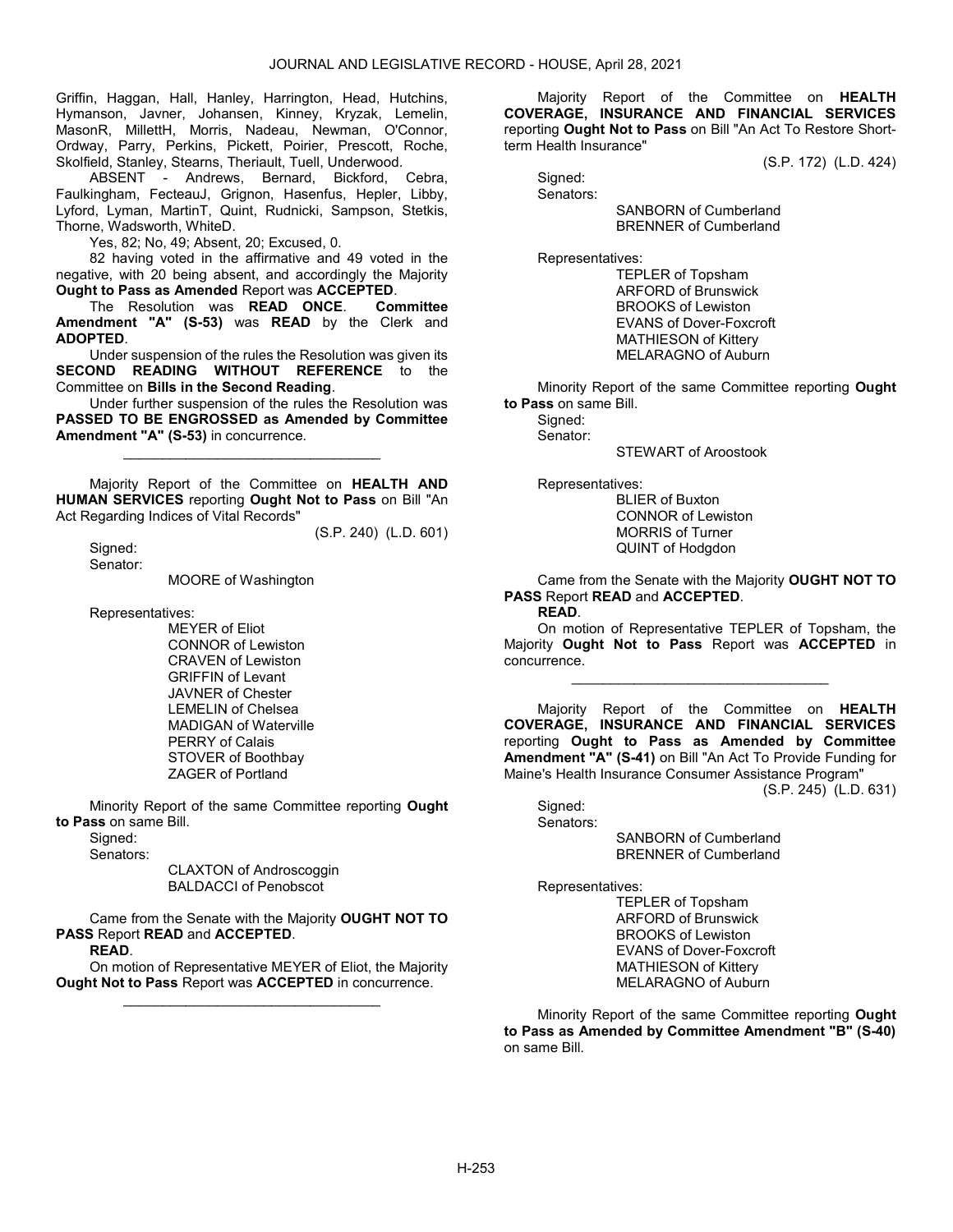Sianed:

Senator:

STEWART of Aroostook

Representatives:

 BLIER of Buxton CONNOR of Lewiston MORRIS of Turner QUINT of Hodgdon

 Came from the Senate with the Majority OUGHT TO PASS AS AMENDED Report READ and ACCEPTED and the Bill PASSED TO BE ENGROSSED AS AMENDED BY COMMITTEE AMENDMENT "A" (S-41).

READ.

 On motion of Representative TEPLER of Topsham, the Majority Ought to Pass as Amended Report was ACCEPTED. The Bill was READ ONCE. Committee Amendment "A"

(S-41) was READ by the Clerk and ADOPTED.

 Under suspension of the rules the Bill was given its SECOND READING WITHOUT REFERENCE to the Committee on Bills in the Second Reading.

 Under further suspension of the rules the Bill was PASSED TO BE ENGROSSED as Amended by Committee Amendment "A" (S-41) in concurrence.

\_\_\_\_\_\_\_\_\_\_\_\_\_\_\_\_\_\_\_\_\_\_\_\_\_\_\_\_\_\_\_\_\_

 Majority Report of the Committee on LABOR AND HOUSING reporting Ought to Pass as Amended by Committee Amendment "A" (S-48) on Bill "An Act To Conform the Maine Apprenticeship Program to the Federal Equal Employment Opportunity Act of 1972" (S.P. 37) (L.D. 29)

Signed:

Senators:

 RAFFERTY of York MIRAMANT of Knox

Representatives:

 SYLVESTER of Portland CUDDY of Winterport GERE of Kennebunkport PEBWORTH of Blue Hill ROEDER of Bangor WARREN of Scarborough

 Minority Report of the same Committee reporting Ought to Pass on same Bill.

Signed: Senator:

GUERIN of Penobscot

Representatives:

 BRADSTREET of Vassalboro DRINKWATER of Milford MORRIS of Turner PRESCOTT of Waterboro

 Came from the Senate with the Majority OUGHT TO PASS AS AMENDED Report READ and ACCEPTED and the Bill PASSED TO BE ENGROSSED AS AMENDED BY COMMITTEE AMENDMENT "A" (S-48). READ.

 On motion of Representative SYLVESTER of Portland, the Majority Ought to Pass as Amended Report was ACCEPTED.

 The Bill was READ ONCE. Committee Amendment "A" (S-48) was READ by the Clerk and ADOPTED.

 Under suspension of the rules the Bill was given its SECOND READING WITHOUT REFERENCE to the Committee on Bills in the Second Reading.

 Under further suspension of the rules the Bill was PASSED TO BE ENGROSSED as Amended by Committee Amendment "A" (S-48) in concurrence.

### SENATE PAPERS

\_\_\_\_\_\_\_\_\_\_\_\_\_\_\_\_\_\_\_\_\_\_\_\_\_\_\_\_\_\_\_\_\_

The following Joint Order: (S.P. 509)

 ORDERED, the House concurring, that the Joint Standing Committee on Marine Resources shall report out, to the Senate, a bill based on the report and recommendations of the Department of Marine Resources submitted pursuant to Resolve 2019, chapter 116 regarding the limited-entry lobster and crab fishing licensing system.

 Came from the Senate, READ and PASSED. READ and PASSED in concurrence.

#### SENATE PAPERS Non-Concurrent Matter

\_\_\_\_\_\_\_\_\_\_\_\_\_\_\_\_\_\_\_\_\_\_\_\_\_\_\_\_\_\_\_\_\_

 Bill "An Act To Expand the MaineCare Program To Cover All Citizens of the State"

(H.P. 1197) (L.D. 1608) REFERRED to the Committee on HEALTH COVERAGE, INSURANCE AND FINANCIAL SERVICES in the House on April 28, 2021.

 Came from the Senate REFERRED to the Committee on HEALTH AND HUMAN SERVICES in NON-CONCURRENCE. The House voted to RECEDE AND CONCUR.

\_\_\_\_\_\_\_\_\_\_\_\_\_\_\_\_\_\_\_\_\_\_\_\_\_\_\_\_\_\_\_\_\_

 Bill "An Act To Require Telecommunications Companies To Divulge Location Information to Law Enforcement When Necessary To Respond to a 9-1-1 Call or Locate a Person in Danger"

(S.P. 492) (L.D. 1581)

 Came from the Senate, REFERRED to the Committee on ENERGY, UTILITIES AND TECHNOLOGY and ordered printed.

REFERRED to the Committee on ENERGY, UTILITIES AND TECHNOLOGY in concurrence. \_\_\_\_\_\_\_\_\_\_\_\_\_\_\_\_\_\_\_\_\_\_\_\_\_\_\_\_\_\_\_\_\_

 Bill "An Act To Enhance Behavioral Health Services To Better Protect Maine Residents"

(S.P. 517) (L.D. 1627)

 Committee on HEALTH AND HUMAN SERVICES suggested and ordered printed.

 Came from the Senate, REFERRED to the Committee on HEALTH COVERAGE, INSURANCE AND FINANCIAL SERVICES and ordered printed.

REFERRED to the Committee on HEALTH COVERAGE, INSURANCE AND FINANCIAL SERVICES in concurrence. \_\_\_\_\_\_\_\_\_\_\_\_\_\_\_\_\_\_\_\_\_\_\_\_\_\_\_\_\_\_\_\_\_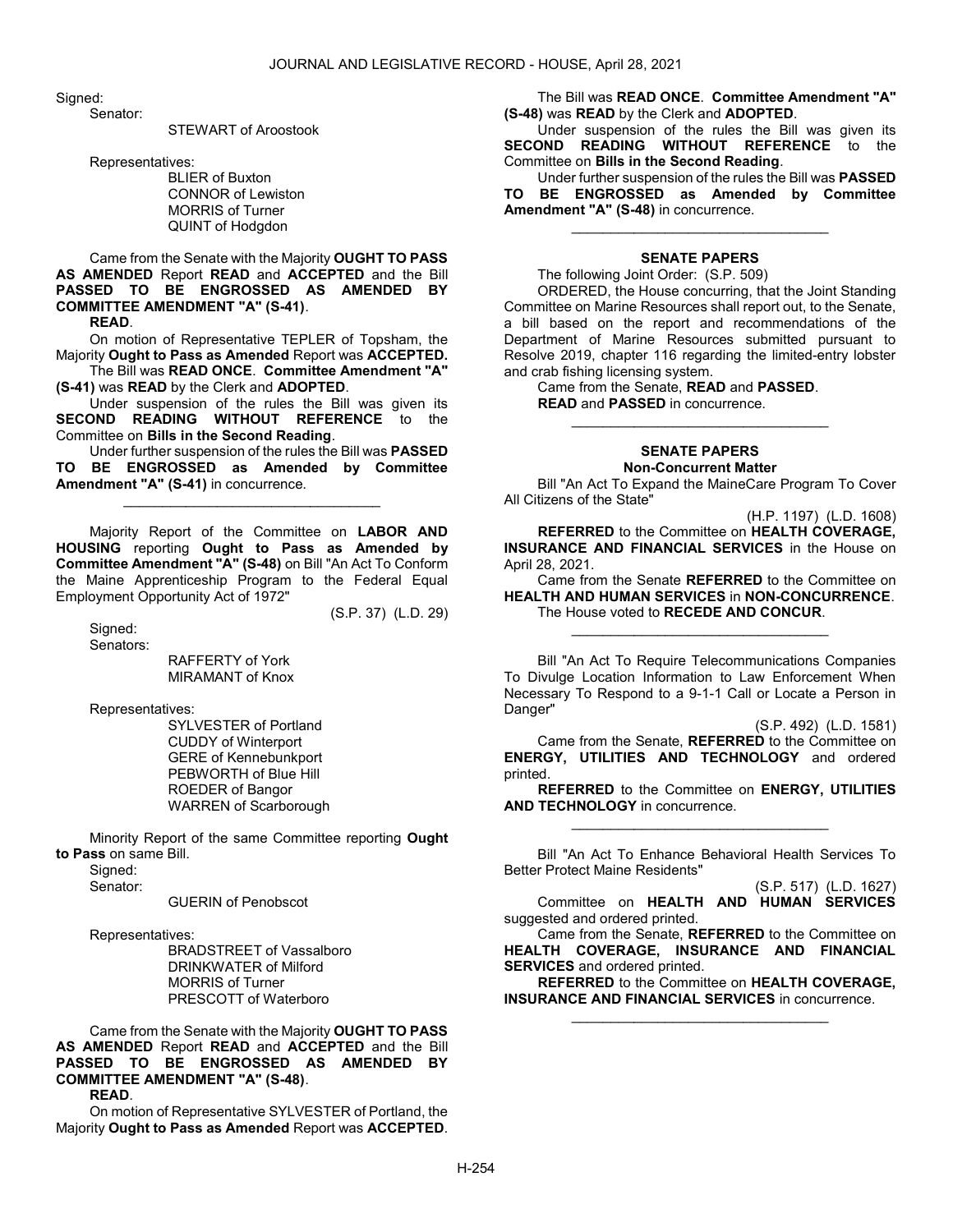Bill "An Act To Enhance Private Property Protections Using Modern Technology"

(S.P. 497) (L.D. 1583) Committee on JUDICIARY suggested and ordered printed.

 Came from the Senate, REFERRED to the Committee on INNOVATION, DEVELOPMENT, ECONOMIC ADVANCEMENT AND BUSINESS and ordered printed.

REFERRED to the Committee on INNOVATION, DEVELOPMENT, ECONOMIC ADVANCEMENT AND BUSINESS in concurrence.

\_\_\_\_\_\_\_\_\_\_\_\_\_\_\_\_\_\_\_\_\_\_\_\_\_\_\_\_\_\_\_\_\_

 Bill "An Act To Provide Protections for Mobile Home Park Residents"

(S.P. 483) (L.D. 1580)<br>INNOVATION. DEVELOPMENT. Committee on **INNOVATION, DEVELOPMENT**, ECONOMIC ADVANCEMENT AND BUSINESS suggested and ordered printed.

 Came from the Senate, REFERRED to the Committee on LABOR AND HOUSING and ordered printed.

REFERRED to the Committee on LABOR AND HOUSING in concurrence. \_\_\_\_\_\_\_\_\_\_\_\_\_\_\_\_\_\_\_\_\_\_\_\_\_\_\_\_\_\_\_\_\_

 By unanimous consent, all matters having been acted upon were ORDERED SENT FORTHWITH. \_\_\_\_\_\_\_\_\_\_\_\_\_\_\_\_\_\_\_\_\_\_\_\_\_\_\_\_\_\_\_\_\_

# ENACTORS Emergency Measure

An Act Regarding Nuisance Beavers

(H.P. 392) (L.D. 547) (C. "A" H-78)

 Reported by the Committee on Engrossed Bills as truly and strictly engrossed. This being an emergency measure, a two-thirds vote of all the members elected to the House being necessary, a total was taken. 104 voted in favor of the same and 4 against, and accordingly the Bill was PASSED TO BE ENACTED, signed by the Speaker and sent to the Senate.

#### Emergency Measure

\_\_\_\_\_\_\_\_\_\_\_\_\_\_\_\_\_\_\_\_\_\_\_\_\_\_\_\_\_\_\_\_\_

 Resolve, Regarding Legislative Review of Portions of Chapter 895: Underground Facility Damage Prevention Requirements, a Major Substantive Rule of the Public Utilities Commission

> (H.P. 363) (L.D. 500) (C. "A" H-87)

 Reported by the Committee on Engrossed Bills as truly and strictly engrossed. This being an emergency measure, a two-thirds vote of all the members elected to the House being necessary, a total was taken. 111 voted in favor of the same and 3 against, and accordingly the Resolve was FINALLY PASSED, signed by the Speaker and sent to the Senate.

\_\_\_\_\_\_\_\_\_\_\_\_\_\_\_\_\_\_\_\_\_\_\_\_\_\_\_\_\_\_\_\_\_

#### Emergency Measure

 Resolve, To Establish a Commission To Increase Housing Opportunities in Maine by Studying Zoning and Land Use **Restrictions** 

(H.P. 445) (L.D. 609) (C. "A" H-75)

Was reported by the Committee on **Engrossed Bills** as truly and strictly engrossed.

 Representative DUNPHY of Old Town REQUESTED a roll call on FINAL PASSAGE.

 On motion of the same Representative, TABLED pending FINAL PASSAGE and later today assigned. (Roll Call Requested)

\_\_\_\_\_\_\_\_\_\_\_\_\_\_\_\_\_\_\_\_\_\_\_\_\_\_\_\_\_\_\_\_\_

#### Emergency Measure

 Resolve, To Continue until July 1, 2021 Limited-period Positions Expiring in June 2021

(H.P. 1116) (L.D. 1506)

(C. "A" H-96) Reported by the Committee on Engrossed Bills as truly and strictly engrossed. This being an emergency measure, a two-thirds vote of all the members elected to the House being necessary, a total was taken. 105 voted in favor of the same and 14 against, and accordingly the Resolve was FINALLY PASSED, signed by the Speaker and sent to the Senate.

Acts

\_\_\_\_\_\_\_\_\_\_\_\_\_\_\_\_\_\_\_\_\_\_\_\_\_\_\_\_\_\_\_\_\_

An Act To Improve Livestock and Poultry Preparation

(H.P. 32) (L.D. 66) (C. "A" H-93)

 An Act To Amend Maine's Wildlife Laws Regarding Species of Special Concern

(H.P. 54) (L.D. 88)

(C. "A" H-64)

 An Act To Increase Faculty in Nursing Education Programs by Amending the Nursing Education Loan Repayment Program (H.P. 85) (L.D. 119) (C. "A" H-91)

 An Act Regarding Absence from Work for Emergency Response

> (H.P. 93) (L.D. 137) (C. "A" H-63)

 An Act To Enable Out-of-state Certified Public Accountancy Firms To Provide Services in Maine on the Basis of Substantial Equivalency

(H.P. 124) (L.D. 171) (C. "A" H-85) An Act To Clarify Maine's Fish and Wildlife Licensing and Registration Laws

(H.P. 158) (L.D. 223)

(C. "A" H-86)

An Act To Adjust Sewer and Wastewater Lien Fees

(H.P. 177) (L.D. 256) (C. "A" H-88)

 An Act To Sustain the Doctors for Maine's Future Scholarship Program

(H.P. 189) (L.D. 273) (C. "A" H-61)

 An Act To Increase the Minimum Grant Amount under the Maine State Grant Program

> (H.P. 205) (L.D. 292) (C. "A" H-62)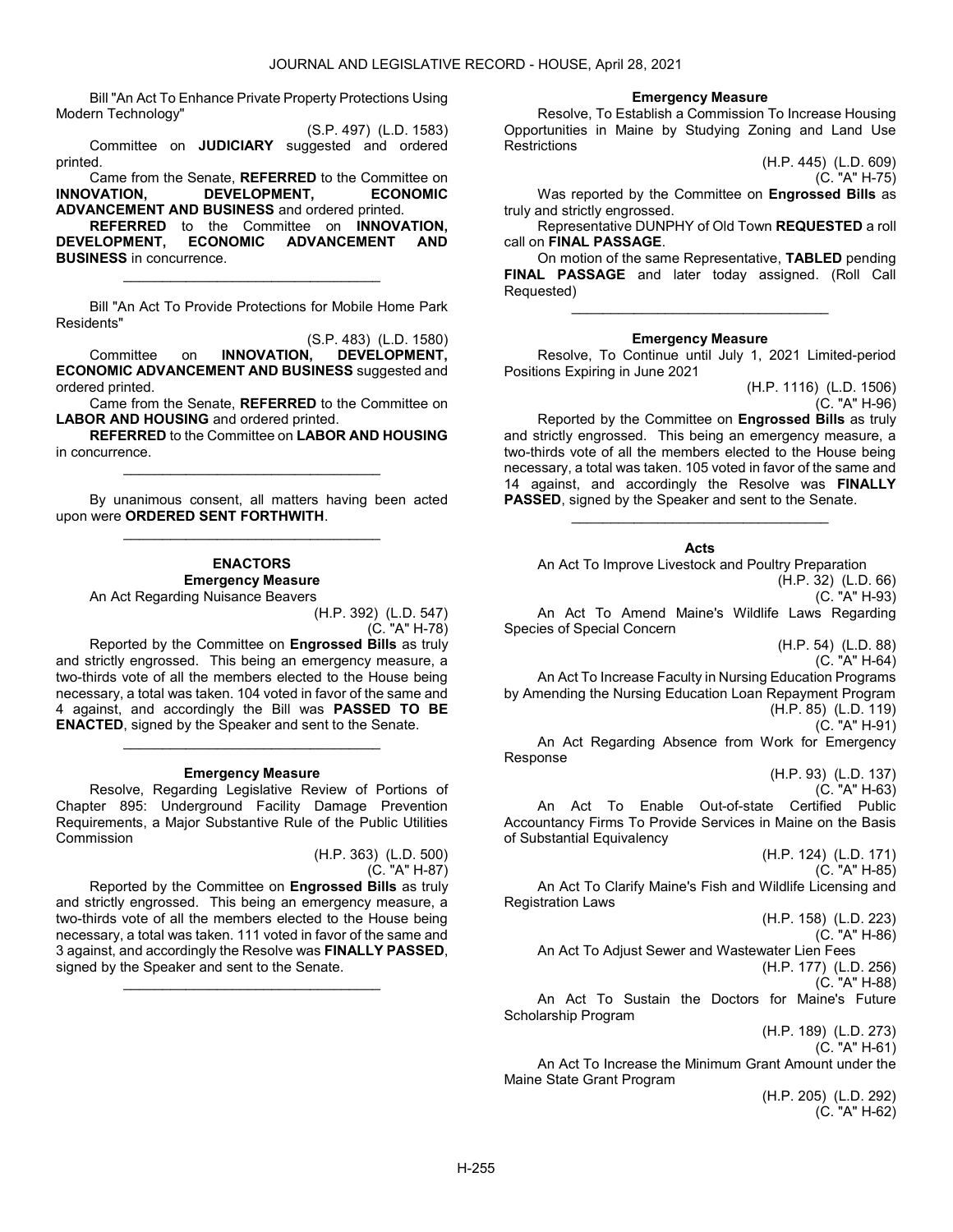An Act To Establish a Permanent Appointment of a Member of a Federally Recognized Indian Nation, Tribe or Band in the State to the Marine Resources Advisory Council

(H.P. 240) (L.D. 342)

(C. "A" H-69)

 An Act To Establish a Permanent Appointment of a Member of the Wabanaki Tribes to the Inland Fisheries and Wildlife Advisory Council

(H.P. 259) (L.D. 361)

(C. "A" H-77)

 An Act To Provide a Sales and Use Tax Exemption for Certain Nonprofit Cemeteries

> (H.P. 285) (L.D. 401) (C. "A" H-94)

 An Act To Prohibit Hunting with a Bow on Land of Another Person within 100 Yards of a Building or Residence on That Land without Permission

> (H.P. 414) (L.D. 569) (C. "A" H-76)

 An Act To Assist Students in Preparing for Opportunities To Live and Work in Maine

> (H.P. 417) (L.D. 572) (C. "A" H-92)

 An Act To Restore Eelgrass Mapping and Enhance Salt Marsh Vegetation Mapping in the State

(H.P. 436) (L.D. 593) (C. "A" H-82)

 An Act To Provide Maine Residents Losing Employerbased Health Coverage with Information about Other Coverage (H.P. 480) (L.D. 653)

 An Act To Provide Funding for 2 Veteran Service Officers in the Maine Bureau of Veterans' Services

(H.P. 485) (L.D. 658)

(C. "A" H-68)

 An Act To Amend the Law Governing Approval Authority over and Oversight of Certified Nursing Assistant Educational Programs

(H.P. 589) (L.D. 784) An Act To Amend the Continuing Education Requirement for Pharmacists

(H.P. 736) (L.D. 998) Reported by the Committee on Engrossed Bills as truly and strictly engrossed, PASSED TO BE ENACTED, signed by the Speaker and sent to the Senate.

\_\_\_\_\_\_\_\_\_\_\_\_\_\_\_\_\_\_\_\_\_\_\_\_\_\_\_\_\_\_\_\_\_

#### Resolves

 Resolve, To Increase Public Awareness Regarding Bone Marrow Donation

(H.P. 326) (L.D. 450)

(C. "A" H-84)

 Resolve, Directing the State Librarian and the State Archivist To Study Which State Agency Reports and Publications Do Not Need To Be Printed

(H.P. 409) (L.D. 564) (C. "A" H-83)

 Resolve, Directing a Review of Crucial Needs and Lapses in Responding to and Preventing Sexual Trauma in the Maine National Guard

(H.P. 461) (L.D. 625)

(C. "A" H-59)

 Reported by the Committee on Engrossed Bills as truly and strictly engrossed, FINALLY PASSED, signed by the Speaker and sent to the Senate.

\_\_\_\_\_\_\_\_\_\_\_\_\_\_\_\_\_\_\_\_\_\_\_\_\_\_\_\_\_\_\_\_\_

An Act To Fund the State's Free Health Clinics

(H.P. 13) (L.D. 47) (C. "A" H-50)

 On motion of Representative DILLINGHAM of Oxford, was SET ASIDE.

 Representative DILLINGHAM of Oxford REQUESTED a roll call on PASSED TO BE ENACTED.

 More than one-fifth of the members present expressed a desire for a roll call which was ordered.

 The SPEAKER: A roll call has been ordered. The pending question before the House is Passage to be Enacted. All those in favor will vote yes, those opposed will vote no.

# ROLL CALL NO. 45

 YEA - Alley, Arford, Babbidge, Bailey, Bell, Berry, Blume, Brennan, Brooks, Bryant, Caiazzo, Cardone, Cloutier, Collings, Copeland, Crafts, Craven, Crockett, Cuddy, Dodge, Doore, Doudera, Dunphy, Evangelos, Evans, Fay, FecteauR, Geiger, Gere, Gramlich, Grohoski, Harnett, Hymanson, Kessler, Landry, Madigan, MartinJ, MartinR, Mathieson, Matlack, McCrea, McCreight, McDonald, Melaragno, Meyer, MillettR, Morales, Moriarty, O'Connell, O'Neil, Osher, Paulhus, Pebworth, PerryA, PerryJ, Pierce, Pluecker, Reckitt, Rielly, Riseman, Roberts, Roeder, Sachs, Salisbury, Sharpe, Sheehan, Stover, Supica, Sylvester, Talbot Ross, Tepler, Terry, Tucker, Tuttle, WarrenC, WarrenS, WhiteB, Williams, Wood, Zager, Zeigler.

 NAY - Arata, Austin, Blier, Bradstreet, Carlow, Carmichael, Collamore, Connor, Corey, Costain, Dillingham, Dolloff, Downes, Drinkwater, Ducharme, Foster, Gifford, Greenwood, Griffin, Haggan, Hall, Hanley, Harrington, Head, Hutchins, Javner, Johansen, Kinney, Kryzak, Lemelin, MasonR, MillettH, Morris, Nadeau, Newman, O'Connor, Ordway, Parry, Perkins, Pickett, Poirier, Prescott, Roche, Skolfield, Stanley, Stearns, Theriault, Tuell, Underwood.

 ABSENT - Andrews, Bernard, Bickford, Cebra, Faulkingham, FecteauJ, Grignon, Hasenfus, Hepler, Libby, Lookner, Lyford, Lyman, MartinT, Quint, Rudnicki, Sampson, Stetkis, Thorne, Wadsworth, WhiteD.

Yes, 81; No, 49; Absent, 21; Excused, 0.

 81 having voted in the affirmative and 49 voted in the negative, with 21 being absent, and accordingly the Bill was PASSED TO BE ENACTED, signed by the Speaker and sent to the Senate.

\_\_\_\_\_\_\_\_\_\_\_\_\_\_\_\_\_\_\_\_\_\_\_\_\_\_\_\_\_\_\_\_\_

 By unanimous consent, all matters having been acted upon were ORDERED SENT FORTHWITH. \_\_\_\_\_\_\_\_\_\_\_\_\_\_\_\_\_\_\_\_\_\_\_\_\_\_\_\_\_\_\_\_\_

### CONSENT CALENDAR First Day

 In accordance with House Rule 519, the following item appeared on the Consent Calendar for the First Day:

 (S.P. 51) (L.D. 121) Bill "An Act To Require a Background Check for High-risk Health Care Providers under the MaineCare Program" Committee on HEALTH AND HUMAN SERVICES reporting Ought to Pass as Amended by Committee Amendment "A" (S-61)

 Under suspension of the rules, Second Day Consent Calendar notification was given.

There being no objection, the Senate Paper was **PASSED** TO BE ENGROSSED as Amended in concurrence. \_\_\_\_\_\_\_\_\_\_\_\_\_\_\_\_\_\_\_\_\_\_\_\_\_\_\_\_\_\_\_\_\_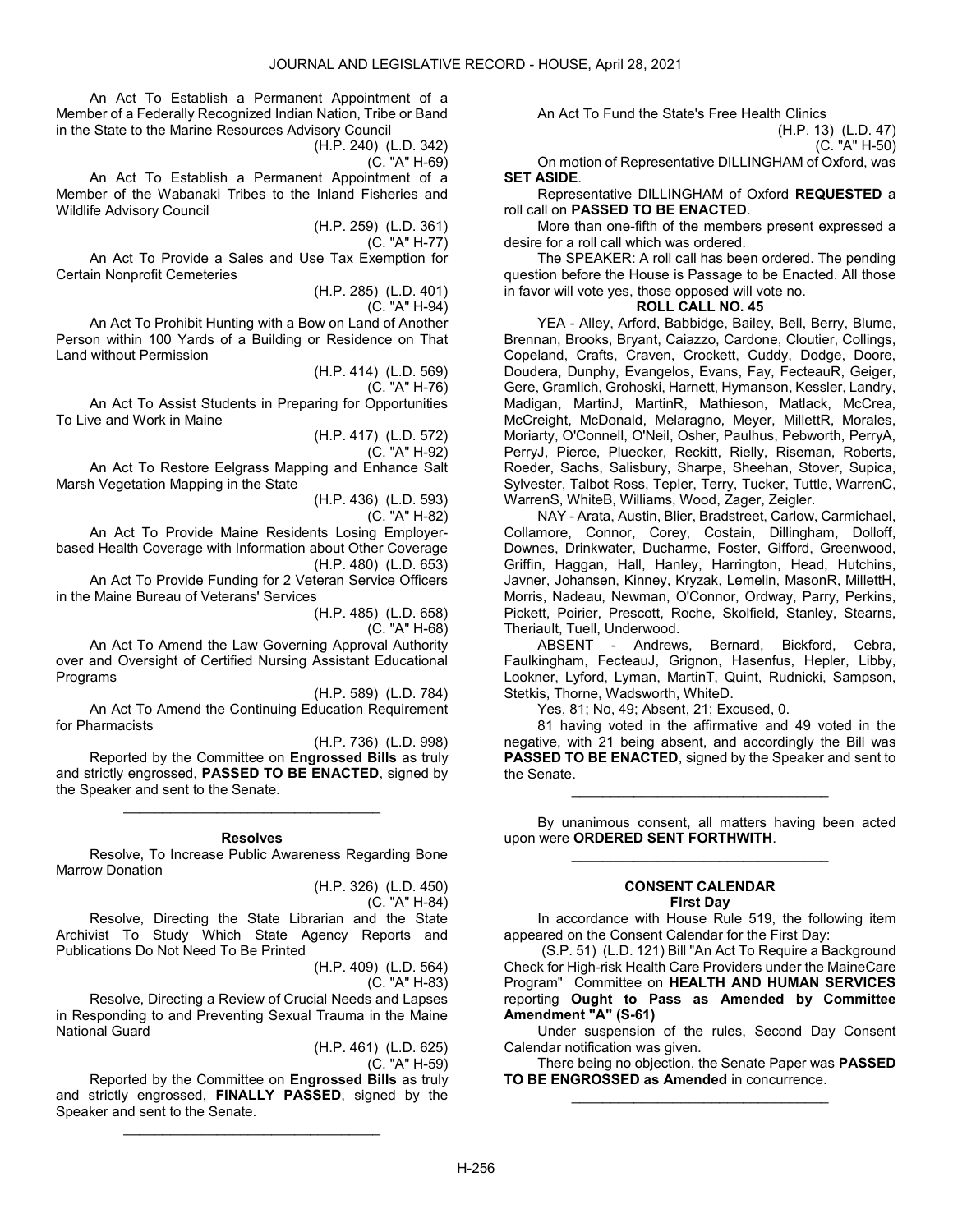#### SENATE PAPERS

 The following Joint Order: (S.P. 519) ORDERED, the House concurring, that when the Senate and House adjourn, they do so until the call of the President of the Senate and the Speaker of the House, respectively.

 Came from the Senate, READ and PASSED. READ and PASSED in concurrence.

### The following Joint Resolution: (S.P. 516) JOINT RESOLUTION RECOGNIZING MAINE'S REALTORS

\_\_\_\_\_\_\_\_\_\_\_\_\_\_\_\_\_\_\_\_\_\_\_\_\_\_\_\_\_\_\_\_\_

 WHEREAS, the Maine Association of REALTORS® has more than 5,700 members actively involved in the business of real estate and it has approximately 400 affiliate members, including lenders, appraisers, title companies, building inspectors, surveyors and insurance providers; and

 WHEREAS, the not-for-profit association provides each member with an equal voice and representation in the real estate profession, serving members in all 16 Maine counties and in their communities; and

 WHEREAS, a healthy supply of affordable, safe, secure and high-quality residential and commercial real estate inventory statewide supports the continuing growth of Maine's economy; and

 WHEREAS, real estate transactions stimulate Maine's economy and include not only the money spent and reinvested in the sale price of a property but all those services and expenditures that occur in relation to a property transaction, for both a buyer and a seller; and

 WHEREAS, according to national statistics, it is estimated that one job is generated for every 2 home sales, each home sale contributes about \$94,600 to the economy and the real estate industry accounts for 18% of the gross state product; and

 WHEREAS, the real estate market in Maine is strong, as evidenced by the number of home sales increasing by 8.7% to 23,201 homes sold in 2020 with a value of \$7,200,000,000; and

 WHEREAS, real estate ownership is an investment in the future and one of the best ways to build financial security through equity accumulation and for many in Maine their real property ownership represents their life savings; and

 WHEREAS, expanding real property ownership will strengthen our State and its families and communities, enhance our economy and create jobs; now, therefore, be it

 RESOLVED: That We, the Members of the One Hundred and Thirtieth Legislature now assembled in the First Regular Session, take this opportunity to recognize the Maine Association of REALTORS® and its members for their positive contributions to and the significant role they play in the lives of Maine citizens and their communities and that their service and dedication to this State are a tribute to those values and principles that we all hold dear; and be it further

 RESOLVED: That suitable copies of this resolution, duly authenticated by the Secretary of State, be transmitted to the Maine Association of REALTORS® and Maine's 12 local association REALTOR® boards and councils.

\_\_\_\_\_\_\_\_\_\_\_\_\_\_\_\_\_\_\_\_\_\_\_\_\_\_\_\_\_\_\_\_\_

 Came from the Senate, READ and ADOPTED. READ and ADOPTED in concurrence.

# ENACTORS

Emergency Measure

 An Act To Allow Students Who Experienced Significant Education Interruption as a Result of the COVID-19 Pandemic To Be Eligible for a Department of Education Diploma

(H.P. 229) (L.D. 325) (C. "A" H-72)

 Reported by the Committee on Engrossed Bills as truly and strictly engrossed. This being an emergency measure, a two-thirds vote of all the members elected to the House being necessary, a total was taken. 107 voted in favor of the same and 13 against, and accordingly the Bill was **PASSED TO BE** ENACTED, signed by the Speaker and sent to the Senate.

#### Emergency Measure

\_\_\_\_\_\_\_\_\_\_\_\_\_\_\_\_\_\_\_\_\_\_\_\_\_\_\_\_\_\_\_\_\_

 An Act To Exempt Trailers Sold to Out-of-state Entities from Sales and Use Tax

(S.P. 226) (L.D. 538)  $(C. "A" S-46)$ 

 Reported by the Committee on Engrossed Bills as truly and strictly engrossed. This being an emergency measure, a two-thirds vote of all the members elected to the House being necessary, a total was taken. 108 voted in favor of the same and 8 against, and accordingly the Bill was PASSED TO BE ENACTED, signed by the Speaker and sent to the Senate.

#### Emergency Measure

\_\_\_\_\_\_\_\_\_\_\_\_\_\_\_\_\_\_\_\_\_\_\_\_\_\_\_\_\_\_\_\_\_

 Resolve, Directing the Maine Health Data Organization To Determine the Best Methods and Definitions To Use in Collecting Data To Better Understand Racial and Ethnic Disparities in the Provision of Health Care in Maine

(H.P. 190) (L.D. 274) (C. "A" H-26; H. "A" H-57)

Was reported by the Committee on Engrossed Bills as truly and strictly engrossed.

 On motion of Representative DILLINGHAM of Oxford, TABLED pending FINAL PASSAGE later today assigned. \_\_\_\_\_\_\_\_\_\_\_\_\_\_\_\_\_\_\_\_\_\_\_\_\_\_\_\_\_\_\_\_\_

#### Emergency Measure

 Resolve, To Establish the Remote LearningTask Force (S.P. 168) (L.D. 380)

(C. "A" S-45)

 Reported by the Committee on Engrossed Bills as truly and strictly engrossed. This being an emergency measure, a two-thirds vote of all the members elected to the House being necessary, a total was taken. 105 voted in favor of the same and 11 against, and accordingly the Resolve was FINALLY PASSED, signed by the Speaker and sent to the Senate.

\_\_\_\_\_\_\_\_\_\_\_\_\_\_\_\_\_\_\_\_\_\_\_\_\_\_\_\_\_\_\_\_\_